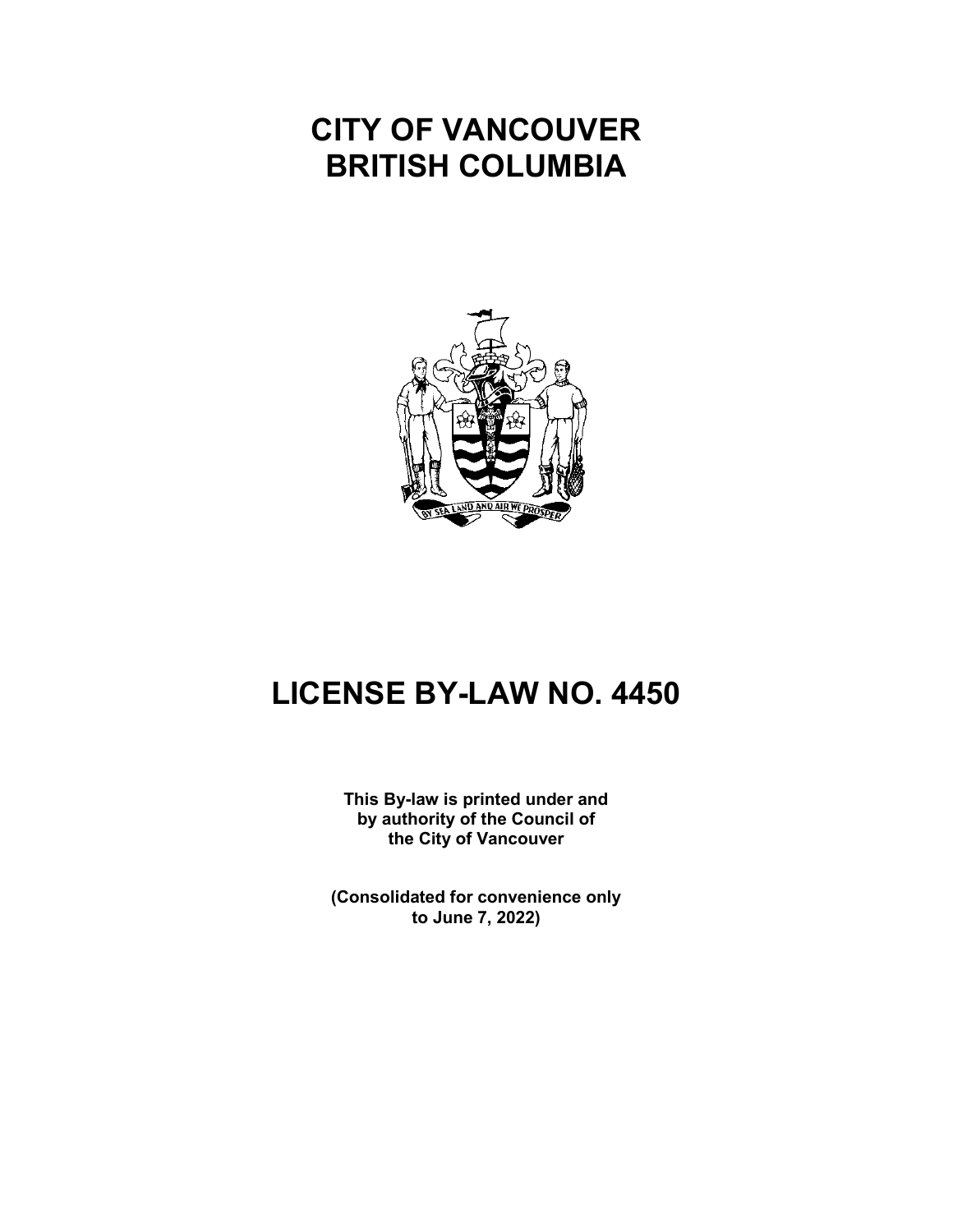#### **BY-LAW NO. 4450**

#### **A By-law to provide for the issuing of licenses and regulation of business, trades, professions and other occupations within the City of Vancouver**

#### **[Consolidated for convenience only, amended to include By-law No. 13342 effective July 1, 2022]**

**\_\_\_\_\_\_\_\_\_\_\_\_\_\_\_\_\_\_\_\_\_\_\_\_\_\_\_\_\_\_\_\_\_\_\_\_\_\_\_\_\_\_\_\_\_\_\_\_\_**

THE COUNCIL OF THE CITY OF VANCOUVER in open meeting assembled, enacts as follows:

1. This By-law may be cited as the "License By-law".

#### **DEFINITIONS**

2. Whenever the following words occur in this By-law they shall have the following meaning, unless a contrary intention appears or unless such meaning is inconsistent with the context:

"Accessible Passenger Directed Vehicle" has the same meaning as in the Passenger Transportation Act.

"Accessible Straw" means a single-use beverage straw made wholly from plastic derived from fossil fuels, such as polypropylene, that has a corrugated section that allows the straw to bend and maintain its position at various angles and is individually wrapped in paper.

"Acupuncturist" means any person who pierces any part of a client's body with needles as a means of treating disease or pain.

"Adult Entertainment Store" means any premises wherein the business of selling or offering for sale either sex paraphernalia or graphic sexual material is carried on, or wherein one or more pornographic film viewers are made available for use by the public.

"Adult Motion Picture" means a motion picture which comes within the definition of "Adult Motion Picture" contained in the *Motion Picture Act*

"Adult Publication" means any book, pamphlet, magazine or printed matter however produced which contains a visual image or representation of a person or portion of the human body depicting nudity, sexual conduct, or sadomasochistic behaviour.

"Annual Rent Increase" means an annual rent increase authorized pursuant to section 22 of the Residential Rental Regulation and the Residential Tenancy Act.

"Applicant" means any person who makes an application for any license under the provisions of this By-law.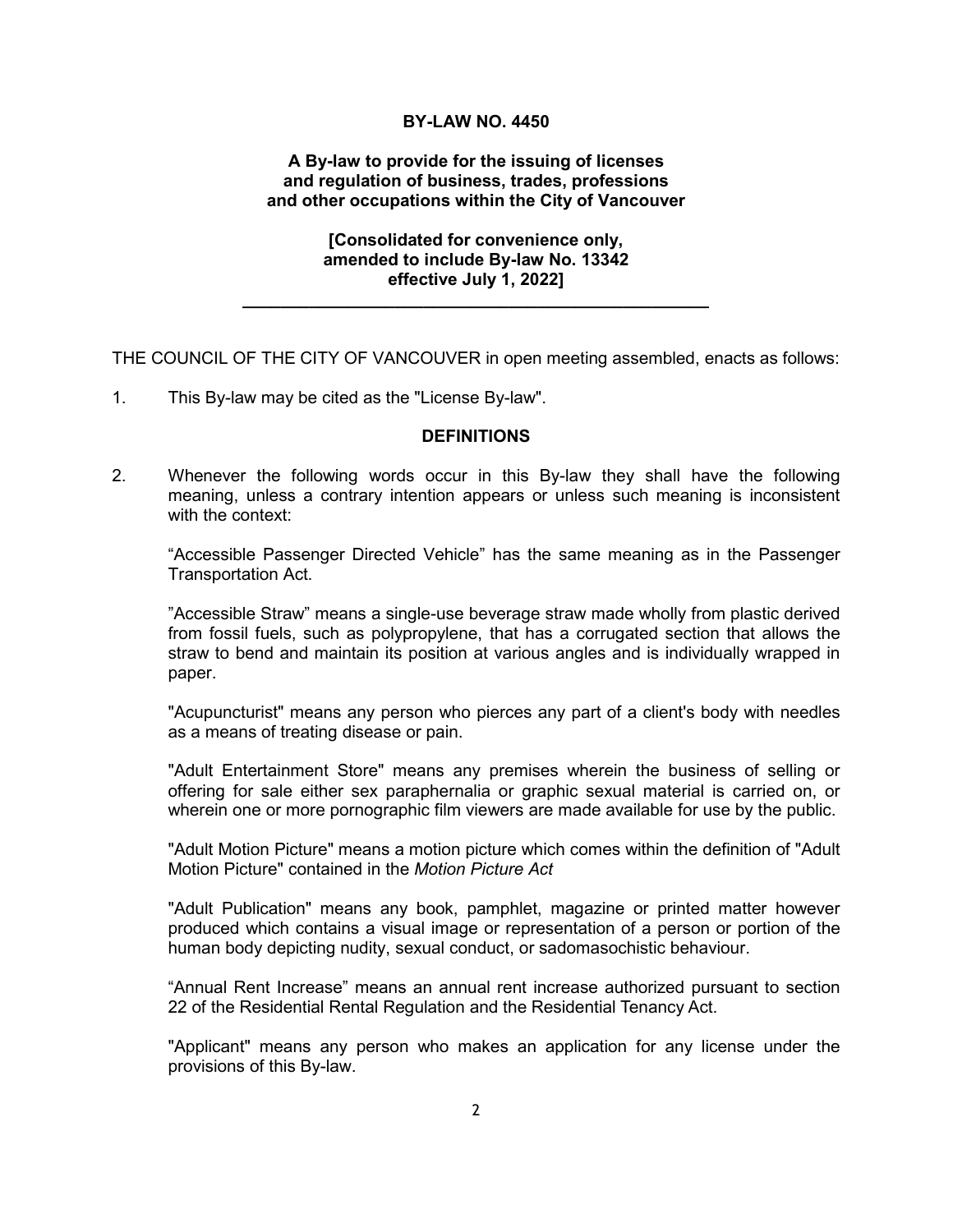"Amusement Park" means any premises where mechanical, electrical or other devices or exhibits, designed for the entertainment of the public, are permanently affixed.

"Animal" means a mammal, reptile, amphibian, or bird.

"Antique Dealer" means a person who carries on the business of retailing or wholesaling articles, except for alcohol, produced or crafted more than 50 years before the date of the retail or wholesale sale.

"Apartment Building" means any building or premises not being a hotel, motel or rooming house, and which is divided into not less than three dwelling units, occupied or equipped to be occupied as rental accommodation.

"Approved Parking Ticket Machine" means a machine situate at a commercial parking lot which upon deposit of the fee required issues a ticket and a receipt with date and time of issuance stamped on the ticket, or on the receipt, or both.

"Arcade" means any premises containing four or more machines on which mechanical, electrical, automatic or computerized games are played for amusement or entertainment and for which a coin or token must be inserted or a fee is charged for use, but does not include an Entertainment Centre or a Family Sports and Entertainment Centre.

"Artist Live/Work Studio" means the use of premises for the production of dance, live music, moving or still photography except for video, creative writing, painting, drawing, pottery, or sculpture, in association with a residential use.

"Arts and culture indoor event" means an event of an artistic or cultural nature, including but not limited to visual, performing, media, literary, craft or interdisciplinary arts, for a maximum of 250 persons, with or without liquor service, which occurs not more than three days per month in a building not approved for assembly occupancy.

"Auction Sale" means offering or putting up for sale any real or personal property whereat the public is invited to make competitive bids for the property offered for sale.

"Backyard Pay Parking" means the use of residential premises for the purpose of providing, for a fee, 2 or more spaces for the parking of motor vehicles which are not the property of a resident of the residential premises.

"Bank Machine" means any machine which permits a customer to access and use certain financial services customarily associated with a financial institution except for bank machines physically located in or affixed to the premises in which a financial institution operates its principal business.

"Banker" means any person who carries on business as a chartered bank or carries on the business of accepting money on deposit for custody, subject to cheque or draft, or carries on the business of discounting bills, notes or drafts.

"Barber Shop or Beauty Salon" means any premises where the primary purpose is the styling, cutting, or chemical treatment of hair.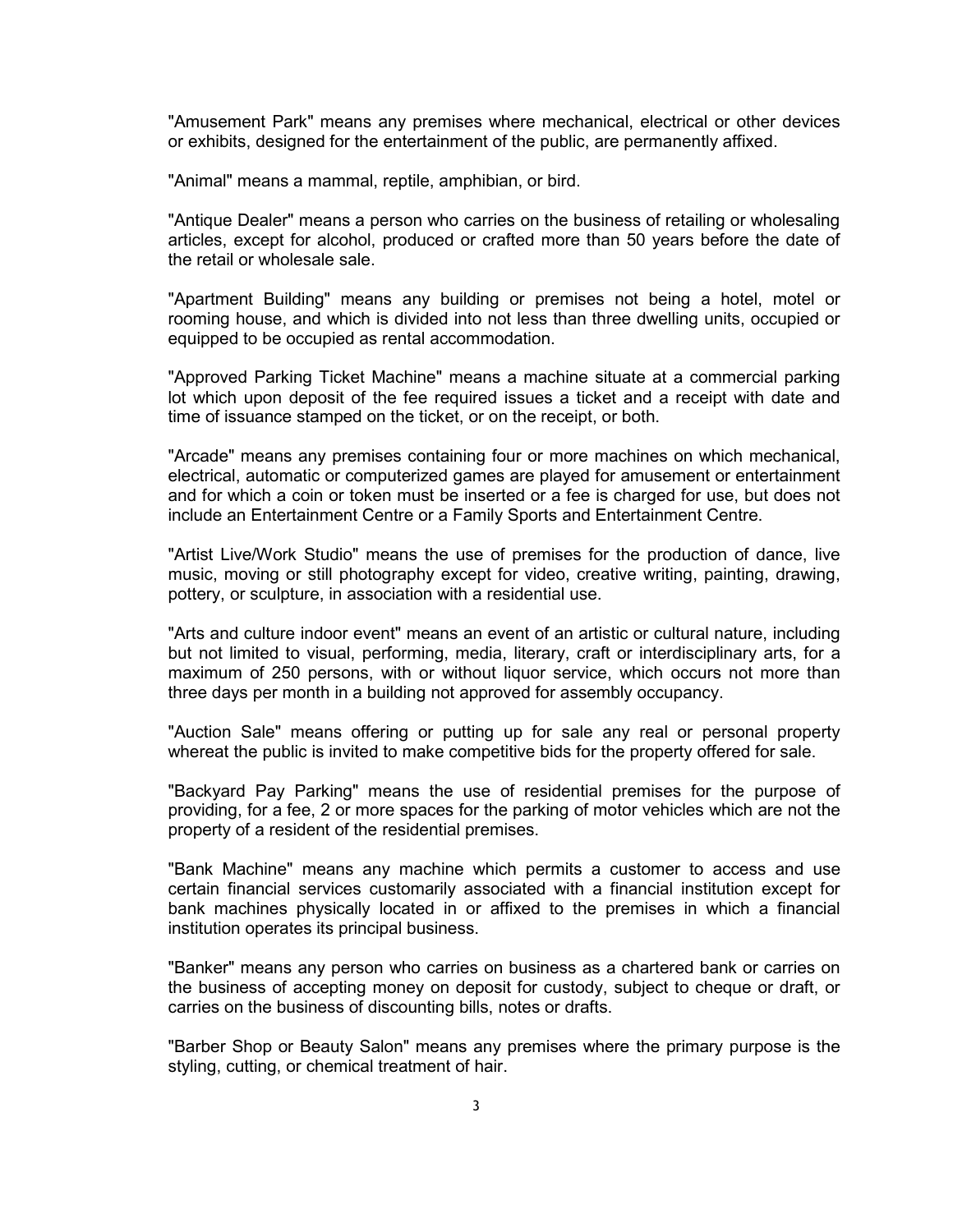"Base Rent" means the rent used to calculate rent increases permitted by section 25.1A of this By-law, and is the last monthly rent lawfully required to be paid by a tenant, including all increases allowed by the Residential Tenancy Act and this By-law, before the designated room was subject to a period of vacancy.

"Beauty and Wellness Centre" means the use of premises to improve beauty and wellness through styling, cutting , or chemical treatment of hair and through skin and body treatments, including pedicures, manicures, facials, microdermabrasion, electrolysis, waxing, laser, hydrotherapy, anti-aging, skin rejuvenation therapy, aromatherapy, stone therapy massage, and relaxation massage but excludes fitness centre and personal training center.

"Bed and Breakfast Accommodation" means the use of a dwelling unit as temporary accommodation for tourists or transients where the room rate includes breakfast provided on the premises.

"Bicycle Courier Service" means a person carrying on the business of conveying goods by means of a bicycle.

"Bill Poster" means any person carrying on the business of erecting or maintaining painted, posted, illuminated or other advertising signs on property which does not belong to the advertiser.

"Billiard-room Keeper" means any person who has for hire or makes any charge for the use of any billiard table or pool table on any premises occupied by such person or who uses or keeps any such table; whether for hire or otherwise in any place of public entertainment or resort whether or not such table or tables are used.

"Bin Owner" means the person, charity, trust, partnership or organization that owns or operates a donation bin.

"Bingo Hall" means the use of premises for the purpose of playing bingo and where the operation is conducted and managed by, and the proceeds are distributed to, one or more charitable organizations, but does not include bingo where the player is not playing the same game and responding to the same caller as and with other players in the hall or the use of player-operated video lottery terminals or slot machines.

"Body-painting Studio" includes any premises or part thereof where, directly or indirectly, a fee is paid for any activity involving the application of paint, powder, or similar materials to the body of another person.

"Body-rub" includes the manipulating, touching or stimulating by any means, of a person's body or part thereof, but does not include medical, therapeutic or cosmetic massage treatment given by a person duly licensed or registered under any statute of the Province of British Columbia governing such activities other than the *Vancouver Charter*, or a therapeutic touch technique.

"Body-rub Parlour" includes any premises or part thereof where a body-rub is performed, offered or solicited.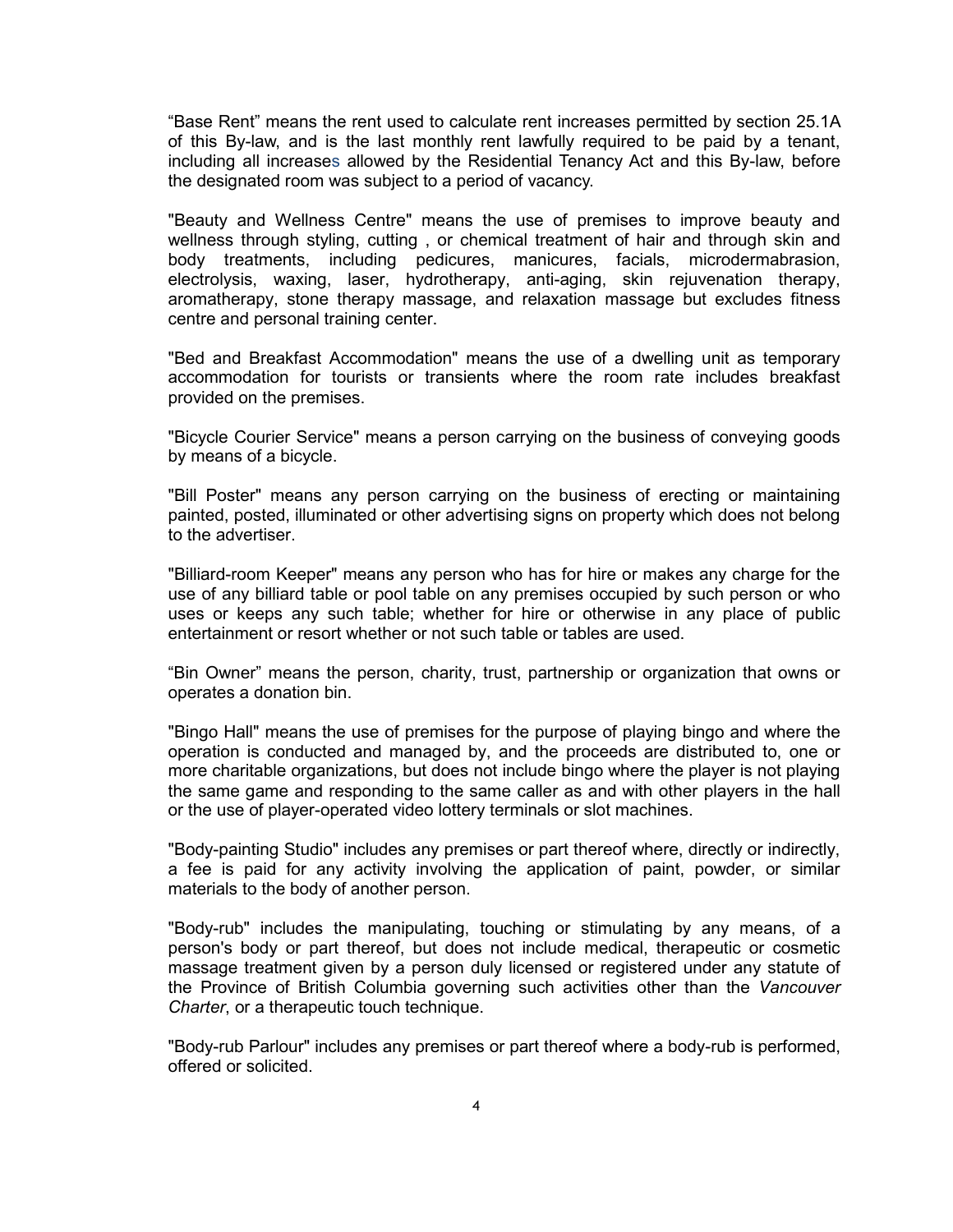"Book Agent" means any person who sells or offers for sale, books, magazines or other periodicals, not being Bibles or religious tracts, by canvassing from house to house or place to place within the City.

"Bottle Depot" means any premises where bottles are submitted for a deposit refund, but does not include a grocery store or a liquor retail store.

"Broker" means any person holding out as an agent, factor or commission merchant for the purpose of buying or selling on account of other persons, and who charges or receives a commission for so doing, or who transacts any business for any person and charges or receives a commission for such transaction, and shall include customs brokers.

"Bubble Tea Drink" means a prepared food consisting of a beverage, including but not limited to tea, fruit juice, blended fruit, coffee or milk, and edible pieces, typically less than 12 mm in diameter or width, including but not limited to tapioca, jelly or a liquid that has undergone the culinary process of spherification.

"Builder" means a person who constructs or erects or causes to be constructed or erected, houses or other buildings with the object of selling or otherwise disposing of the same at a profit.

"Business School" means any building or place where the business of giving instruction in the learning of any business, trade or occupation is carried on.

"Canvasser" means any person who canvasses or solicits business within the City, from cards or samples or in any other manner whatsoever, for the sale of any goods, wares or merchandise, or any article or thing, for future delivery, for, or on behalf of, a bona fide resident merchant or retail dealer who holds a license from the City as such, and which order for any goods, wares, merchandise, article or thing so sold by canvas or solicitation, is to be filled from the regular stock of merchandise continuously being carried and offered for sale by such licensed merchant or retail dealer.

"Casino - Class 1" means the use of premises for the purpose of playing or operating games of chance or mixed chance and skill on which money may be wagered and for which authority has been given under the Gambling Control Act of British Columbia or successor Act, but does not include player-operated video lottery terminals, slot machines, bingo halls, pari-mutuel betting, non-player-operated video lottery terminals, or Casino - Class 2.

"Casino - Class 2" means the use of premises for the purpose of playing or operating games of chance or mixed chance and skill on which money may be wagered and for which authority has been given under the Gambling Control Act of British Columbia or successor Act, and may include player-operated video lottery terminals or slot machines, but does not include bingo halls, pari-mutuel betting, and non-player-operated video lottery terminals.

"Cat" means a domestic cat, regardless of age or sex.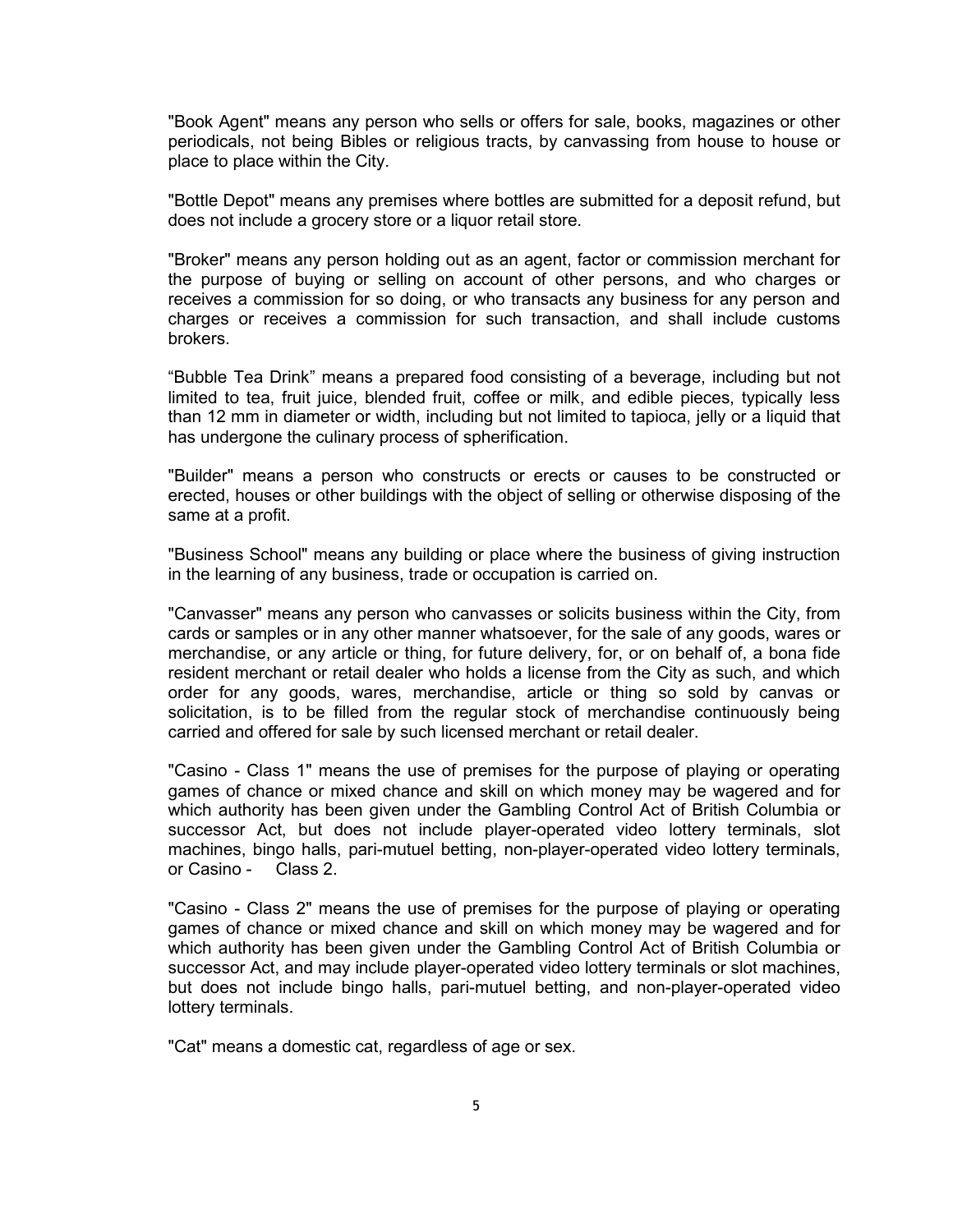"Caterer" means any person who prepares and offers for sale food for consumption at premises other than where that person carries on the business.

"Charitable Food Services" means the provision of food or prepared food for free or at low cost by an organization incorporated and in good standing under the Society Act, or registered as a charitable organization under the federal Income Tax Act.

"Cheque Cashing Centre" means any premises where the business of cashing cheques or negotiable instruments for a fee charged or chargeable to the payee of the cheque or the payee's agent is carried on, but does not include a chartered bank or a credit union.

"Chief Constable" means the Chief Constable of the Police Department of the City and includes any member of the Police Department authorized to act on behalf of the Chief Constable.

"City" means City of Vancouver.

"City land" means land for which the City is the registered owner in fee simple or leasehold, but does not include any street.

"Clean Wood Waste" has the same meaning as in the Solid Waste By-law.

"Club" means an incorporated or unincorporated organization that is not for profit, that is organized solely for the promotion of some common object, and that is operated for club members and their guests only but does not include a club lounge.

"C.N.I.B. Concession Stand" means a restaurant or a booth or stand for the retail sale of magazines, tobacco, confectionary and similar items, which is operated exclusively by the Canadian National Institute for the Blind, or a subsidiary thereof.

"Collection Agent" means a person carrying on the business of collecting debts for others, or a person who offers or undertakes to collect debts for others, or who solicits accounts for collection, or who carries on the business of doing such work either in whole or in part as is ordinarily done by bailiffs.

"Commercial Parking Lot" means an area of land or any building or part thereof where the lawful parking of motor vehicles is provided for a fee, and shall include, where no fee is charged, areas provided specifically for customers of a business, or tenants in buildings other than buildings used exclusively for residential purposes.

"Community Association" means a society or organization incorporated and in good standing under the Society Act, or registered as a charitable society or organization under the Income Tax Act.

"Compassion Club" means any person not otherwise herein defined who carries on a retail business in which the use of marijuana for medicinal purposes is advocated, in conjunction with the services described in, and pursuant to the provisions of, section 12.2 of this by-law.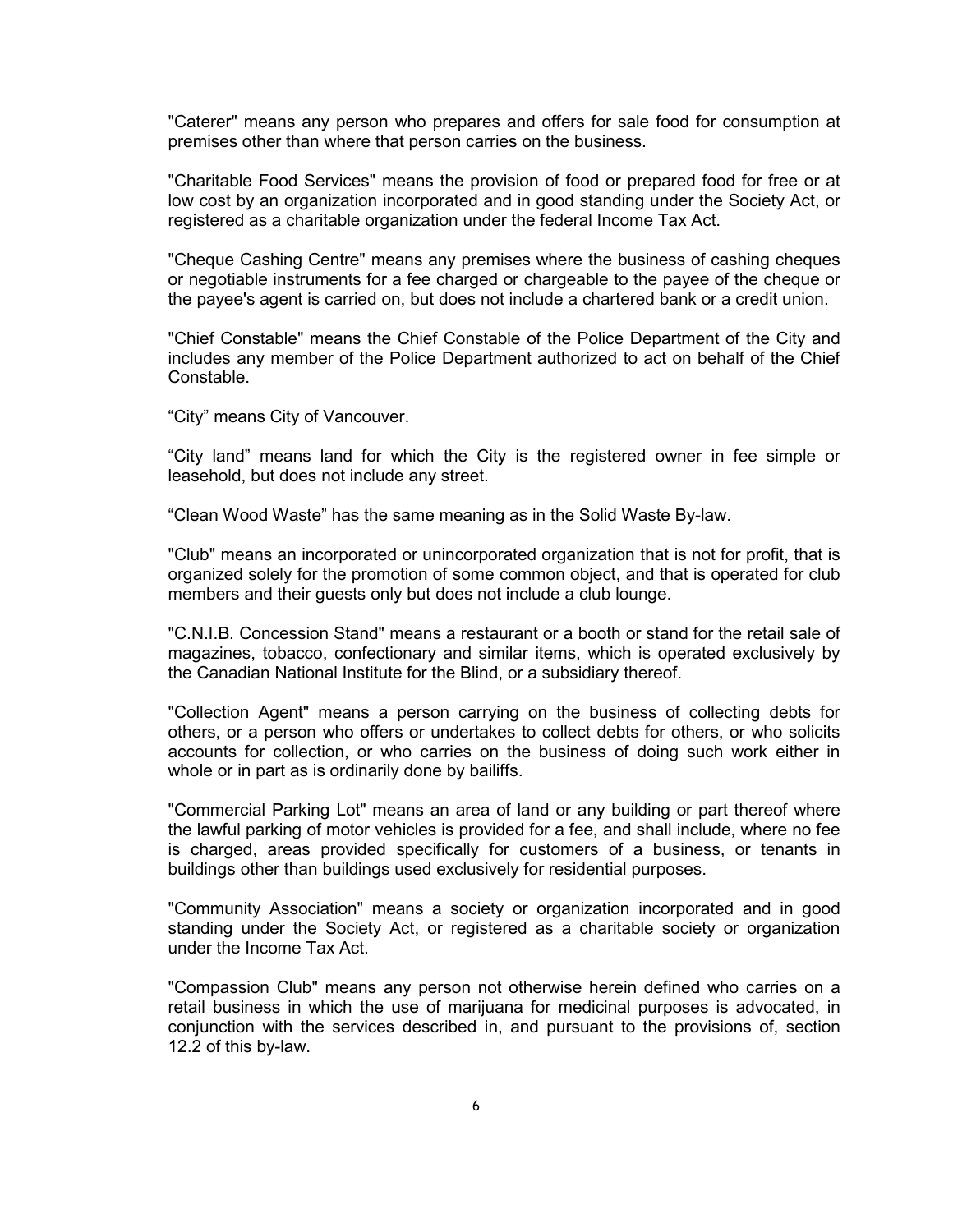"Contractor" includes any person who undertakes to do or perform any construction, building, carpentry, plastering, lathing, shingling or concrete work, or any other work or service at a certain price or rate or for a fixed sum, except where such other work or service is specifically defined and for which a license fee is specifically imposed elsewhere in this By-law.

"Core Area" means all that part of the City north of False Creek east of English Bay south of Burrard Inlet and west of Carrall Street and specifically includes all of District Lot One hundred and eighty-five (D.L. 185) and all of District Lot Five hundred and fortyone (D.L. 541) and all of old Granville Townsite.

"Courier/Messenger" means any person that provides pick-up and delivery service of correspondence, messages and goods, excluding alcoholic beverages.

"Dance Hall" means any building, room, or place where public or private dances are held or permitted for hire or profit.

"Dancing Academy" means any building, room or place where dancing is taught for profit.

"Dating Service" means any person carrying on the business of providing information to persons desirous of meeting other persons for the purpose of social outings.

"Designated Room" means a residential room in any building designated as single room accommodation pursuant to the Single Room Accommodation By-law.

"Director" means the director appointed under section 8 of the Residential Tenancy Act.

"Discotheque - Teenage" means a dance hall exclusively for patrons of a minimum age of thirteen years and under the age of nineteen years.

"Dog" means a domestic dog, regardless of age or sex.

"Donation Bin" means any receptacle designed and used for the purpose of collecting clothing, shoes or linens from the public for resale or distribution.

"Drink Voucher" means a printed or digital card, certificate, voucher or other device that entitles the holder to a free beverage, a free meal and a free beverage, or other specified free goods or services and a free beverage, but does not include a card, certificate, voucher or other device with a monetary value.

"Drive-through food service" means the sale of prepared food to a customer in a motor vehicle, where the customer does not leave the motor vehicle to be served.

"Drug Paraphernalia" means any product, equipment, thing or material of any kind primarily used or intended to be primarily used to produce, process, package, store, inject, ingest, inhale or otherwise introduce into the human body a controlled substance as defined in the *Controlled Drugs and Substances Act*, R.S.C.

"Dwelling Unit" means a self-contained housekeeping unit.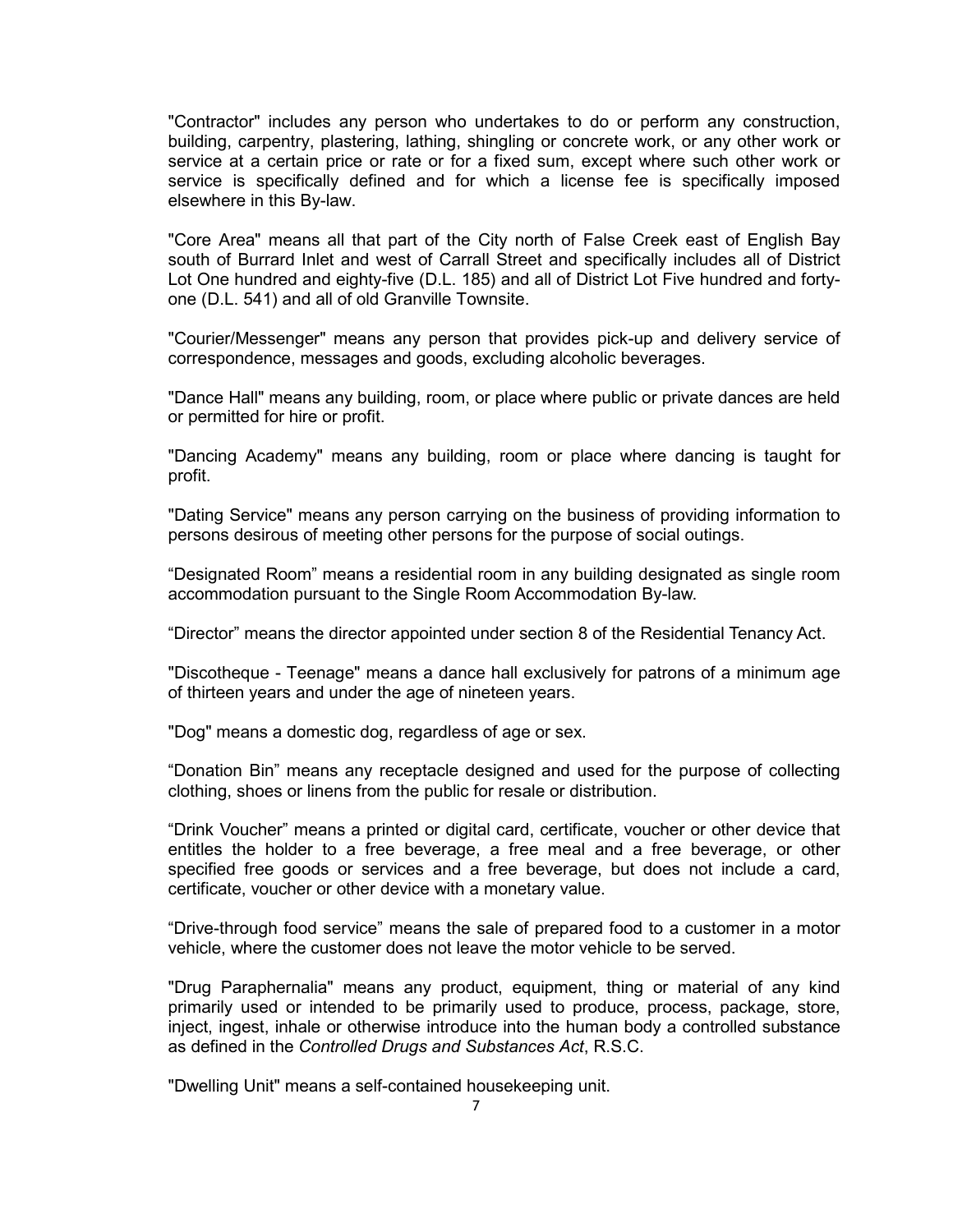"Electrical Treatments" means electric or magnetic treatments given to or for the human body, but where no massage or bath of any kind is given.

"Electrician" means any person who contracts to do electrical work for any person but does not include a person employed by a licensed electrician.

"Electronic Cigarettes" means electronic cigarettes, electronic pipes, electronic hookahs, or similar devices that can be used to deliver nicotine or other substances, and replaceable cartridges and refills used with those devices.

"Eligible Capital Expenditure" means an expenditure that qualifies for an additional rent increase pursuant to Part 4 of the Residential Rent Regulation.

"Enclosure" means a cage, kennel, tank, container, receptacle, or other enclosure used to contain or confine animals.

"Entertainment Centre" means premises where a minimum of 55 percent of the total floor area is used for simulated sports, simulated games and similar activities and associated circulation space, and the balance is used for the administration of the space, the sale of food and retail products, and the provision of vending machines offering games for amusement or entertainment.

"Extended Hours" means the difference between the time at which any particular class of standard hours liquor establishment opens or closes for business in any particular area, and the time at which the same class of extended hours liquor establishment opens or closes for business in the same area.

"Extended Hours Liquor Establishment" means an Extended Hours Liquor Establishment – Class 1, Extended Hours Liquor Establishment – Class 2, Extended Hours Liquor Establishment – Class 3, Extended Hours Liquor Establishment – Class 4, Extended Hours Liquor Establishment – Class 5, Extended Hours Liquor Establishment – Class 6, and Extended Hours Liquor Establishment – Class 7.

"Extended Hours Liquor Establishment – Class 1" means a business the primary purpose of which is the sale and service of alcoholic drinks to customers for consumption on the premises where the person capacity does not exceed 65, and to which certain impact reduction measures and other requirements set out in section 19.2A apply.

"Extended Hours Liquor Establishment – Class 2" means a business the primary purpose of which is the sale and service of alcoholic drinks to customers for consumption on the premises where the person capacity does not exceed 150, and to which certain impact reduction measures and other requirements set out in section 19.2A apply.

"Extended Hours Liquor Establishment – Class 3" means a business the primary purpose of which is the sale and service of alcoholic drinks to customers for consumption on the premises where the person capacity does not exceed 300, and to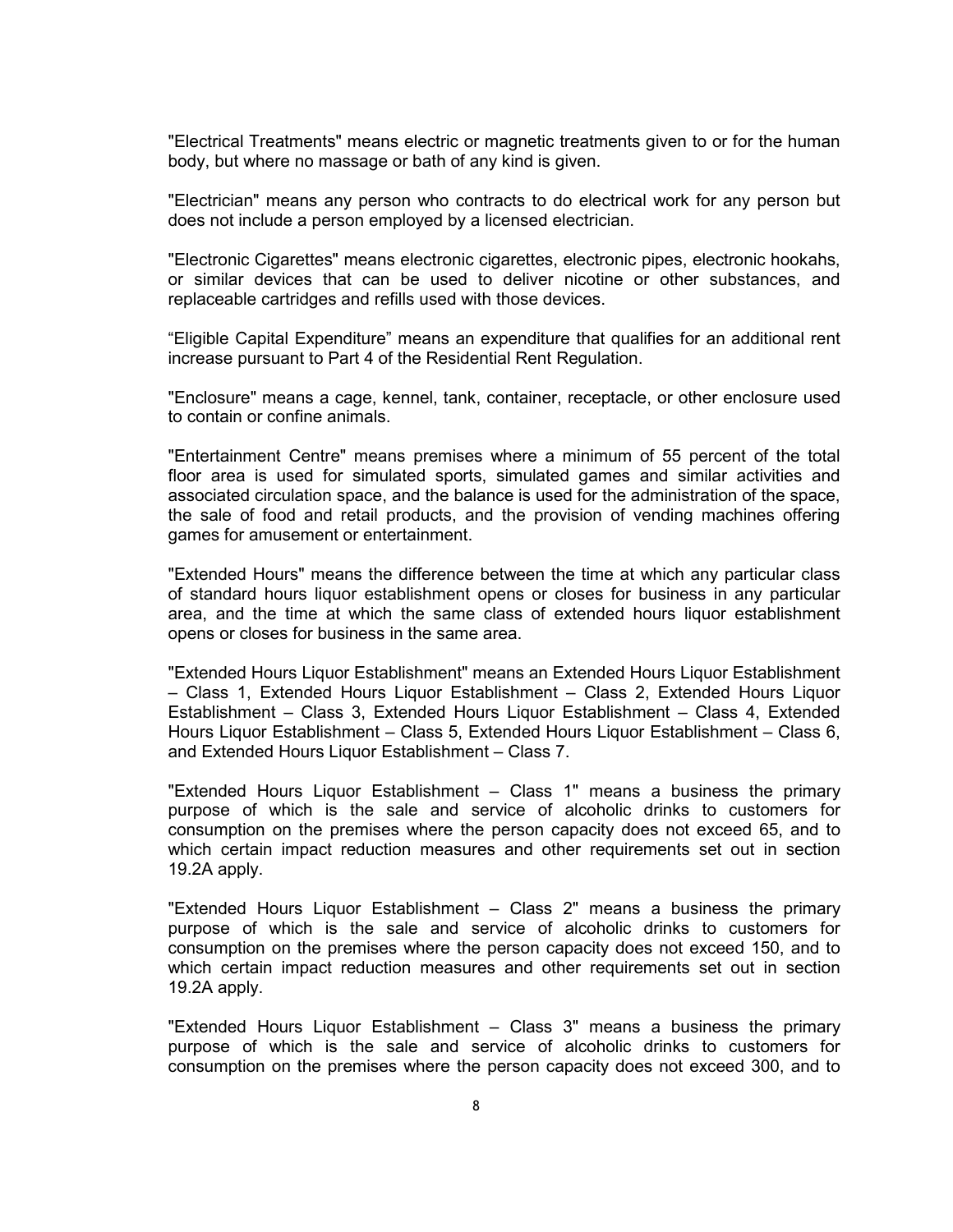which certain impact reduction measures and other requirements set out in section 19.2A apply.

"Extended Hours Liquor Establishment – Class 4" means a business the primary purpose of which is the sale and service of alcoholic drinks to customers for consumption on the premises where the person capacity does not exceed 500, and to which certain impact reduction measures and other requirements set out in section 19.2A apply.

"Extended Hours Liquor Establishment – Class 5" means a business the primary purpose of which is the sale and service of alcoholic drinks to customers for consumption on the premises where the person capacity does not exceed 950, and to which certain impact reduction measures and other requirements set out in section 19.2A apply.

"Extended Hours Liquor Establishment – Class 6" means a business the primary purpose of which is the sale and service of alcoholic drinks to customers for consumption on the premises where the person capacity exceeds 950, and to which certain impact reduction measures and other requirements set out in section 19.2A apply.

"Extended Hours Liquor Establishment – Class 7" means a business located in a club which includes the sale and service of alcoholic drinks to customers for consumption on the premises, and to which certain impact reduction measures and other requirements set out in section 19.2A apply.

"Family Sports and Entertainment Centre" means premises where a minimum of 55 percent of the total floor area is used for simulated sports and associated circulation space, and the balance is used for the administration of the centre, the sale of food and retail products, and the provision of games and automatic machines offering games for amusement or entertainment.

"Farmers' Market" means an open air or fully or partly covered market, for the sale directly by producers or by their representatives who are involved in production, of: local fresh, dried or frozen fruit and vegetables; local dried or frozen meat and seafood; local eggs; local dairy products; local plants; local prepared foods; local ready-to-eat foods; local artisan crafts; or local wine, cider, beer or spirits.

"Film Viewer" means any machine capable of showing film, video, tape or electronic medium to a customer for a fee or by way of insertion of a coin or slug.

"Financial Agent" means any person who carries on the business of lending money, or financing for other persons the sale or purchase of goods or services.

"Financial Institution" means a bank, credit union, trust company, or other similar business that, among other things, accepts deposits, invests money, and lends money.

"Fitness Centre" includes Fitness Centre - Class 1 and Fitness Centre - Class 2.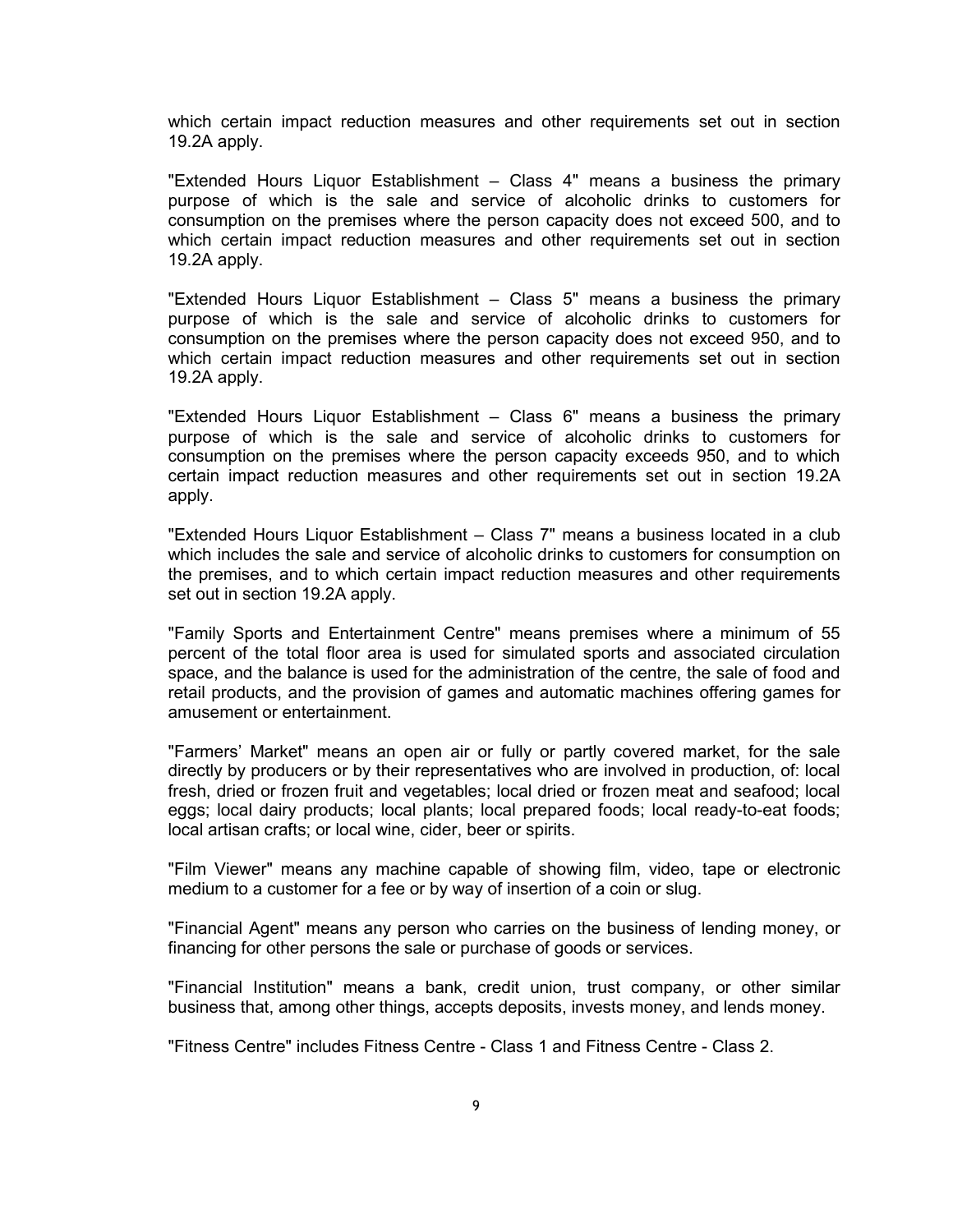"Fitness Centre – Class 1" means the use of premises, which do not exceed 200  $m^2$  of gross floor area, for the development, on a one-to-one basis or in a group session, of physical fitness including health centres, gymnasia, racket and ball courts, reducing salons, yoga, pilates, weight loss, dance, self-defence, and sports.

"Fitness Centre – Class 2", means the use of premises, which exceed 200  $m^2$  of gross floor area, for the development, on a one-to-one basis or in a group session, of physical fitness including health centres, gymnasia, racket and ball courts, reducing salons, yoga, pilates, weight loss, dance, self-defence, and sports.

"Food Service Ware" means products used for serving or transporting prepared food or beverages including, but not limited to, plates, cups, bowls, trays, cartons and hinged or lidded containers.

"Food Vendor" means a holder of a licence issued under this By-law who sells prepared food or provides charitable food services.

"Food Waste" has the same meaning as in the Solid Waste By-law.

"Fund Raiser" means any person who assists registered non-profit groups to raise funds.

"Gasoline Station" means a Gasoline Station – Full-Serve, Gasoline Station – Self-Serve, and Gasoline Station – Split Island.

"Gasoline Station – Full Serve" means any real property used or equipped to be used for the retail sale of motor fuels and motor oils in or upon which the dispensing of motor fuels and motor oils is or is intended to be carried out only by an attendant for the customers and not by the customers serving themselves.

"Gasoline Station – Self-serve" means any real property any part of which is used or equipped to be used for the retail sale of motor fuels and motor oils where the dispensing of gasoline is intended to be carried out by the customer.

"Gasoline Station - Split Island" means the use of premises for the retail sale of motor fuels and lubricants that are dispensed by the customer, and which includes at least one pump island at which all types of gasoline and diesel fuels sold by the station are dispensed by an attendant for the customer at all times the station is open for business, and where staff are available to provide other services such as checking tire pressure and fluid levels, cleaning windows, and doing minor repairs.

"Graphic Sexual Material" means any book, magazine, film, movie or videotape which depicts a person or persons engaging in real or simulated sex acts.

"Hairdresser" means any person who rents one or more chairs in a hairdressing salon to provide hairdressing services.

"Hairdressing Salon" means any premises where the primary use is the styling, cutting or chemical treatment of hair.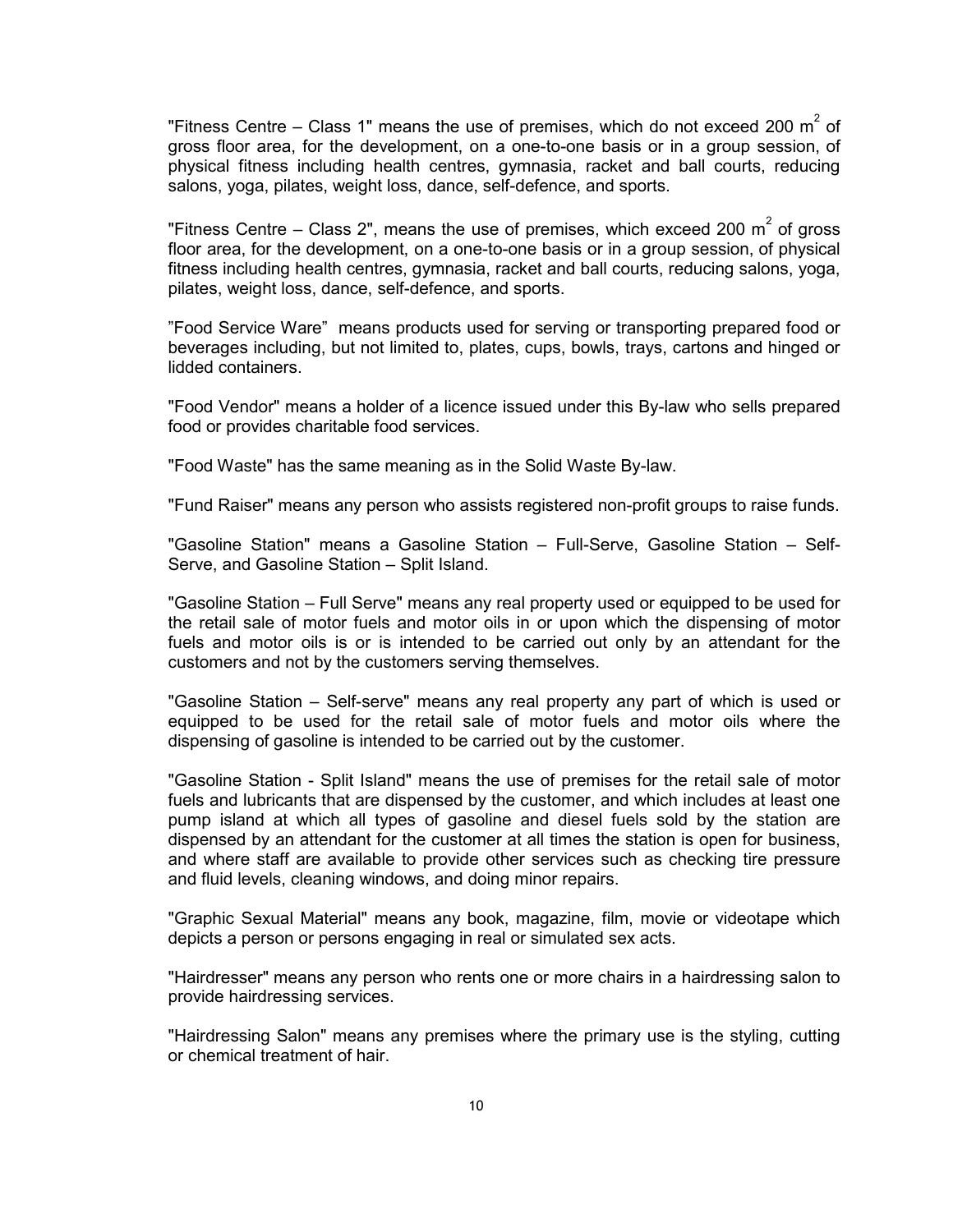"Hair Stylist" means any person who styles, cuts or treats hair in their clients' residence or place of business or premises other than a hairdressing salon.

"Health Care Office" means the use of premises by professions in which persons exercise skill or judgment or provide service related to the preservation or improvement of the physical, mental, or emotional health of individuals, or the treatment or care of individuals who are injured, sick , disabled or infirm, including chiropractors, dentists, optometrists, physicians, surgeons, dental hygienists, dental technicians, denturists, dietitians, licensed practical nurses, massage therapists, midwives, naturopathic physicians, nurses (registered), nurse practitioners, occupational therapists, opticians, physical therapists, psychologists, registered psychiatric nurses, traditional Chinese medicine practitioners, and acupuncturists, and other health care and social service practitioners including counsellors and herbalists but excludes beauty and wellness centre, detoxification centre, hospital, health enhancement centre, hospital, laboratory, social service centre, and special needs residential facility.

"Health Enhancement Centre" means the use of premises to enhance health through therapeutic touch techniques including shiatsu, reflexology, bio-kinesiology, hellework, polarity, reiki, rolfing, and trager but excludes Fitness Centre, Beauty and Wellness Centre, and Personal Training Centre.

"Homecraft" means a craft or occupation conducted as an accessory use subordinate to the principal residential use of a dwelling unit.

"Hot beverage" means a prepared food consisting of a beverage served to a customer at a temperature of 54 degrees Celsius or higher.

"Hotel" means premises providing temporary accommodation by way of furnished sleeping, housekeeping or dwelling units.

"Housing Agreement" means a housing agreement authorized by section 565.2 of the Vancouver Charter.

"Housekeeping Unit" means a sleeping unit containing facilities for cooking.

"Inflation Rate" means the 12 month average percent change in the all-items Consumer Price Index for Vancouver, as published by the Province of British Columbia, ending in the month that is most recently available for the calendar year for which a rent increase takes effect.

"Inspector" means the person appointed from time to time as Chief License Inspector of the City of Vancouver.

"Inter-municipal Business Licence" means a business licence issued in accordance with an inter-municipal licensing scheme, but does not include a business licence issued in accordance with an inter-municipal licensing scheme for transportation network services

"Inter-municipal TNS Business License" means a business license issued in accordance with an inter-municipal licensing scheme for transportation network services.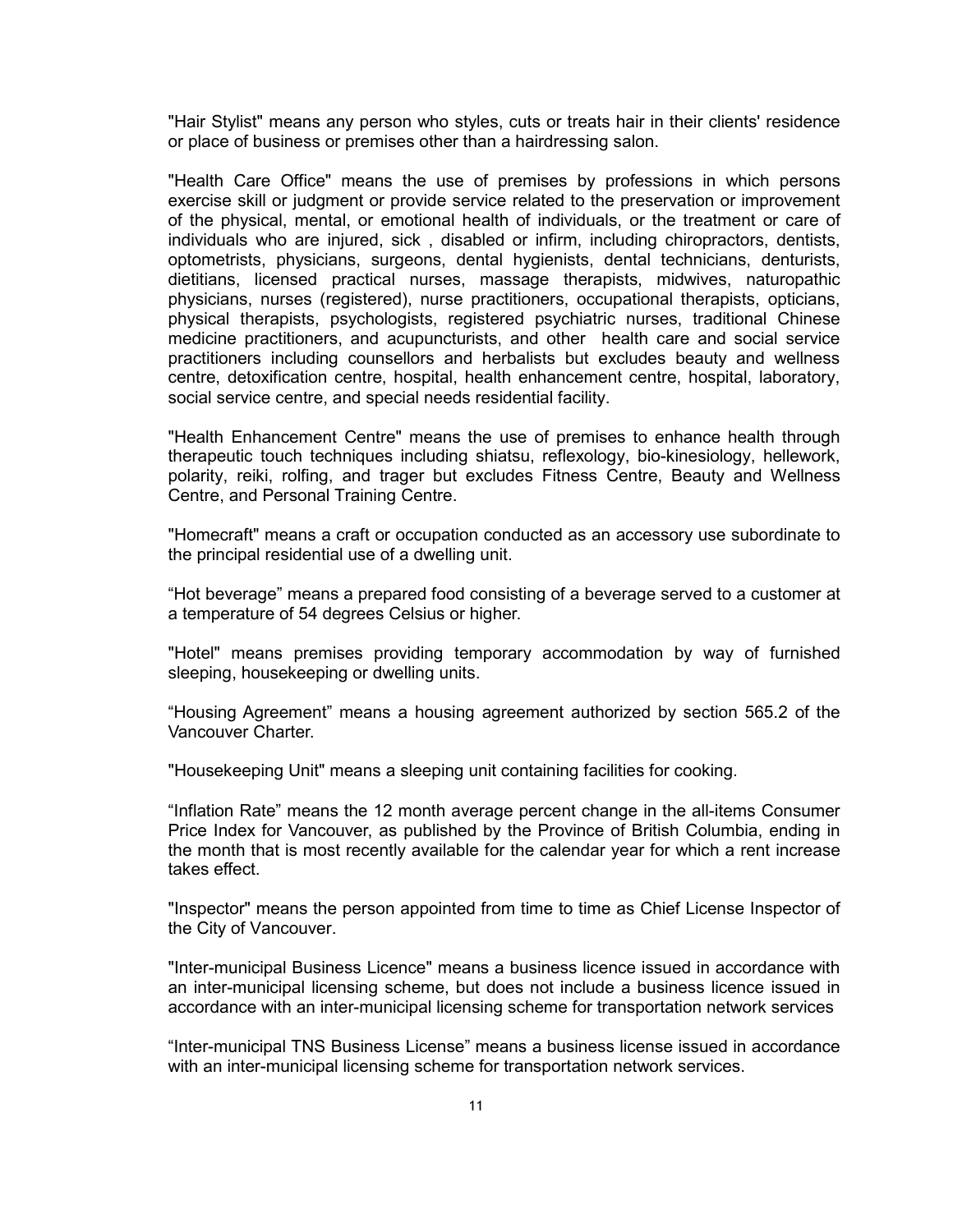"Janitor Service" means any business that provides cleaning services, but does not include auto washing or a carpet/upholstery cleaner, a laundry or a window cleaner.

"Junk" includes any of the following used articles or things: rubber, tires, metal, paper, sacks, wire, ropes, rags or machinery.

"Junk Dealer, Mobile" means any person who carries on the trade or business of going from place to place, collecting, buying or selling junk.

"Late Night Dance Event" means an event involving dance or music and any part of which occurs between the hours of 2:00 a.m. and 6:00 a.m. on any day but does not include an event taking place in a private residence.

"Late Night Dance Event Permit" means a permit issued under section 5 of this By-law.

"Laundry" means any building or premises wherein the business of washing clothes or other fabrics is carried on, or wherein the business of supplying linen to others is carried on.

"Laundry Office" means any building, room or place where the business of distributing laundered clothing, or of collecting clothing to be laundered is carried on apart and separate from the premises where the business of a laundry is actually carried on.

"Licence Holder" means any person or organization required to obtain a licence under subsection 3(1) of this By-law.

"Limited Service Food Establishment" means any premises where food that is not prepackaged is prepared and served, where no more than sixteen seats of any kind, including chairs, stools and seats or benches, whether inside or outside, are provided for customers consuming food purchased in the establishment, and that does not include the sale of alcoholic drinks to customers for consumption on the premises.

"Liquor Delivery Service" means any person who delivers alcoholic beverages to residential and commercial premises.

"Liquor Establishment" means a Standard Hours Liquor Establishment and an Extended Hours Liquor Establishment.

"Liquor Retail Store" means a business that sells liquor at retail to customers for consumption off the premises.

"Live-aboard Boat" includes any vessel, houseboat, floathouse, raft, float, dock or similar structure which floats or which is designed to float upon the water and which is equipped and fitted as a place of human abode but does not include a tugboat, fishing boat, pile driver, dredger, scow, barge or cargo-carrying vessel which is primarily used for nonresidential purposes and does not include any structure which is taxed as an improvement under Part XX of the *Vancouver Charter*.

"Lodging House" means any building or separate portion thereof with 3 or more units or rooms, which are separately occupied or intended to be occupied as rental living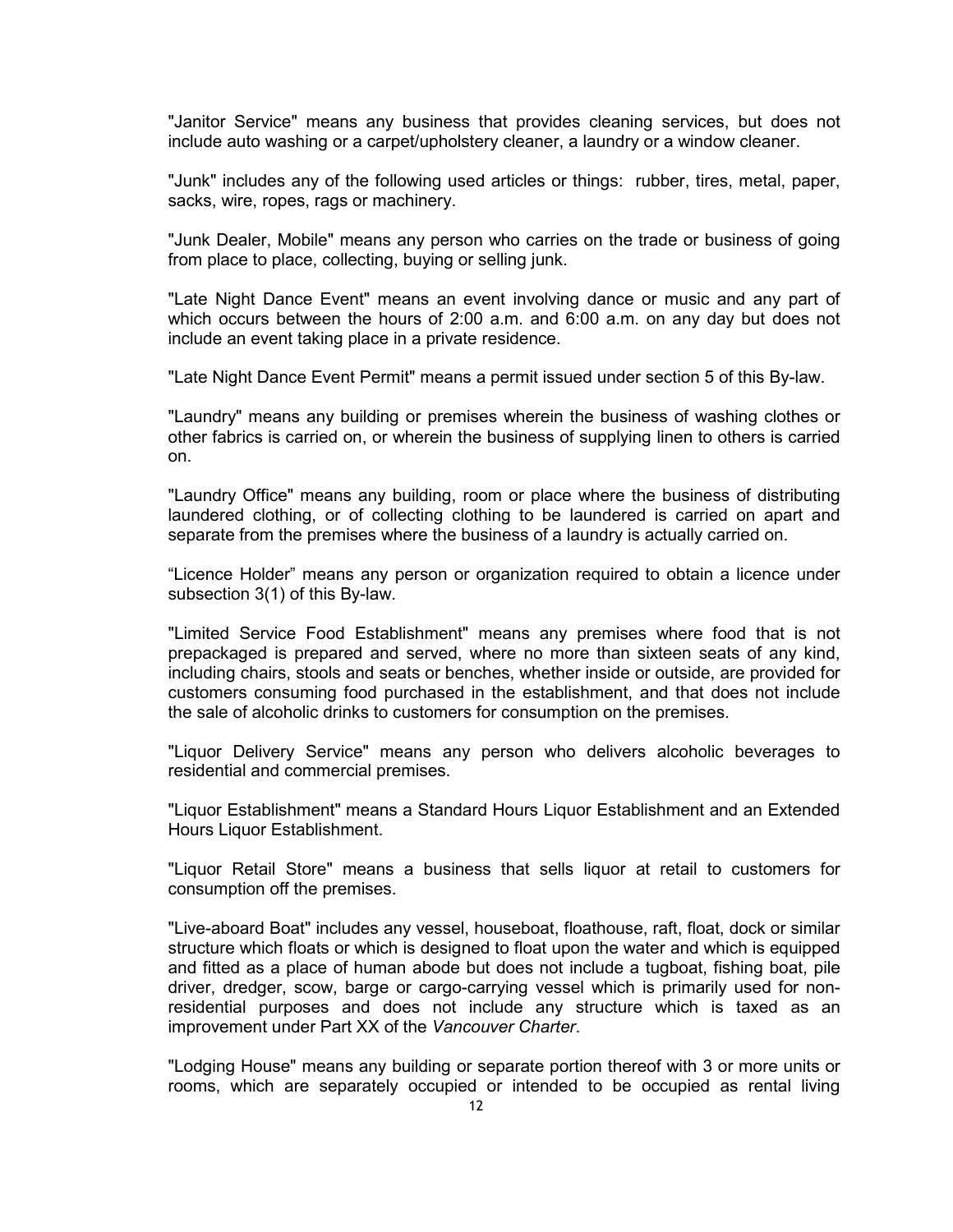accommodation, and includes a rooming house but does not include a one-family dwelling, two-family dwelling, or a building comprised exclusively of dwelling units each with its own kitchen sink and bathroom

"Marina" means any place where a marina operator carries on business.

"Marina Operator" includes any person who is in the business of providing moorage, dockage or berthage for one or more boats, but does not include a privately incorporated yacht club.

"Market" means offer for sale, promote, canvass, solicit, advertise, or facilitate Short Term Rental Accommodation, and includes placing, posting or erecting advertisements physically or online, but does not include the mere provision of a neutral space or location for such marketing in newspapers, bulletin boards, or online.

"Maximum Occupant Load" means the lesser of the number of persons that may be permitted in premises under the provisions of the *Fire By-law*, the *Building By-law*, or the *Health By-law*.

"Mobile Food Vending" means the business of operating one or more mobile motorized or pedal powered vehicles, bicycles, or other units on city streets for the sale of nonalcoholic drinks and prepared pre-packaged foods including items such as sandwiches, potato chips, and chocolate bars, and frozen novelty products including items such as ice cream bars, popsicles, yogurt bars, and similar products, subject to the requirements and conditions set out in the Street Vending By-law.

"Mobility Aid" has the same meaning as in the Passenger Transportation Act.

"Mock Auction" means:

- (1) The sale by auction of new goods normally sold by retail dealers other than by order of the court, instructions from a trustee in bankruptcy or by authority of statute; provided that if at the said sale by auction used goods are also sold and the total value of such goods sold exceeds the total value of new goods sold, such auction shall be deemed not to be a mock auction.
- (2) A sale in which a price at which the seller or auctioneer will sell one or more articles of merchandise is announced and then if no sale occurs, additional articles of merchandise are added to those originally offered, with or without varying the previously announced price, until a buyer is induced to buy the accumulated articles at the price originally fixed or as varied.

"Model Studio" includes any premises or part thereof where, directly or indirectly, a fee is paid for the furnishing of persons as models who pose in the nude on the premises for the purpose of being sketched, painted, drawn, sculptured, photographed, or otherwise depicted, but does not include any studio which functions as an educational institution authorized under any legislation of the Province of British Columbia governing educational institutions, nor to any studio which functions to provide models who are sketched, painted, drawn, sculptured, photographed, or otherwise depicted and such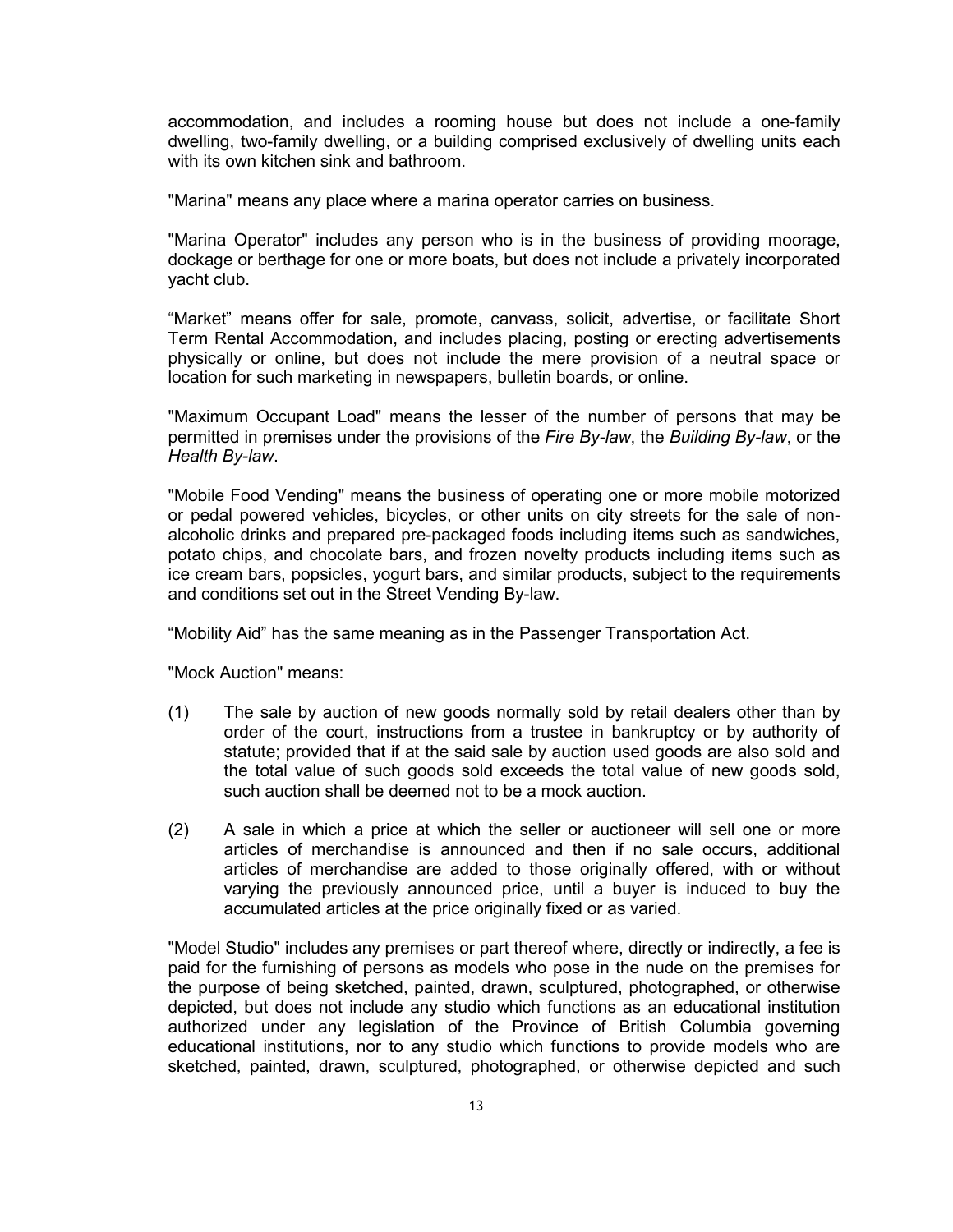depiction is produced for commercial purposes, or to any studio which is being operated for purely artistic purposes.

"Moving/Transfer Service" means any person that provides the transfer of furniture, goods and equipment, excluding alcoholic beverages.

"Multiple Conversion Dwelling" means a building containing any combination of sleeping units, housekeeping units or dwelling units.

"Neighbourhood Theatre" means a theatre not situated in the Core Area of the City and which is situated less than 150 feet from property which is zoned for residential use.

"Non-Profit Housing" means a non-profit, rental housing project on a site, designed for independent living, owned by a government, society, or housing cooperative, where the ability of residents to pay, rather than the market, determines rents.

"Non-residential Recyclable Materials" has the same meaning as in the Solid Waste Bylaw.

"Non-residential Recyclable Materials Diversion Program" has the same meaning as in the Solid Waste By-law.

"Nudity" means the showing of the human male or female genitals or pubic area with less than a full opaque covering.

"Occupied Live-aboard Boat" means any live-aboard boat which is used as a place of abode within the City by one or more persons for a minimum of sixty consecutive or nonconsecutive days, during a calendar year.

"Organic Waste Diversion Plan" has the same meaning as in the Solid Waste By-law.

"Paper Shopping Bag" means a shopping bag made out of paper and contains at least 40% recycled paper content, that displays the words "recyclable" and "made of 40% recycled content" or "made of 40% post-consumer recycled content" or other applicable amount on the outside of the bag.

"Passenger Directed Vehicles" means taxis, limousines, and vehicles operated under a license held by a transportation network service provider under the Passenger Transportation Act.

"Passenger Directed Vehicle Services" means a person carrying on the business of providing passenger directed vehicles.

"Pawnbroker" means a person who carries on the business of taking property in pawn, or who operates a pawnbroker's premises.

"Peddler" means any person who goes from place to place or house to house selling or offering for sale, goods, wares, merchandise, or foodstuffs but the same shall not be deemed to mean or include any person required to take out and procure a license with respect to the manufacture or sale of any milk, bread or bakery products of any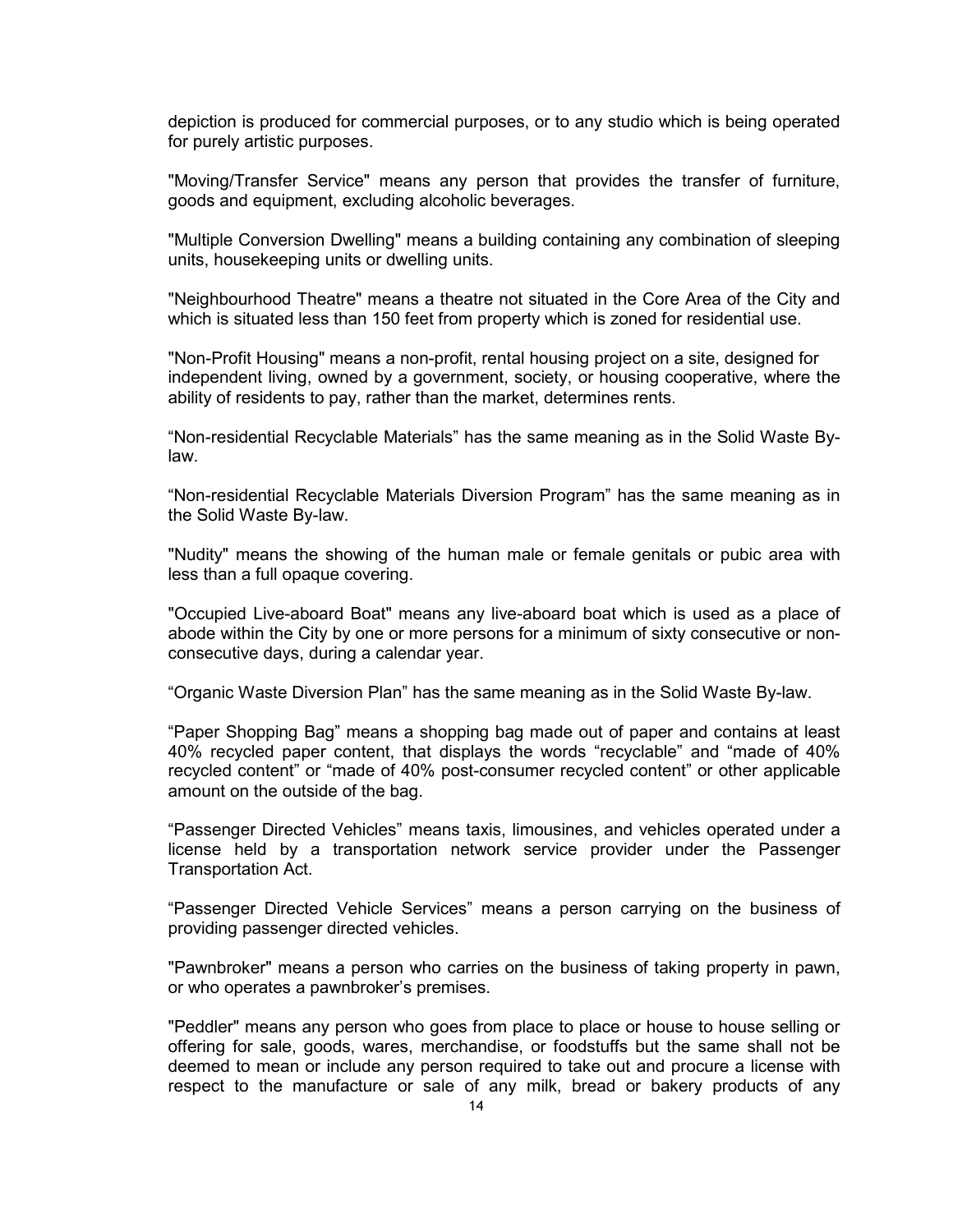employee of such person who goes from place to place or house to house selling or offering for sale any milk, bread or bakery products.

"Peddler - Food" means any person who goes from place to place or house to house selling or offering for sale foodstuffs, but does not include any person required to be licensed with respect to the manufacture or sale of any milk, bread or bakery products or any employee of that person.

"Period of Vacancy" means the juncture between the tenancies of two permanent residents in a designated room, or the time that elapses between occupancy by two permanent residents in a designated room.

"Permanent Resident" means an individual who, in return for rent, occupies or usually occupies a room as their residence, and does so for at least 30 days.

"Personal Care Home" means a building where care or assistance is provided for three or more persons who, on account of age, infirmity or physical disability, require personal care or assistance.

"Pet Store" means the use of premises to offer to sell or to sell, at retail or wholesale, animals, except for animal shelters and commercial kennels.

"Picture Identification" means any one or more of the following provided it is integrated with a photograph of the bearer:

- (1) valid Driver's Licence issued by a Canadian province or territory;
- (2) identity card issued by a Canadian province or territory;
- (3) passport issued by the Government of origin;
- (4) Certificate of Indian Status issued by the Government of Canada;
- (5) Certificate of Canadian Citizenship issued by the Government of Canada;
- (6) Conditional Release Card issued by Correctional Services Canada.

"Plastic Shopping Bag" means a shopping bag made wholly or partially from either plastic derived from fossil fuels or plastic derived from biomass, including but not limited to corn, sugarcane or other plants, but does not include a Reusable Shopping Bag.

"Plumber" means any person who contracts or offers to do plumbing work for any person but does not include a person employed by a licensed plumber.

"Polystyrene Foam" means blown polystyrene and expanded and extruded foams composed of thermoplastic petrochemical materials containing a styrene monomer and processed by any technique including, but not limited to, fusion of polymer spheres (expandable bead foam), injection molding, foam molding, and extrusion-blown molding (extruded foam polystyrene).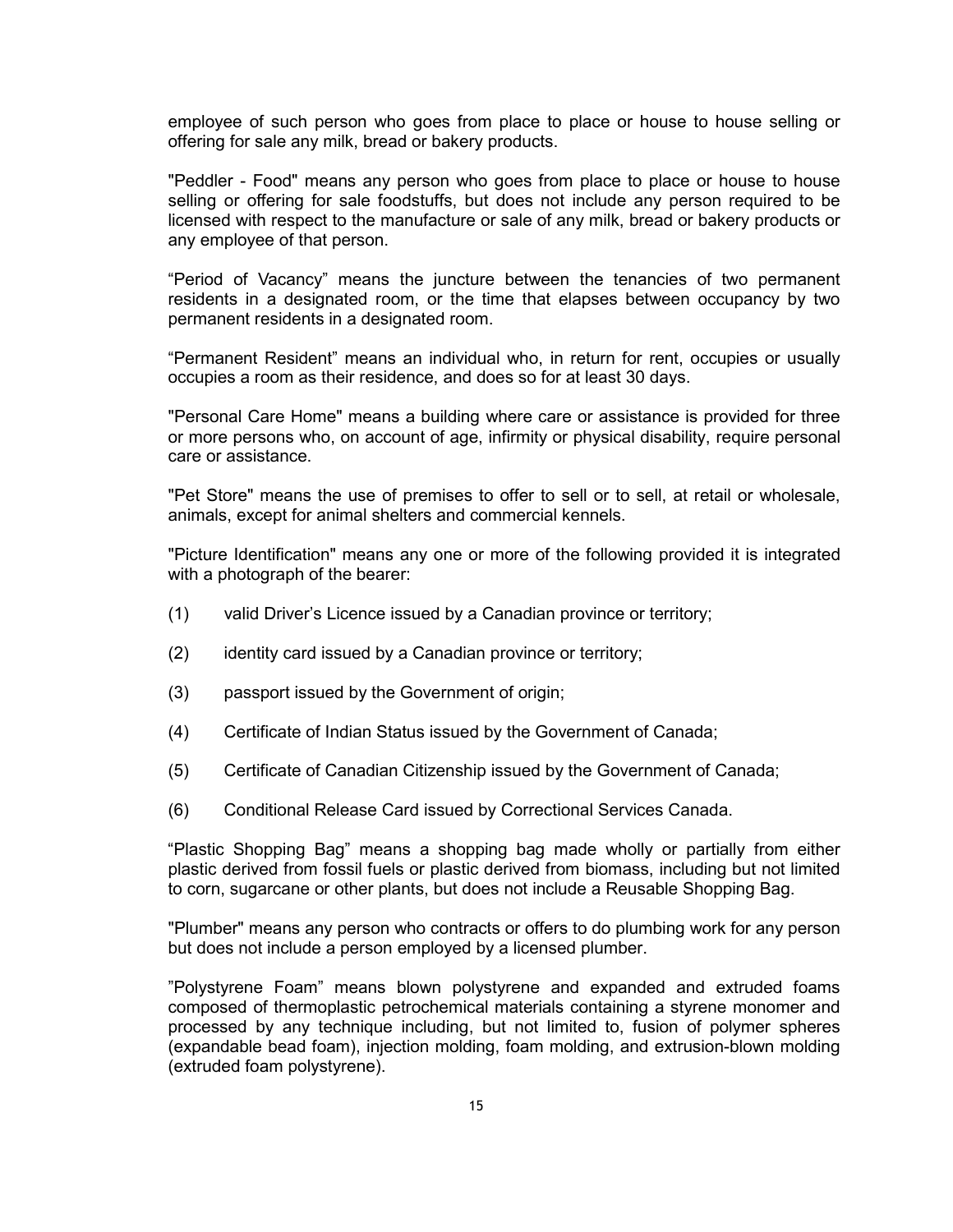"Postal Box" means a box or other receptacle suitable for containing postal mail.

"Postal Rental Agency" means any premises containing one or more postal boxes made available for rent, lease, sale or possession to a person who is not normally an occupant of the premises, or any premises where mail is received and then either delivered to or picked up by a person who is not normally an occupant of the premises, but does not in either case include Canada Post.

"Prepared Food" means any food or beverage prepared for consumption on or off a holder of a license's premises, using any cooking or food preparation technique. Prepared food does not include any raw uncooked food, including meat, poultry, fish, seafood, eggs or vegetables unless provided for consumption without further food preparation.

"Principal Residence Unit" means the usual dwelling unit where an individual lives, makes their home and conducts their daily affairs, including, without limitation, paying bills and receiving mail, and is generally the dwelling unit with the residential address used on documentation related to billing, identification, taxation and insurance purposes, including, without limitation, income tax returns, Medical Services Plan documentation, driver's licenses, personal identification, vehicle registration and utility bill and, for the purposes of this by-law, a person may only have one principal residence unit.

"Private School" means an institution of learning regularly giving to children instruction accepted as equivalent to that furnished in a public school, provided such institution is wholly in use for the purpose of furnishing such instruction, but shall not include a Business or Trade School.

"Prize Game" means a game or automatic machine, the successful playing of which entitles the player to money, goods, wares or merchandise and the player pays money or other valuable consideration to play the game or machine.

"Property Manager" means:

- (a) an individual or business licensed pursuant to the Real Estate Services Act to provide rental property management services on behalf of owners of real estate; and
- (b) an individual or business that carries on the business of managing Short Term Rental Accommodation on behalf of Short Term Rental Operators, including marketing the Short Term Rental Accommodation, but does not include an individual or business managing or marketing one Short Term Rental Accommodation.

"Psychic or Astrological Service" means any person who provides services in palm reading, fortune telling, psychic readings, astrology, or any other field in which supernatural powers are professed to be used.

"Public Bike Share" means a service that provides the general public with an opportunity to rent bicycles through an automated system, on a short-term basis for use within the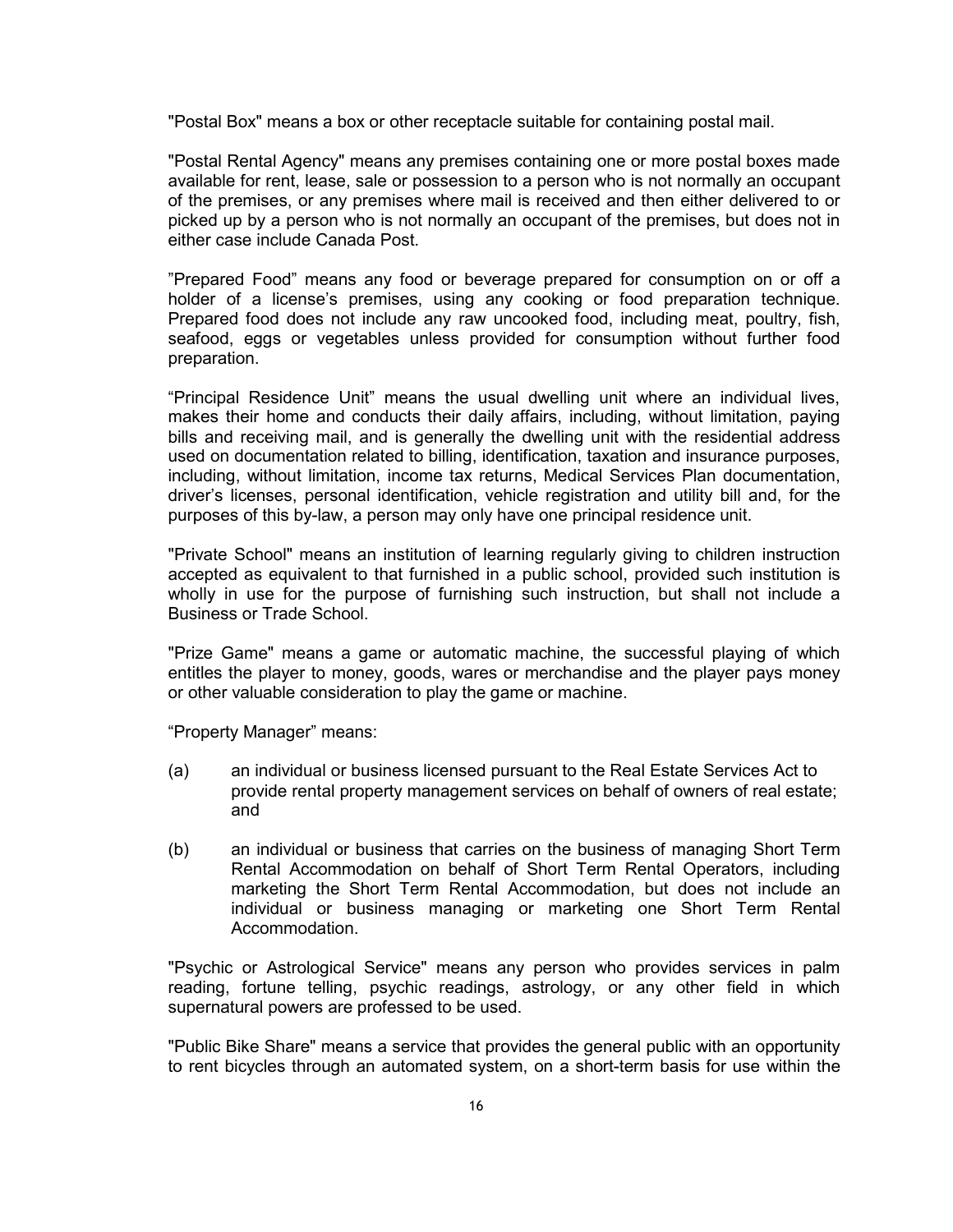city as part of a network comprised of no fewer than 50 Public Bike Share Stations located on separate sites.

"Public Bike Share Station" means a bicycle sharing facility where bicycles are stored and from which the general public may rent and return bicycles and other objects or equipment necessary for or appurtenant to the operation of a Public Bike Share.

"Public Market" means any building or premises containing stalls, tables, spaces, divisions or compartments individually rented, occupied or operated for the purpose of displaying or selling merchandise.

"Rabbit" means a domestic rabbit, regardless of age or sex.

"Real Estate Agent" means any person licensed or required to be licensed as such under the British Columbia *Real Estate Act*.

"Rental Agency" includes any person who, by contract or agreement and for a fee, provides information respecting residential accommodation which is available for rent or lease.

"Rental Dealer" means a person not otherwise defined herein who carries on the business of renting commodities directly to the public.

"Residential Recyclable Materials" has the same meaning as in the Solid Waste By-law.

"Residential Recyclable Materials Diversion Program" has the same meaning as in the Solid Waste By-law.

"Residential Rental Unit" includes a:

- (1) dwelling unit;
- (2) housekeeping unit which means a sleeping unit containing facilities for cooking; or
- (3) sleeping unit which means one or more rooms equipped to be used for sleeping and sitting purposes;

that a person rents, intends to rent, or customarily rents to a tenant, except for a unit in an apartment building, two-family dwelling, hotel, lodging house, rooming house, bed and breakfast, or short term rental accommodation.

"Restaurant Use" means the use of premises for the primary purpose of selling and serving prepared food to the public during all hours of operation, where the premises include at least 17 indoor or outdoor seats for customers consuming food purchased on the premises, and where live entertainment, including the use of non-amplified or amplified musical instruments and disc jockey mixing turntables may be available.

"Restaurant" means, collectively, Restaurant – Class 1, Restaurant – Class 1 with Liquor Service, Restaurant – Class 2, and Restaurant – Class 2 with Liquor Service.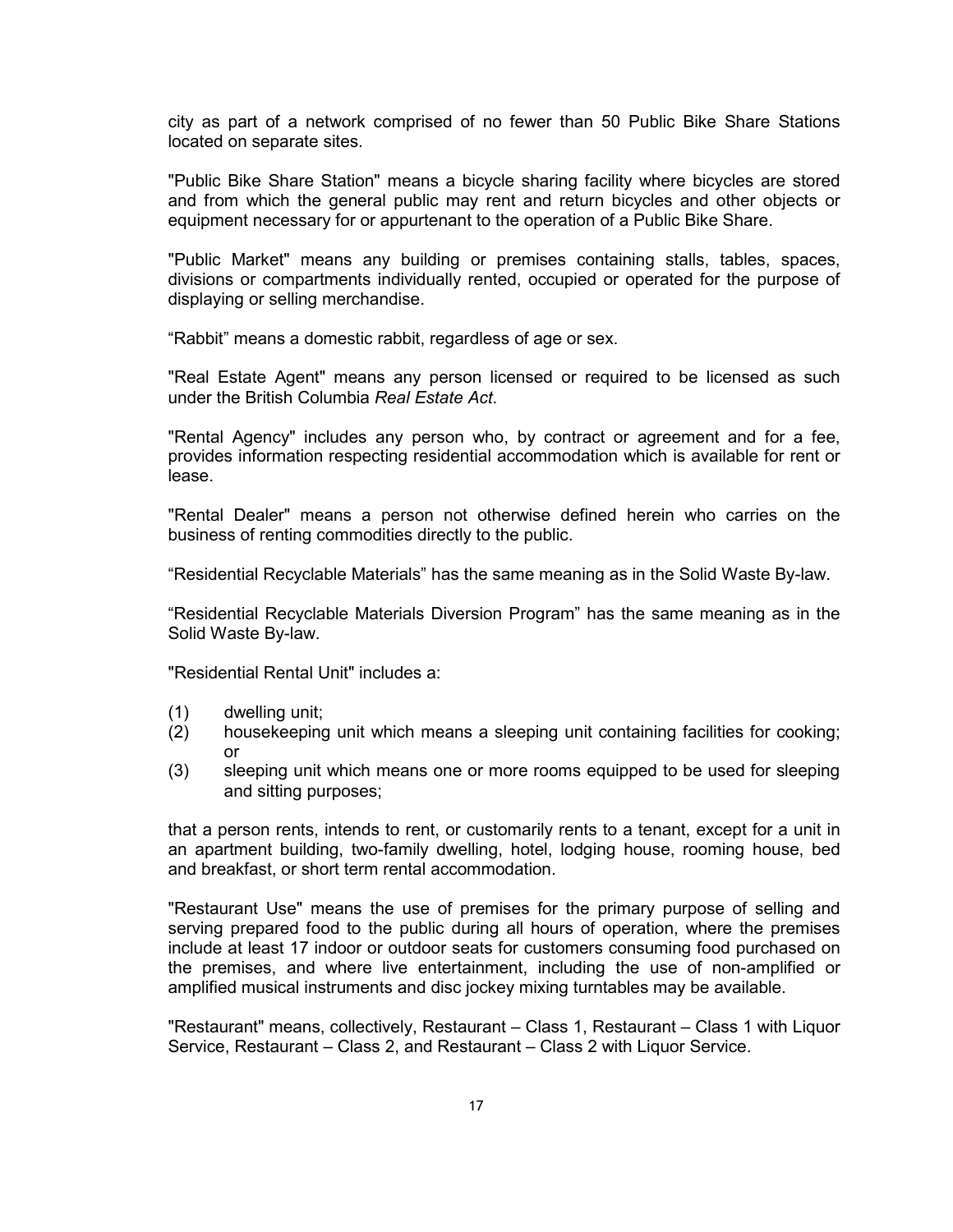"Restaurant – Class 1" means Restaurant Use that does not include customer participation such as karaoke, dancing, or open microphone performing, or the sale, or offering for sale, of liquor.

"Restaurant – Class 1 with Liquor Service" means Restaurant Use that does not include customer participation in karaoke, dancing or open microphone performing, and does include the sale, or offering for sale, of liquor for consumption on the premises, as part of a meal, or in a lounge approved by endorsement, pursuant to a food primary licence under Liquor Control and Licensing B.C. Regulation No. 244/2002.

"Restaurant – Class 2" means Restaurant Use that includes customer participation such as karaoke, dancing, or open microphone performing, and does not include the sale or offering for sale of liquor.

"Restaurant – Class 2 with Liquor Service" means Restaurant Use that includes customer participation in karaoke, dancing or open microphone performing, and includes the sale, or offering for sale, of liquor for consumption on the premises, as part of a meal, or in a lounge approved by endorsement, pursuant to a food primary licence under Liquor Control and Licensing B.C. Regulation No. 244/2002.

"Retail Dealer" means any person not otherwise herein defined who carries on the business of selling commodities other than foodstuffs directly to the public, but does not include a retail dealer - market outlet or the holder of a street vending permit.

"Retail Dealer - Food" means any person not otherwise herein defined who carries on the business of selling commodities including foodstuffs directly to the public but does not includes a retail dealer - grocery or a retail dealer - market outlet.

"Retail Dealer - Grocery" means any person not otherwise herein defined who carries on the business of selling commodities including foodstuffs directly to the public and whose business customarily includes two or more of a bakery, butcher, delicatessen, and food service (snack bar) but does not include a retailer dealer - market outlet.

"Retail Dealer - Market Outlet" means any person not otherwise herein defined who carries on the business of selling commodities which may include foodstuffs directly to the public from premises having a total floor area greater than 4,645 square metres.

"Retail Dealer – Cannabis" means any person not otherwise herein defined who carries on the business of selling cannabis, including any products containing cannabis, directly to the public.

"Reusable Beverage Cup" means a beverage cup that is made from durable materials, and is ordinarily or customarily washed, sanitized and used repeatedly.

"Reusable Cup Share Program" means a program that meets the following requirements:

- A food vendor and its employees provide customers the choice to be served a beverage in a reusable beverage cup;
- The customer is allowed to remove the reusable beverage cup from the premises or location where the food vendor operates; and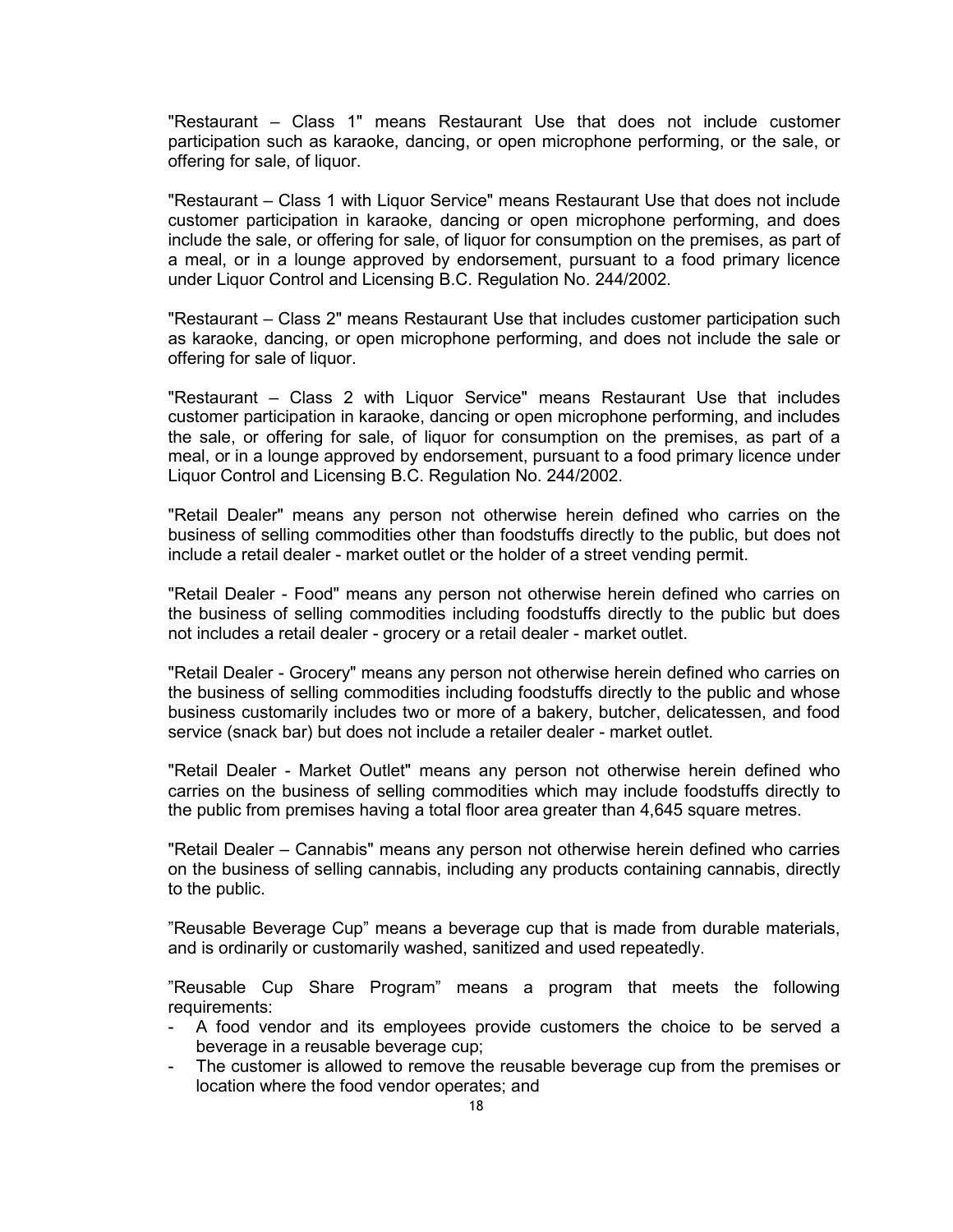- The customer may return the reusable cup to the food vendor or its employees, or a designated drop-off location, at a later time.

"Reusable Shopping Bag" means a shopping bag designed and manufactured to be capable of at least 100 uses, and primarily made of fabric.

"Rodent" means each species of chinchilla, degu, hamster, gerbil, hedgehog, mouse, or rat.

"Rooming House" means a building not being a hotel or motel containing rooms used exclusively as sleeping units where lodging for three or more persons is provided.

"Scavenging" means the collection, removal, transportation, salvage or disposal of any garbage, ashes, refuse or other discarded matter.

"School" means an elementary school or a secondary school providing an educational programme in accordance with the *School Act* of British Columbia.

"Secondhand Dealer - Class 1" means a person who carries on the business of retailing or wholesaling a variety of used property including:

- (1) used electronic equipment including, without limitation, audio or visual equipment or accessories, computers, printers, or fax machines; or
- (2) two or more of the following types of used property, namely, bicycles, sports equipment, luggage, jewellery, cameras, musical equipment, or tools;

but does not include antique dealer.

"Secondhand Dealer - Class 2" means a person who carries on the business of retailing or wholesaling only one type of used property, except for used electronic equipment including, without limitation, audio or visual equipment or accessories, computers, printers, or facsimile transmission machines, but does not include antique dealer.

"Secondhand Dealer - Class 3" means a person who carries on the business of retailing or wholesaling used property limited to compact discs ("CD's"), digital video discs ("DVD's"), video tapes, cassette tapes, video games, or music, concert, movie, or television memorabilia, but does not include antique dealer.

"Secondhand Dealer - Class 4" means a person who carries on the business of retailing or wholesaling used property limited to used furniture, clothing, costume jewellery, knickknacks, footware, and houseware items such as dishes, pots, pans, cooking utensils, and cutlery, but does not include antique dealer.

"Secondhand Dealer - Class 5" means a person who carries on the business of retailing or wholesaling used property limited to used clothing, furniture, costume jewellery, footware, and houseware items such as dishes, pots, pans, cooking utensils, and cutlery, and who obtains all such property only from or through a "registered charity" defined under the Income Tax Act (Canada) or by donation.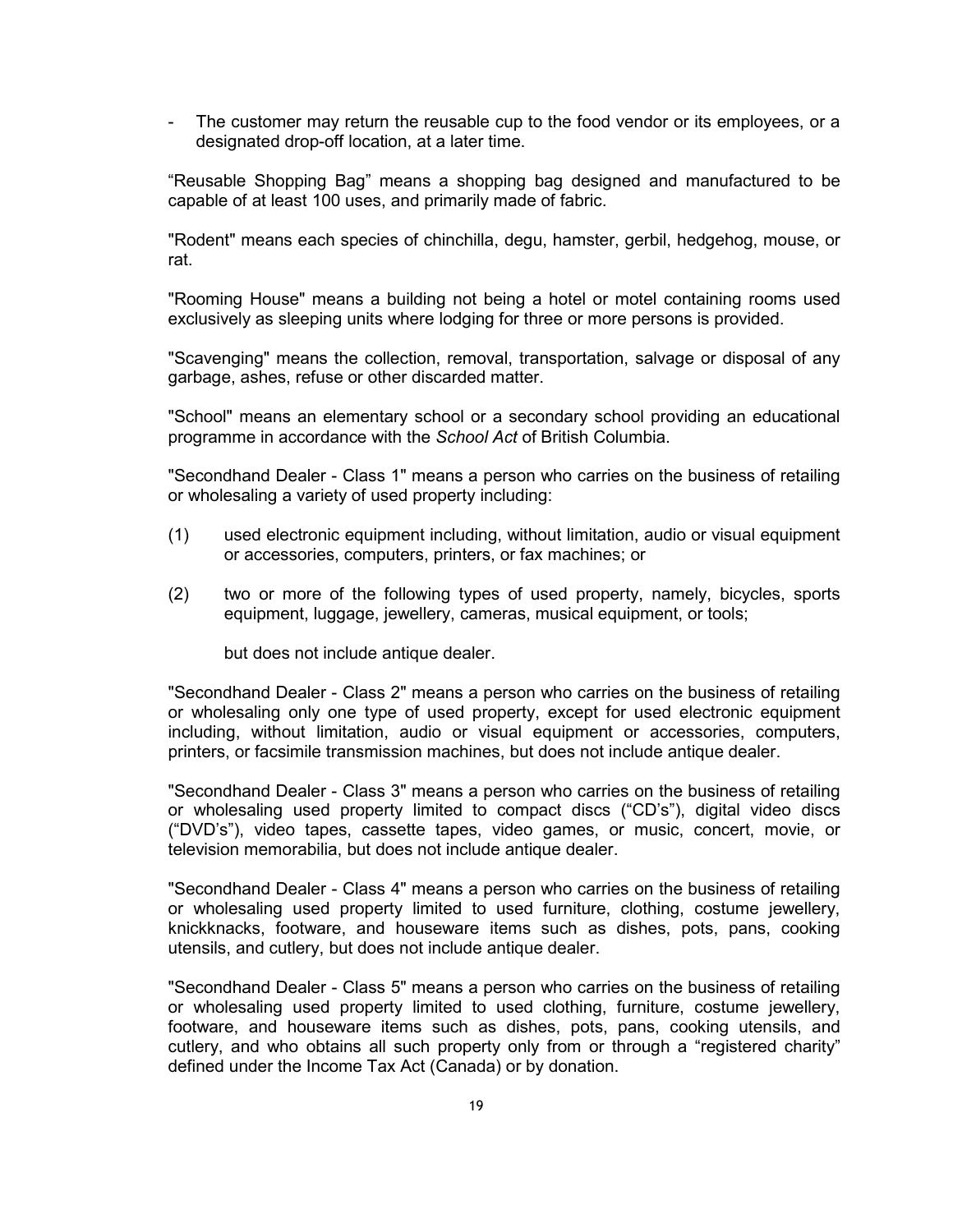"Secondhand Dealer - Class 6" means a person who carries on the business of retailing new property but who takes in trade or buys used property that is similar to the new property being retailed, but does not include antique dealer.

"Self-Serve Station" means an area on the licensed premises where customers may obtain utensils for themselves.

"Sexual Conduct" means sexual intercourse or physical contact with a person's clothed or unclothed genitals or pubic area.

"Sex Paraphernalia" means any item which simulates or is a reproduction of any human sex organ and includes dildos, vibrators, marital aids, or any other item designed to promote or assist any type of sexual activity.

"Shopping Bag" means a bag used for the purpose of transporting items sold or otherwise provided to a customer by a licence holder, including but not limited to take-out and to-go food, delivery of food, and leftovers from a meal, and customarily provided by a licence holder at the point of sale or when items ordered by telephone or internet-based ordering platforms are retrieved from the licence holder by the customer or a delivery service, but does not include:

- (a) Bags used to:
	- (i) contain loose bulk items such as fruit, vegetables, nuts, grains, or candy;
	- contain loose small hardware items such as nails and bolts;
	- (iii) protect bakery goods that are not pre-packaged prior to the point of sale;
	- (iv) contain or wrap frozen foods, meat, poultry, or fish, whether pre-packaged prior to the point of sale or not;
	- (v) wrap flowers or potted plants;
	- (vi) transport live fish;
	- (vii) protect newspapers or other printed material intended to be left at the customer's residence or place of business; or
	- (viii) protect clothes after professional laundering or dry cleaning; or
- (b) Packages of at least 5 bags sold for use at the customer's home or business, including but not limited to garbage bags, bin liners and pet waste bags.

"Shooting Gallery" means any building, room or place where the shooting or firing of any gun, rifle, or similar device is permitted for hire or gain, whether the said building, room or place is devoted exclusively to the shooting of guns, rifles or similar devices or not.

"Short Term Rental Accommodation" means temporary accommodation in a dwelling unit, or in a bedroom or bedrooms in a dwelling unit, but does not include temporary accommodation in any Bed and Breakfast Accommodation or any Hotel.

"Short Term Rental Accommodation Operator" means a person who carries on the business of providing Short Term Rental Accommodation.

"Simulated Games" means machines or activities which simulate an experience, and includes but is not limited to virtual reality experiences, but does not include simulated sports or games or machines displaying a sex object.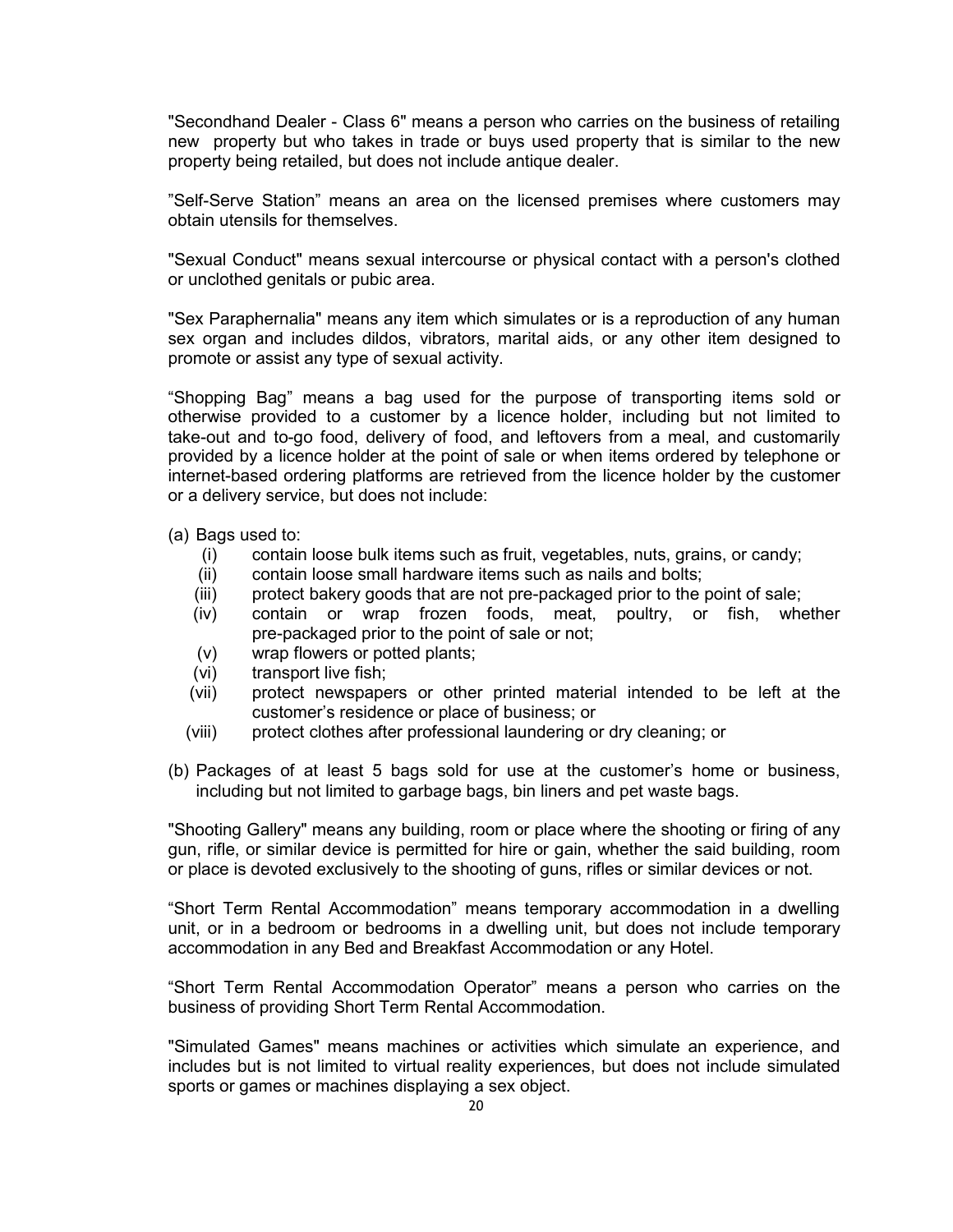"Simulated Sports" means games or activities involving the use of baseball batting cages, basketball courts, hockey rinks, golf simulators, miniature golf, climbing walls and similar sports related games and activities.

"Single Room Accommodation operator" means a person that provides rental housing to tenants in designated rooms.

"Single-Use Beverage Cup" means a cup made from any materials, used to serve a beverage and ordinarily or customarily used for its intended purpose only once before being disposed as solid waste.

"Single-Use Plastic Beverage Straw" means a tube made wholly or partially from either plastic derived from fossil fuels or plastic derived from biomass, including but not limited to corn, sugarcane or other plants, used to transfer a beverage from a container to the mouth of the person drinking the beverage and ordinarily or customarily used for its intended purpose only once before being disposed as solid waste.

"Single-Use Utensil" includes a spoon, fork, knife or chopstick made from any materials and ordinarily or customarily used for its intended purpose only once before being disposed as solid waste.

"Sleeping Unit" means a separate unit of one or more rooms equipped to be used for sleeping and sitting purposes.

"Small Bird" means a canary, cockatiel, finch, parakeet, or lovebird.

"Small Paper Bag" means any bag made out of paper that is less than 15 centimetres by 20 centimetres when flat"

"Social Escort" means any person who, for a fee or other form of payment, escorts or accompanies another person, but does not mean a person providing assistance to another person because of that other person's age or handicap.

"Social Escort Service" means any person who carries on the business of providing, or offering to provide, the services or the names of persons to act as escorts for other persons.

"Soliciting for Charity" means the act of canvassing or soliciting for the purpose of collecting or receiving money or property of any kind, the whole or any part of which either directly or indirectly is, or is intended to be, used or disposed of for any charity, relief or benefit, or any philanthropic, patriotic, religious or educational purpose.

"Solid Waste" has the same meaning as in the Solid Waste By-law.

"Specialty Wine Store" means a business that sells wine at retail to customers for consumption off the premises, except for a liquor retail store.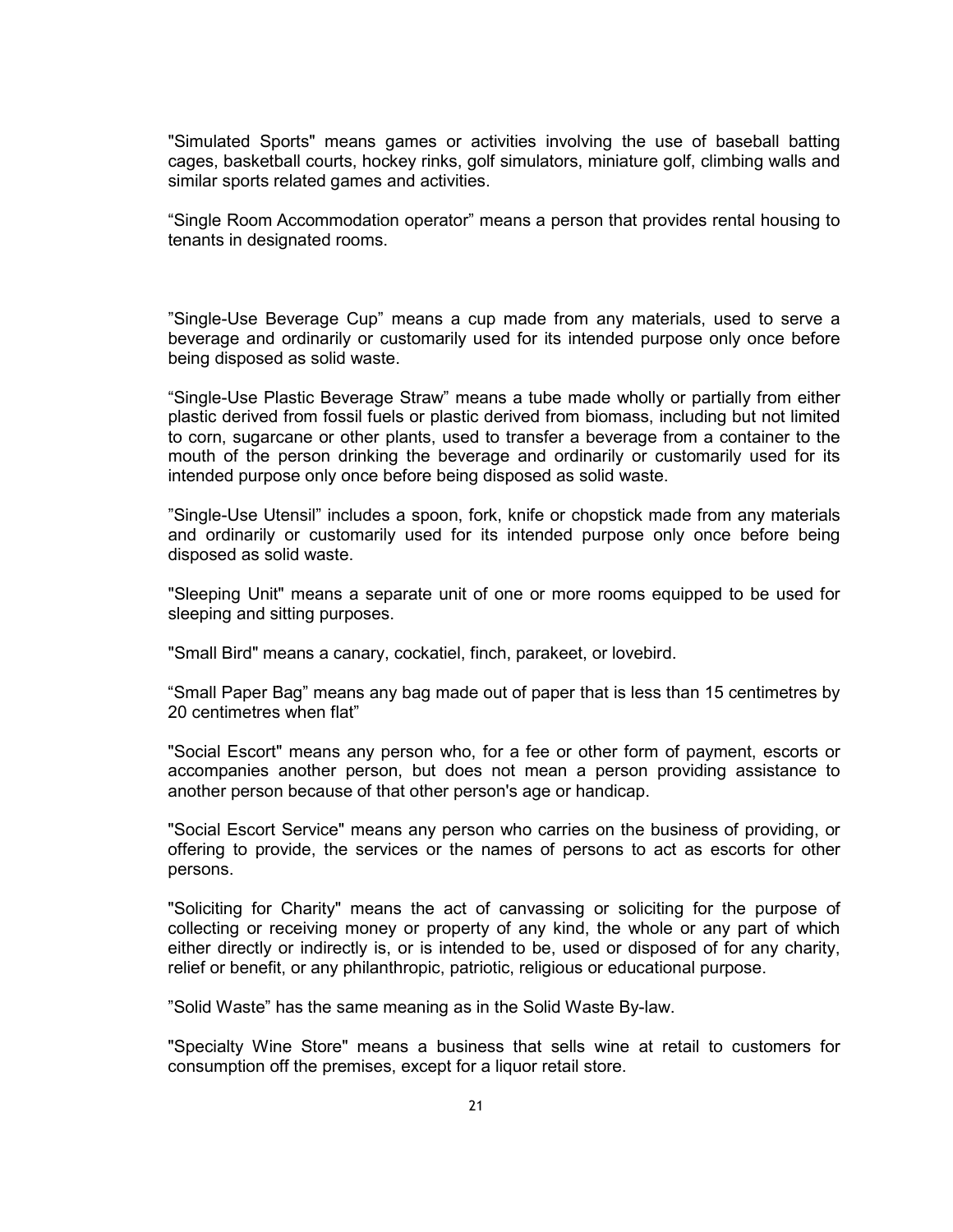"Standard Hours Liquor Establishment" means a Standard Hours Liquor Establishment – Class 1, Standard Hours Liquor Establishment – Class 2, Standard Hours Liquor Establishment – Class 3, Standard Hours Liquor Establishment – Class 4, Standard Hours Liquor Establishment – Class 5, Standard Hours Liquor Establishment – Class 6, Standard Hours Liquor Establishment – Class 7, and Standard Hours Liquor Establishment – Class 8.

"Standard Hours Liquor Establishment – Class 1" means a business the primary purpose of which is the sale and service of alcoholic drinks to customers for consumption on the premises where the person capacity does not exceed 65, and to which certain impact reduction measures and other requirements set out in section 19.2A apply.

"Standard Hours Liquor Establishment – Class 2" means a business the primary purpose of which is the sale and service of alcoholic drinks to customers for consumption on the premises where the person capacity does not exceed 150, and to which certain impact reduction measures and other requirements set out in section 19.2A apply.

"Standard Hours Liquor Establishment – Class 3" means a business the primary purpose of which is the sale and service of alcoholic drinks to customers for consumption on the premises where the person capacity does not exceed 300, and to which certain impact reduction measures and other requirements set out in section 19.2A apply.

"Standard Hours Liquor Establishment – Class 4" means a business the primary purpose of which is the sale and service of alcoholic drinks to customers for consumption on the premises where the person capacity does not exceed 500, and to which certain impact reduction measures and other requirements set out in section 19.2A apply.

"Standard Hours Liquor Establishment – Class 5" means a business the primary purpose of which is the sale and service of alcoholic drinks to customers for consumption on the premises where the person capacity does not exceed 950, and to which certain impact reduction measures and other requirements set out in section 19.2A apply.

"Standard Hours Liquor Establishment – Class 6" means a business the primary purpose of which is the sale and service of alcoholic drinks to customers for consumption on the premises where the person capacity exceeds 950, and to which certain impact reduction measures and other requirements set out in section 19.2A apply.

"Standard Hours Liquor Establishment – Class 7" means a business located in a club which includes the sale and service of alcoholic drinks to customers for consumption on the premises, and to which certain impact reduction measures and other requirements set out in section 19.2A apply.

"Standard Hours Liquor Establishment – Class 8" means a community association with an arts and culture mandate, or a business the primary purpose of which is the sale of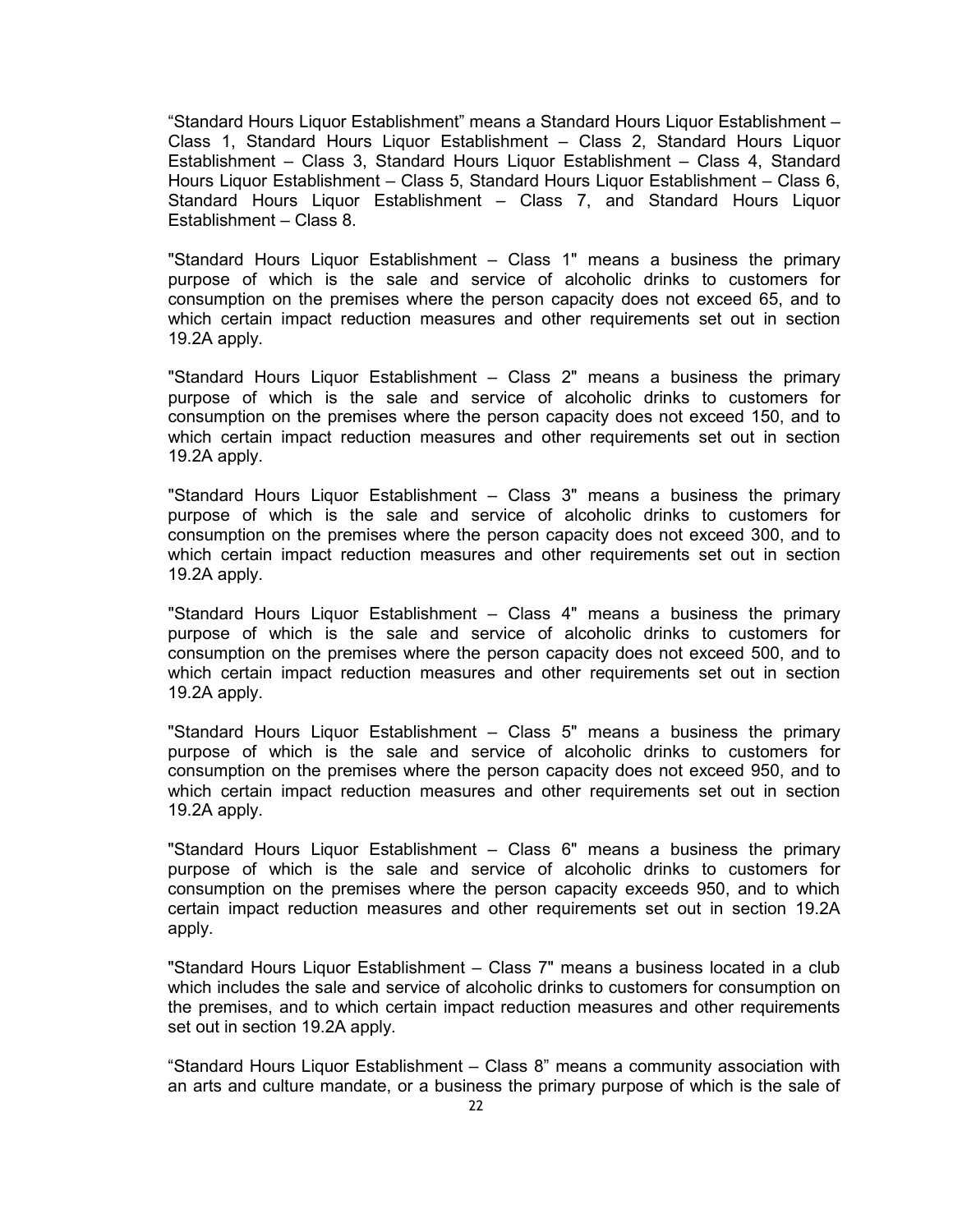works of art, that includes the sale, or offering for sale, of liquor for consumption on the premises pursuant to a liquor primary licence under the BC Liquor Control and Licensing Regulation, and to which certain impact reduction measures and other requirements set out in section 19.2A apply.

"Steam Bath" means any building or premises wherein a charge is made in consideration for any Turkish, Russian, vapour, sweat, salt or sauna bath.

"Talent/Model Agency" means any person who acts as an agent for or assists a person in seeking employment as an entertainer or a model.

"Tanning/Skin Care Salon" means any premises where skin treatment, including the acquisition of sun tans via artificial means, is provided.

"Taxbuyer" means a person carrying on the business of purchasing or otherwise acquiring, by way of assignment or any other method, another person's right to claim and receive a refund of tax paid pursuant to the *Income Tax Act* of Canada which is due to such other person, but shall not include a person licensed under any statute other than the Vancouver Charter to perform that or a similar function, nor shall it include a "broker" or "collection agent" as defined in this By-law.

"Tenant Listing Service" means any person who, by contract or agreement and for a fee, provides information to landlords respecting persons seeking residential accommodation.

"Theatre" means a building or premises used or intended to be used for the purpose of theatrical, operatic or dramatic performances, vaudeville or similar exhibitions, or for the projection or display of moving pictures.

"Therapeutic Touch Technique" includes but is not limited to shiatsu, reflexology, biokinesiology, hellework, polarity, reiki, rolfing and trager approach.

"Transient Peddler" means any person who, being an agent for any non-resident manufacturer or dealer, sells any goods, wares or merchandise in the City, or who offers the same for sale by sample or description or otherwise, for or on account of any merchant or other person selling direct to the consumer and not having a principal place of business within the City. Any commercial traveller or canvasser, whether acting by himself or herself or as an agent for any firm or corporation, who takes orders for any goods or for any finished article whatsoever to be delivered to the consumer, and which are to be manufactured, made or completed in some place outside the Province by any merchant or manufacturer or other person not having his or her principal place of business within the City, shall be deemed to be a transient peddler. A bona fide commercial traveller in the ordinary course of business selling or taking orders from bona fide merchants carrying on trade or business either wholesale or retail within the City shall be deemed not to be a transient peddler.

"Transient Trader" means any person who by themselves or through an agent occupies premises or trades in the City for temporary periods and who offers for sale goods or merchandise of any description by auction or any other manner whatsoever and whether or not such sale is conducted by themselves or a licensed auctioneer.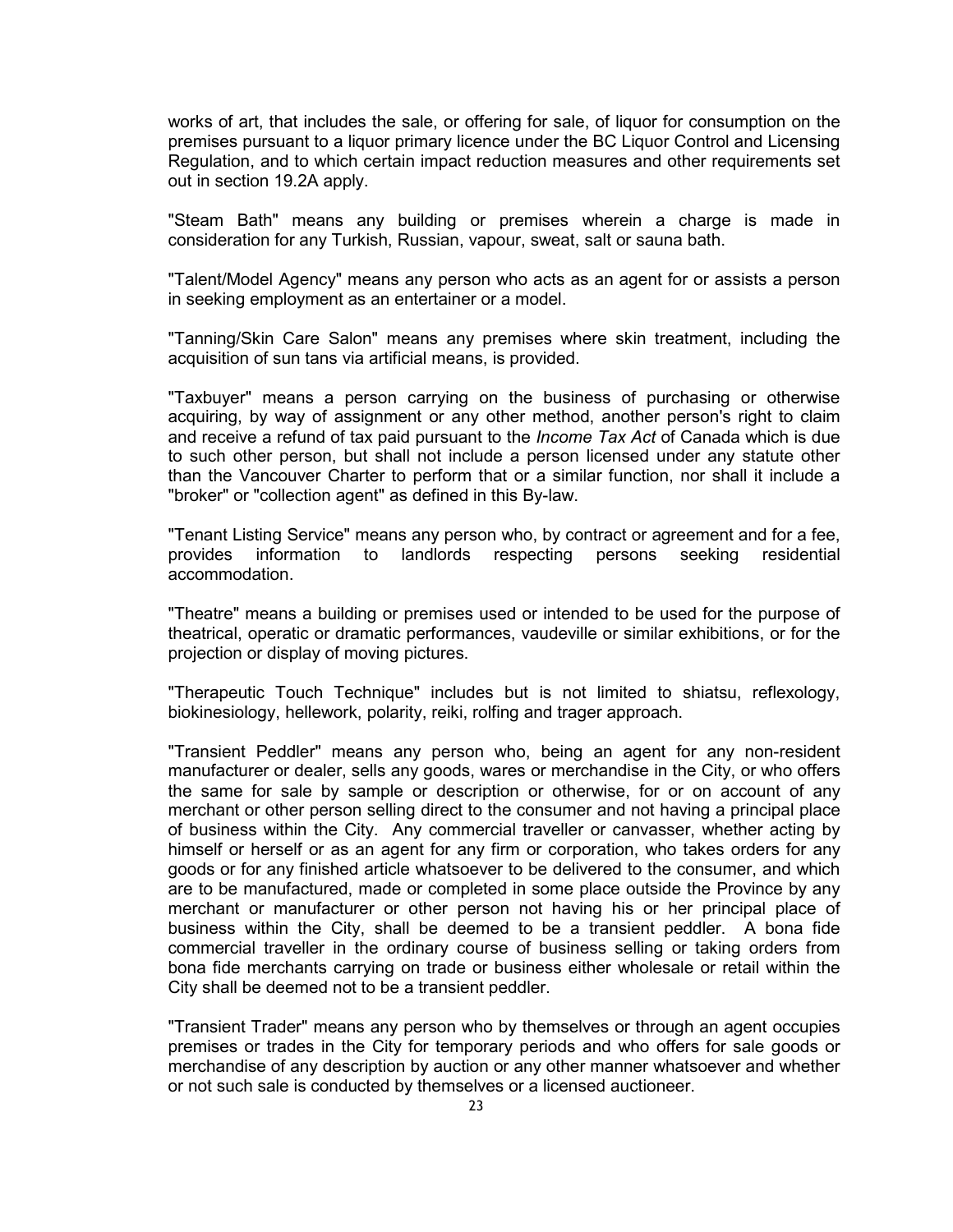"Transportation Network Services" has the same meaning as in the Passenger Transportation Act.

"Urban Farm - Class A" means the cultivation of fruits or vegetables for sale.

"Urban Farm - Class B" means the cultivation of fruits or vegetables for sale, and may include on site sales.

"Vehicle" means any device, in, upon or by which any person or property is, or may be transported or drawn upon a street irrespective of the motive power.

"Vehicle Dealer" means a person who carries on the business of selling or renting motor vehicles including cars, trucks, motorcycles, mopeds, boats, recreation vehicles, and recreation trailers.

"Vending Machine" means any machine or device operated by or requiring for the operation thereof the insertion of any coin, slug, or card including, without limitation, any machine or device operated mechanically or otherwise for the purpose of selling or disposing of any goods, merchandise, or articles or providing music, games, amusement, or services but excluding any machine or device physically located in or affixed to any premises in which the principal business carried on is the sale of goods or merchandise or the dispensing of services through the operation of vending machines, and also excluding washers, dryers, public bike share stations, and bank machines.

"Venue" means a business, located in a stadium, arena, or theater, that provides live sporting or entertainment events, and that sells alcoholic drinks to customers attending such events for consumption on the premises.

"Veterinarian" means a veterinarian registered under the Veterinarians Act of British Columbia.

"Warehouse Operator" means a person engaged in the business of receiving and storing goods, wares, merchandise or personal property of others for payment or compensation.

Wedding Chapel means the use of premises for wedding ceremonies only.

"Wholesale Dealer" means any person who carries on the business of dealing in any commodity by selling such commodity to retail dealers or to other wholesale dealers or to contractors or to manufacturers for use in their business, provided that a warehouse operator, where the owner of such warehouse does not employ a representative other than such warehouse operator to solicit orders for, or to handle or distribute such commodities, shall be deemed not to be a wholesale dealer.

"Yard Waste" has the same meaning as in the Solid Waste By-law.

"Zero Emission Vehicle" means a motor vehicle that is exclusively propelled by electricity or hydrogen from an external source, or a motor vehicle that has been approved by the City Engineer as a zero emission vehicle.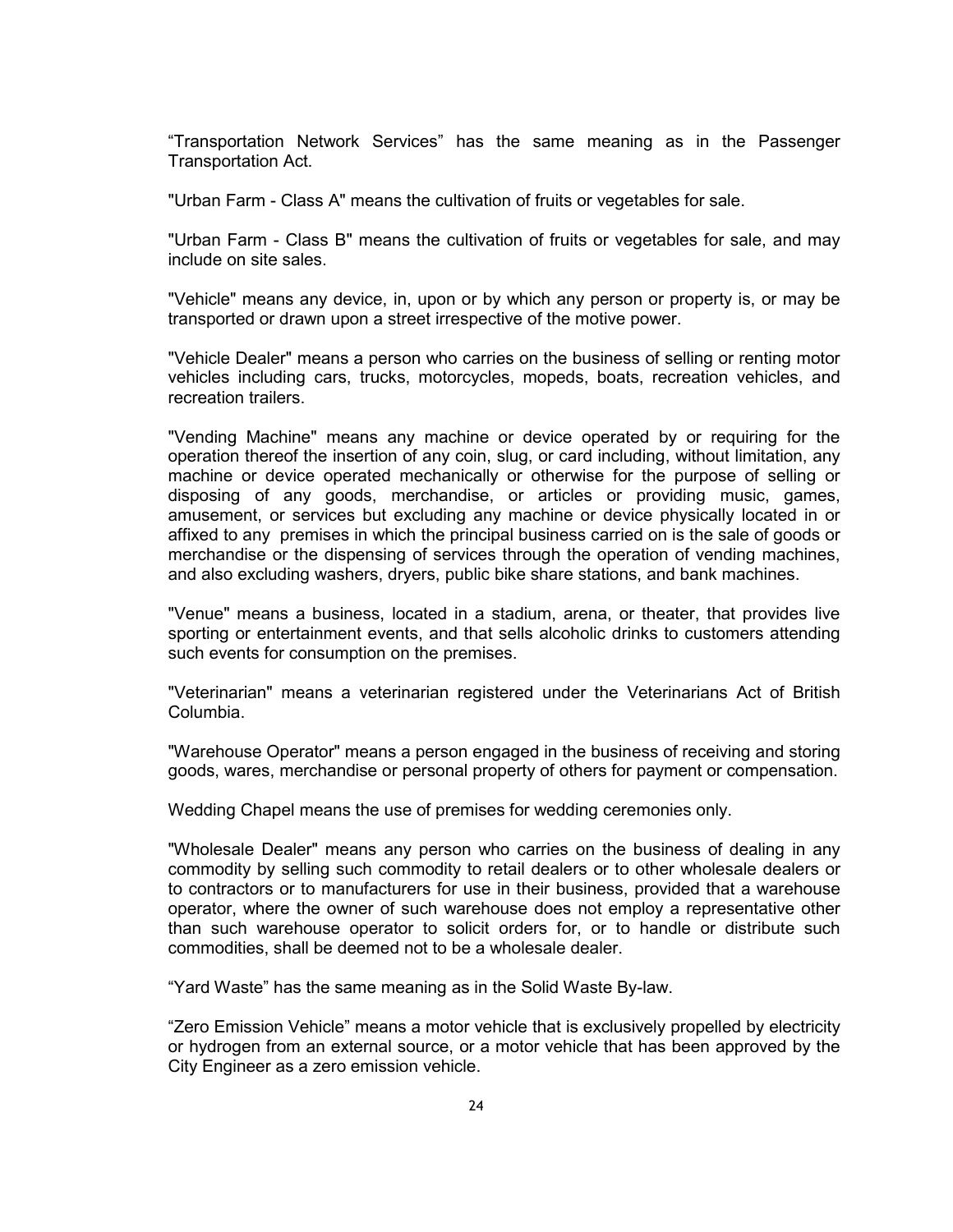#### **DUTIES AND RESPONSIBILITIES**

- 3. (1) No person shall carry on within the City any business, trade, profession or other occupation without holding a subsisting City license therefor.
	- (2) Every person applying for a license shall, at the time of making the application, pay to the City the fee for such business, trade, profession or other occupation as specified in Schedule "A" of this By-law.
	- (3) Every person who operates more than one store, branch, premises or place of business in respect of any business, trade, profession or other occupation shall take out a separate license in respect of each such separate store, branch, premises or other place of business.
	- (4) A person who is employed on a salary basis by some other person shall be deemed not to be carrying on a profession.
	- (5) Notwithstanding any other provision of this by-law, a public bike share shall only require one license under this by-law to operate any number of public bike share stations.
	- (6) No owner of any premises shall permit, suffer or allow the undertaking of any business, trade, profession or other occupation at said premises unless the person carrying on the business, trade, profession or other occupation holds a subsisting City licence therefor.
	- (7) No person shall knowingly provide false or misleading information in an application for a business licence.
- 4. (1) Subject to the provisions of this section 4, the Chief Licence Inspector shall issue a licence to an applicant.
	- (2) All applications for licences pursuant to this By-law shall be made to the Inspector on the form provided for that purpose.
	- (3) On receipt of an application and before issuing any licence thereon, the Inspector shall ascertain whether the applicant has at any time within the preceding 5 years been convicted of any offence under any Statute of Canada, the Province of British Columbia or elsewhere, or under any by-law of the City of Vancouver and the Inspector, if of the belief that the nature of the offence relates to the business, trade, profession or other occupation for which the application has been made, shall refuse to issue the licence. If the Inspector refuses to issue such licence the applicant may appear before Council who may grant or refuse the application.
	- (4) Notwithstanding any other section of this By-law, the Inspector may refer any application for a licence to Council who may grant or refuse the application.
	- (5) All applications for licences shall give the description in detail of the premises in or upon which the applicant intends to carry on the business, trade, profession or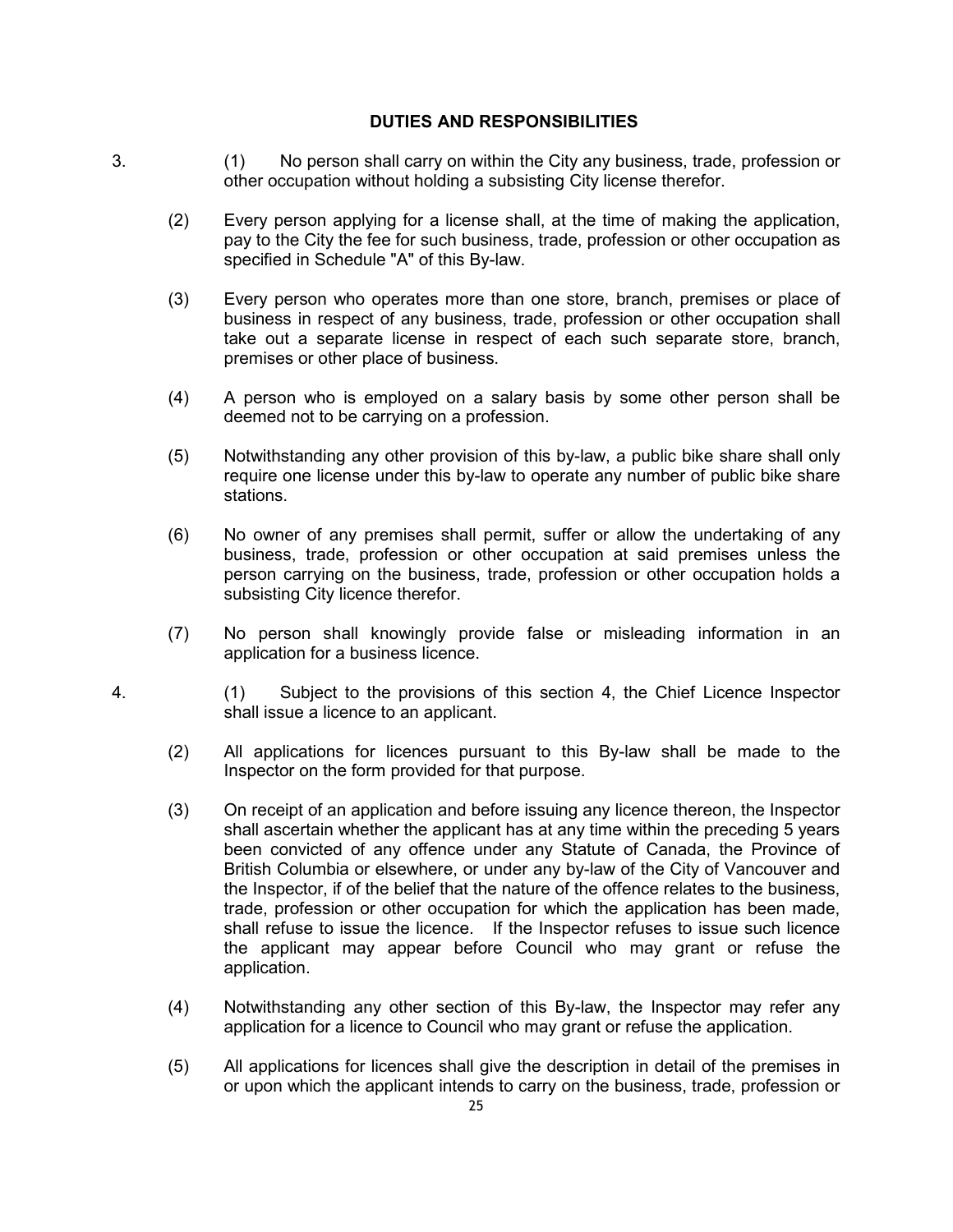other occupation in respect of which the application for a licence has been made; and no person to whom a licence has been granted shall carry on such business, trade, profession or other occupation in or upon any premises other than those set forth on the said application and licence without first making an application pursuant to this section for a new license or a transfer of such licence as hereinafter provided.

- (6) The Chief Licence Inspector may request an applicant to provide proof of any applicable training, certification, ticket or other professional qualification related to the application.
- (7) All premises in or upon which the applicant proposes to carry on or conduct any business, trade, profession or other occupation in respect of which a licence is required to be held pursuant to this By-law shall comply with all relevant by-laws of the City before any such licence is granted; and the applicant shall, upon request, produce certificates or letters of approval as may be required by federal, provincial or municipal authorities.
- (8) Despite the provisions of this By-law, the Chief Licence Inspector shall not issue a licence to an applicant who has failed to pay all or part of any business licence fee due and owing for a business carried on by the applicant in the 5 years preceding the date of the application.
- (9) Where a licence has not been issued to an applicant the Inspector shall not be required to refund to the applicant the amount of the applicable fee which is referred to in Schedule "B" of this By-law as the "Non-Refundable Portion of Fee.
- (10) The Chief Licence Inspector may establish terms and conditions that must be met for obtaining, continuing to hold, or renewing a licence, including conditions related to:
	- (a) safety and security on and about the licensed premises;
	- (b) the protection of minors, including but not limited to conditions regarding signage and patron identification;
	- (c) public health and safety in relation to the licensed premises;
	- (d) prevention of nuisances, including but not limited to conditions intended to reduce noise, odours, and patron misconduct on and about the licensed premises; and
	- (e) requirements that, in the opinion of the Chief Licence Inspector, are necessary to ensure that the licensed business does not have a negative impact on the public, the neighbourhood or other businesses in the vicinity.
- (11) Without limiting the provision of subsection (10), if the Chief Licence Inspector determines, based on the operating hours, location, nature of the business and previous safety issues, that the operation of a business will be significantly safer: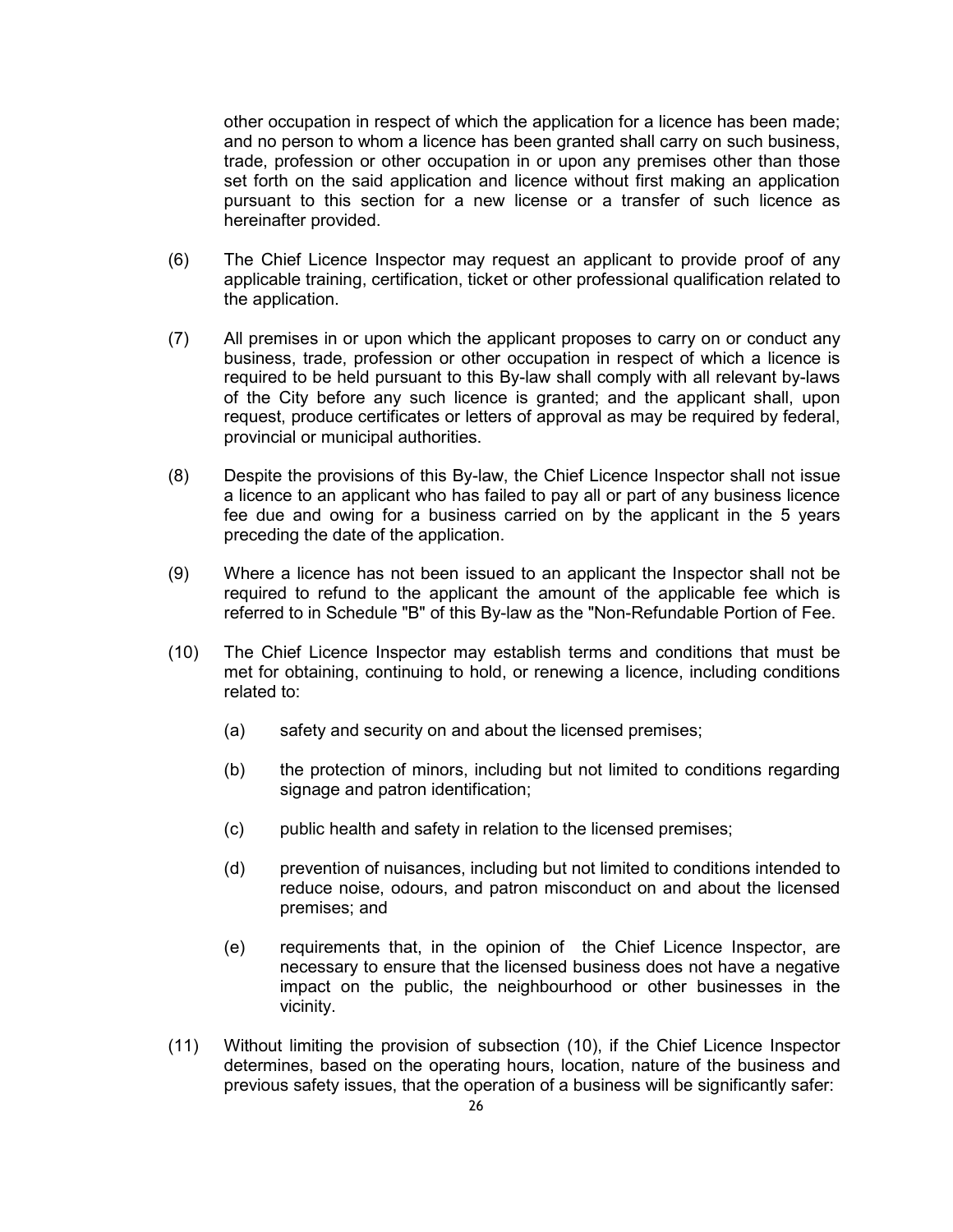- (a) if more than one employee is present at the business during regular hours, then the Chief Licence Inspector may require as a condition of the business licence that a minimum of two employees be present on the business premises at all times while the business is open to the public; and
- (b) if locking devices are installed in an interior room of the business premises, other than a washroom, then the Chief Licence Inspector may require as a condition of the business licence that no locking devices may be installed in any interior rooms of the business.
- (12) Every licence holder must comply with all federal and provincial laws, and the issuance by the City of a licence is not a representation of any kind that a business is compliant with any federal, provincial or other laws, including bylaws.
- (13) If this By-law stipulates a minimum age of employment for a particular type of business, the operator must maintain a current record of all employee names, dates of birth and either a B.C. Driver's Licence Number or B.C. ID number, and make that record available to the Chief Constable or Chief Inspector upon request.
- (14) Despite the maximum person capacity set for a class of liquor establishment under this By-law, the Inspector may permit an increase in the person capacity above the maximum for a liquor establishment without requiring that liquor establishment to change its class.
- 5. (1) Any person desiring to obtain a transfer of any license, or interest in any license, issued pursuant to this By-law and held by any other person, shall make an application the same as that required to obtain a license under this By-law; and the powers, conditions, requirements and procedures relating to the granting and refusal of licenses and appeals thereon, shall apply.
	- (2) No person who purchases the interest of, or part of the interest of, any person licensed pursuant to this By-law shall carry on or continue such business, trade, profession or other occupation without first having obtained a transfer of license or a new license.
	- (3) No person to whom a license has been issued under this By-law shall change the location of the premises in which the business, trade, profession or other occupation is carried on without first having applied to the Inspector to have the license altered to reflect the new location; and the powers, conditions, requirements and procedure relating to the granting or refusal of licenses and appeals thereon, shall apply to all such applications.
	- (4) No license shall be transferred from one person to another more than once during any calendar year.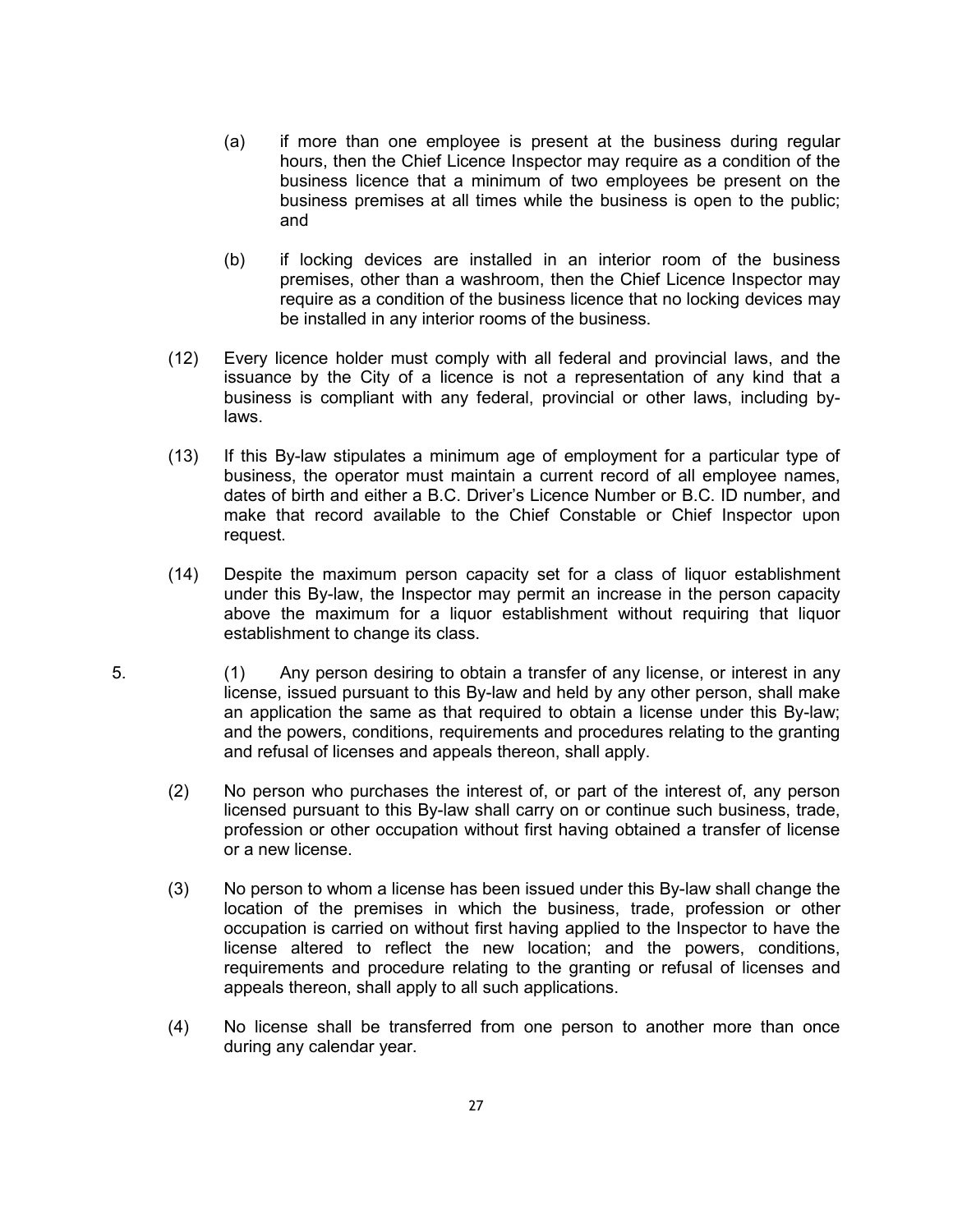- (5) A person applying for the transfer of a license shall pay the fee as specified in Schedule "A" of this By-law.
- 6. (1) All licenses issued under this By-law will be for the calendar year current at the time of the issuance of such license, and will expire on December 31 of that calendar year except if:
	- (a) a license is sooner forfeited under this By-law;
	- (b) a license is issued on a daily, weekly, or monthly basis; or
	- (c) the Inspector, under subsection (6) of this section 6, sets a different term for a license.
	- (2) Every person whose license expires on the 31st day of December in any year shall make application for a license for the next year by the 1st day of January of that year or as soon thereafter as the business, trade, profession or other occupation is proposed to be conducted.
	- (3) Despite section 3 of this By-law, if a person commences any business, trade, profession, or other occupation after January 1 in any calendar year and the annual license fee would be more than \$10.00, the license fee payable shall include a non-refundable application fee and, if applicable, a non refundable inter - municipal business licence fee, plus a licence fee that is calculated by multiplying the applicable annual license fee by a fraction, the numerator of which is the number of whole or partial months remaining in the year and the denominator of which is 12.
	- (4) Where the license fee for any business, trade, profession or other occupation required to be licensed under this By-law is based on the capacity or accommodation of the premises, no person shall change the capacity or accommodation available without first having notified the Inspector and paid any additional license fee payable as a result of such change.
	- (5) Every license issued pursuant this By-law shall be posted in a conspicuous place on the premises or on the thing or article in respect of which the license is issued.
	- (6) Council hereby delegates to the Inspector the authority to set the term of a license, subject to the forfeiture of a license under this By-law, as follows:
		- (a) if a person applies for a license in November or December of any calendar year, that person may pay the pro rated license fee under subsection (3) of this section 6 or may pay that pro rated fee and the license fee for the next calendar year, in which latter case the Inspector may issue a license for a term equal to the aggregate of the one or two months of the then current calendar year that person operates the business, trade, profession, or other occupation and the next calendar year; and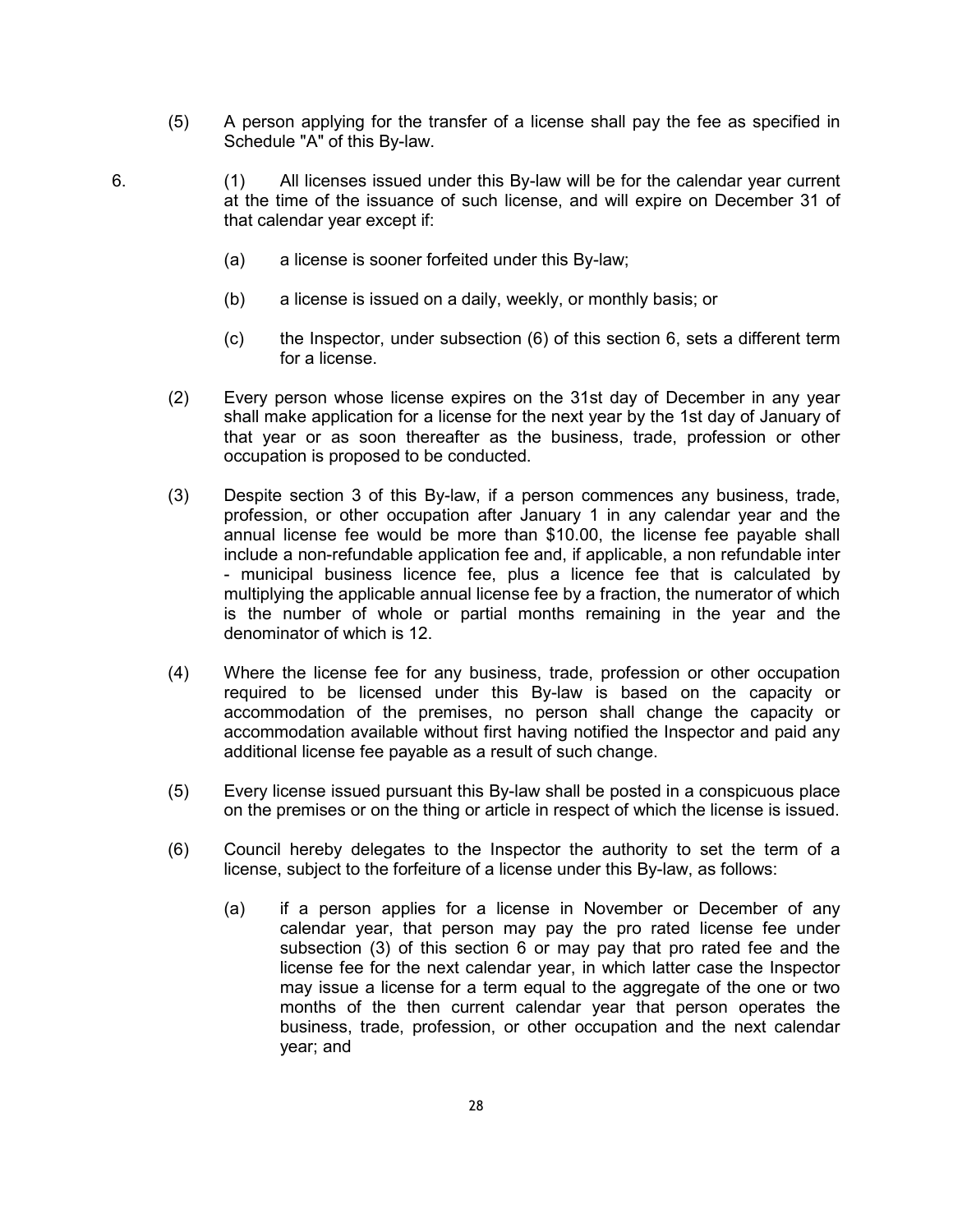- (b) if a person operates a business, trade, profession, or other occupation that requires periodic certification or licensing under the authority of a statute of the Province of British Columbia, the Inspector may issue a license for a term that expires on the same date the provincial certification or licensing expires.
- 7. Every owner or occupier of any real property in the City shall give to the Inspector and to any member of his or her staff authorized by the Inspector for the purpose, such access at any reasonable hour to such real property and every part thereof and such information with respect thereto as may be reasonably required to enable necessary inspection to be made.
- 7.1 Every person who requires a copy of a license must pay to the City a fee set out in Schedule B to this By-law.
- 7.2 Every person who requires a change of business name or business trade name under a license must pay to the City a fee set out in Schedule B to this By-law.
- 7.3 Every person who requires a change of business address under a license must pay to the City a fee set out in Schedule B to this By-law.
- 7.4 Every person who requires a change of business license category must pay to the city a fee set out in Schedule B to this By-law.

### **APPEALS FROM LICENSE SUSPENSION**

- 8. DELETED
- 9. [Reserved]

## **COMMENTS UNDER LIQUOR CONTROL AND LICENSING ACT**

- 9A.1 (1) Council delegates to the Inspector its powers and duties under section 38(3) of the Liquor Control and Licensing Act to provide comments and recommendations to the general manager under that Act, on any application for a prescribed class of license, in prescribed circumstances, as set out in sections 71(1) through (5) of the BC Liquor Control and Licensing Regulation, except that Council does not delegate to the Inspector its power and duties with regard to the issuance of liquor primary licences.
	- (2) Despite the delegation of powers and duties set out above in subsection (1), the Inspector may refer any application referred to in subsection (1) to Council for comments and recommendations.
	- (3) If the Inspector provides comments and recommendations, the applicant whose application is the subject of the delegated comments and recommendations has the right to a reconsideration by Council, and may apply for a reconsideration by delivering a request for reconsideration to the City Clerk setting out the reasons for the request.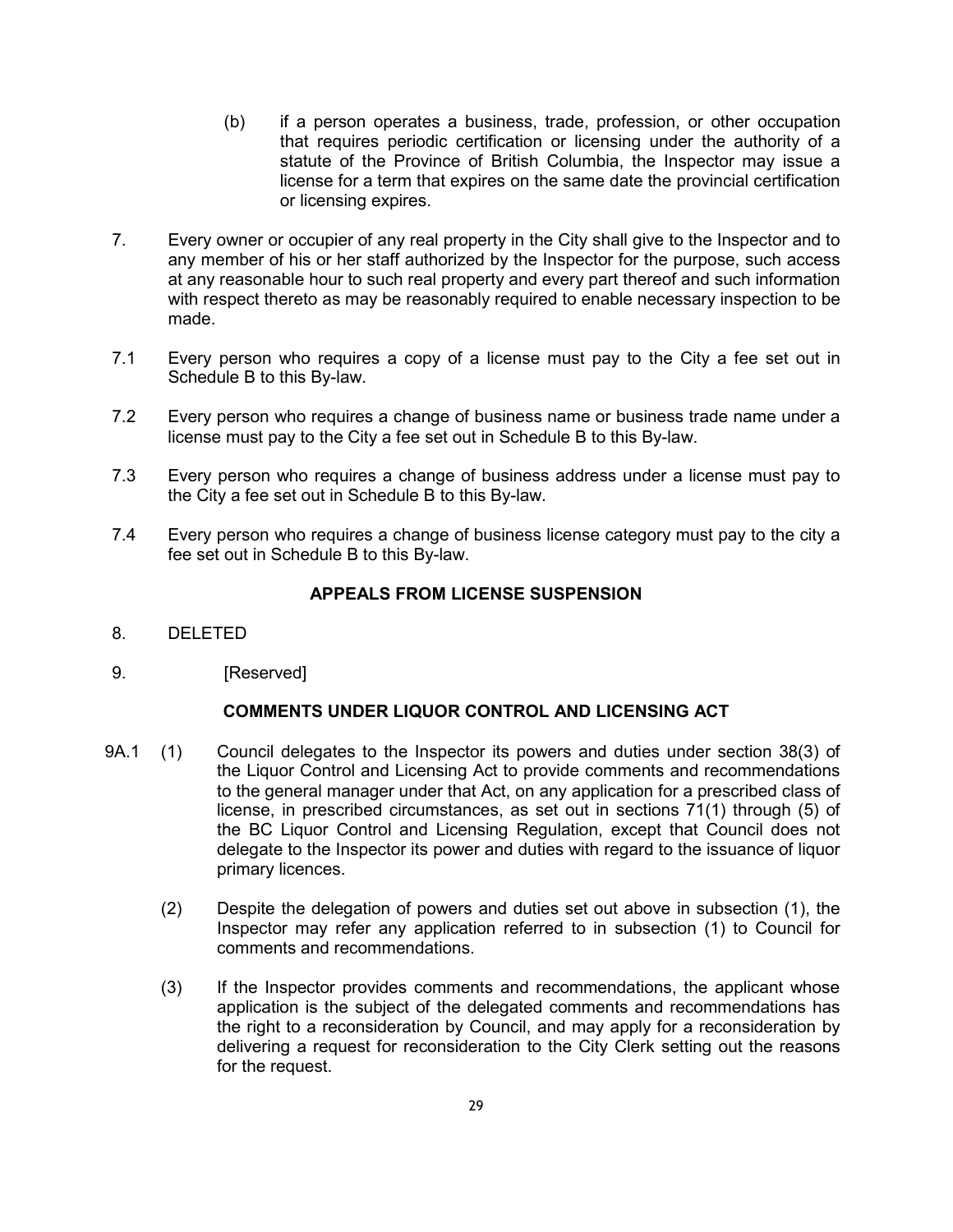- (4) Every applicant for a licence referred to in subsection (1) in respect of which Council or the Inspector provides to the general manager under that Act comments and recommendations, must pay the city the applicable fee specified in Part 1 or 2 of Schedule B to this By-law.
- 9A.2 (1) Council delegates to the Inspector its powers and duties under section 33 of the Cannabis Control and Licensing Act to provide comments and recommendations to the general manager under that Act, on any application for a prescribed class of licence or any application for an amendment to a prescribed class of licence.
	- (2) Despite the delegation of powers and duties set out above in subsection (1), the Inspector may refer any application referred to in subsection (1) to Council for comments and recommendations.
	- (3) If the Inspector provides comments and recommendations, the applicant whose application is the subject of the delegated comments and recommendations has the right to a reconsideration by Council, and may apply for a reconsideration by delivering a request for reconsideration to the City Clerk setting out the reasons for the request.
	- (4) Every applicant for a licence referred to in subsection (1) in respect of which Council or the Inspector provides to the general manager under that Act comments and recommendations, must pay the city the applicable fee specified in Part 2 of Schedule B to this By-law.

## **ADULT ENTERTAINMENT STORE**

- 10.1 (1) No person carrying on the business of an adult entertainment store shall permit any person to be on the licensed premises at any time unless such person is 18 years of age or over.
	- (2) No person carrying on the business of an adult entertainment store shall exhibit or permit to be exhibited in any window on or about the licensed premises any graphic sexual material or sex paraphernalia.
	- (3) No person carrying on the business of an adult entertainment store shall open or permit to be opened or allow any person to remain in the store between the hours of 1:00 a.m. and 6:00 a.m.

#### **ADULT PUBLICATIONS**

- 10.2 Except where the business is an adult entertainment store licensed under this By-law, no person carrying on any trade, business or occupation shall display or permit to be displayed an adult publication except as herein provided:
	- (a) no adult publication shall be located on any shelf the bottom edge of which is less than 47 inches from the floor;
	- (b) all adult publications shall be placed behind a sheet of opaque plastic or other opaque substance which extends for the full length of the shelf on which such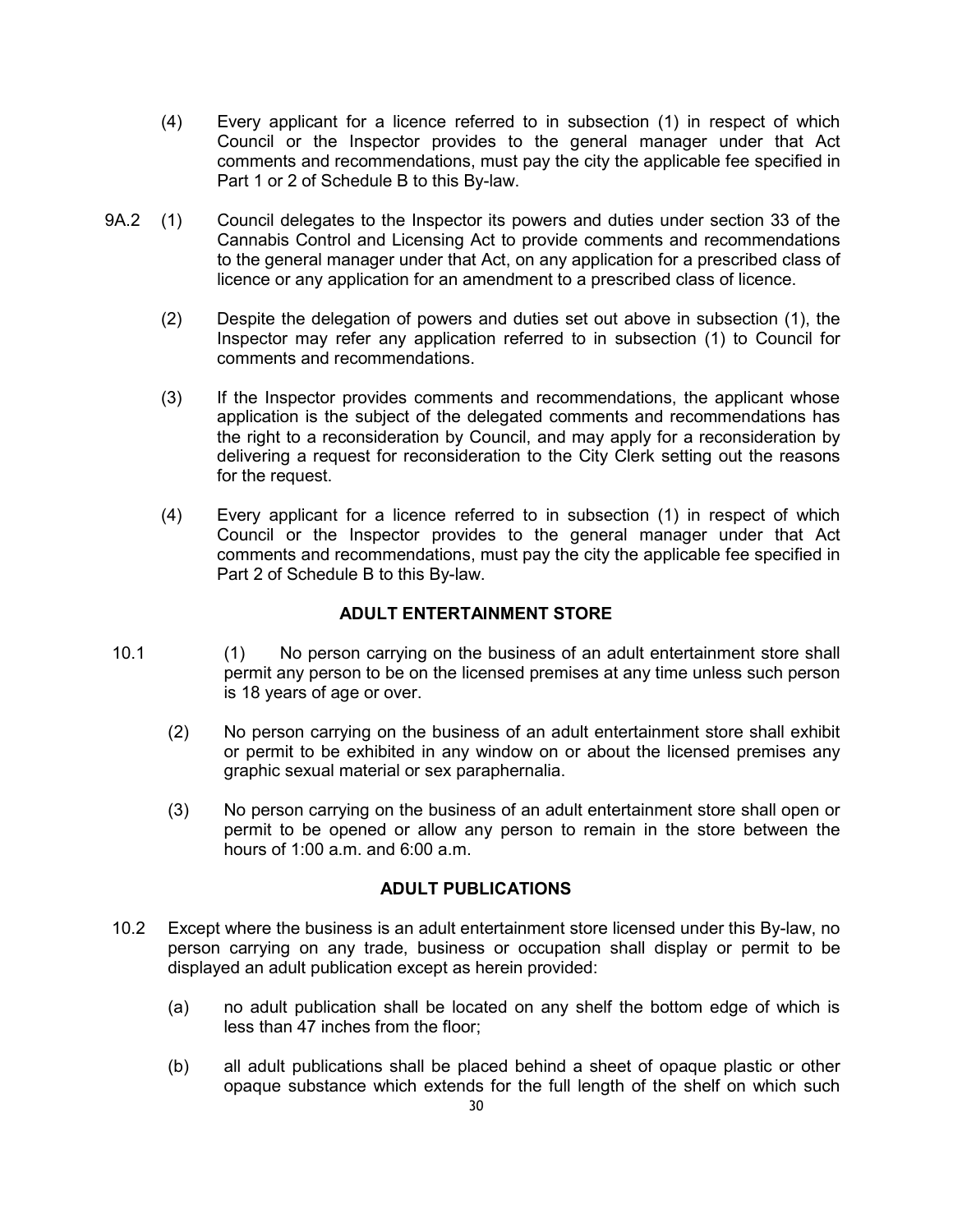publications are placed and which extends vertically for at least 8" from the bottom of the shelf.

### **ARCADE AND SHOOTING GALLERY**

10.3 No person carrying on the business of an arcade or shooting gallery shall permit any machine on which mechanical, electrical, automatic or computerized games are played and for which a coin or token must be inserted or a fee is charged for use to be operated, or any customer, person or onlooker to remain in such arcade or shooting gallery, or any place where such a machine as aforesaid is operated, between the hours of 1:00 a.m. and 6:00 a.m.; and no such person shall permit any person under the age of eighteen years to enter or remain at any time in any room in which any such machine is kept.

### **ARTS AND CULTURE INDOOR EVENT**

- 10.3.1A(1) A person must not promote, advertise, sell tickets for, or hold an arts and culture indoor event for more than 30 people, without first obtaining an arts and culture indoor event license from the Inspector.
	- (2) A person applying for an arts and culture indoor event license must make the application on the form provided by the Inspector and must submit it to the Inspector in accordance with the schedule outlined on the form.
	- (3) The Inspector may, subject to subsections (4) and (5), issue an arts and culture indoor event license for a single event or for a series of events, which license shall not be transferable and shall be valid only for the dates, times, and location specified in the license.
	- (4) The Inspector must not issue an arts and culture indoor event license to a person unless the person applying for the license:
		- (a) is the holder of any business licenses required by this By-law;
		- (b) submits a plan, approved by the Chief Constable, describing procedures to be put in place to ensure the safety and security of all persons attending or participating in the event; and
		- (c) submits a plan, approved by the Fire Chief, describing procedures for evaluating potential emergencies, contacting emergency service providers, and conducting an evacuation of the premises.
	- (5) Despite subsection (4), the Inspector may impose additional license conditions with respect to public safety, hours of operation, maximum occupant load, noise and neighbourhood impacts, if, in the opinion of the Inspector such additional conditions are necessary, having regard to the size, location and nature of the proposed arts and culture indoor event.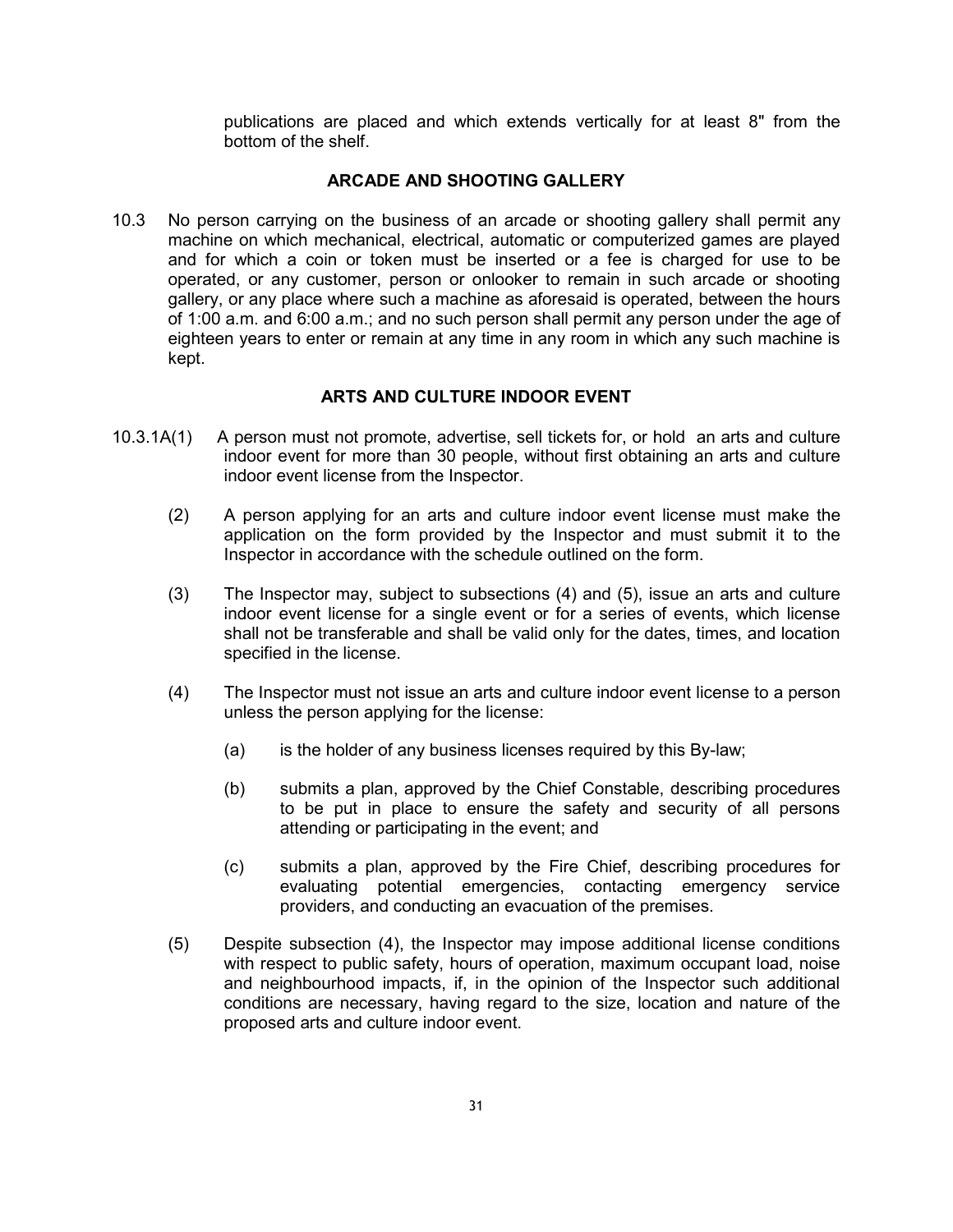- (6) The Inspector must not issue an arts and culture indoor event license if, in the opinion of the Inspector, the event would unreasonably affect a local neighbourhood due to:
	- (a) proximity to residential areas;
	- (b) potential noise impacts;
	- (c) inadequate access to public transport; or
	- (d) other community impacts of a similar nature.
- (7) Notwithstanding the provisions of this By-law, the Inspector may refuse to issue or may suspend an arts and culture indoor event license if:
	- (a) in the opinion of the Chief Constable, the Fire Chief, or the Inspector, the holding of the event could endanger public safety;
	- (b) the applicant has failed to comply with the conditions of the licence; or
	- (c) the applicant has failed to comply with a plan submitted under subsection (4) of this section.
- (8) Every person applying for an arts and culture indoor event license must pay the prescribed fee set out in Schedule A at the time of the application for the license.
- (9) All sound amplification equipment and musical instruments used during an arts and culture indoor event must be wholly contained within the building or structure described in the license.
- (10) The person organizing, promoting, or holding an arts and culture indoor event must not permit the number of persons in the premises to exceed the maximum occupant load permitted under the Fire By-law.
- (11) The person organizing, promoting or holding an arts and culture indoor event with liquor service must provide supervisory staff in accordance with the following table:

| <b>Number of Persons</b><br><b>Attending</b> | <b>Required Supervisory Staff</b> |
|----------------------------------------------|-----------------------------------|
| Under 100                                    |                                   |
| 101-150                                      |                                   |
| 151-200                                      |                                   |
| 201-245                                      |                                   |

(12) The person organizing, promoting or holding an arts and culture indoor event with liquor service must ensure that all organizers, employees and supervisory staff wear a name tag that is clearly visible.

## **AUCTIONEERS**

10.4 (1) REPEALED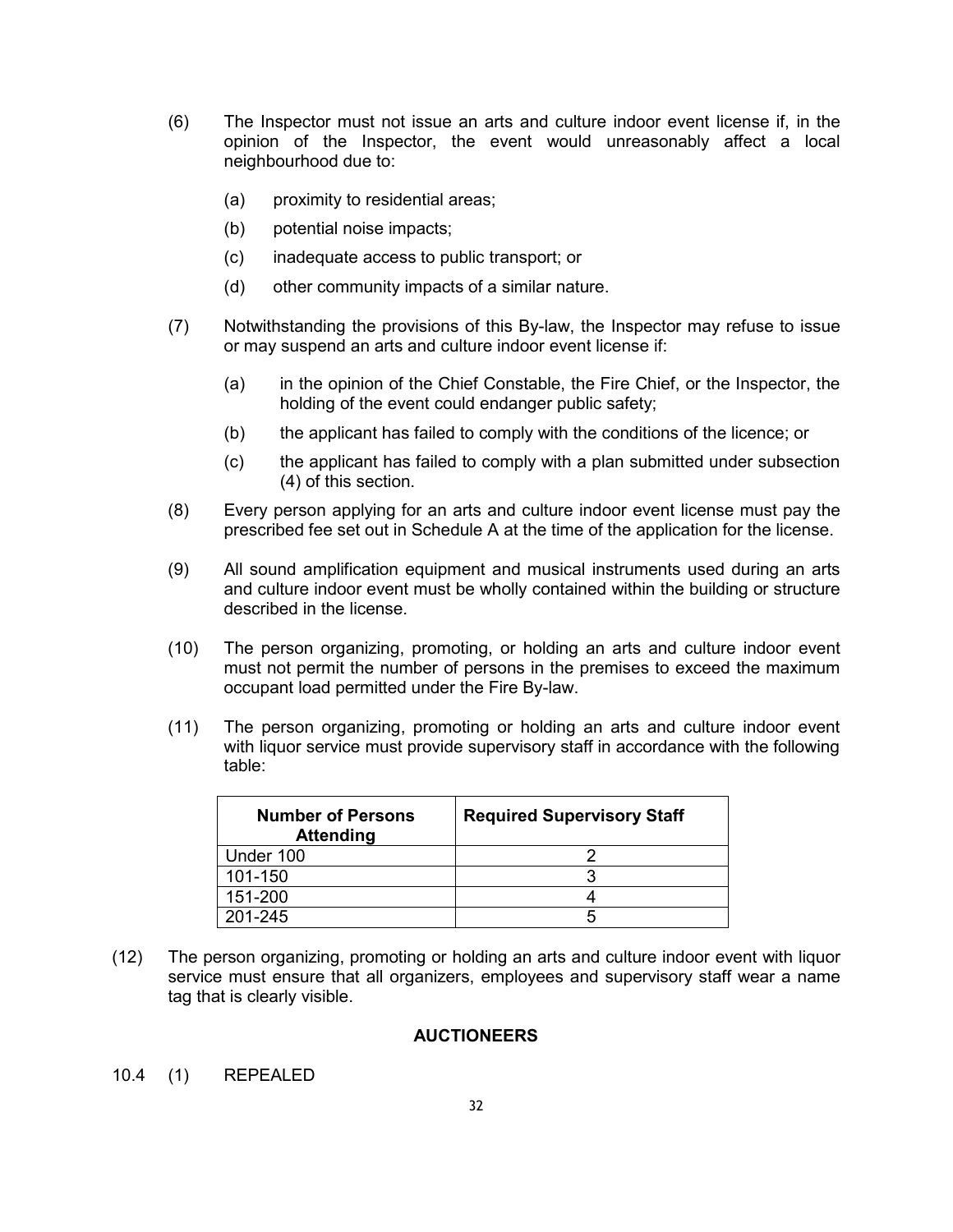- (2) No auctioneer's license shall be granted in the name of more than one person, nor in the name of any firm, company or corporation; and no license shall be used except by the person to whom it has been issued.
- (3) When goods are put into an auctioneer's hands for sale, the auctioneer shall give a receipt containing an itemized statement of all such goods. When such goods, or any of them, are sold the auctioneer shall, on demand, strictly account to the person who entrusted the goods to the auctioneer.
- (4) Every auctioneer shall keep books of account of all business transactions of the auctioneer, whether in a public Auction Room or elsewhere. The books shall record:
	- (a) the names and addresses of all persons entrusting goods to the auctioneer for sale;
		- (b) an itemized list of all such goods; and
	- (c) the names and addresses of all persons purchasing any goods from the auctioneer.
- (5) No person conducting an auction sale shall employ any person to make any noise or public outcry in or near any auction room or place where any auction is taking place for the purpose of attracting the attention of the public, nor install or use or permit the use or installation of any automatic or electric alarm, bell or loudspeaker in or near any auction sale. Provided, however, that nothing herein shall prevent the auctioneer from using a microphone and loudspeaker within a public auction room if such loudspeaker cannot be heard outside the auction room.
- (6) No auctioneer shall, directly or indirectly, bid or employ any other person to bid on the goods offered for sale at any auction sale.
- (7) No person conducting an auction shall proceed to offer for sale any watch, plate or jewellery before first announcing to the persons present whether the watch, plate or jewellery is gold or gold plate, silver or silver plate or base metal and, in the case of a watch, also announcing the maker's name, the number of jewels contained in the said watch and whether the jewels are diamonds, rubies, sapphires or glass.
- (8) A purchaser at any auction sale shall have the right to return the goods to the auctioneer at any time within three (3) days of the date of sale if they be not of the quality or value represented, and the auctioneer shall return the price of the goods to the purchaser.
- (9) No person shall sell at public auction any prize packages or dispose of any goods in any form without disclosing the nature of the goods in question. Provided, however, that this subsection shall not apply to the public auction of goods pursuant to statute.
- (10) No person shall conduct, carry on or suffer or permit to be conducted or carried on any mock auction without having first obtained a permit from the Council.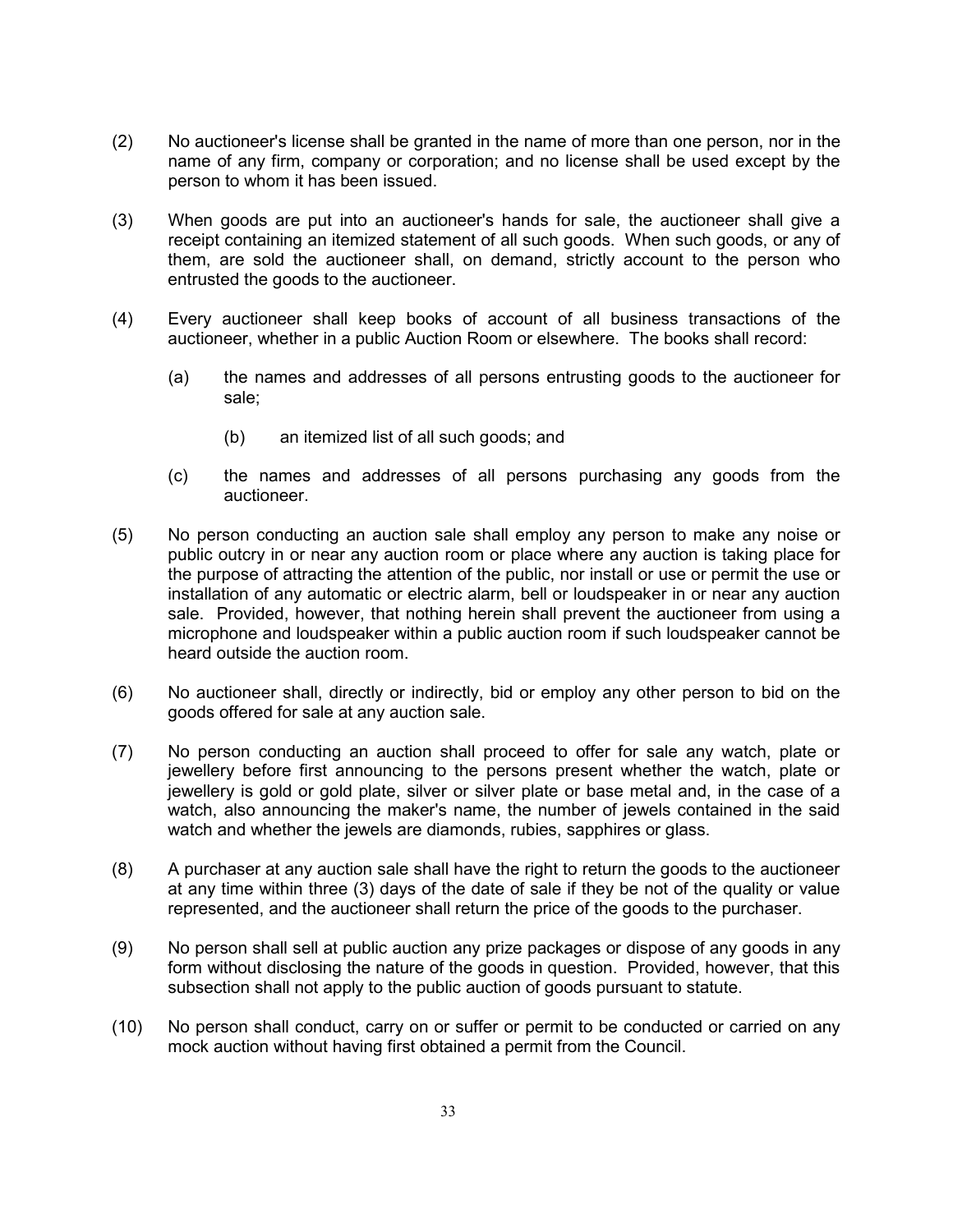- (11) No person shall sell or offer for sale by auction any new jewellery, watches, clocks, binoculars, optical instruments, cameras, luggage, leather goods, plastic goods, imitation leather goods, cigarette cases, compacts, mechanical pencils, mechanical pens, precious stones, semi-precious stones, gold, silver, platinum or plated ware, or any of them, without first having obtained a permit for such sale from the Council.
- (12) Application for the permit referred to in subsections (10) and (11) shall be made in writing to the Inspector and any such application shall include an inventory of the goods to be sold showing the cost to the applicant. Such inventory shall be verified by statutory declaration.
- (13) No person shall erect, display or exhibit any sign or advertising of any nature using the word or words "auction", "action", "auction sale", "action sale" or any other word or words similar to the word auction, in connection with any sale other than a bona fide auction sale conducted by a licensed auctioneer.

## **AUTO PARKING LOTS**

- 10.5 (1) It shall be a condition of the granting of a license to any person to carry on the business of an auto parking lot that one sign shall be posted at each entrance to the parking lot and one sign at each exit of such parking lot, stating in wording clearly legible by day or night, the circumstances under which a vehicle may be removed from the lot and the address of the place at which it may be reclaimed. The provisions of this subsection shall also apply to unlicensed Commercial Parking Lots.
	- (2) Except as hereinafter provided, no person shall cause any motor vehicle to be removed from a commercial parking lot without the authority of the owner of the vehicle.
	- (3) Subject to the regulations hereinafter provided, an owner, occupier or operator of a commercial parking lot, or a duly authorized agent of such owner, occupier or operator, may cause a motor vehicle to be removed from a commercial parking lot where
		- (a) there is no contract or permission to park in respect of such vehicle; or
		- (b) the vehicle constitutes a hazard or an obstruction to the free and normal use of the parking lot; or
		- (c) more than twelve hours have elapsed since the expiration time indicated on the ticket purchased to authorize such parking; or
		- (d) the motor vehicle is parked in a space designated, by way of the international symbol for the disabled, for disabled persons parking only and such motor vehicle does not bear a disabled persons parking placard authorized by the City.
	- (4) Notwithstanding subsection (3) of this section, where the fee at any commercial parking lot is collected by an approved parking ticket machine, the owner, occupier or operator may cause a motor vehicle to be removed when such vehicle remains parked more than two hours after the expiration time indicated by the ticket.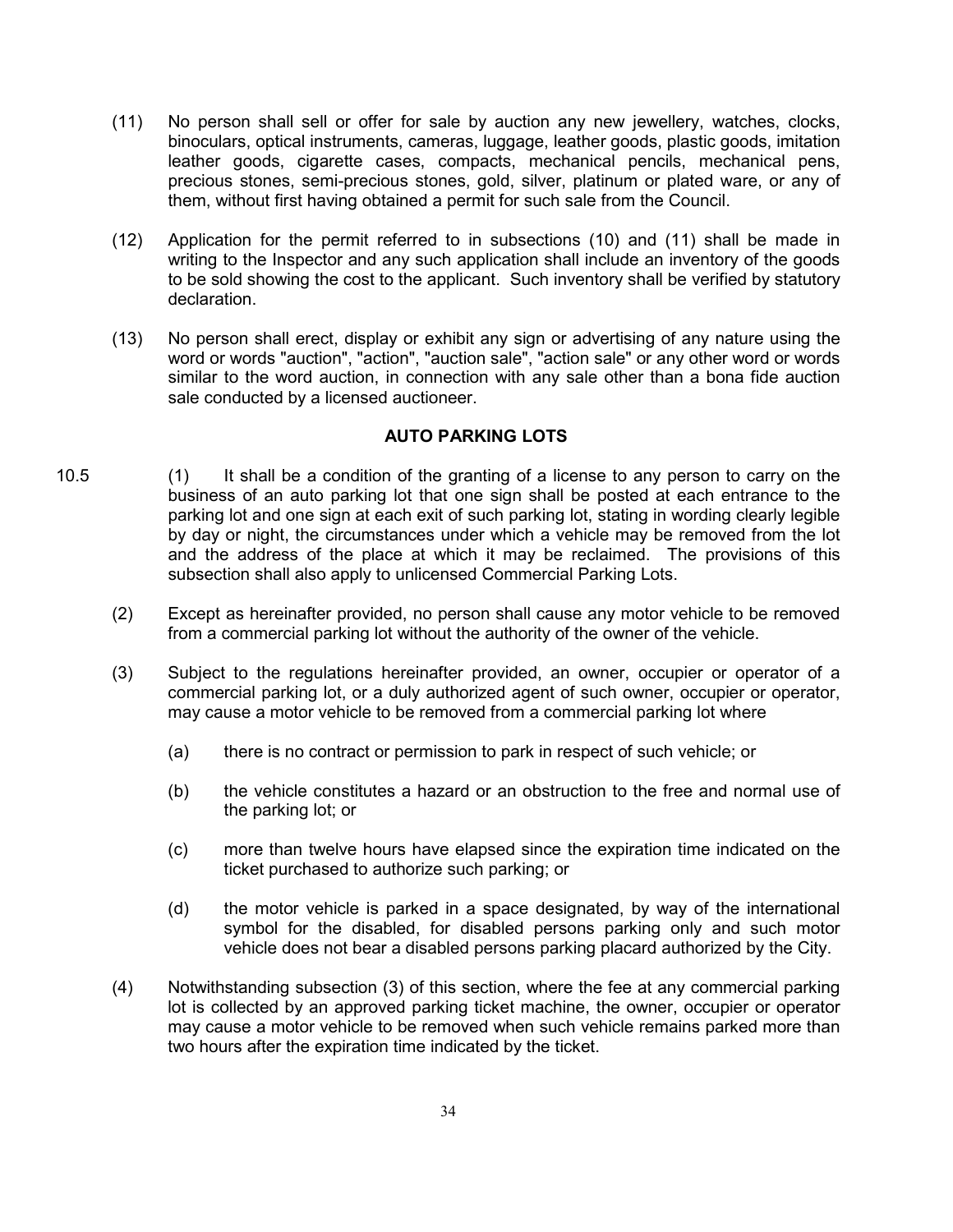- (5) Before authorizing any removal pursuant to this section, the owner, occupier, operator, or a duly authorized agent of such owner, occupier or operator, shall first complete and issue a Tow-away Notice in the form prescribed in Schedule "D" of this By-law.
- (6) Every Tow-away Notice shall be issued in triplicate. The original and the duplicate copy shall be placed on the windshield of the vehicle described in the Notice and the triplicate copy shall be kept by the person issuing the same for a period of thirty days and shall be subject to inspection upon demand by the Inspector.
- (7) No person may be authorized as an agent who is an employee or agent of any person or company engaged in the business of automobile towing, or who is a principal therein.
- (8) Every ticket issued by a machine for a fee between the hours of 6:00 p.m. on one day and 1:00 a.m. of the following day shall be deemed not to expire before the aforesaid hour of 1:00 a.m.

## **BACKYARD PAY PARKING**

- 11.1 (1) No person who carries on the business of backyard pay parking shall cause, or permit to be caused by any person in his or her control or acting on his or her behalf, a noise or public outcry for the purpose of attracting the attention of the public to such business.
	- (2) No person who carries on the business of backyard pay parking shall for a fee place or permit to be placed on his or her premises more motor vehicles than the number of spaces permitted by his or her license.

#### **BEAUTY PARLOURS**

11.2 No person shall carry on the business or trade of a beauty parlour or hairdressing or services commonly associated with such business or trade, except on the premises licensed for such purposes provided however, that this section shall not apply where it can be shown that the customer was unable to attend at the premises licensed as aforesaid by reason of age, illness or infirmity.

#### **BICYCLE COURIER SERVICE**

11.3 No person carrying on the business of a bicycle courier service shall employ or offer the services of any person required to be licensed as the operator of a courier bicycle pursuant to the Vehicles for Hire By-law unless that person is so licensed.

#### **BILLIARD-ROOM KEEPER**

11.4 No billiard-room keeper shall permit any person to play on any billiard or pool table between the hours of 1:00 a.m. and 6:00 a.m.

## **BODY-RUB PARLOUR, BODY-PAINTING STUDIO, AND MODEL STUDIO**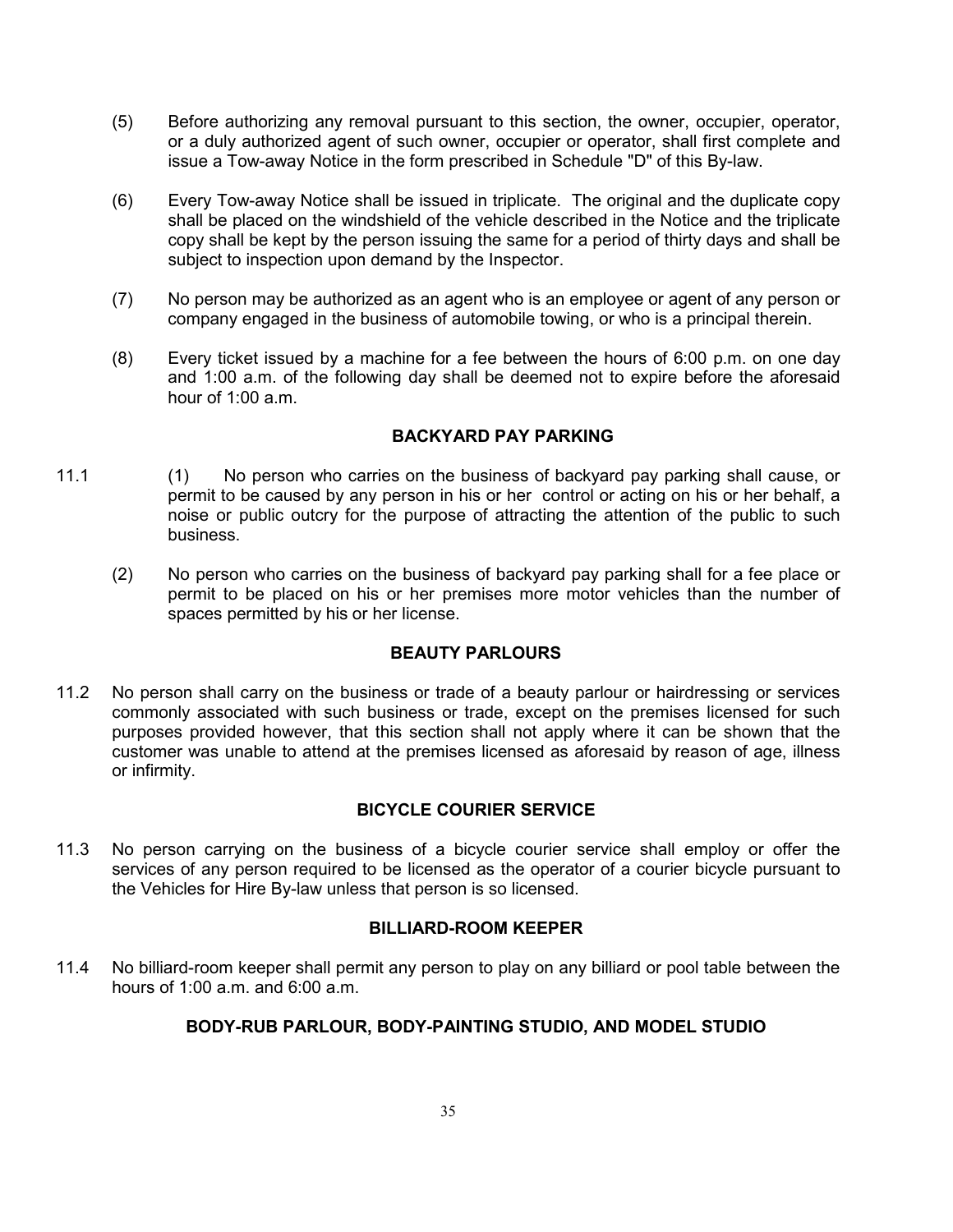- 11.5 (1) Every applicant for a license to operate a body-rub parlour, body-painting studio or model studio shall supply the Chief Constable and the Inspector with the name, age, address and sex of all persons employed by the applicant.
	- (2) REPEALED
	- (3) No person carrying on the business of operating a body-rub parlour, a body-painting studio or a model studio shall
		- (a) employ any person on the licensed premises unless such person is 19 years of age or over;
		- (b) permit any person to be on the licensed premises at any time unless such person is 19 years of age or over.
	- (4) Every applicant for a license for a body-rub parlour, body-painting studio or model studio shall be accompanied by a floor plan of the entire premises in such scale and detail as may be prescribed by the Inspector, and when any alterations are made to the licensed premises, plans thereof shall be filed with the Inspector forthwith.
	- (5) All rooms used for body-rub, body-painting or nude photography shall comply with the following condition:
		- (a) shall not be less than 2.4 metres by 2.4 metres;
		- (b) shall not be equipped with any locking device on any door thereto;
		- (c) other than a door providing entrance thereto, shall not have any means by which any person may view the interior thereof;
		- (d) shall be equipped with lighting of at least 50 candle power which shall remain "on" when the door is closed.
	- (6) No person who carries on the business of operating a body-rub parlour, a body-painting studio or a model studio shall permit any person to enter or remain thereon between the hours of 12:00 midnight and 8:00 a.m.
	- (7) No person carrying on the business of a body-rub shall permit any person engaged in providing a body-rub in the licensed premises to perform the same unless such person is wearing clean, washable, non-transparent outer garments covering his or her body between the neck and the top of the knee, the sleeves of which do not reach below the elbows.
	- (8) No body-rub parlour proprietor shall exhibit himself or herself nor permit other persons to exhibit themselves, in any window on or about the licensed premises, or exhibit or permit to be exhibited any sign outside of the premises showing any nude male or female body, or any part thereof, nor any printed words that might indicate that the licensed premises is a place that offers any form of sexual or nude entertainment.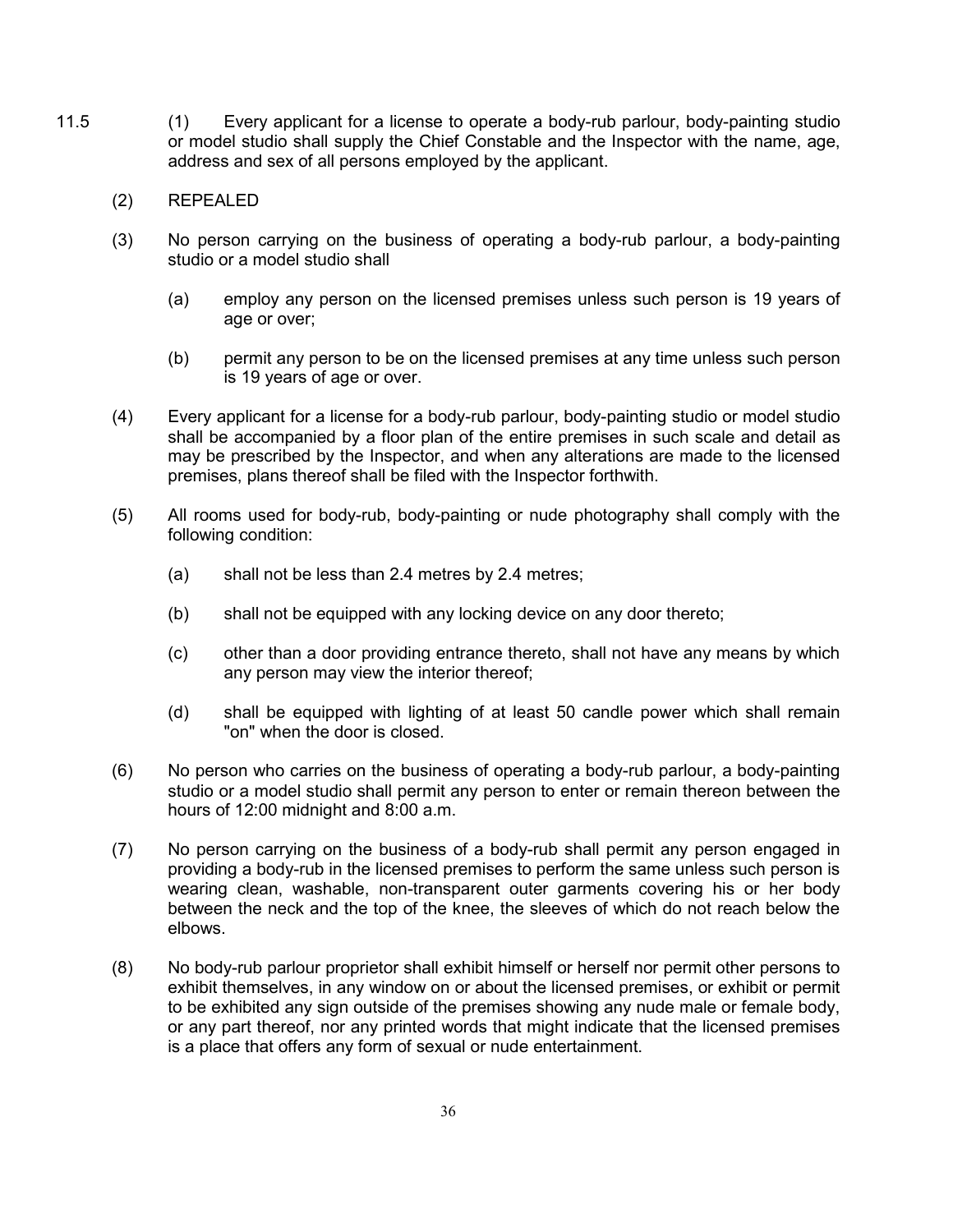- (9) No person carrying on the business of a body-rub parlour shall practice or provide or permit the practice or provision therein of a therapeutic touch technique or advertise in any way that a therapeutic touch technique is available or being practiced on the premises.
- (10) Any club subject to regulation under By-law No. 2647 providing any services similar to a body-rub parlour, body-painting studio or model studio shall, in addition to any other licensing requirement, obtain a body-rub parlour, body-painting studio or model studio license pursuant to Schedule "A" and shall comply with the regulations set forth in this section.

### **BOWLING ALLEY**

- 11.6 (1) No person who carries on the business of operating a bowling alley shall permit any person under the age of nineteen years to enter or remain in the said bowling alley between the hours 1:00 a.m. and 6:00 a.m.
	- (2) No person who carries on the business of operating a bowling alley shall permit any person to enter or remain therein between the hours of 4:00 a.m. and 6:00 a.m.

## **CHEQUE CASHING CENTRE**

12.1 No person carrying on the business of a cheque cashing centre shall charge different fees for the cashing of a cheque or negotiable instrument depending on the payor or payee thereof, and no person shall supplement, discount or otherwise vary the uniform rate charged for such service.

### **COMPASSION CLUB**

- 12.2 (1) The provisions of this section apply to all persons carrying on business as a Compassion Club.
	- (2) No person shall carry on business as a Compassion Club, without having first obtained a licence to do so from the Chief Licence Inspector.
	- (3) Only a society registered under the Society Act may carry on the business of a Compassion Club.
	- (4) A Compassion Club must only provide services to persons who are members in good standing of the society that is licensed to operate the Compassion Club.
	- (5) A Compassion Club must have a Trade Association Membership in the Canadian Association of Medical Cannabis Dispensaries.
	- (6) A Compassion Club must provide health care services to society members except that the health care services:
		- (a) must not be related to the use of marijuana for medicinal purposes;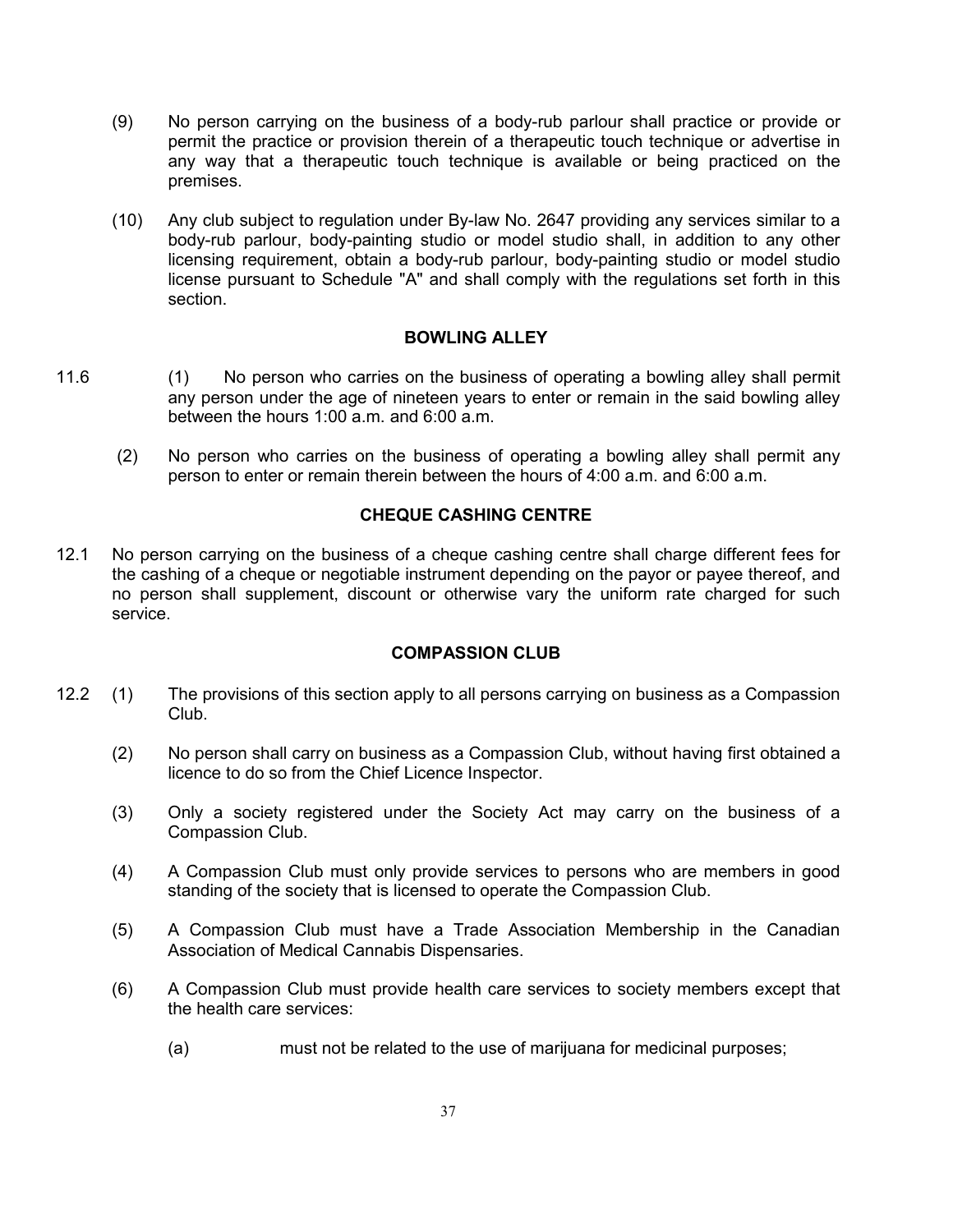- (b) may consist of, but are not limited to, the following:
	- (i) Reiki provided by a Registered Practitioner of Reiki,
	- (ii) nutritional counselling provided by a Registered Dietician,
	- (iii) psychological counselling provided by a Registered Psychologist,
	- (iv) Chinese medicine provided by a Registered Traditional Chinese Medicine Practitioner,
	- (v) cranial-sacral therapy provided by a Registered Craniosacral Therapist, or
	- (vi) massage provided by a Registered Massage Therapist; and
- (c) must be provided for at least 60% of the time that the Compassion Club is open for business.
- (7) A society that carries on business as a Compassion Club must make available to the Chief Licence Inspector its records related to the number of hours that the Compassion Club is in operation and the number of hours of health care services provided to society members per month, if requested to do so by the Chief Licence Inspector.
- (8) All persons who provide health care services in a Compassion Club must be registered members in good standing of any applicable professional association.
- (9) A society that carries on business as a Compassion Club must have a constitution and by-laws that provide:
	- (a) all society members are entitled to advance notice of any general meeting of the society;
	- (b) all society members are entitled to attend any general meeting of the society;
	- (c) all society members in good standing who have been members for a year are entitled to vote at any meeting of the society at which the adopted rules of procedure require a vote;
	- (d) all society members in good standing who have been members for a year are entitled to become a director or officer of the society;
	- (e) the quorum at a general meeting is at least 30 voting members present;
	- (f) corporations are not eligible for membership in the society; and
	- (g) membership in the society is not transferrable.

## **DATING SERVICE**

13.1 Every person carrying on the business of or operating a dating service shall: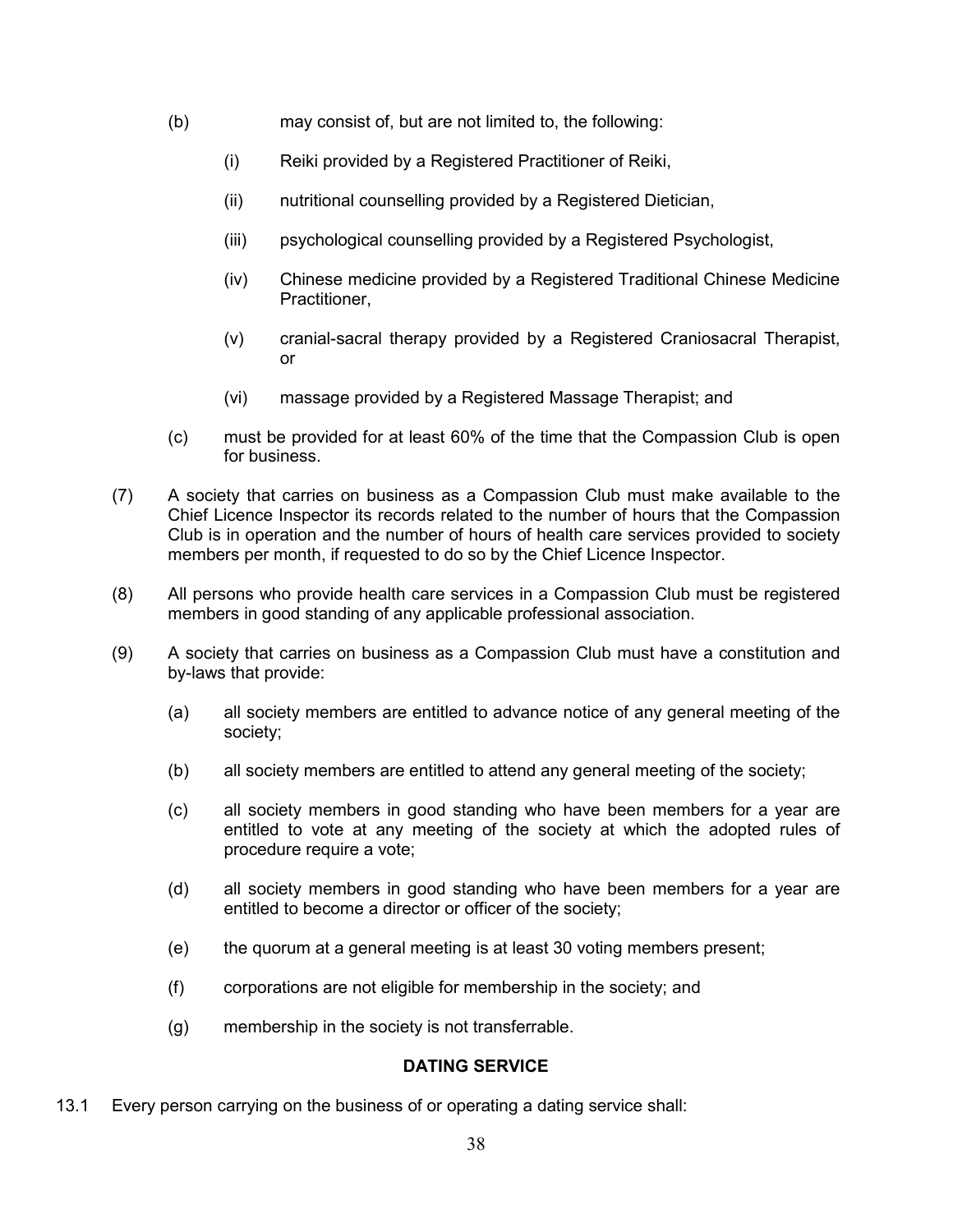- (a) supply the Inspector with the name, age, address and description of every person proposed to be employed or engaged in the said business;
- (b) notify the Inspector within seventy-two hours of any change in the personnel employed or engaged in the said business;
- (c) maintain a written and legible record of all persons registered with the dating service showing their name and address and the name and address of the person to whom they have been referred for a social engagement.

### **DANCE HALLS**

- 13.2 (1) Except as provided in subsection 14 of this section no person under the age of 19 shall be permitted in or about a dance hall unless accompanied by a parent or an adult.
	- (2) All dance halls shall be closed and no dancing shall be permitted therein between the hours of two o'clock and seven o'clock in the forenoon of each week day; provided, however, that upon application the Inspector may, for an event scheduled during a holiday or for a special occasion, permit a person, organization or society to operate the dance hall until a time specified in such permit, but no tickets shall be sold or accepted for admission to such dance hall between the hours aforesaid.
	- (3) No person who is an employee in a dance hall or who acts as a hostess in a dance hall shall dance with patrons or guests while they are attending such dance hall.
	- (4) The provisions of this section shall not apply to nor be held to mean or include dancing on the stage of any theatre or other place of amusement or entertainment where such dancing is incidental to or part of any performance given at such theatre or other place of amusement or entertainment.
	- (5) The provisions of subsection (2) of this section shall not apply on the first day of January in any year.
	- (6) All employees of a dance hall shall wear clearly visible nameplates showing their first name and a number.
	- (7) The manager of every dance hall shall maintain a list showing the full identification of each person required to wear a nameplate pursuant to subsection (12) of this section, and shall make such list available to the Inspector or Chief Constable at any time.
	- (8) Notwithstanding the provisions of subsection (1) of this section, the Inspector may, after consultation with the Chief Constable, and subject to the following conditions, grant a permit to the licensed operator of a dance hall to allow persons under the age of 19 to attend the said dance hall:
		- (a) the operator shall provide a detailed written statement as to the proposed method of operation;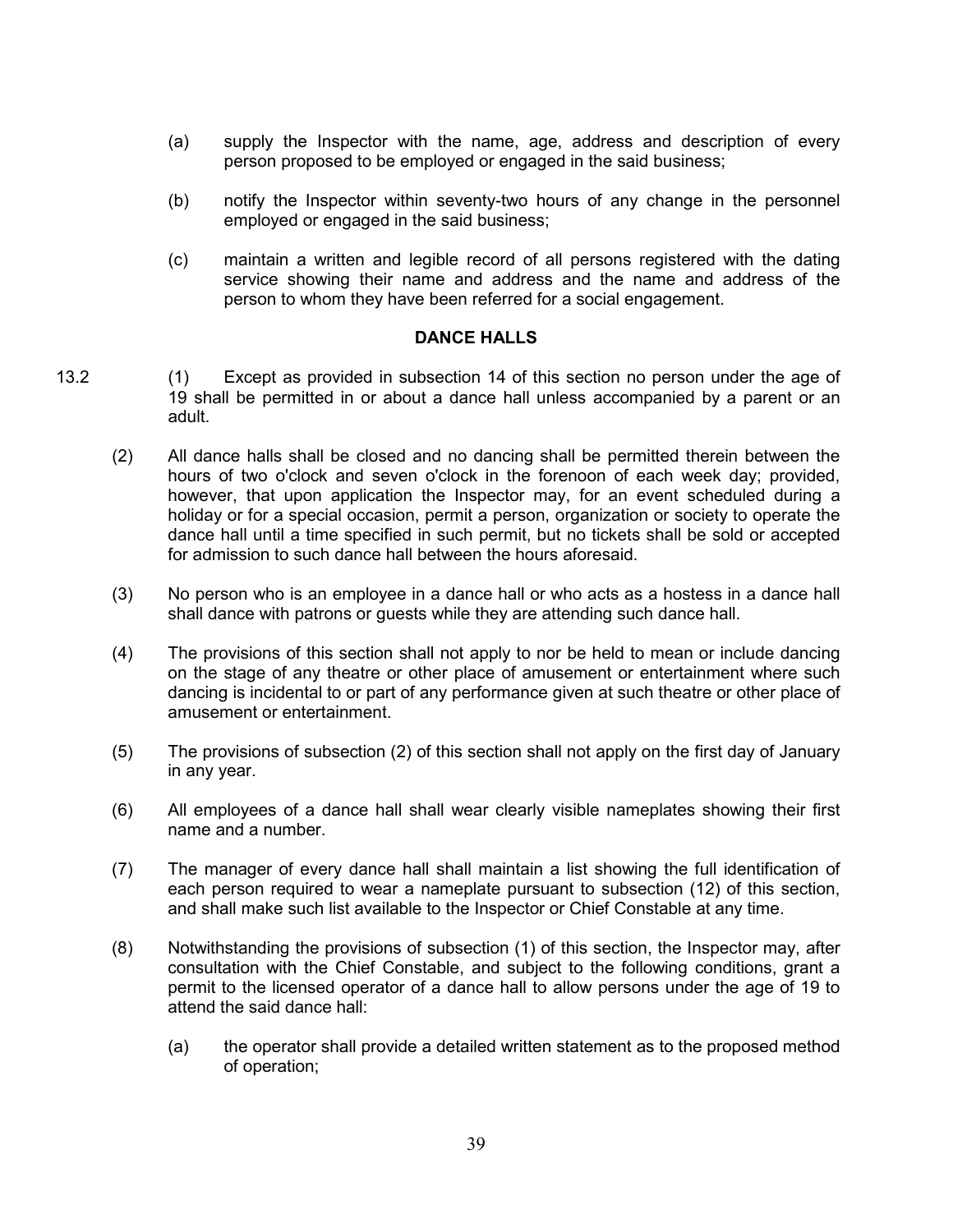- (b) the operator has provided a written undertaking to prohibit alcohol or drugs in any form and to be responsible for the behaviour of the participants and, if so requested by the Inspector, to employ a sufficient number of adult supervisory or security personnel to maintain law and order on the premises, but in any event there must be at least one of such persons for each 50 patrons on the premises;
- (c) the permit shall provide for a closing hour not later than one o'clock in the forenoon.
- (9) Notwithstanding any of the provisions of subsection (2) of this section, during the months of May and June of any year, the Inspector may by permit extend the closing hour for a dance hall for any period up to 4:30 o'clock in the forenoon for a high school graduation dance, provided:
	- (a) the organizer or sponsor of the dance is a member of the School Council or school staff, or is a parent of a student involved, and
	- (b) the operator has undertaken to be responsible for the behaviour of the participants to prohibit alcohol or drugs in any form, and to employ security personnel acceptable to the Chief Constable if requested so to do by the Inspector.
- (10) Any permit issued pursuant to this section shall be subject to immediate cancellation if there has been a violation of any conditions of the permit, or the proprietor has failed to maintain law and order on the premises.

# **DISCOTHEQUE - TEENAGE**

- 13.3 (1) No person shall operate a teenage discotheque except in accordance with the following regulations:
	- (a) at all times during which a teenage discotheque is open there must be present on the premises a sufficient number of adult supervisory or security personnel to maintain law and order on the premises, but in any event there must be at least one of such persons for each 50 patrons on the premises;
	- (b) the licensee shall not permit any person to enter the premises who is in possession of or under the influence of liquor or drugs;
	- (c) notwithstanding section 16.1 of this By-law electrical or mechanical amusement machines may be permitted, but shall be in a separate games room, and each type of machine must be specifically approved by the Inspector;
	- (d) the licensee shall not permit any patron who leaves the premises to re-enter the premises on the same day.
	- (2) No person shall operate a teenage discotheque except during the hours herein specified: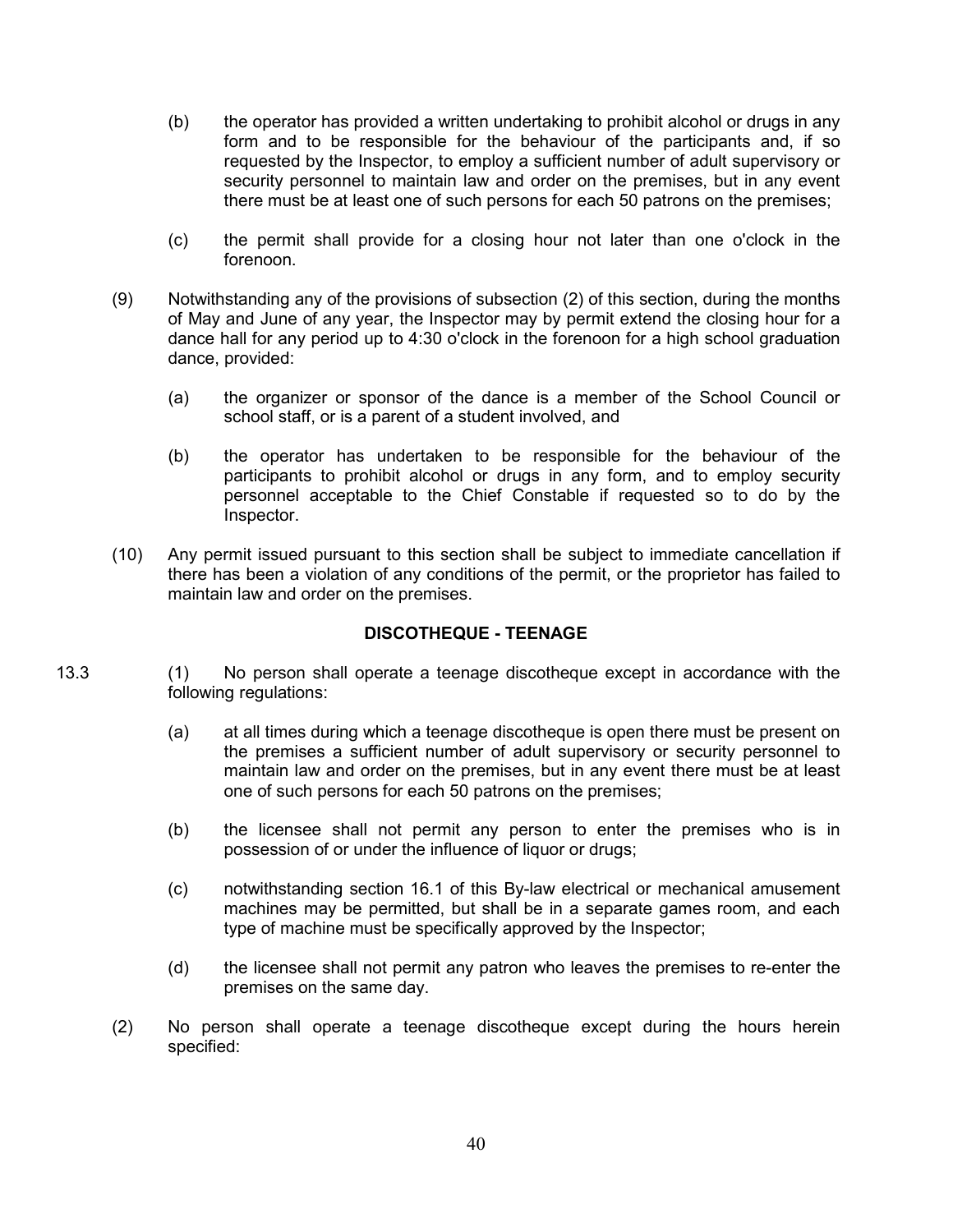- (a) from six o'clock in the afternoon to ten o'clock in the afternoon on any Monday, Tuesday, Wednesday or Thursday during the term when public schools are in session;
- (b) from six o'clock in the afternoon on Friday, Saturday and any day preceding a statutory holiday until one o'clock in the morning of the following day;
- (c) from four o'clock in the afternoon to midnight from Monday to Friday during periods when public schools are not in session.
- (3) No person under the age of fifteen years or over the age of eighteen years shall enter a teenage discotheque, and the licensee shall take adequate precautions to ensure that all patrons are not under fifteen years of age or over eighteen years of age. Provided however that between the hours of one o'clock in the afternoon and five o'clock in the afternoon on any Saturday the licensee may open the teenage discotheque exclusively for persons who are under fifteen years of age.
- (4) REPEALED
- (5) Notwithstanding any other provisions of this By-law a license for a teenage discotheque may only be issued by Council.
- (6) Any person aggrieved by a decision of the Chief Constable made under this section may appeal to City Council and the provisions of section 8 shall apply, mutatis mutandis.

#### **DONATION BIN**

- 13.4 (1) No person carrying on a business shall place, install or maintain a donation bin on any City land or private land, except in accordance with this by-law and the license issued for the donation bin.
	- (2) No person shall place, install or maintain a donation bin on any street.
	- (3) Every license holder must comply with all terms and conditions of this by-law and any license.
	- (4) Every applicant for a donation bin license must:
		- (a) provide to the Chief Licence Inspector a completed application containing such information as required by the Chief Licence Inspector from time to time, including but not limited to:
			- (i) the applicant's name and contact information;
			- (ii) a photograph or pictorial depiction and written description of the donation bin;
			- (iii) a detailed plan showing the proposed location of the donation bin;
			- (iv) whether the applicant is a registered charity, a not-for-profit corporation, or a for-profit corporation, and proof of such status;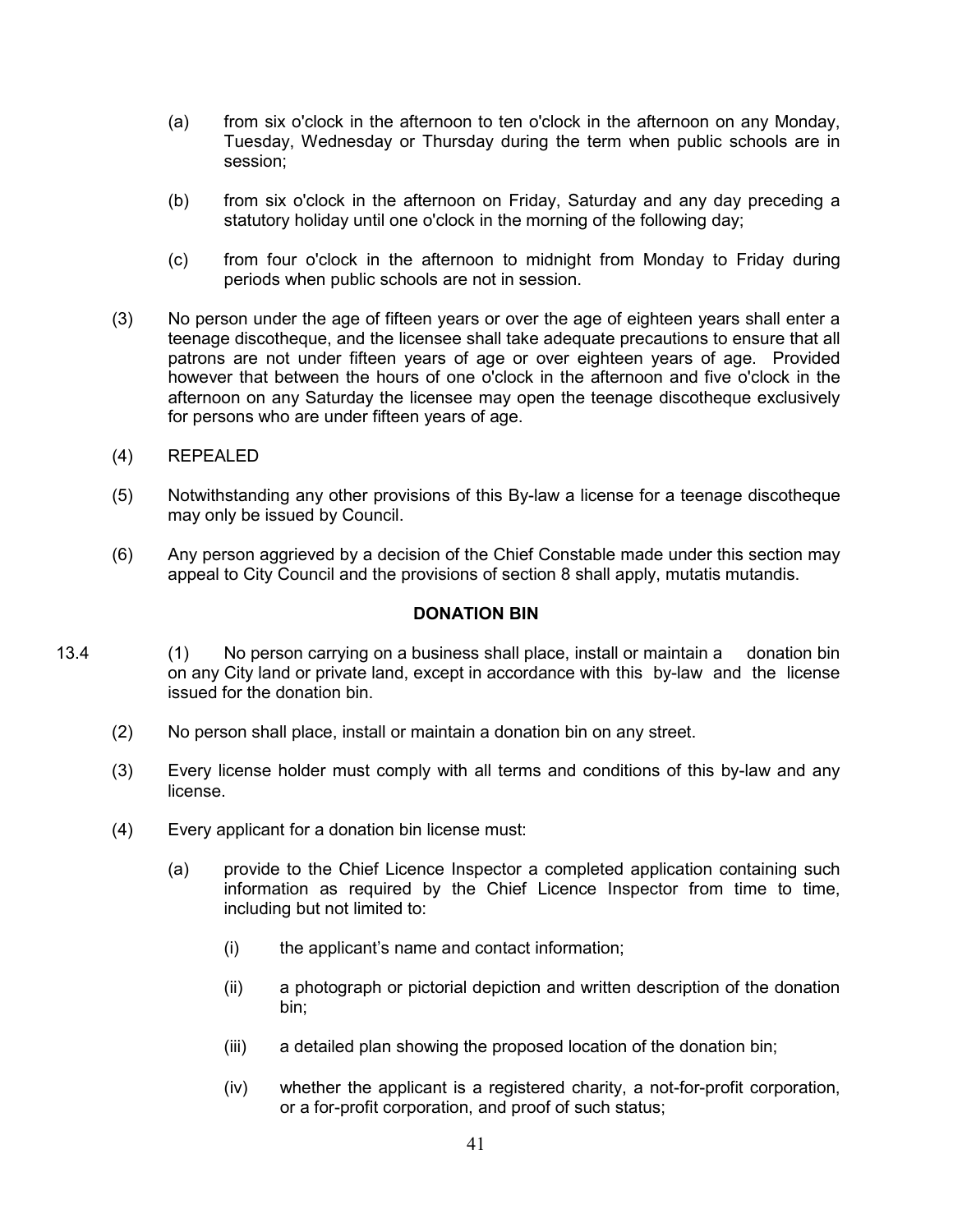- (v) whether the applicant is party to any agreements with a registered charity, society or other organization that relate to revenue sharing or the operation of the donation bin;
- (vi) contact information of any registered charity, society or other organization identified under (4)(a)(v);
- (vii) certificate of insurance, in a form and on terms acceptable to the Director of Legal Services, to provide \$2,000,000 general liability insurance and naming the City as an additional insured;
- (viii) a release and indemnity by the applicant in favour of the City, in a form and on terms acceptable to the Director of Legal Services;
- (ix) a certification from a professional engineer registered or licensed to practice in BC, that the construction, design and operation of the donation bin is safe.
- (5) The Chief Licence Inspector may issue a clothing donation bin operator license to an applicant, if the applicant has:
	- (a) complied with the requirements set-out in subsection (4);
	- (b) is not in breach of any term or condition of this by-law or any current or previous license issued to the applicant by the City; and
	- (c) has paid the license fee.
- (6) A license gives the license holder authority to place, or cause to be placed, a donation bin only at the donation bin location or locations specified in the license, in accordance with the provisions of this by-law and the license.
- (7) A license holder must ensure that every donation bin it owns or operates:
	- (a) is located within the boundaries of the applicable donation bin location(s) specified in their application;
	- (b) is not chained or fastened to any utility apparatus, including any traffic signal, traffic control device, street light, hydro or telephone pole or signpost, fire hydrant, parking meter, bus shelter, telephone booth, post box, benches or trees;
	- (c) displays clear identification information with the license holder's name and contact information in lettering no smaller than 100 millimetres x 75 millimetres and of a contrasting colour to the colour of the donation bin;
	- (d) does not display the name or logo of a registered charity, society or other organization unless the registered charity, society or other organization has been identified in the application submitted under (4) and is in good standing;
	- (e) displays a legible sign stating "All clothes, shoes and linens may be donated, provided they are clean and dry";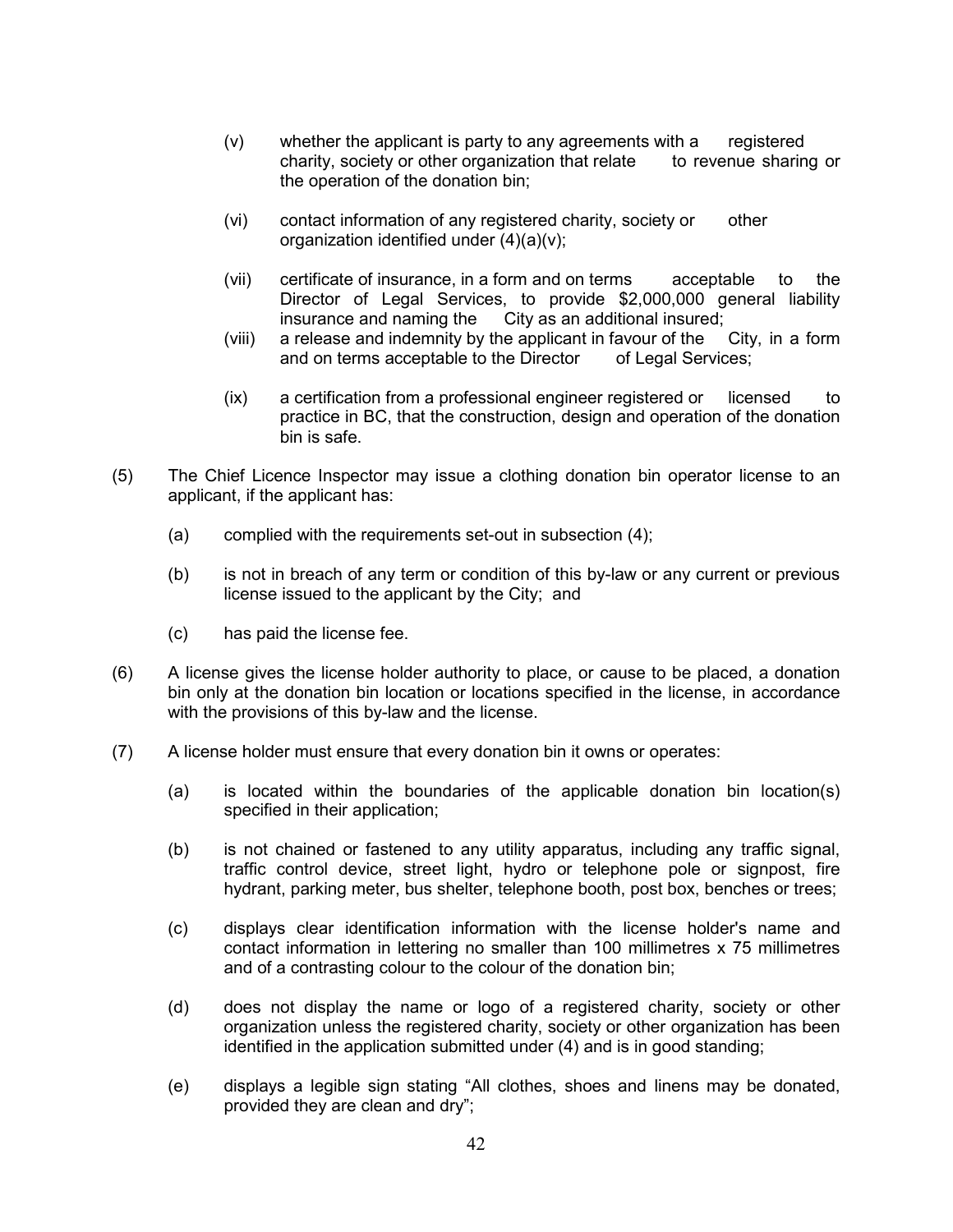- (f) displays a clear written or pictorial notice that all donation articles must fit into the donation bin, prohibiting any items to be left outside or around the donation bin on or near the donation bin location, and prohibiting the donation of items that may create a safety hazard, including but not limited to paint, garbage, soiled rags, propane or any other like items;
- (g) displays a donation pick up schedule for the donation bin;
- (h) displays "No Dumping" signage;
- (i) does not display any third party advertising;
- (j) is not placed so to obstruct clear sight triangles, circulation, setbacks, parking and driveways;
- (k) is not placed so as to create safety hazards or to restrict accessibility for pedestrians, motorists and the public accessing the donation bin;
- (l) is professional in appearance and construction;
- (m) is maintained in a good state of repair, in good working order and free of graffiti;
- (n) is in a clean and tidy condition, free of the overflow of items and litter from the donation bins, and free of items and litter left outside the donation bins within a five (5) metre radius of the donation bins, with all items and litter disposed of using the license holder's own resources and at the license holder's cost and expense;
- (o) will be subject to a regular scheduled pick-up of donated items and emptying of the donation bin, using the license holder's own resources and at the license holder's cost and expense, and in accordance with the schedule displayed on the donation bin. Upon the request of the City, the license holder will conduct additional pick¬ ups of donated items and emptying of the donation bins, using the license holder's own resources and at the license holder's cost and expense;
- (p) if located on City land, is subject to commercial general liability insurance coverage, naming the City as an additional insured entitled to full coverage, in the amount of Two Million Dollars (\$2,000,000) per occurrence, protecting the City against all claims for personal injury, death, bodily injury or property damage arising out of the occupying, servicing or operation or the actions of the license holder or any agent of the license holder. The license holder will be responsible for any and all deductible amounts including any claim expenses incurred and policy premium payments. Such insurance shall include on an occurrence basis with respect to third party liability claims for bodily injury, property damage, and personal injury; and
- (q) is named in an up-to-date list, submitted to the Chief Licence Inspector, of the specific locations of all donation bin(s) owned or operated by the license holder.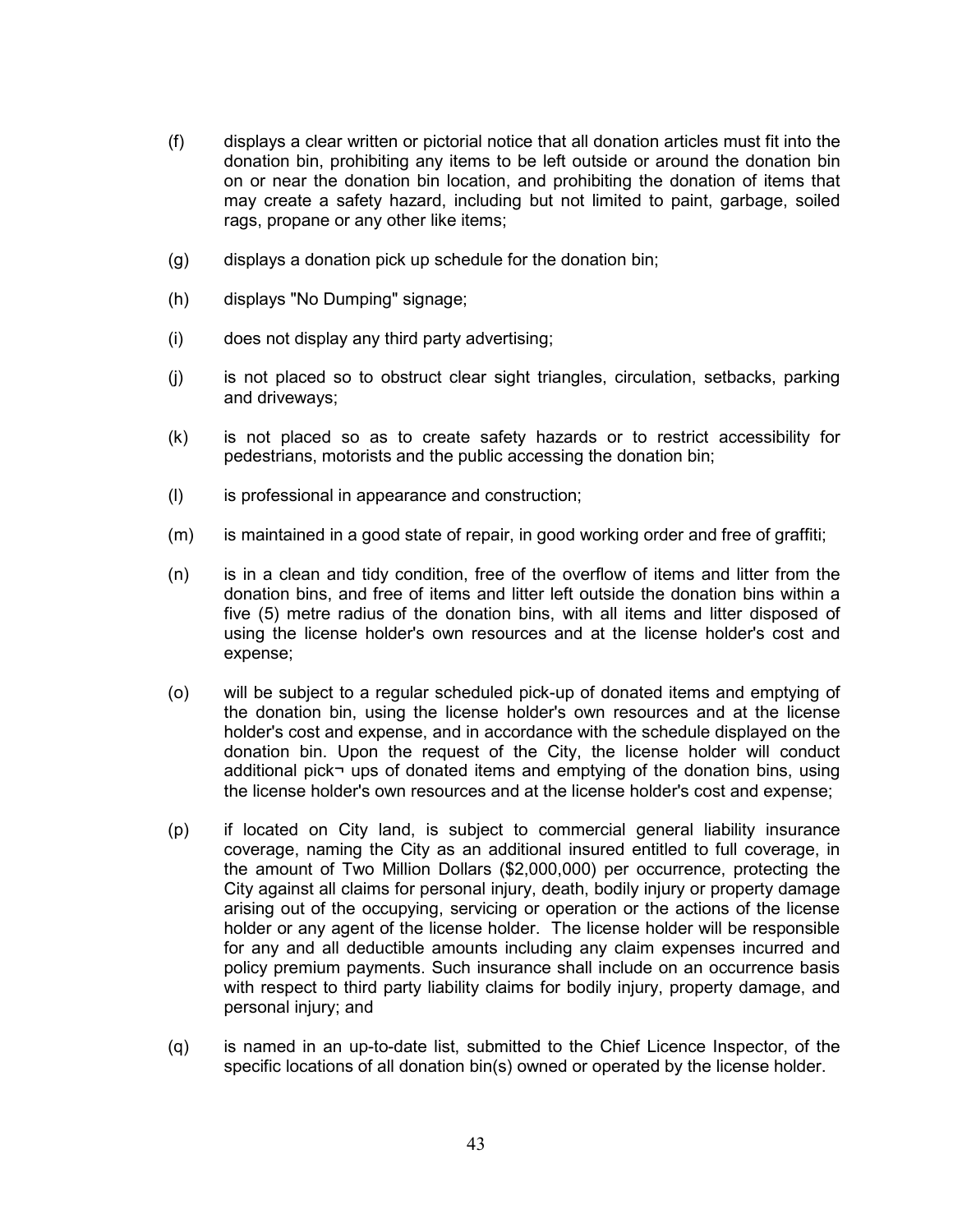- (8) The Chief Licence Inspector may impose such other license conditions on a donation bin license including, but not limited to, conditions regarding:
	- (a) notifications and notices,
	- (b) safety,
	- (c) health,
	- (d) design requirements,
	- (e) construction requirements,
	- (f) reviews and inspections,
	- (g) maintenance,
	- (h) cleanliness,
	- (i) location, and
	- (j) hours of operation.

### **Donation Bin Removal or Relocation**

- (9) The Chief Licence Inspector may order, at any time and without notice, the temporary or permanent removal or relocation of any donation bin on City land or private land:
	- (a) if the Chief Licence Inspector considers the donation bin creates a safety hazard;
	- (b) due to a special event;
	- (c) due to City work on utilities, streets, sidewalks, bus or transit stops or shelters, or any other structures or improvements, or any other construction; or
	- (d) if the donation bin does not comply with any provisions of this by-law, or the license.
- (10) The license holder will permanently remove, or cause to be removed, the donation bin, the donation bin contents, and any related installations from a donation bin location and restore, where applicable, the portion of City land used by the license holder to its former condition within twenty-four (24) hours of the expiry of a license applicable to the donation bin location if a new license is not issued by the City to the license holder for the same donation bin location.
- (11) If a license holder refuses or fails to remove or relocate a donation bin pursuant to this by-law, the Chief Licence Inspector is authorized, without further notice, to remove the donation bin.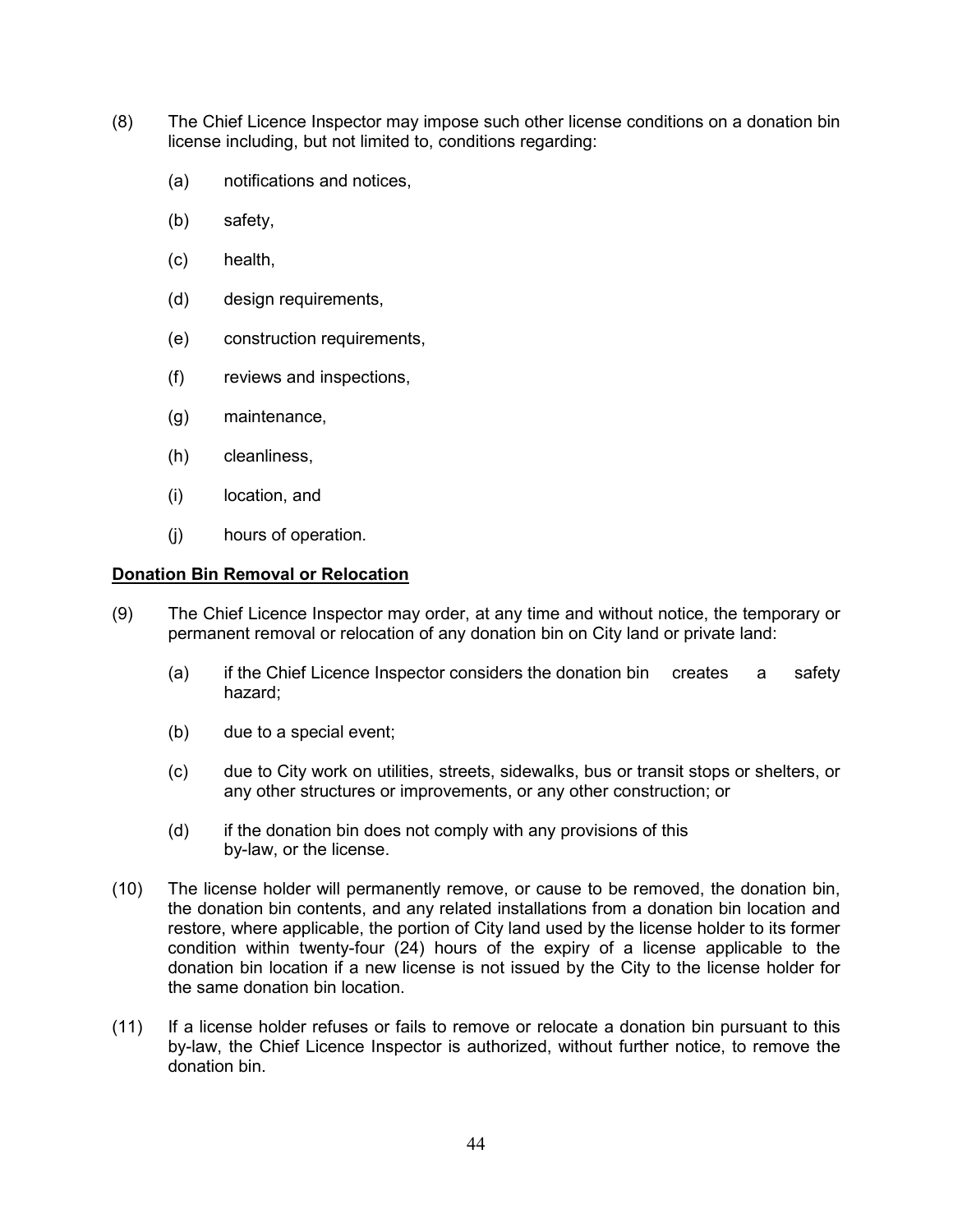- (12) Donation bins removed by the City under this by-law will be stored by the City for thirty (30) days and may be picked up by the Bin Owner, upon payment of the removal fee and the storage fee.
- (13) Any donation bin, including its contents, removed by the City under this by-law and left unclaimed by the license holder for a period in excess of thirty (30) days become the property of the City and may be disposed by the City, in its discretion, without compensation to the license holder.
- (14) Notwithstanding this by-law the City reserves right to temporarily remove and relocate donation bins on City land if the City needs to do work in, on, under, over, or adjacent to the applicable donation bin location, without compensation to the license holder.

### **DOGS**

DELETED

# **DRUG PARAPHERNALIA**

- 13.5 No person carrying on a business shall:
	- (a) display or permit to be displayed on a street or in any window facing a street, or elsewhere where it can be seen by a person outside the premises, any drug paraphernalia; and
	- (b) except where the premises are licensed as a pharmacy under the Pharmacists Act, sell drug paraphernalia to any person under the age of 19 years.

## **ELECTRONIC CIGARETTES AND SIMILAR DEVICES**

14.1 (1) The provisions of this section apply to all persons carrying on the business of dealing in, supplying, selling, offering to sell or distributing electronic cigarettes.

> (2) No person shall deal in, supply, sell, offer to sell or distribute electronic cigarettes to a minor.

> (3) No person shall display electronic cigarettes in any manner by which the devices may reasonably be seen or accessed by a minor who is outside or inside the business.

> (4) No person shall advertise or promote the use of electronic cigarettes in any manner by which the advertising may reasonably be seen or heard by a minor who is outside or inside the business.

## **ENTERTAINMENT CENTRE**

- 14.2 (1) The provisions of this section apply to all persons carrying on the business of operating an entertainment centre.
	- (2) No operator of an entertainment centre shall install, allow to be installed or otherwise provide for use on the premises less than 4 or more than 150 vending machines offering games for amusement or entertainment.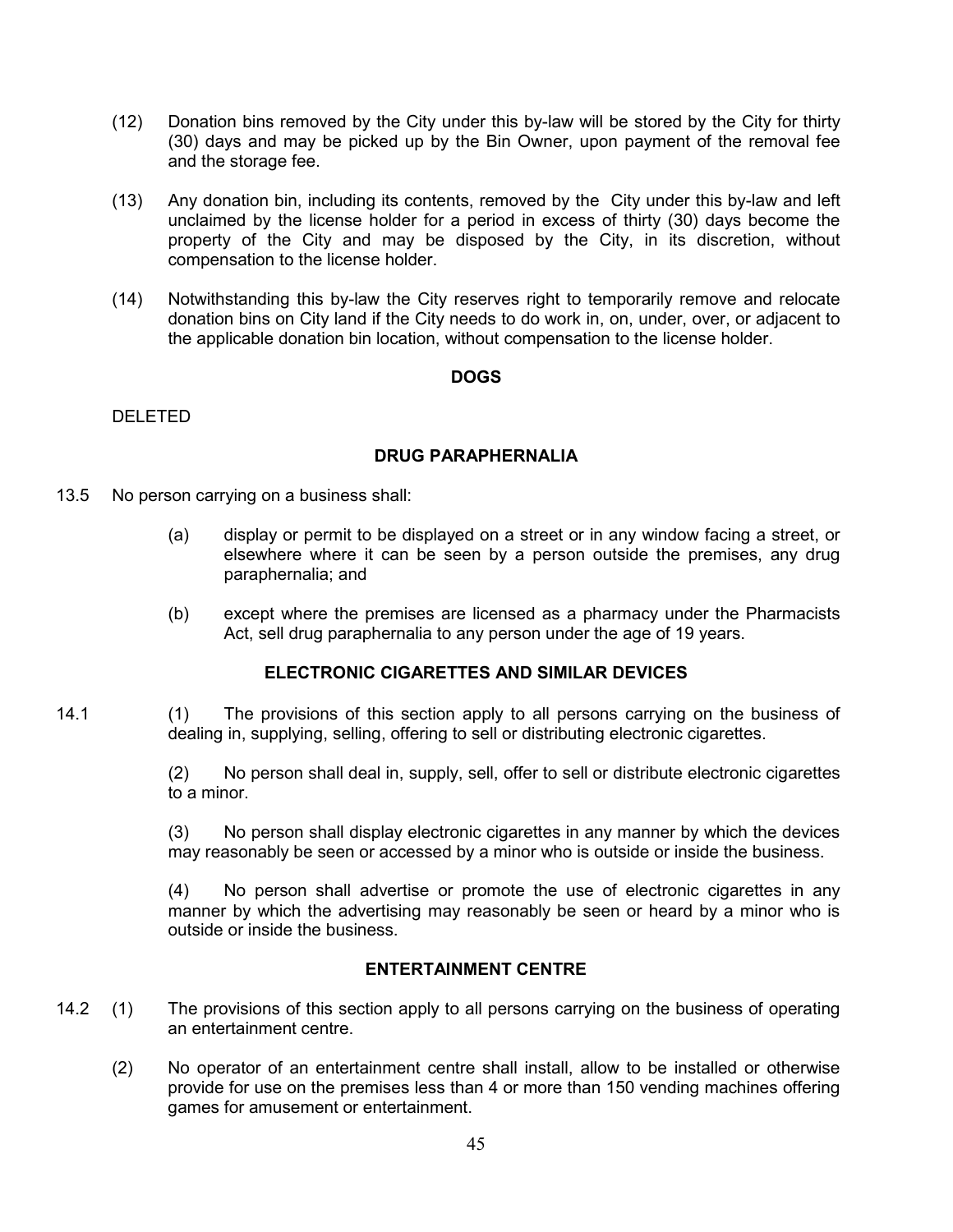(3) (a) No operator of an entertainment centre shall install, allow to be installed or otherwise provide for use on the premises any machine if it, or the operator, redeems successful play with money or with prizes that can be redeemed for money on the premises.

> (b) No operator of an entertainment centre shall install, provide or conduct prize games if the outcome of such game is determined by chance or mixed chance and skill.

- (4) No operator of an entertainment centre shall permit any customer, person or onlooker to enter or remain on the premises between the hours of 1:00 a.m. and 8:00 a.m. except that in the case of a person under the age of fifteen years no operator shall permit that person to enter or remain on the premises between the hours of 10:00 p.m. and 8:00 a.m. An operator of an entertainment centre shall be deemed to permit such play, operation or use if it occurs while the operator or an employee of the operator is present on the premises.
- (5) No operator of an entertainment centre shall permit any person apparently or actually under the age of fifteen years to enter or remain on the premises between the hours of 8:00 a.m. and 3:00 p.m. on Mondays to Fridays inclusive, unless the day is a school holiday or unless the underage person is accompanied at all times by the person's parent, legal guardian or school teacher.
- (6) Where reasonable doubt exists as to the age of a person desiring to enter or remain in an entertainment centre the operator shall not permit the person to enter or remain on the premises if the person is unable to provide documented proof of age.
- (7) No operator of an entertainment centre shall allow any intoxicated person on the premises or allow any person on the premises to drink alcoholic beverages or take drugs or take part in any gambling.
- (8) Every operator of an entertainment centre shall keep the premises clean, shall not cover up any windows in a manner so as to prevent a clear view of the interior of the premises, and shall not enclose individual activity areas in a manner which prevents views into the activity area.
- (9) Every operator of an entertainment centre shall post in a conspicuous place a summary of the rules of conduct for customers, including the rules contained in this section 14.1.

## **EXOTIC DANCERS AND STRIPPERS**

- 14.3 No person carrying on business in any premises, except for premises licensed under the *Liquor Control and Licensing Act*, shall permit a person to entertain others by stripping themselves of all or most of their clothing, or being naked, except in compliance with all of the following:
	- (a) there must be no physical contact between the entertainer and any person who is not an entertainer;
	- (b) the entertainer must remain in or on a stage area located outside of the general seating area;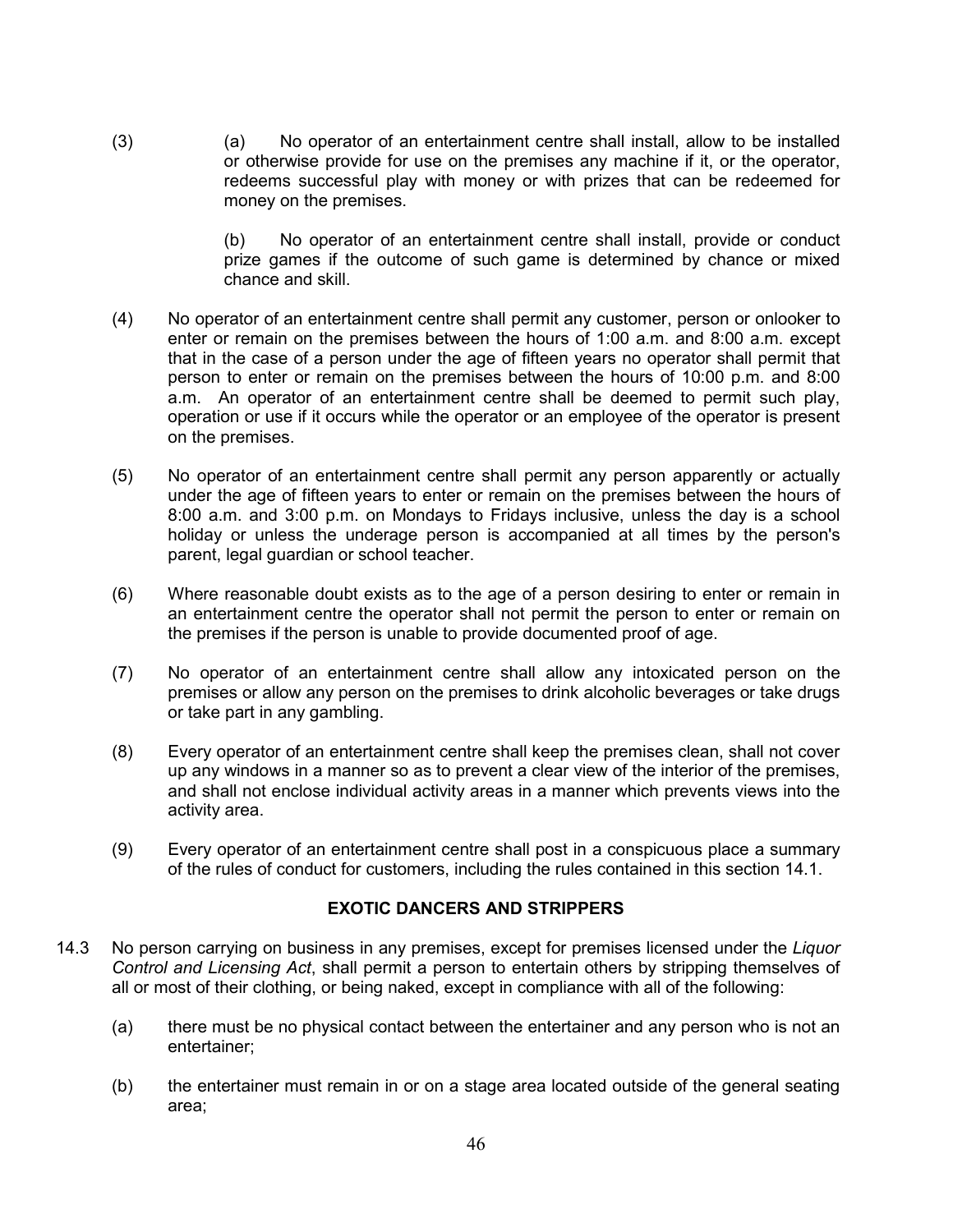- (c) the entertainer and all persons viewing the performer must be 19 years of age or older;
- (d) no animals, reptiles or birds must be involved in any aspect of the performance; and
- (e) the premises must not be open between the hours of 2 in the morning and 8 in the morning.

### **FILM VIEWERS**

- 15.1 No person carrying on a business shall offer for use or permit to be used any enclosed space containing a film viewer unless at least one side of the enclosure remains open and unobstructed for a distance of 7 feet measured vertically from the floor and at least two other sides are open for a distance of at least 30 inches measured in the same way.
- 15.2 No person carrying on a business shall permit any person to enter or remain in an enclosed space containing a film viewer between the hours of 1:00 a.m. and 6:00 a.m.

### **FAMILY SPORTS AND ENTERTAINMENT CENTRE**

- 15.3 (1) The provisions of this section apply to all persons carrying on the business of operating a family sports and entertainment centre.
	- (2) No operator of a family sports and entertainment centre shall install, allow to be installed or otherwise provide for use on the premises less than 4 or more than 150 vending machines offering games for amusement or entertainment.
	- (3) (a) No operator of a family sports and entertainment centre shall install, allow to be installed or otherwise provide for use on the premises any machine if it, or the operator, redeems successful play with money or with prizes that can be redeemed for money on the premises.

(b) No operator of a family sports and entertainment centre shall install, provide or conduct prize games if the outcome of such game is determined by chance or mixed chance and skill.

- (4) No operator of a family sports and entertainment centre shall permit any customer, person or onlooker to enter or remain on the premises between the hours of 1:00 a.m. and 8:00 a.m. except that in the case of a person under the age of fifteen years no operator shall permit that person to enter or remain on the premises between the hours of 10:00 p.m. and 8:00 a.m. An operator of a family sports and entertainment centre shall be deemed to permit such play, operation or use if it occurs while the operator or an employee of the operator is present on the premises.
- (5) No operator of a family sports and entertainment centre shall permit any person apparently or actually under the age of fifteen years to enter or remain on the premises between the hours of 8:00 a.m. and 3:00 p.m. on Mondays to Fridays inclusive, unless the day is a school holiday or unless the underage person is accompanied at all times by the person's parent, legal guardian or school teacher.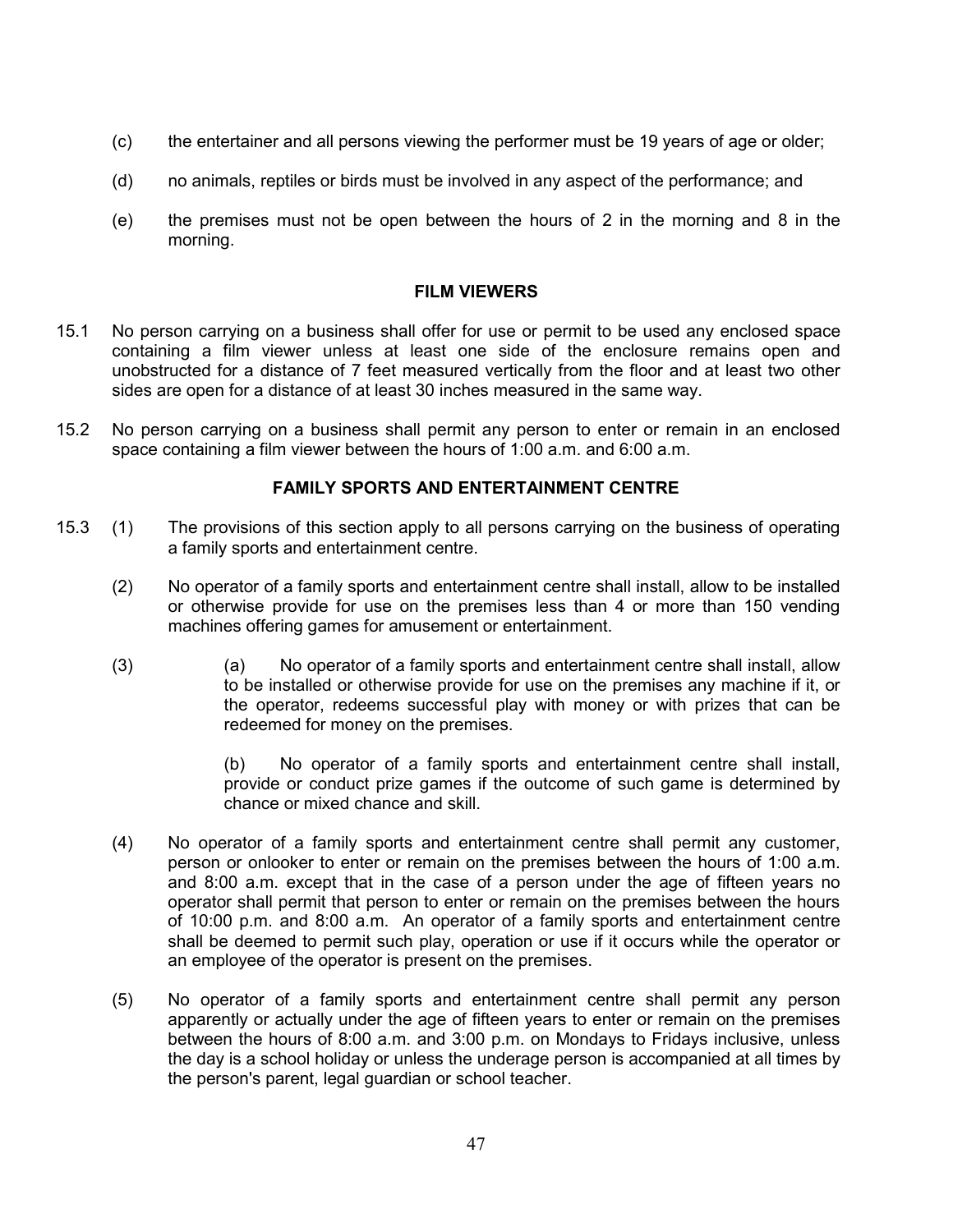- (6) Where reasonable doubt exists as to the age of a person desiring to enter or remain in a family sports and entertainment centre the operator shall not permit the person to enter or remain on the premises if the person is unable to provide documented proof of age.
- (7) No operator of a family sports and entertainment centre shall allow any intoxicated person on the premises or allow any person on the premises to drink alcoholic beverages or take drugs or take part in any gambling.
- (8) Every operator of a family sports and entertainment centre shall keep the premises clean, shall not cover up any windows in a manner so as to prevent a clear view of the interior of the premises, and shall not enclose individual activity areas in a manner which prevents views into the activity area.
- (9) Every operator of a family sports and entertainment centre shall post in a conspicuous place a summary of the rules of conduct for customers, including the rules contained in this section 15.3.

# **ORGANIC WASTE AND RECYCLABLE MATERIALS DIVERSION**

- 15.4 (1) Every holder of a license issued under this By-law must have an organic waste diversion plan for the licensed business.
	- (2) No holder of a business license may dispose of food waste, yard waste or clean wood waste in any manner other than in accordance with their organic waste diversion plan.
	- (3) Every holder of a license issued under this By-law, other than a license to operate a residential property, must have a non-residential recyclable materials diversion program for the licensed business.
	- (4) No holder of a business license, other than a license to operate a residential property, may dispose of non-residential recyclable materials in any manner other than in accordance with their non-residential recyclable materials diversion program.
	- (5) Every holder of a license issued under this By-law to operate a residential property must have a residential recyclable materials diversion program for the licensed business.
	- (6) No holder of a business license to operate a residential property may dispose of residential recyclable materials in any manner other than in accordance with their residential recyclable materials diversion program.

## **FOAM CONTAINERS**

- 15.5 (1) No food vendor may sell or otherwise provide prepared food in any food service ware that contains polystyrene foam.
	- (2) Section 15.5 (1) shall not apply to: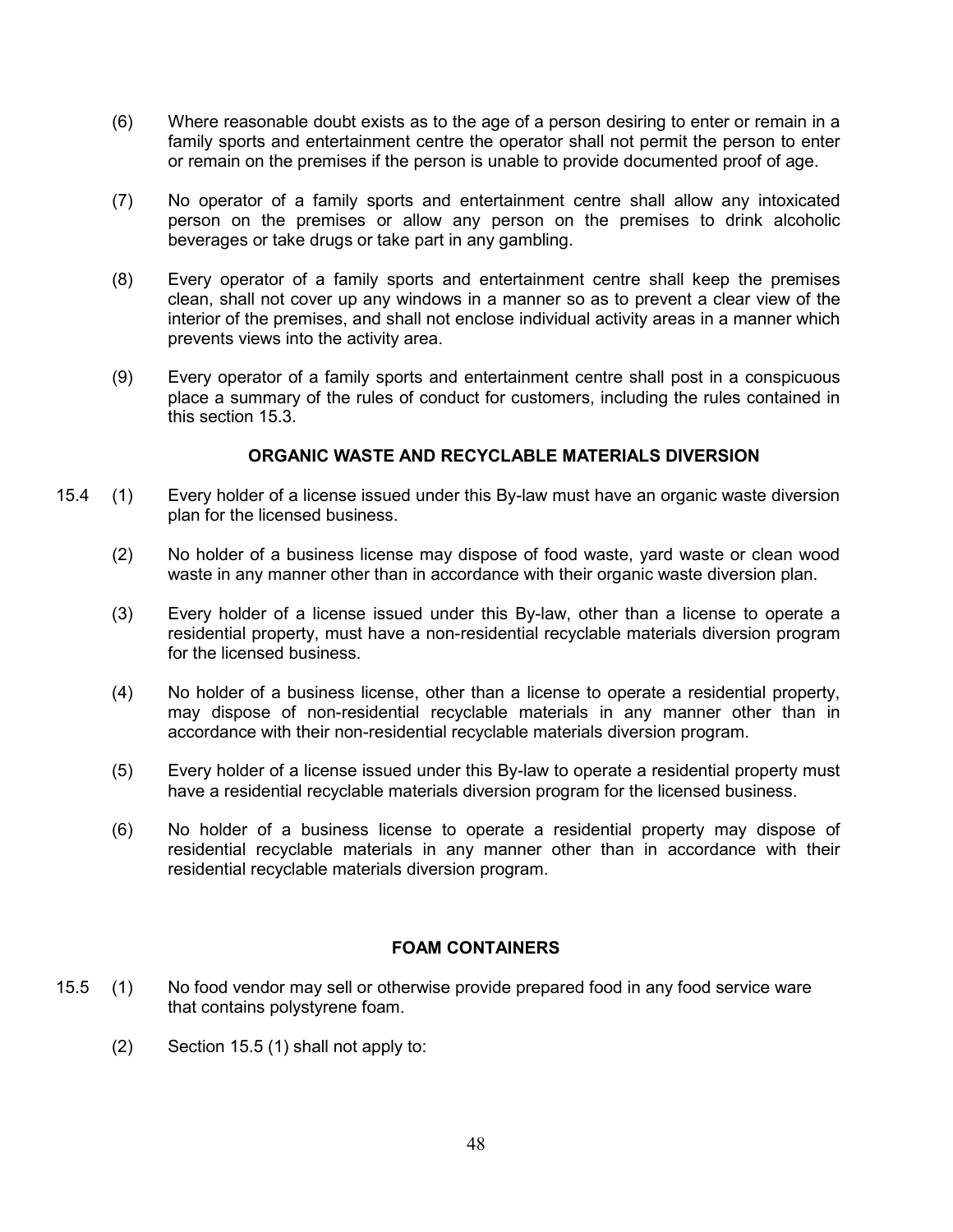- (a) a hospital, or any facility licensed as a community care facility under the *Community Care and Assisted Living Act*;
- (c) prepared food containers that have been filled and sealed outside the City of Vancouver prior to arrival at the premises or location where the holder of a license operates.

### **PLASTIC STRAWS**

- 15.6 (1) No food vendor may distribute single-use plastic beverage straws, except as provided by subsection (2).
	- (2) Every food vendor must provide an accessible straw to a customer when:
		- (i) the food vendor or its employees ask a customer if they need an accessible straw and the customer responds that they do, or
		- (ii) a customer requests an accessible straw.
	- (3) Subsection 15.6 (1) and (2) shall not apply to:
		- (a) a hospital or any facility licensed as a community care facility under the *Community Care and Assisted Living Act*;
		- (b) single-use plastic beverage straws packaged together with drinks packaged and sealed in a carton or flexible plastic pouch at a different location than the licensed premises where the drinks will be distributed for consumption; or
		- (c) packages of at least 20 single-use plastic beverage straws sold for personal use.
	- (4) REPEALED

### **SINGLE-USE UTENSILS**

- 15.7 (1) No food vendor may provide a single-use utensil to a customer unless:
	- (i) the food vendor or its employees first ask a customer if they want a single-use utensil and the customer responds that they do, including responses given by telephone or using internet-based ordering platforms,
	- (ii) a customer requests a single-use utensil, including requests made by telephone or using internet-based ordering platforms, or
	- (iii) a customer obtains a single-use utensil from a self-serve station.
	- (2) Subsection 15.7 (1) shall not apply to:
		- (a) a hospital or any facility licensed as a community care facility under the *Community Care and Assisted Living Act*;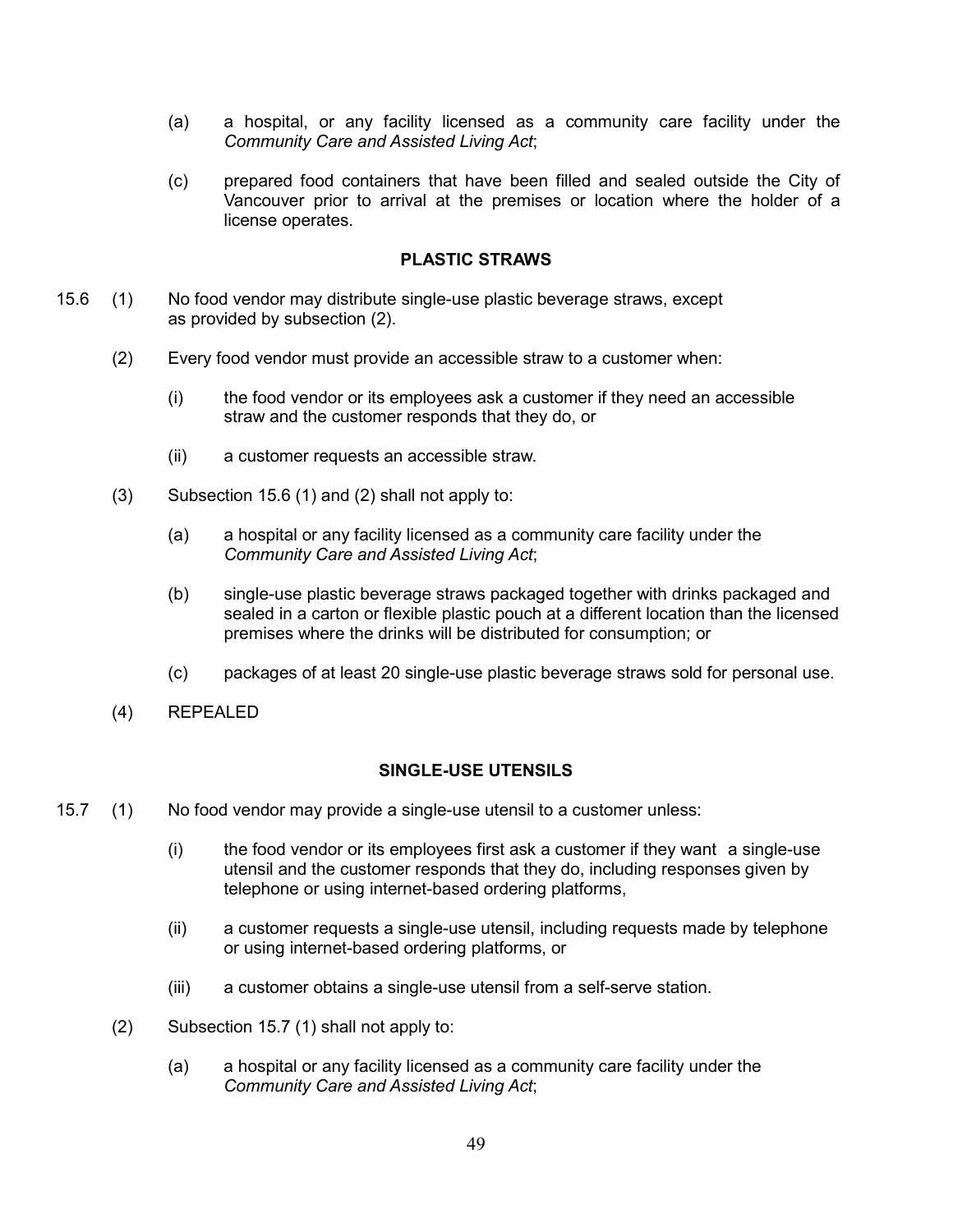(b) packages of at least 20 single-use utensils sold for personal use.

## **SINGLE-USE BEVERAGE CUPS**

- 15.8 (1) Every food vendor must charge at least 25 cents for every single-use beverage cup distributed to a customer.
	- (2) Every food vendor must include the amount charged for single-use beverage cups as a separate line item on any receipt provided to the customer.
	- (3) Every food vendor must display information about how much it charges for a single-use beverage cup on media such as menus, internet-based ordering platforms and/or menu boards, and verbally inform customers placing orders with a telephone call how much it charges for a single-use beverage cup.
	- (4) When seeking a licence renewal, every food vendor must report to the Chief Licence Inspector the number of disposable cups it distributed in the past 12 months.
	- (5) Subsections 15.8 (1) to (4) shall not apply to:
		- (a) a hospital or any facility licensed as a community care facility under the *Community Care and Assisted Living Act*;
		- (b) packages of at least 6 single-use beverage cups sold for personal use; or
		- (c) single-use beverage cups used in the course of providing charitable food services.
	- (6) Subsection 15.8 (4) shall not apply to a food vendor that is:
		- (i) participating in a Reusable Cup Share Program; and
		- (ii) taking reasonable steps to ensure customers are informed at the point of sale that the food vendor is participating in a Reusable Cup Share Program.
	- (7) Subsections 15.8(1) to (2) shall not apply to single-use beverage cups used to provide a beverage:
		- (a) for which the customer or recipient is not charged any monetary value;
		- (b) solely in exchange for a drink voucher, provided that the drink voucher is not sold to the customer within 3 hours of the exchange where the beverage is ordered; or
		- (c) solely in exchange for points or rewards earned using the food vendor's loyalty or rewards program, provided that the points or rewards were not purchased by the customer.
	- (8) Section 15.8 (7) does not apply to a beverage for which: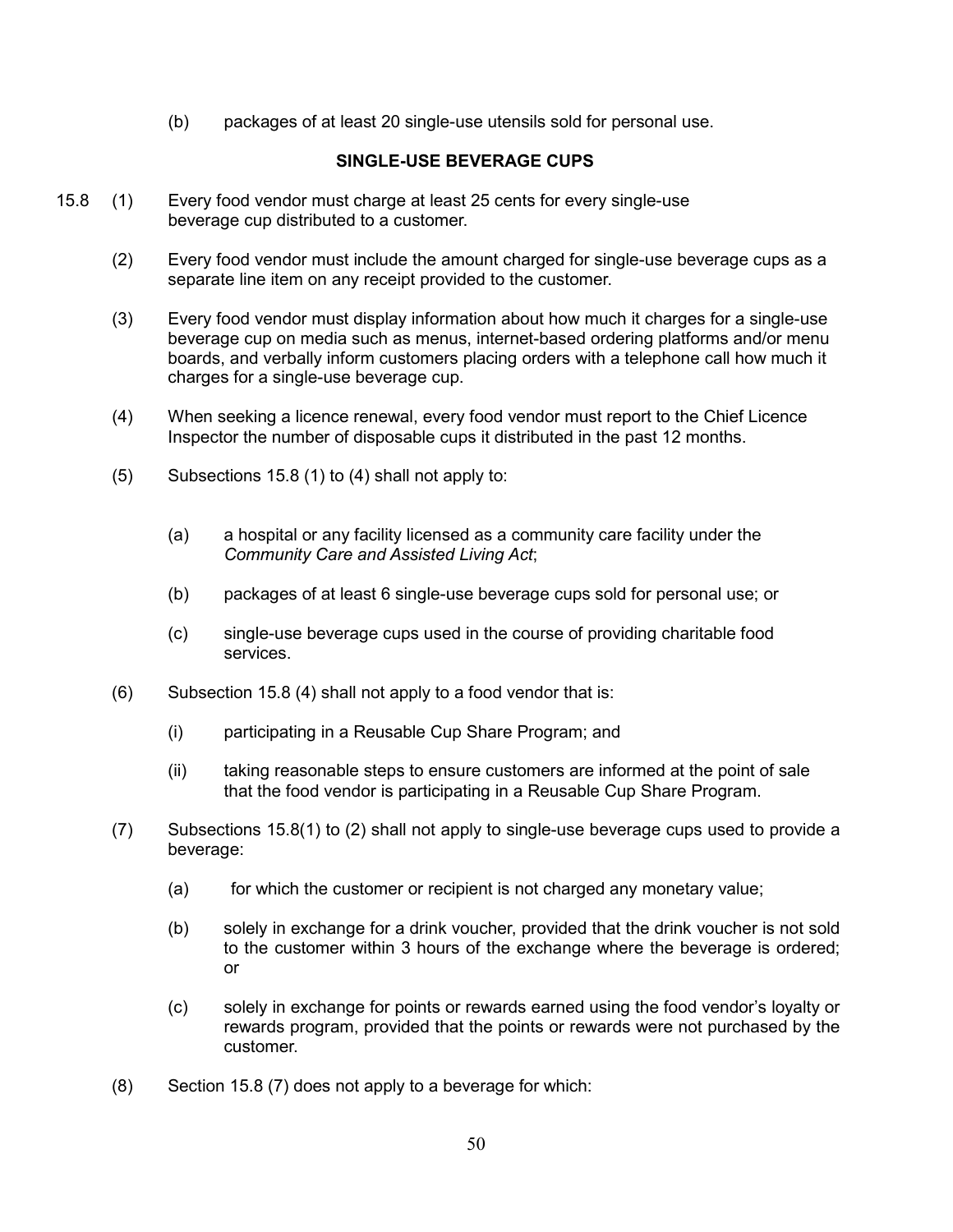- (a) a discount is applied, including if a discount is applied to the customer's order that results in a savings equal to or greater than the monetary value of the beverage;
- (b) the customer or recipient is not charged for its monetary value conditional upon the purchase of another good or service, including but not limited to:
	- (i) the offer of a beverage with the purchase of a meal or other food item when the beverage is ordered, and
	- (ii) a service where the purchase of a membership or subscription entitles the customer to one or more beverages within a specified period of time; and
- (c) the customer pays using a printed or digital card, certificate, voucher or other device with a monetary value, including a gift card or gift certificate with a monetary value.
- (9) Every food vendor must have a written procedure for serving a beverage in a reusable cup supplied by a customer, and the procedure must be in accordance with food safety and sanitary practices required under the Food Premises Regulation B.C. Reg.210/99 and other applicable public health direction.
- (10) Every food vendor must follow the procedure referred to in Section 15.8 (9) when a customer supplies a reusable beverage cup to the food vendor during the exchange when the customer orders a beverage.
- (11) Section 15.8 (9) and (10) do not apply to:
	- (a) A reusable beverage cup supplied by the customer to the food vendor that is:
		- (i) Not appropriately insulated for a hot beverage, and the customer has ordered a hot beverage; or
		- (ii) Not large enough for the beverage the customer has ordered;
	- (b) A beverage ordered by the customer for which the customer is not given the option of being served in a single-use beverage cup;
	- (c) Alcoholic beverages;
	- (d) Food vendors operating within the premises of a licence holder under this By-law or a permitted Special Event, when the licence holder or event organizer checks every patron to prevent patrons from bringing onto the premises objects that could be thrown as projectiles; or
	- (e) Beverages served to a customer using a drive-through food service.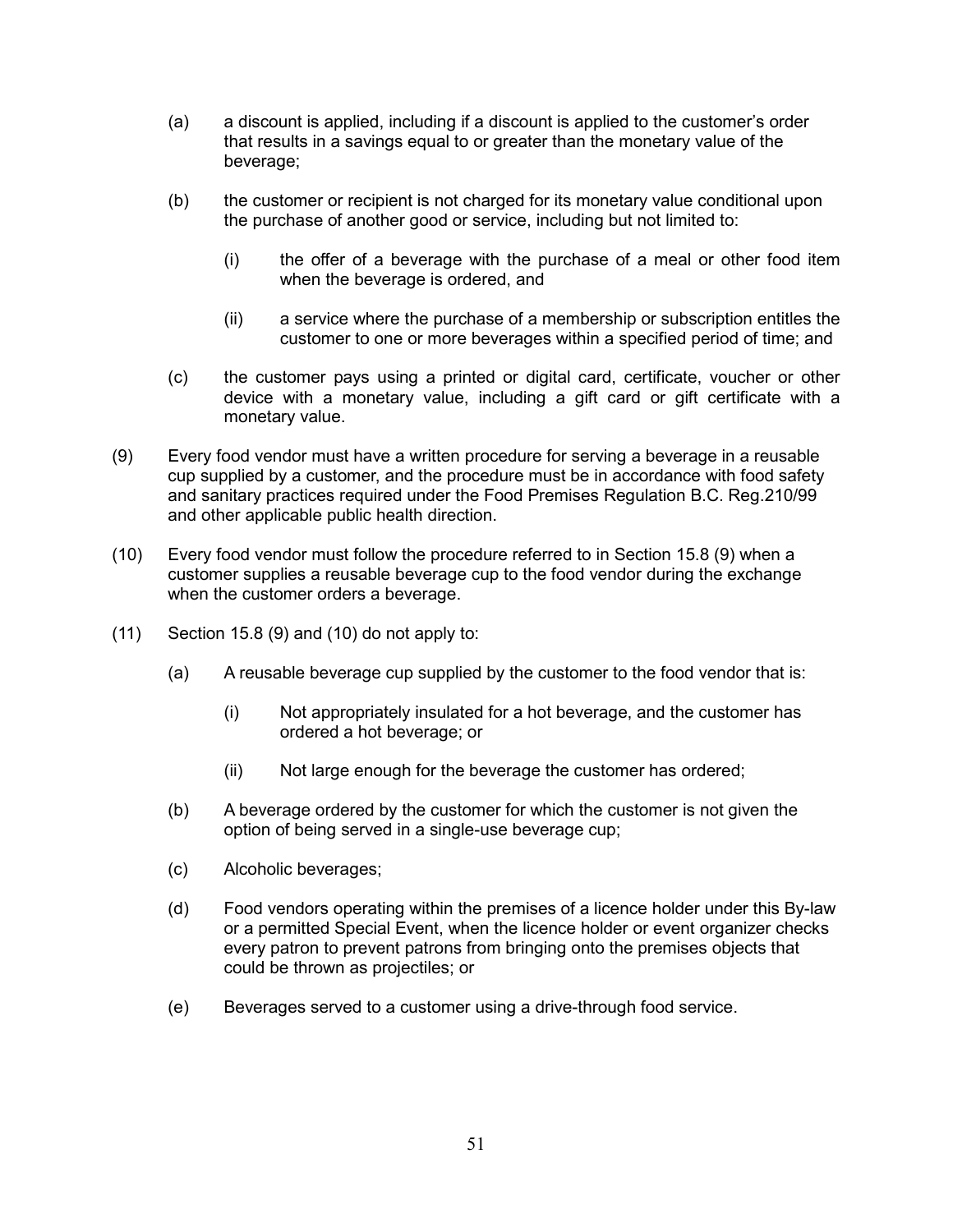### **SHOPPING BAGS**

- 15.9 (1) No licence holder may provide a plastic shopping bag to a customer.
	- (2) No licence holder may provide a shopping bag to a customer, except as provided by subsection (3).
	- (3) A licence holder may provide a shopping bag to a customer only if:
		- (a) The customer is first asked if they need a shopping bag; and
		- (b) The shopping bag is a paper shopping bag or a reusable shopping bag; and
		- (c) The customer is charged a fee not less than:
			- (i) 15 cents for every paper shopping bag; and<br>(ii) \$1 for every reusable shopping bag.
			- \$1 for every reusable shopping bag.
	- (4) Every licence holder must include the amount charged for any paper shopping bags and reusable shopping bags provided to a customer as a separate line item on any receipt provided to the customer.
	- (5) Every licence holder must report, at the request of the Chief Licence Inspector, the number of paper shopping bags and reusable shopping bags it distributed during the previous 12 months.
	- (6) Subsections 15.9 (1) to (5) shall not apply to:
		- (a) small paper bags; and
		- (b) shopping bags used to transport linens, bedding, or other similar large items that cannot easily fit in a paper bag or reusable bag.
	- (7) Subsections 15.9 (3)(c), (4) and (5) shall not apply to paper or reusable shopping bags:
		- (a) used to transport prescription drugs received from a pharmacy;
		- (b) used in the course of providing charitable food services; or
		- (c) that have already been used by a customer and returned to a licence holder for the purpose of being re-used by other customers.
	- (8) Subsection 15.9(3)(c)(i) of the License By-law is amended by deleting "15 cents" and substituting "25 cents" on January 1, 2023.
	- (9) Subsection 15.9(3)(c)(ii) of the License By-law is amended by deleting "\$1" and substituting "\$2" on January 1, 2023.
	- (10) Notwithstanding this By-law, or any other By-law, the effect of section 15.9 of this By-law is suspended until January 1, 2022.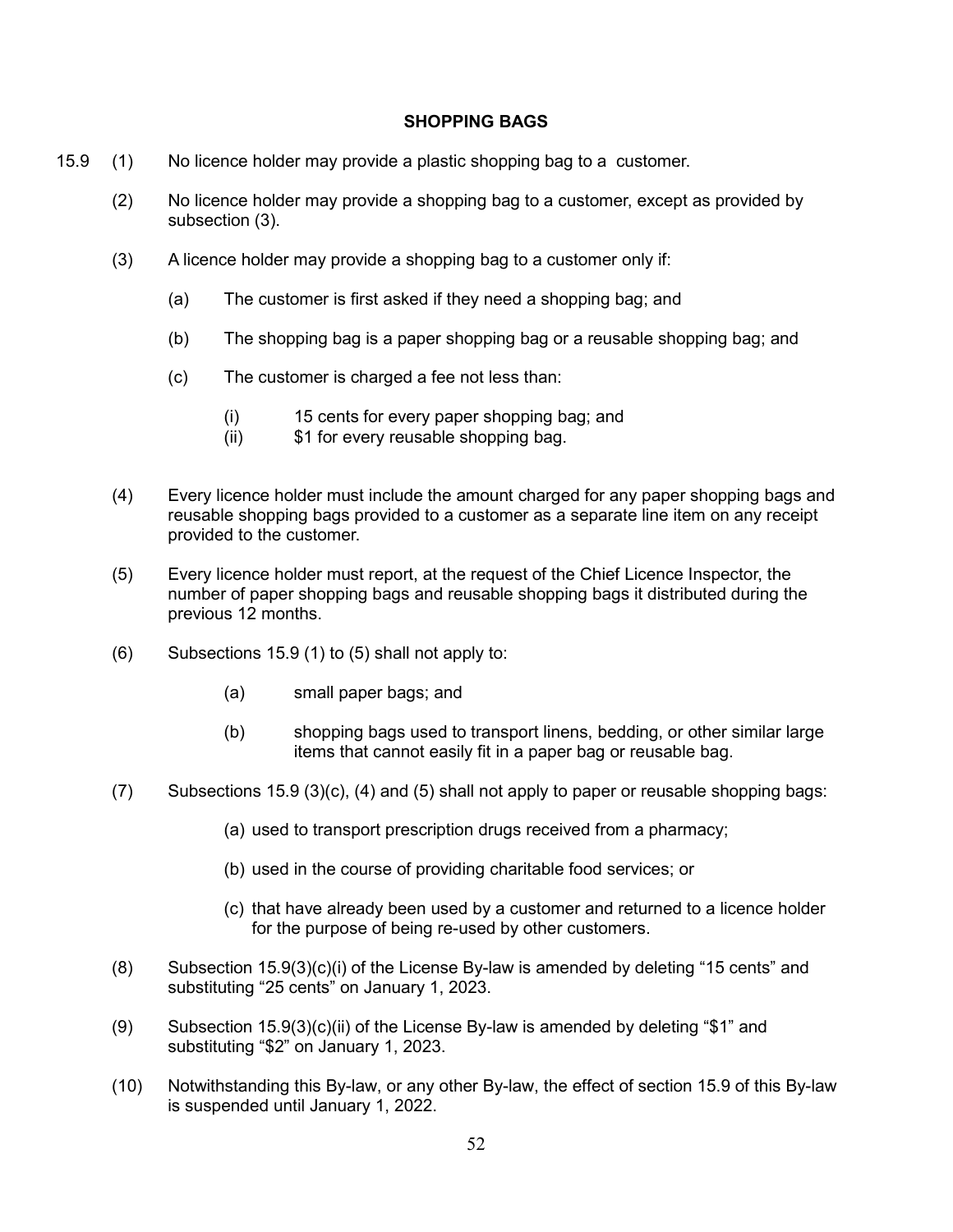### **GAMES ROOM**

- 16.1 (1) The provisions of this section apply to all persons carrying on any business except that of an arcade or shooting gallery.
	- (2) For the purposes of this section, an "amusement machine" is a machine on which a mechanical, electrical, automatic or computerized game is played and for which a coin or token must be inserted or a fee is charged for use.
	- (3) Any person who keeps three or less amusement machines is, for the purpose of this section, the operator of a "games room" and the premises in which such machines are kept is, for the purposes of this section, a "games room".
	- (4) (a) No person shall be the operator of a games room unless they are at least 19 years of age. No operator of a games room shall employ any person to work in a games room who is under nineteen years of age.

(b) This subsection does not apply to a person working in business premises containing both amusement machines and any other unrelated business so long as the person's duties do not include supervising the operation of the amusement machines or providing services to users of the machines.

- (5) No operator of a games room shall permit an amusement machine to be played, used or operated between the hours of 10:00 o'clock in the afternoon (10:00 p.m.) and 10:00 o'clock in the morning (10:00 a.m.) of the following day from Sunday to Thursday or between the hours of 11:30 in the afternoon (11:30 p.m.) and 10:00 o'clock in the morning (10:00 a.m.) of the following day on Fridays or Saturdays. An operator of a games room shall be deemed to permit such play, operation or use if it occurs while the operator or an employee of the operator is present on the premises.
- (6) No operator of a games room shall permit any person apparently or actually under the age of fifteen years to use, play or otherwise operate an amusement machine or loiter about an amusement machine between the hours of 10:00 o'clock in the morning (10:00 a.m.) and 3:00 o'clock in the afternoon (3:00 p.m.) on Mondays to Fridays inclusive or after 9:00 o'clock in the afternoon (9:00 p.m.) on Saturdays to Thursdays inclusive, unless such day is a weekday and a school holiday. An operator of a games room shall be deemed to permit such use, play or operation if it occurs while the operator or an employee of the operator is present on the premises.
- (7) Where reasonable doubt exists as to the age of a person desiring to play an amusement machine, the operator or person having responsibility for the amusement machine shall not permit any person who is unable to provide documented proof of age to play an amusement machine.
- (8) No operator of a games room shall allow any intoxicated person on the premises or allow any person on the premises to drink alcoholic beverages or take drugs or take part in any gambling, swearing or use of offensive language, or fight, or create any kind of disturbance; no operator of a games room shall do anything or neglect to do anything that may cause the games room to become a place of vice, drunkenness, profane swearing, or indecent, obscene, blasphemous or grossly insulting language, or other immorality and indecency.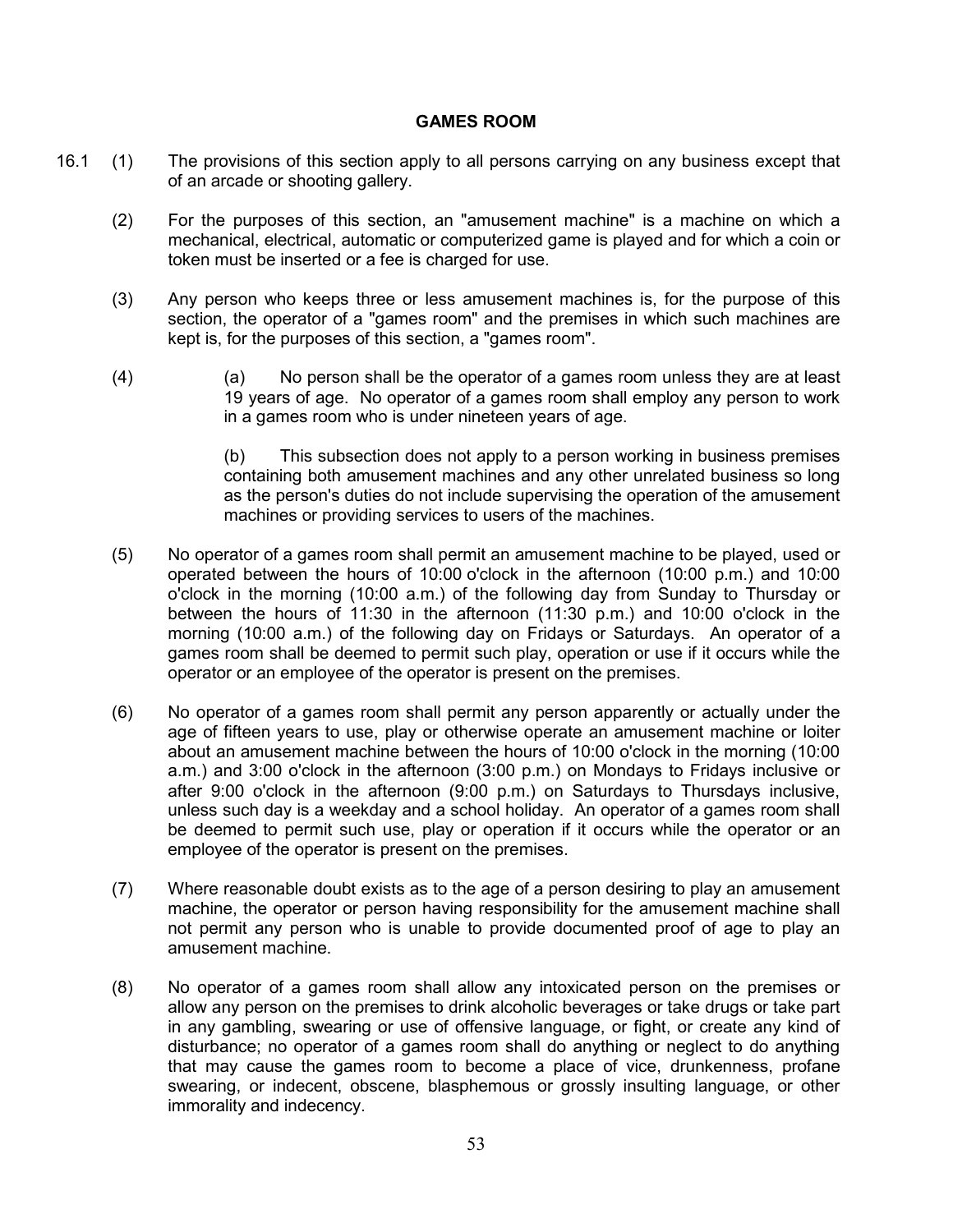- (9) Every operator of a games room shall keep the premises well lit and clean and shall not cover up any windows in a manner so as to prevent a clear view of the interior of the premises.
- (10) Every operator of a games room shall post in a conspicuous place, near the amusement machines, a summary of the rules of conduct for customers including those rules contained in this By-law.
- (11) The provisions of this section shall not apply to an establishment licensed under the *Liquor Control and Licensing Act*.

### **GASOLINE STATION**

16.2 No person carrying on the business of a gasoline station shall employ any person as an attendant unless that person has successfully completed a training programme in fire safety and protection designed for service station employees and approved by the Fire Chief of the City of Vancouver.

### **GUARD DOGS**

- 16.2A A person who uses, or suffers or permits the use of, a dog to secure, guard, or patrol the premises of a business, trade, profession, or other occupation must not permit, suffer, or allow the dog to:
	- (a) carry out its functions on a street or other public place;
	- (b) interfere with police or other emergency incidents; or
	- (c) chase or guard suspects other than on the property the dog is securing, guarding, or patrolling.

### **HEALTH ENHANCEMENT CENTRE**

- 17.1 (1) The Inspector shall not issue a license for a health enhancement centre unless satisfied that either the applicant for the license or an officer of the applicant demonstrates a knowledge and understanding of the art and practice of reflexology, shiatsu, biokinesiology, hellework, polarity, reiki, rolfing or the trager approach, or any other therapeutic touch technique, and the Inspector may, in that regard, require the applicant or officer to take and pass an examination.
	- (2) No person carrying on the business of a health enhancement centre shall employ any person to administer a therapeutic touch technique unless that person is at least 19 years of age.
	- (3) No person carrying on the business of a health enhancement centre shall remain open for business or administer a therapeutic touch technique between the hours of 12:00 midnight and 8:00 a.m.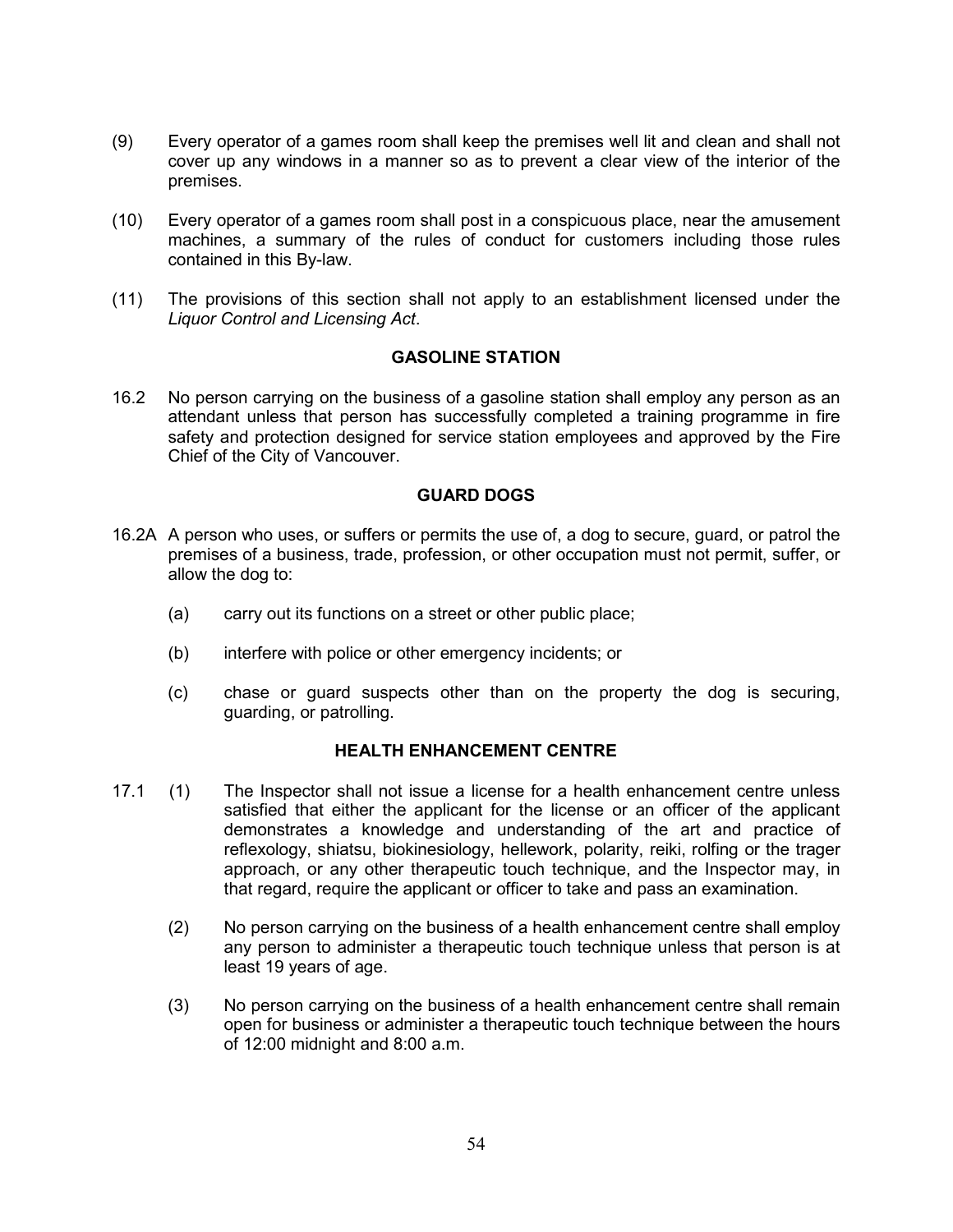## **HOME REPAIR CONTRACTORS**

- 17.2 No person shall without express instructions from the owner or occupier of the premises, attend upon or canvass at any residential premises for the purpose of soliciting business that is any way connected with home repairs or alterations.
- 18. [Reserved]

## **LANDLORDS**

19.1 (1) In this section,

"Landlord" means a person engaged in the business of providing residential rental accommodation whether personally, through an agent, or otherwise.

- (2) Without limiting the generality of section 4(12) of this By-law, every landlord, or person acting on behalf of a landlord, must comply with the Residential Tenancy Act of British Columbia.
- (3) Every landlord, or person acting on behalf of a landlord, must advise the Inspector upon request of any decisions made by the Residential Tenancy Branch in which the landlord, or the person acting on behalf of the landlord, is named as a party.

## **LATE NIGHT DANCE EVENT**

- 19.2 (1) No person shall promote, organize, or hold a late night dance event without having first obtained a late night dance event permit from the Inspector.
	- (2) No person shall
		- (a) advertise a late night dance event, or
		- (b) offer, distribute, or sell tickets for a late night dance event,

unless a late night dance event permit has been issued for that event.

- (3) No person shall permit a late night dance event to be held on premises owned, operated, or controlled by that person unless a late night dance event permit has been issued for the event.
- (4) A person applying for a late night dance event permit must make the application on the form provided by the Inspector and must submit it to the Inspector no less than six weeks before the day the event is to be held.
- (5) The Inspector may, subject to subsections (6) and (7), issue a late night dance event permit for a single event which permit shall not be transferable and shall be valid only for the dates, times, and location specified in the permit.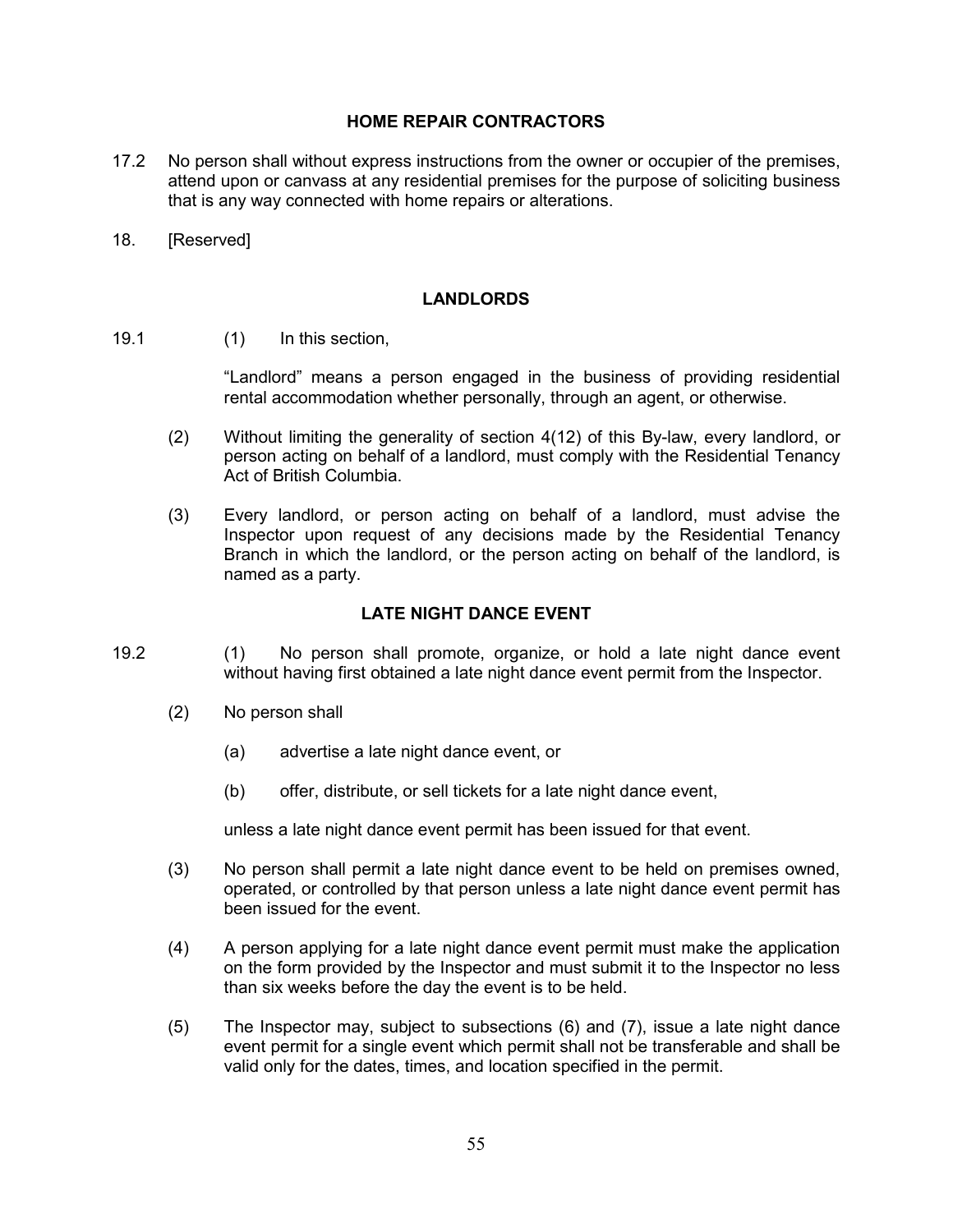- (6) The Inspector must not issue a late night dance event permit unless the person applying for the permit is licensed under this By-law and has submitted
	- (a) a plan, approved by the Chief Constable, describing procedures to be put in place during a late night dance event to ensure the safety and security of all persons attending or participating in the event,
	- (b) a plan, approved by the Fire Chief, describing procedures for evaluating potential emergencies, contacting emergency service providers, and conducting an evacuation of the premises, and including floor plans of the premises showing all emergency exits, and
	- (c) a plan, approved by the Medical Health Officer, describing procedures for noise abatement and for dealing with health related matters.
- (7) The Inspector must not issue a late night dance event permit if, in the opinion of the Inspector, the event would unreasonably affect a community or the City at large because of
	- (a) proximity to residential areas,
	- (b) lack of parking at or near the proposed location, or
	- (c) inadequate access to public transport.
- (8) Notwithstanding the provisions of this By-law, the Inspector may refuse to issue or may cancel a late night dance event permit if
	- (a) in the opinion of the Chief Constable, the holding of the late night dance event could endanger public safety, or
	- (b) the applicant has failed to comply with a plan submitted under subsection (6) of this section.
- (9) Every person applying for a late night dance event permit shall pay the prescribed fee set out in Schedule A upon approval of the application for the permit but before issuance of the permit.
- (10) All sound amplification equipment and musical instruments used during a late night dance event must be contained completely within the building or structure described in the permit.
- (11) The person organizing, promoting, or holding a late night dance event shall not permit
	- (a) the number of tickets offered, sold, distributed, or advertised for the late night dance event to exceed the maximum occupant load of the premises by more than ten percent, or
	- (b) the number of people in the premises to exceed the maximum occupant load.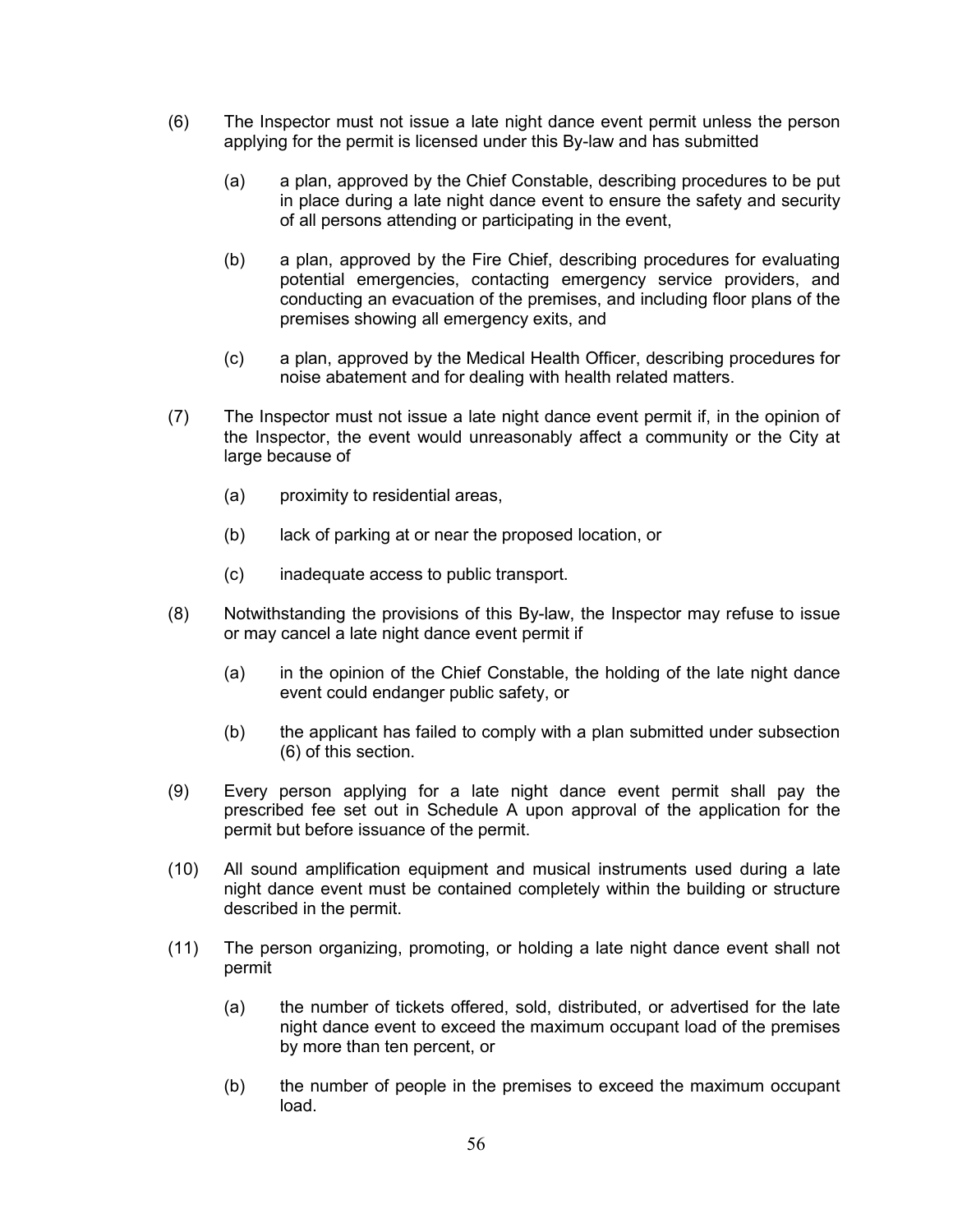### **LIQUOR ESTABLISHMENT**

- 19.2A (1) The licensee of a liquor establishment, except a licensee of a Standard Hours Liquor Establishment – Class 8, must:
	- (a) wear, and cause each employee who works in the liquor establishment as a manager, door attendant, server, busser, or security person to wear, a name plate that is clearly visible and that shows an identification number;
	- (b) maintain a list showing the full name, address, telephone number, and identification number of any person required to wear such a name plate;
	- (c) allow the Inspector or Chief Constable to inspect and copy such list at any time;
	- (d) require that all serving and bar staff participate in a training program, satisfactory to the Inspector, that includes responsible serving practices, emergency procedures, preventing and managing aggressive behaviour, awareness of drug use and abuse, and city and provincial operating regulations;
	- (e) ensure that each new employee completes the training program referred to in section 19.2A(1)(d) within 120 days from his or her date of commencing employment;
	- (f) maintain a list showing the full name of each employee including the employee's date of employment, and completion date of training;
	- (g) allow the Inspector, Chief Constable, or city Fire Chief to inspect and copy such list at any time;
	- (h) refrain from selling, or offering for sale, an alcoholic beverage at a retail price of less than \$3.00 per standard serving, inclusive of taxes, being:
		- (i) one fluid ounce of spirits having an alcoholic content of 17% or more, served on its own or in a mixed beverage,
		- (ii) five fluid ounces of wine having an alcoholic content of 1.5% or more, or
		- (iii) 20 fluid ounces of beer, cider or a cooler, having an alcoholic content of 1.5% or more;
	- (i) calculate pro rata the minimum price of an alcoholic beverage containing a fraction of one standard serving;
	- (j) ensure that a list is available to customers that provides the standard drink size, or the size in fluid ounces or millilitres and the percentage of alcohol per volume, for all beer, wine and spirits sold, and that customers are made aware that such list is available.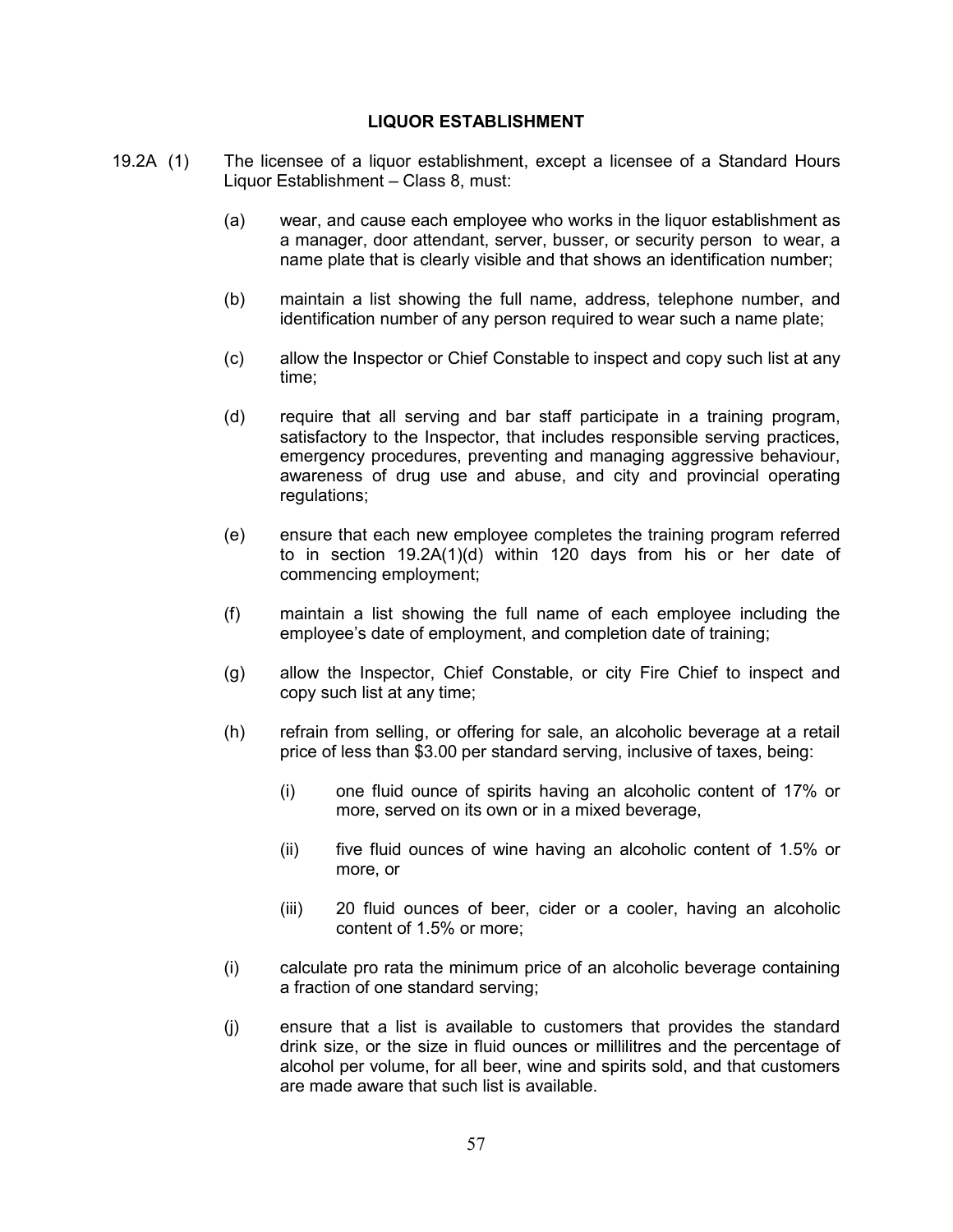- (k) use all reasonable efforts to conduct business in such a manner that customers awaiting entry into the liquor establishment do not obstruct sidewalks or entry or exit areas;
- (l) if any part of the liquor establishment is less than 61 metres from any exterior wall of a residential use, ensure that:
	- (i) except in case of emergency, customers enter or exit the liquor establishment only by doors that have direct street access or access to a legal patio, and
	- (ii) except for the purpose of entering or exiting, all doors and windows of the liquor establishment remain closed between 11 p.m. and 9 a.m.;
- (m) be present, or appoint a designate who has management experience to be present, in the liquor establishment when it is open;
- (n) post signage that is clearly visible to customers, and satisfactory to the Inspector:
	- (i) on the interior wall of the liquor establishment, directly adjacent to all exits, requesting customers to respect the adjacent neighbourhood as they leave, and
	- (ii) outside each entry to the liquor establishment, providing a management contact number for complaints during operating hours; and
- (o) after closing each day and before 7 a.m., clean up all litter associated with the liquor establishment in and about the exterior of the liquor establishment.
- (2) The licensee of a standard hours liquor establishment class 7 or extended hours liquor establishment - class 7 must:
	- (a) maintain, at the liquor establishment, a current list of names and addresses of members of the club in which the liquor establishment is situate;
	- (b) allow only members of the club and their guests, as permitted by this section, to attend the liquor establishment;
	- (c) require members to sponsor guests, and to sign in the guests in a guest register including the name and address of the guest and the date; and
	- (d) allow the Inspector or Chief Constable to inspect and copy the guest register at any time, and retain any guest register for two years.
- (3) The licensee of a standard hours liquor establishment class 3, standard hours liquor establishment – class 4, standard hours liquor establishment – class 5,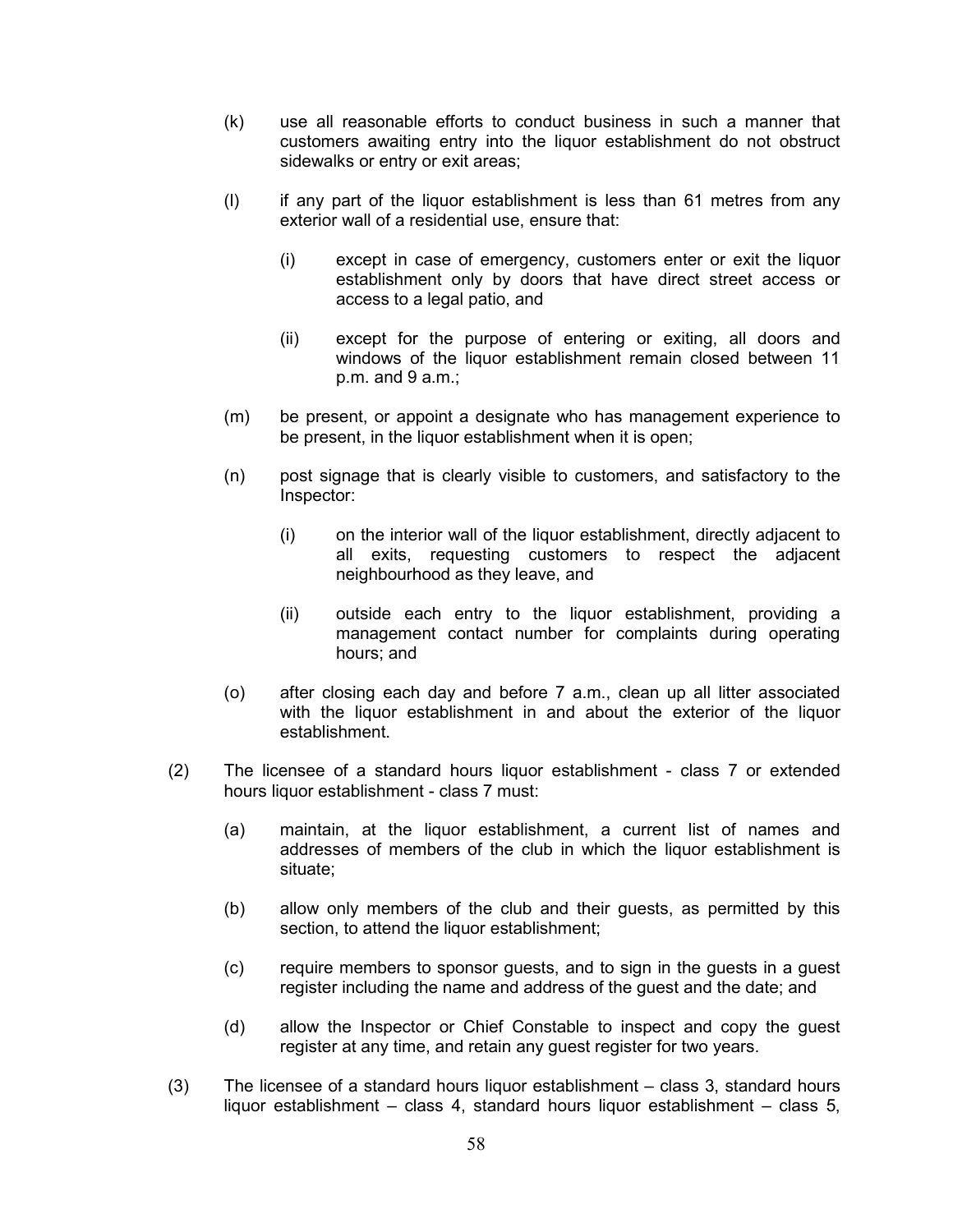standard hours liquor establishment – class 6, extended hours liquor establishment – class 3, extended hours liquor establishment – class 4, extended hours liquor establishment – class 5, or extended hours liquor establishment – class 6 must:

- (a) require that each employee the licensee hires to provide security, and uses to satisfy the requirements of subsection (c), participates in a training program, satisfactory to the Inspector, that includes access control, search techniques, personal safety, conflict management and incident report writing;
- (b) ensure that each employee referred to in subsection (a) completes the training program referred to in section 19.2A(3)(a) within 120 days from his or her date of commencing employment;
- (c) ensure that at least one trained security employee for every 150 customers, based on the total liquor license capacity of the liquor establishment, and at least two staff members, are on duty in the liquor establishment from and after the earlier of:
	- $(i)$  9 p.m., and
	- (ii) the number of customers exceeding 150,

until closing.

- (4) The licensee of an extended hours liquor establishment must:
	- (a) install and maintain surveillance cameras at all entrances and exits to and from the liquor establishment, and in any parking lot on the property of the liquor establishment;
	- (b) position and maintain the surveillance cameras to record all activities at the entrances, exits, and any parking lot referred to in subsection (a) during all hours the liquor establishment is open for business and during all hours customers are entering or exiting the liquor establishment or parking lot;
	- (c) ensure that the surveillance cameras produce useable images; and
	- (d) retain the video tapes for at least 21 days.
- (5) The licensee of a standard hours liquor establishment class 5, standard hours liquor establishment – class 6, extended hours liquor establishment – class 5, or extended hours liquor establishment – class 6 must ensure that one employee who has first aid certification is on duty in the liquor establishment from and after the earlier of:
	- $(a)$  9 p.m., and
	- (b) the number of customers exceeding 500,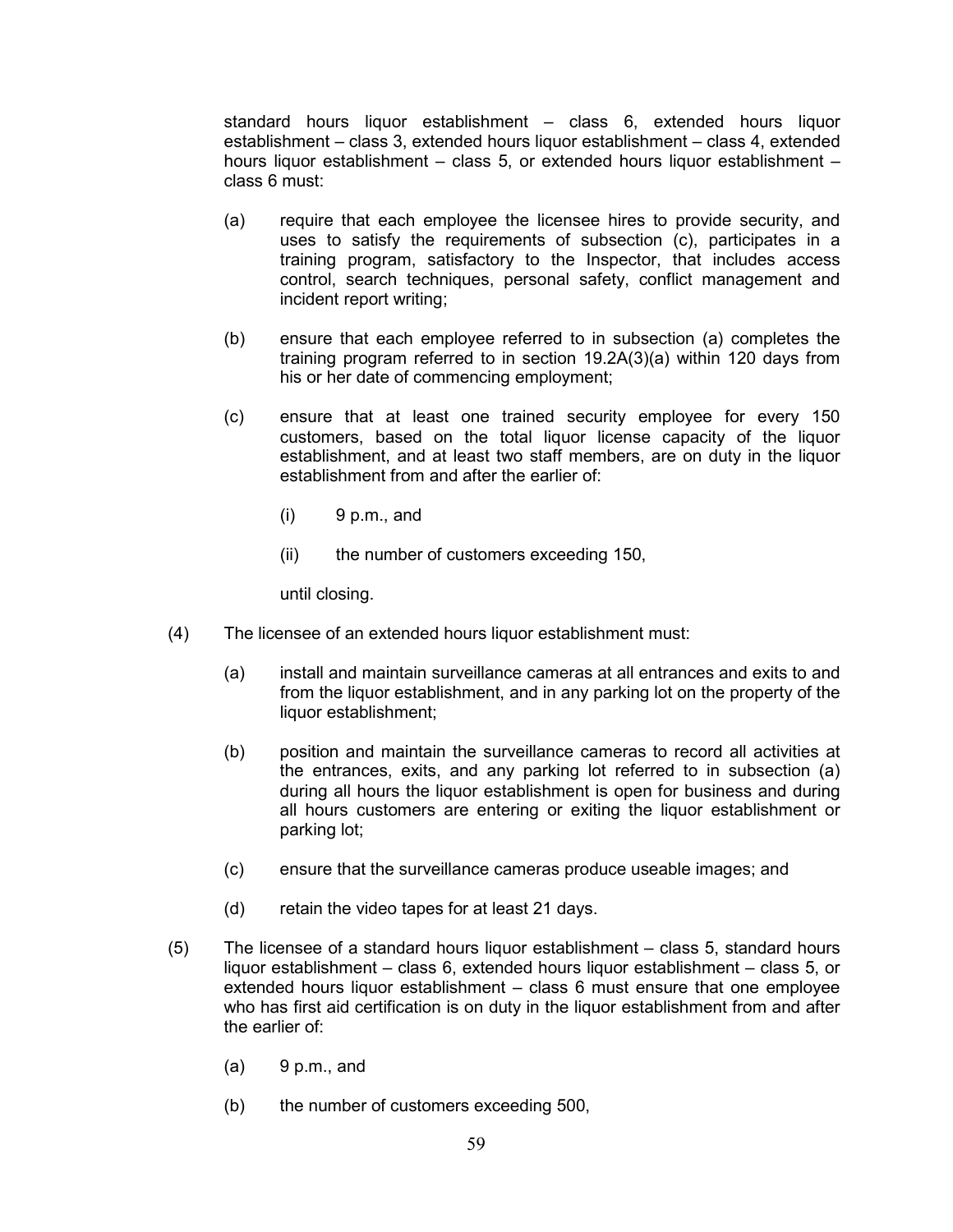until closing.

- (6) The licensee of an extended hours liquor establishment class 3, extended hours liquor establishment – class 4, extended hours liquor establishment – class 5 or extended hours liquor establishment – class 6 must:
	- (a) between 9 p.m. and closing, at each entrance, screen, by use of a metal detector, every person who wishes to enter or re-enter the liquor establishment, and that person's belongings;
	- (b) if using a hand-held metal detector, complete a full, front and back, head to toe body scan of each person; and
	- (c) if a metal detector positively indicates metal in connection with a person or his or her belongings and if the person cannot eliminate the positive indication, refuse the person entry to the liquor establishment.
- (7) The licensee of an extended hours liquor establishment, except for an extended hours liquor establishment – class 1, must:
	- (a) submit, with the application for a license, an acoustical report, prepared by a person trained in acoustics and current techniques of noise measurement, demonstrating that the design and construction of the establishment is capable of ensuring identified maximum permissible sound levels generated from the liquor establishment will comply with the noise or sound level requirements of the Noise Control By-law that apply to the liquor establishment; and
	- (b) if the acoustical report requires the installation of bass and sound-level limiting equipment on sound systems, set such equipment to warn the licensee when the sound levels of such sound systems are within five decibels (dBA or dBC) of the limits set out in sections 11D and 11E of the Noise Control By-law.
- (8) If the Inspector or Council suspends a license for an extended hours liquor establishment, and states that the suspension results from or is in connection with the extended hours of that establishment or would not have occurred but for such extended hours:
	- (a) the licensee may apply for a license for a standard hours liquor establishment of the same class for the balance of the calendar year in which the suspension occurs, and, if the suspension carries over into the next calendar year, may apply for a license for a standard hours liquor establishment of the same class for the next calendar year as well;
	- (b) Council deems any license for a standard hours liquor establishment referred to in subsection (a) to take effect immediately after the date and hour the suspension of the license for the extended hours liquor establishment takes effect; and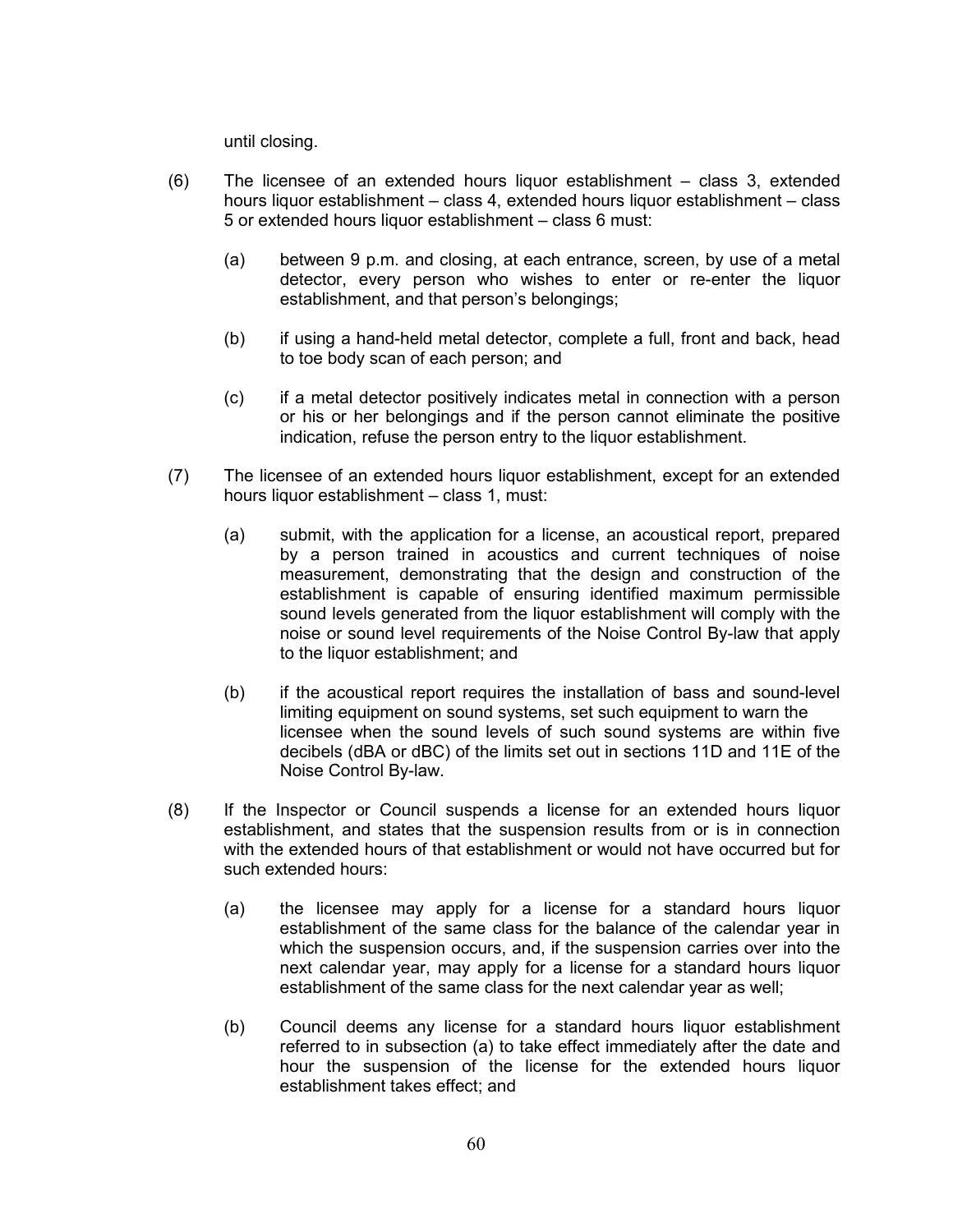- (c) once the suspension ends, the licensee may surrender any then current license referred to in subsection (a), and resume operating under the license for the extended hours liquor establishment.
- (9) If Council revokes a license for an extended hours liquor establishment, and states that the suspension results from or is in connection with the extended hours of that establishment or would not have occurred but for such extended hours, the licensee may apply for a license for a standard hours liquor establishment of the same class for the balance of the calendar year.
- (10) If:
	- (a) a person applies for a license for a standard hours liquor establishment under subsection 8 or 9, and
	- (b) in the case of a suspension that carries over into the next calendar year, also applies and pays the fee set out in Schedule A for the suspended extended hours license,

then, despite anything to the contrary in this By-law, the fee for the temporary license for the standard hours liquor establishment will be as set out in Part 3 of Schedule B to this By-law.

- (11) The licensee of a standard hours liquor establishment class 8 must:
	- (a) only sell, or allow the sale of, liquor during the regular business hours of the primary business of the licensee, but in any event, must not sell, or allow the sale of, liquor after 11:00 p.m.;
	- (b) hold their license in conjunction with a valid business license for the primary business of the licensee;
	- (c) have financial records that are consistent with the primary business of the licensee; and
	- (d) retain sales receipts for all sales of liquor for at least one year, and allow the Inspector to inspect and copy the sales receipts at any time.

## **LIQUOR RETAIL STORE**

19.2B (1) No person carrying on business as a liquor retail store that is located within a grocery store shall advertise or promote the consumption of liquor in any manner by which the advertising or promotion may reasonably be seen or heard by a minor who is outside the business premises.

## **LODGING HOUSE OPERATOR**

19.3 (1) Every person carrying on the business of a lodging house shall, before allowing any lodger to take possession of accommodation, enter into a register kept for such purpose, in at least the English language: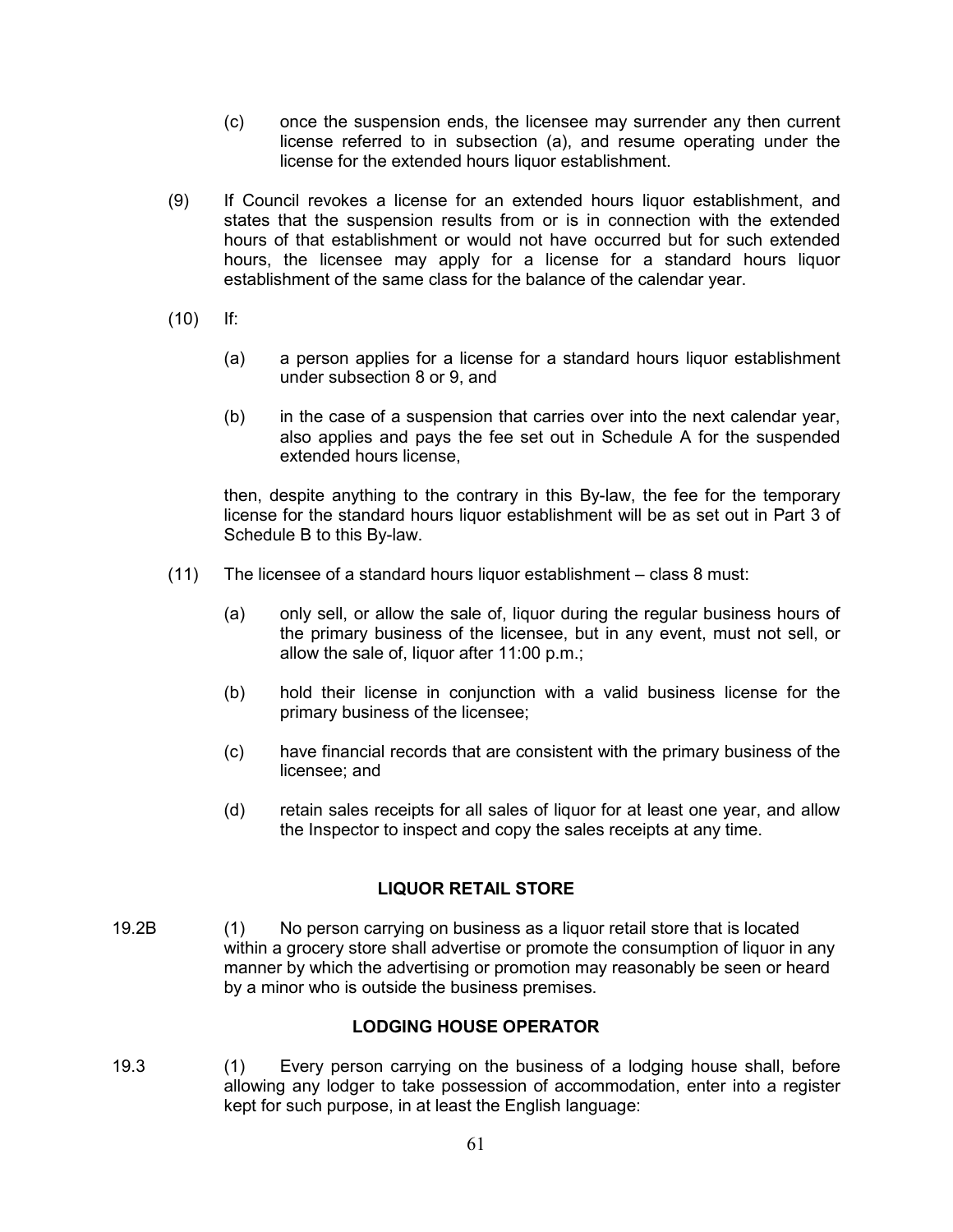- (a) the full name and permanent or last address of every such lodger;
- (b) an identification, either by number or description, of the accommodation allotted to every such lodger;
- (c) the hour and date every such lodger takes possession;

and shall also enter into the register:

- (d) the hour and date every such lodger gives up possession.
- (2) Every person carrying on the business of a lodging house shall keep a book containing copies of receipts for all rental monies received for accommodation in the lodging house.
- (3) The register and receipt book referred to in subsections (1) and (2) shall:
	- (a) be kept at all times on the lodging house premises; and
	- (b) upon request be made available for inspection by the Inspector or the Chief Constable.
- (4) Every person carrying on the business of a lodging house, or someone authorized by such person, shall once in every 24 hours satisfy himself or herself that every lodger on the premises is alive and able to call for medical help if necessary.
- (5) Where a lodger urgently requiring medical help is unable to make a call for such help, the person carrying on the business of lodging house, or someone authorized by such person, shall immediately so notify the Chief Constable.
- (6) For the purpose of this section a person named as an operator in a permit to operate a lodging house granted by the Director of Permits and Licenses pursuant to the Standards of Maintenance By-law shall be deemed to be a person carrying on the business of a lodging house.

### **MARINA OPERATORS**

- 20.1 (1) The initial fee payable in each year for a marina operator's license shall be based upon the number and lengths of occupied live-aboard boats moored at the marina at any time in December of the preceding year and the same shall be calculated as provided in Schedule "A" of this By-law.
	- (2) The initial fee shall be paid on or before the last day of January and it shall be a credit on account of the final fee.
	- (3) The final fee payable in each year for a marina operator's license shall be based upon the number and lengths of occupied live-aboard boats moored at the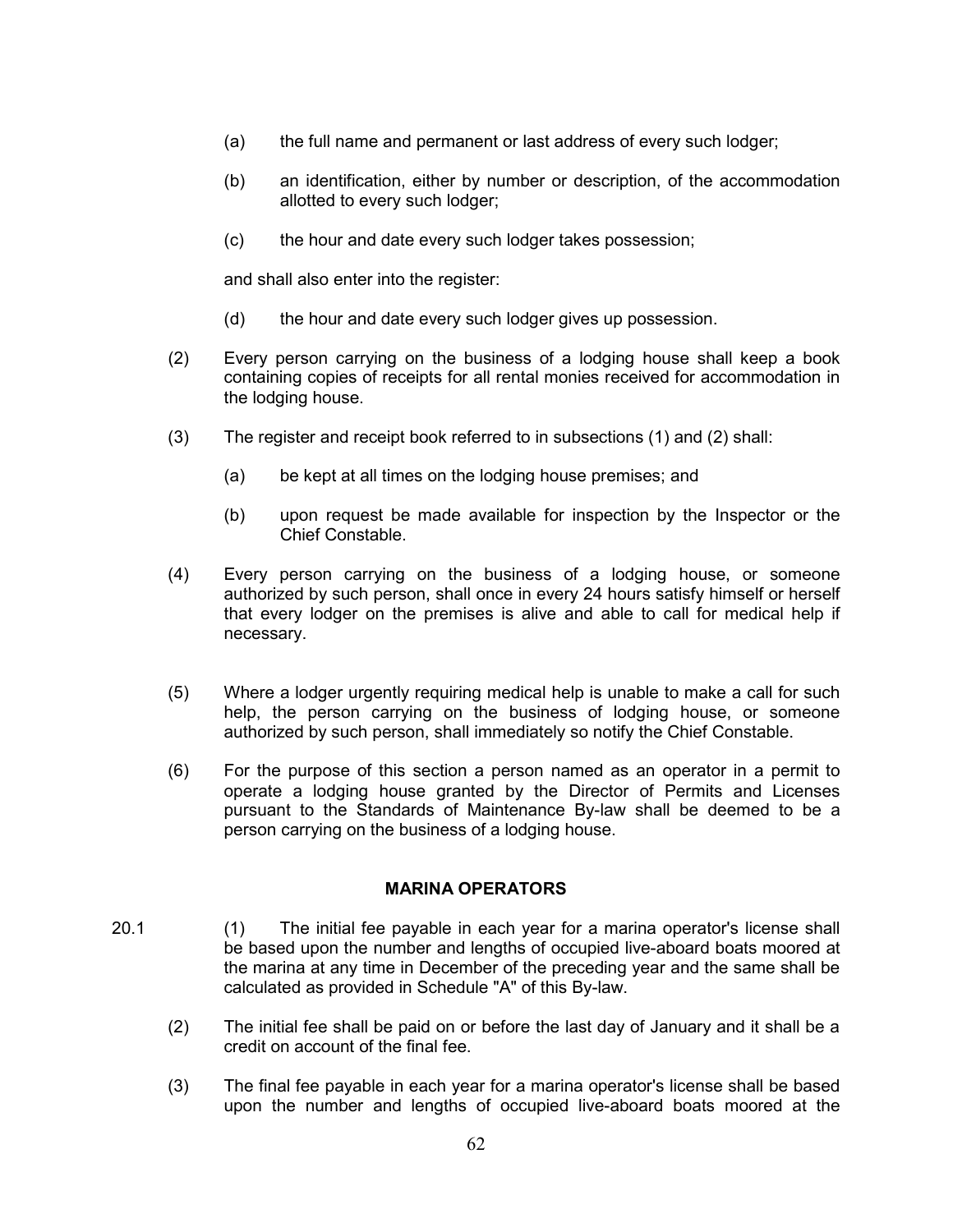marina during the current license year, and the duration of such moorage and the same shall be calculated as provided in this section and Schedule "A" of this Bylaw.

- (4) The final fee shall be paid on or before the last day of December of the license year.
- (5) If a live-aboard boat becomes an occupied live-aboard boat at any time in the license year, for each such boat there shall be included in the final fee the sum calculated by multiplying that part of the initial fee prescribed in Schedule "A" for an occupied live-aboard boat of that length by a certain fraction the numerator of which is the number of whole months in the year counted from the day before the first day in the year when such live-aboard boat stood moored at the marina and the denominator of which is twelve (12).
- (6) If an occupied live-aboard boat departs from the marina, the marina operator shall pay to the party who last paid moorage fees for that boat the sum calculated by multiplying that part of the initial fee prescribed in Schedule "A" for an occupied live-aboard boat of that length by a certain fraction the numerator of which is the number of whole months remaining in the year counted from the day of departure, and the denominator of which is twelve (12). Any sums paid pursuant to this subsection (6) shall be a credit on account of the final fee.
- (7) For each license year every marina operator shall keep and preserve a written and legible record in journal form in which shall be recorded in respect of each occupied live-aboard boat moored at the marina the following information:
	- (a) its description including length and name, if named, and number, if numbered, and letters, if lettered;
	- (b) its owner;
	- (c) the name of the party paying the moorage fees if the same are not paid by its owner;
	- (d) the name, number, letter or other feature which identifies the berth at which it is moored;
	- (e) whether it was moored at the marina on the first day of the year;
	- $(f)$  the first day it moored at the marina;
	- (g) the number of days it was occupied as a place of human abode;
	- (h) the date of its departure from the marina;
	- (i) that part of the initial fee payable in respect of the boat;
	- (j) the amount, if any, paid pursuant to subsection (6) and the full name of the party to whom such sum was paid;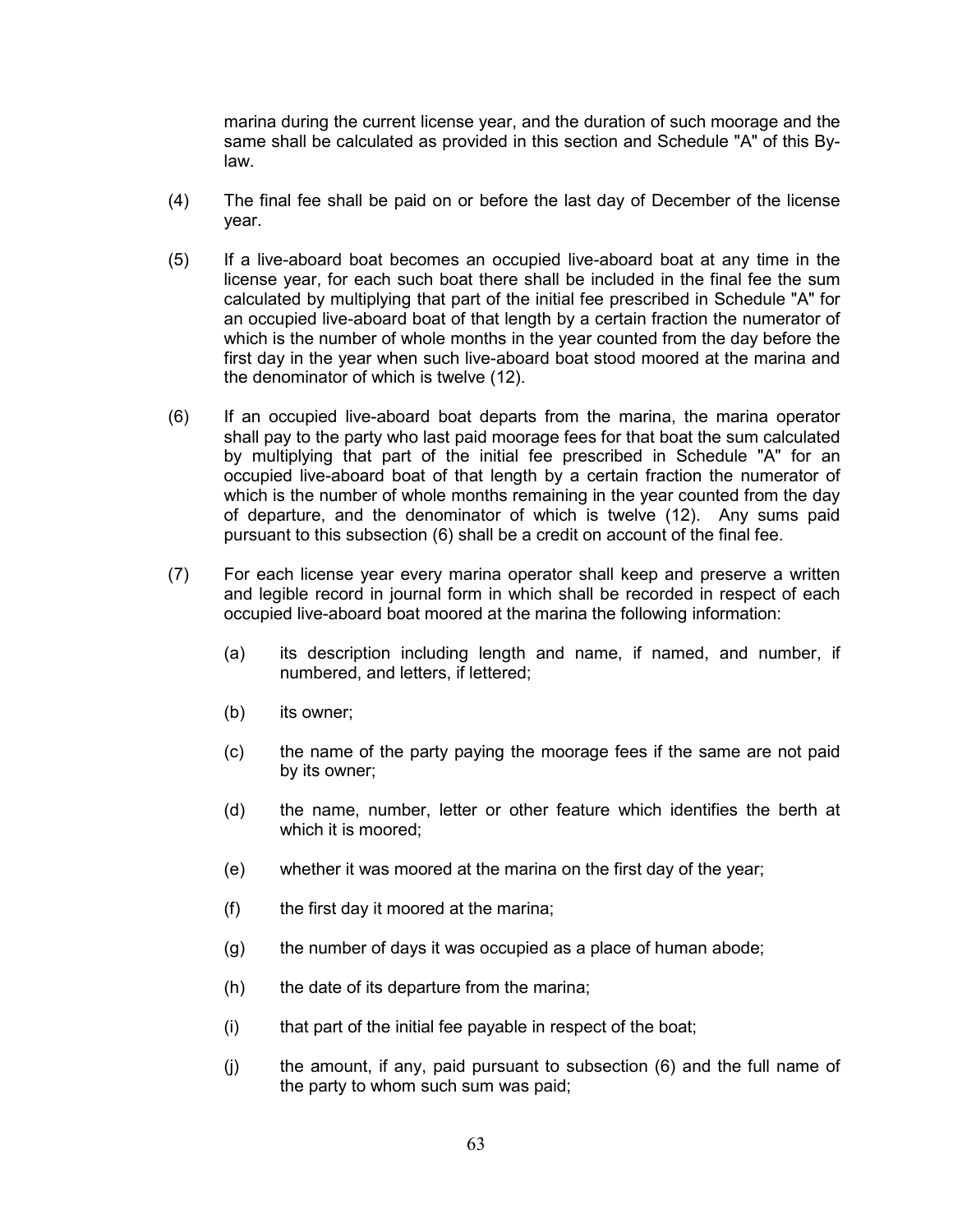- $(k)$  that part of the final fee payable in respect of the boat.
- (8) Contemporaneously with the application for the current year's license, every party who, at any time during the immediately preceding license year, held a license issued pursuant to this By-law to operate the marina which is the subject of the application shall lodge with the Chief License Inspector a statutory declaration which includes a true copy of the records covering the preceding year as required pursuant to subsection (7) and which declares whether the facts so disclosed are true. If one of the parties who held the marina operator's license at any time during the preceding license year is an incorporated body, then each and every of its directors shall file a statutory declaration as aforesaid. Each statutory declaration shall be in a form satisfactory to the Chief License Inspector who may refuse the issuance of a marina operator's license until the provisions of this subsection (8) are satisfactorily complied with.
- (9) If the initial fee exceeds the final fee the difference shall be refunded to the licensee.
- (10) A marina operator must ensure that separate sanitary facilities are available for use 24 hours each day that the marina is operating.

# **NEIGHBOURHOOD THEATRE**

- 21.1 No person shall permit any theatrical, operatic or dramatic performance, vaudeville or similar exhibitions, or the projection or display of moving pictures in a neighbourhood theatre between the hours of 1:00 a.m. and 8:00 a.m. on any day.
- 22. [Reserved]

### **PEDDLERS**

23.1 Every peddler engaged in carrying on such business or trade must carry their business licence and must produce it to the Inspector, a police officer, or a customer upon request.

## **PET STORES**

- 23.2 A licensee of a pet store must:
	- (a) give each animal in the pet store sufficient water, food, shelter, warmth, lighting, cleaning, sanitation, exercise, grooming, and any other care required to maintain the health, safety, and well-being of the animal;
	- (b) prohibit any member of the public, except under the supervision of an employee, from handling any animal in the pet store;
	- (c) maintain each enclosure in the pet store in good repair;
	- (d) keep each enclosure in a clean and sanitary condition;
	- (e) disinfect each enclosure and keep it free of offensive or disagreeable odours;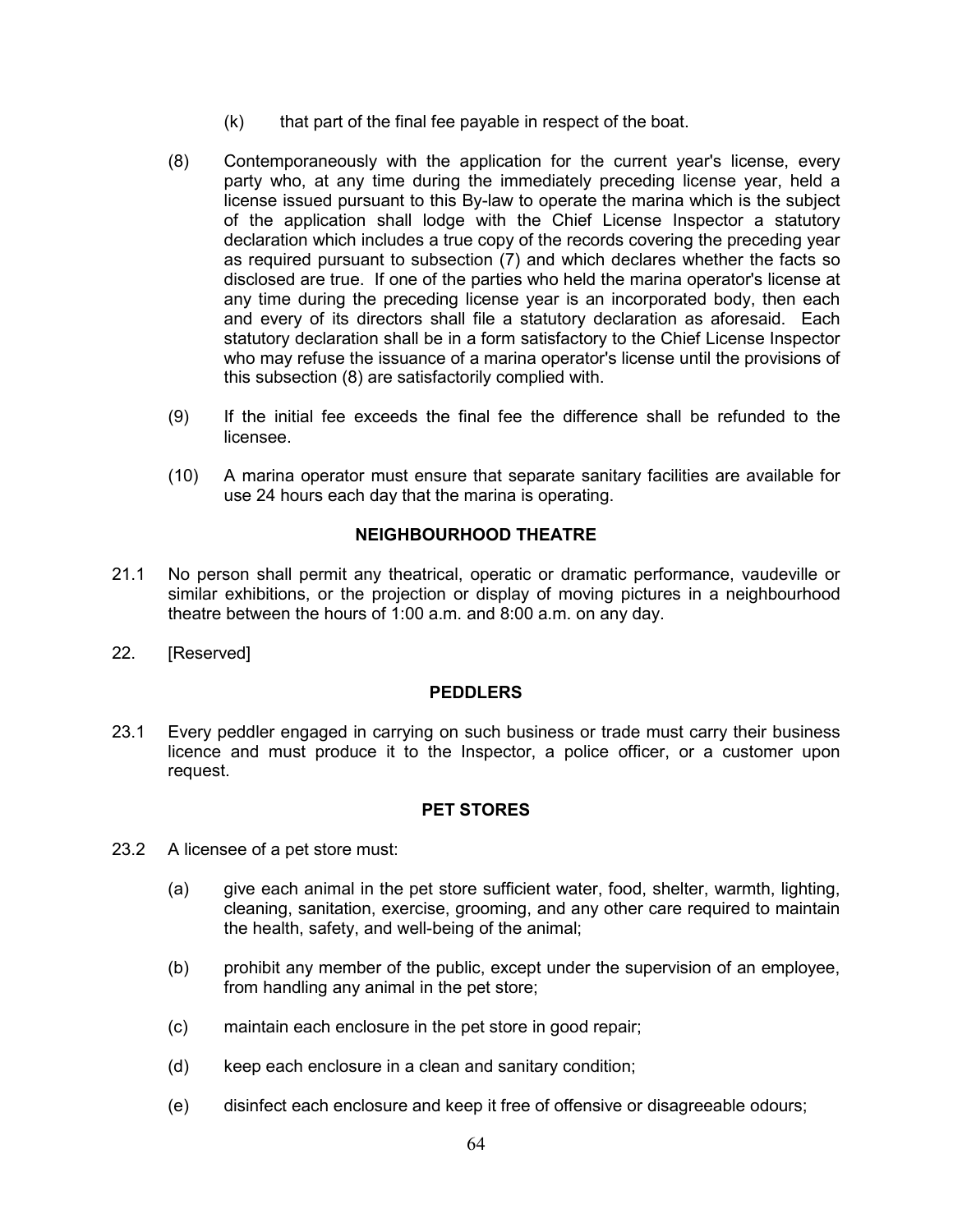- (f) keep each enclosure free of all animal waste;
- (g) keep each enclosure appropriately ventilated to maintain acceptable air quality and humidity;
- (h) keep each enclosure suitably lighted;
- (i) cause each enclosure to be proportionate in size to the size and species of animal contained or confined in it, and to allow room for the animal to stand to its full height, turn around with ease, and perform any other normal postural or behavioural movement;
- (j) equip each enclosure with a clean water source accessible at all times by any animal contained or confined in it, and with a food container suitable for the species of animal;
- (k) not contain or confine incompatible species of animals in the same enclosure;
- (l) not separate any animal from its mother prior to it being weaned, except for birds which the licensee separates for the purpose of hand feeding; and
- (m) cause each enclosure which contains or confines a cat to:
	- (i) have a floor with an impermeable surface,
	- (ii) be able to support the weight of a cat without bending, and
	- (iii) include a litter pan made from non-absorbent material or a disposable pan containing sufficient litter;
- (n) cause each enclosure which contains or confines more than one cat to include an elevated platform or surface of adequate size to hold the number of cats in the enclosure;
- (o) cause each enclosure which contains or confines a dog to:
	- (i) have a floor with an impermeable surface, and
	- (ii) be able to support the weight of a dog without bending;
- (p) cause each enclosure which contains or confines a bird to:
	- (i) consist of materials which are impervious to moisture,
	- (ii) have a removable and impermeable bottom, and
	- (iii) be of sufficient size and dimension to enable all birds perched in the enclosure at the same time to extend their wings fully in every direction;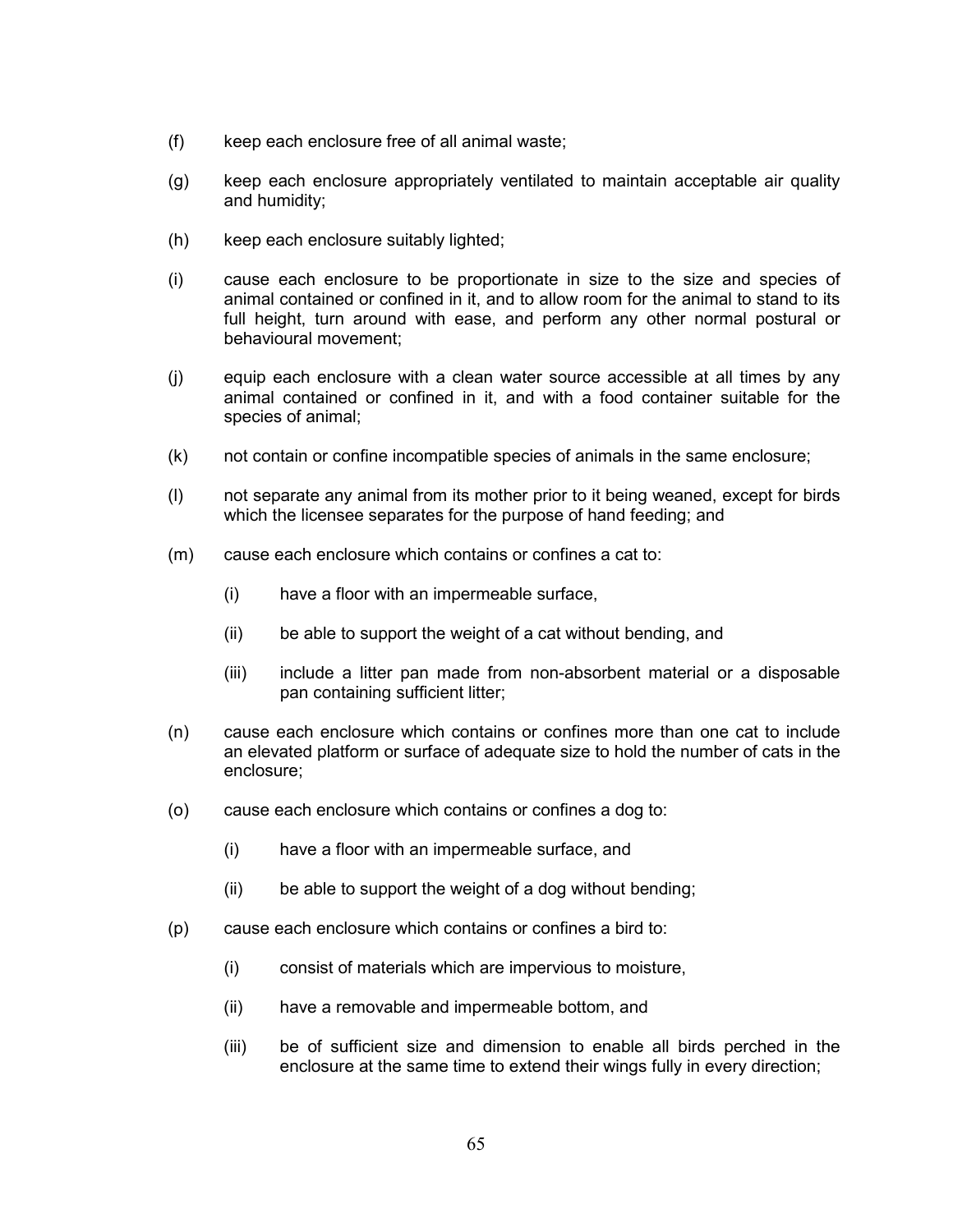- $(q)$  in addition to the conditions set out in subsection 23.2(p), cause each enclosure which contains or confines a finch or canary to:
	- (i) contain two perches, mounted so as to encourage flight between each perch, and
	- (ii) be of sufficient size and dimension to enable all birds perched in the enclosure at the same time to sit;
- (r) cause a veterinarian to examine and treat promptly any ill or injured animal in the pet store;
- (s) perform any necessary euthanasia of any animal in the pet store, and dispose of any dead animal from the pet store, under the supervision of a veterinarian, or cause a veterinarian to undertake such euthanasia or disposal;
- (t) post in a conspicuous place, and make accessible to all employees of the pet store, the name and telephone number of a veterinarian whom an employee may contact to provide all necessary health-related services;
- (u) provide an area in the pet store for the segregation, from other animals, of any animal who is injured, ill, or in need of special care, treatment, or attention;
- (v) if an animal in the pet store is, or appears to be, suffering from a disease transmittable to humans or other animals:
	- (i) if a veterinarian is not available, cause any person qualified and experienced in the care and treatment of the species concerned to examine and treat the animal promptly, and, when a veterinarian is available, comply with subsection (p),
	- (ii) if instructed to do so by a veterinarian after examination of such an animal, notify the Medical Health Officer, and
	- (iii) isolate such an animal from healthy animals until a veterinarian or the Medical Health Officer has determined that such animal is free from the disease in question;
- (w) upon receipt of confirmation from a veterinarian or the Medical Health Officer, that an animal:
	- (i) has a disease, not permit such animal to come into contact with, or be in danger of transmitting the disease to, other animals, or
	- (ii) is suffering from an incurable disease, make arrangements to have it immediately destroyed in a manner approved by the Medical Health Officer;
- (x) keep and maintain a legible register in the pet store containing the following information for any dogs, cats, or rabbits displayed to the public in the pet store in accordance with subsection 23.2(cc)(ii):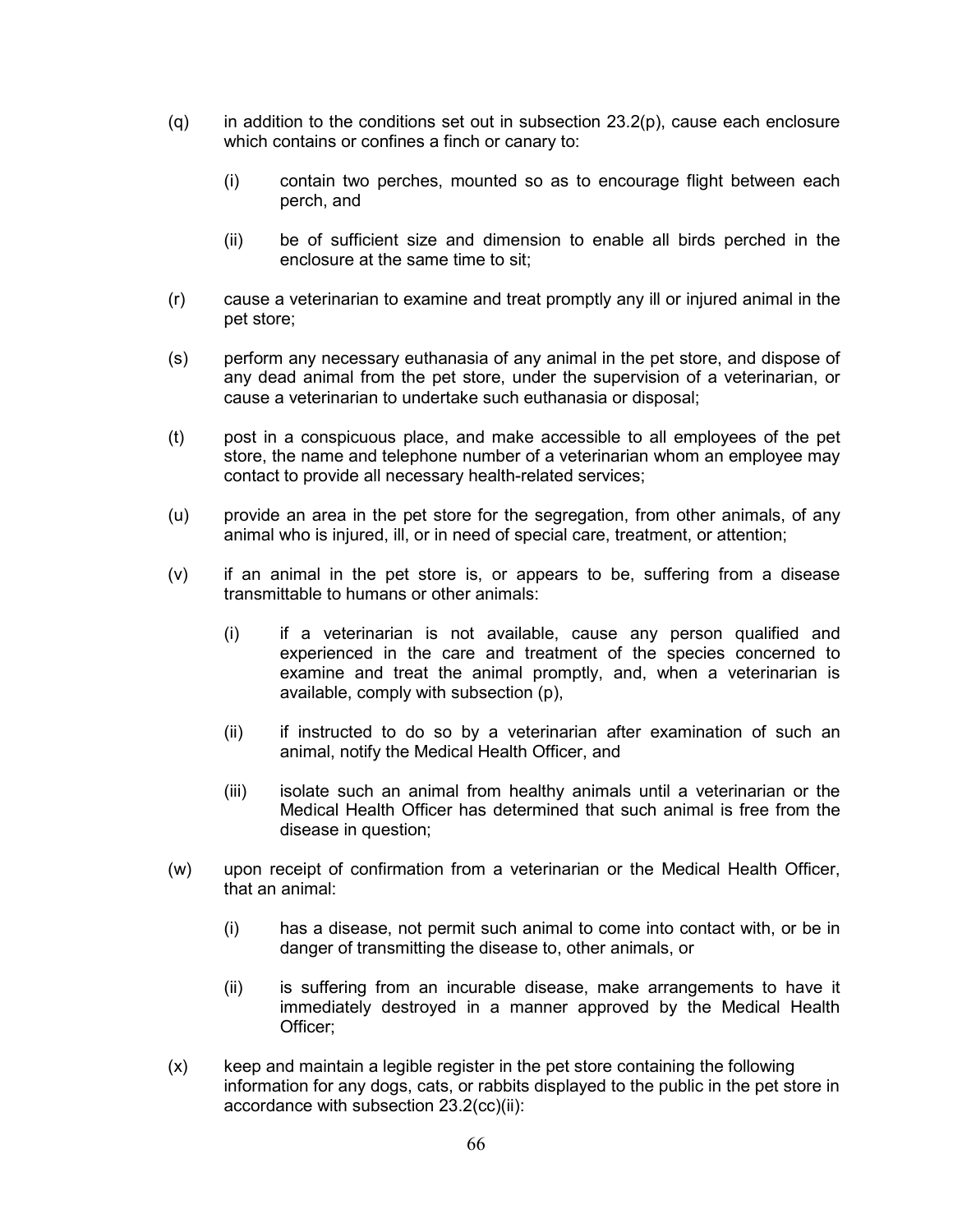- (i) the name of the municipal animal shelter, or the qualified shelter or rescue organization, that is offering the dog, cat, or rabbit for adoption,
- (ii) the date that the dog, cat, or rabbit was placed in the pet store for display to the public by the municipal animal shelter, or the qualified shelter or rescue organization, and
- (iii) the date that the dog, cat, or rabbit was removed from the pet store by the municipal animal shelter, or the qualified shelter or rescue organization;
- $(y)$  produce the register referred to in subsection 23.2(v) for inspection at the request of the Inspector and provide copies of any entries required by the Inspector; and
- (z) retain the information related to each dog, cat, or rabbit recorded in the register for at least 12 months after the dog, cat, or rabbit was removed from the pet store in accordance with subsection  $23.2(x)(iii)$ ;
- (aa) at the time of the sale of an animal, except for a rodent or small bird, provide the purchaser with a written record of sale including the following information:
	- (i) a description of the animal,
	- (ii) the date of sale,
	- (iii) the name and address of the pet store,
	- (iv) a description of the animal, including its species, sex, age, colour and markings,
	- (v) a description of any tattoo,
	- (vi) the breed or cross breed, if applicable, and
	- (vii) a record of all vaccinations;
- (bb) at the time of the sale of an animal, except for a rodent or small bird, provide the purchaser with written instructions on the proper care and feeding of the animal, including:
	- (i) appropriate diet including any special dietary needs,
	- (ii) proper handling techniques,
	- (iii) basic living environment and type of enclosure, if applicable, including appropriate temperature, lighting, humidity control, or other requirements specific to the animal,
	- (iv) any exercise needs, and
	- (v) any other care requirements to maintain the health and well-being of the animal;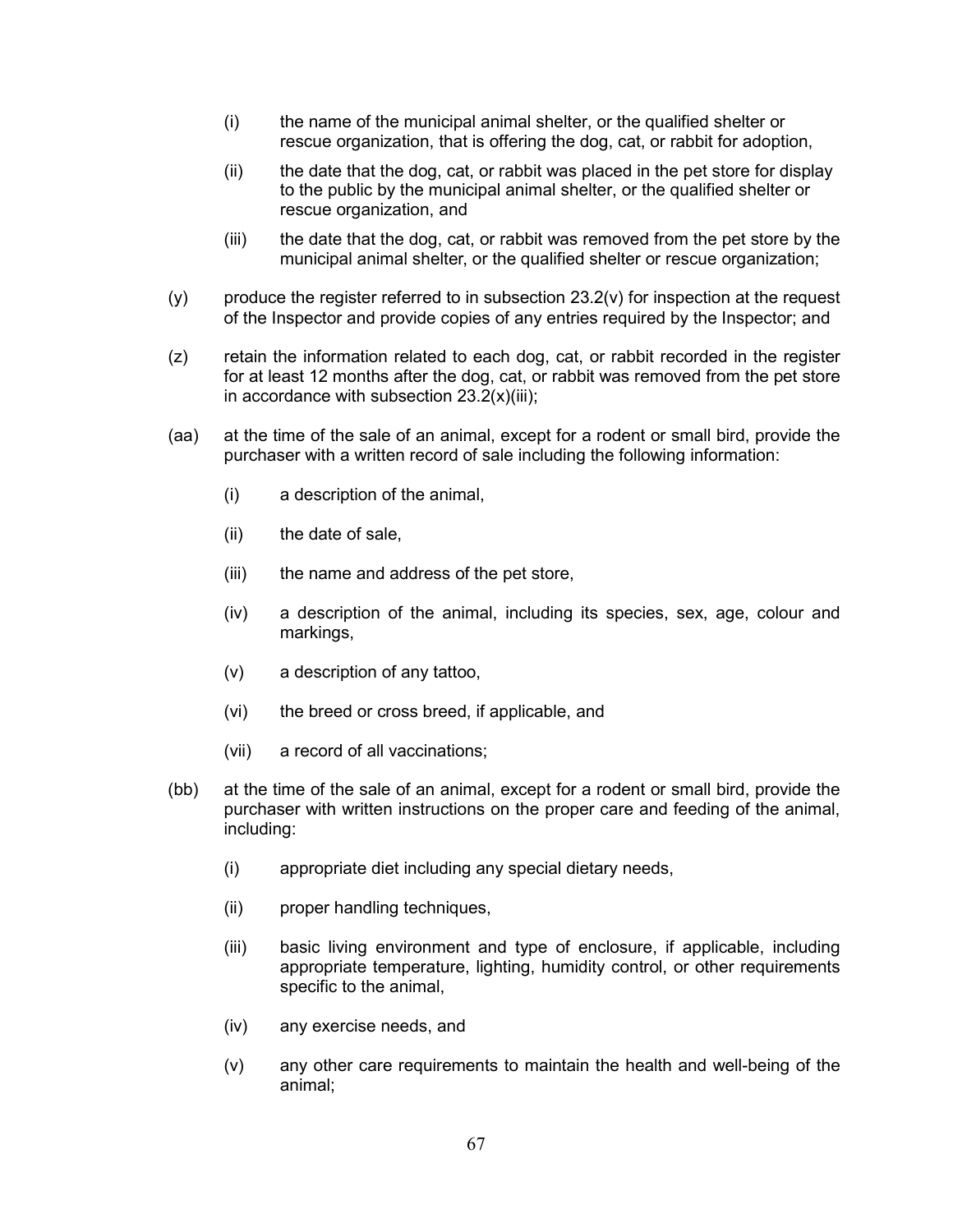- (cc) not sell, offer to sell, advertise for sale, or display to the public:
	- (i) any animal which suffers from or exhibits signs of an infectious or contagious disease, a nutritional deficiency, parasitism, fractures, or congenital deformities, or
	- (ii) any aggressive or exotic or other animal prohibited under the Animal Control By-Law or Business Prohibition By-Law, except that dogs, cats, and rabbits may be displayed to the public if they are being offered for adoption through a municipal animal shelter, or a shelter or rescue organization that is a registered charity or a society registered under the BC Societies Act, other than a member-funded society.

## **POSTAL RENTAL AGENCY**

- 23.3 (1) No person carrying on the business of or operating a postal rental agency shall rent, lease, sell or otherwise deliver possession of a postal box or provide a pickup or delivery service of mail to any person without first
	- (a) verifying the name and current residential address, by means of picture identification, of the person requesting the rental, lease, purchase or other possession of a postal box or the pickup or delivery service, and
	- (b) receiving an indication in writing from the person requesting the rental, lease, purchase or other possession of a postal box of whether or not they intend to use the postal box for business purposes.
	- (2) Every person carrying on the business of or operating a postal box rental agency shall maintain a list containing
		- (a) the name and current residential address, confirmed by way of picture identification, of every person who rents, leases, buys or has possession of a postal box on the premises or who receives the pickup or delivery service,
		- (b) the type of picture identification used to confirm the particulars required in clause (a) and the date on which it was used to confirm these particulars, and
		- (c) in the case of a postal box, an indication of whether or not that person intends to use the postal box for business purposes

and shall make the list available for inspection by the Chief License Inspector or the Chief Constable.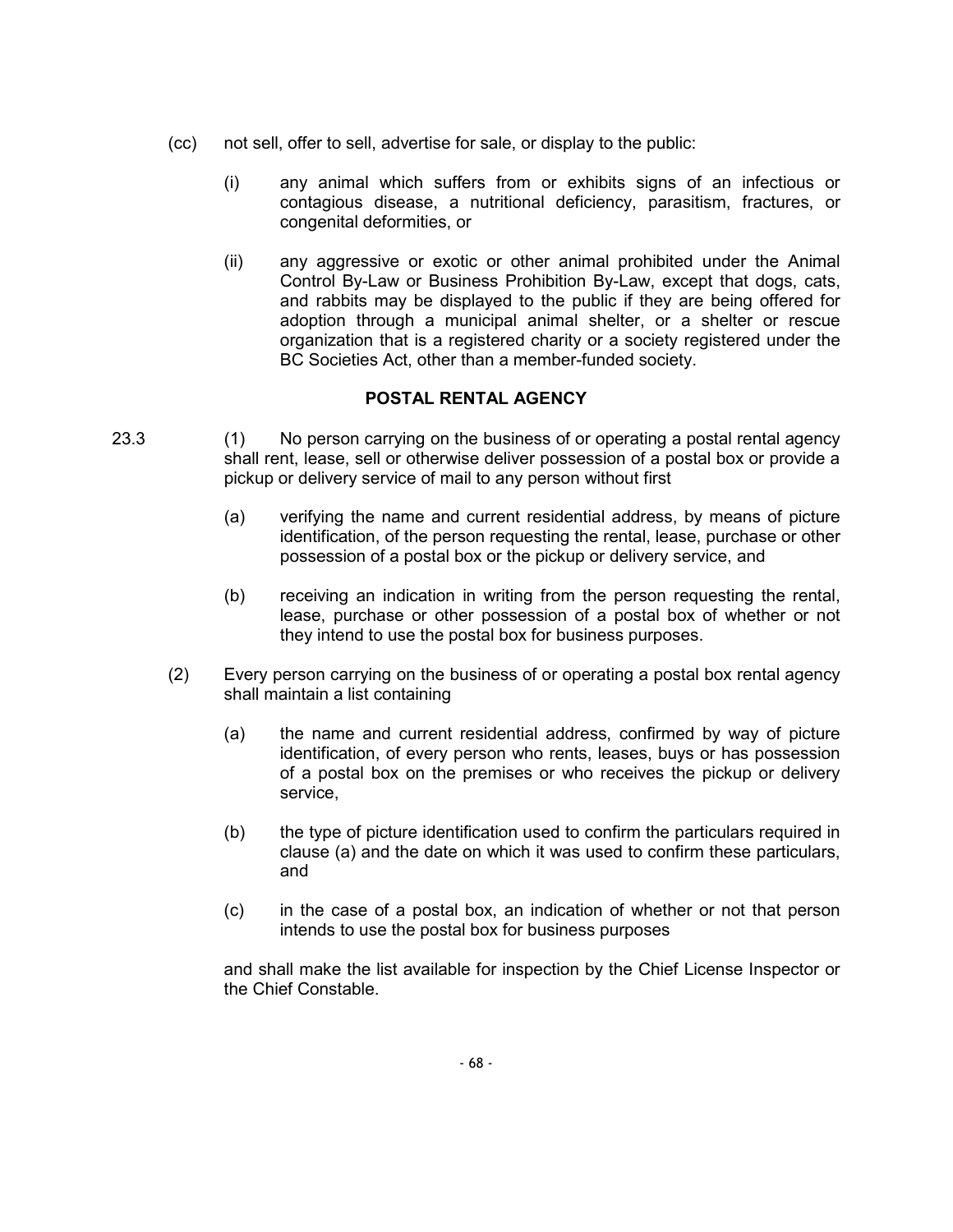### **PROPERTY MANAGERS**

- 24.1 (1) No property manager shall carry on the business of managing a rental property or a Short Term Rental Accommodation unless the owner of the rental property or the Short Term Rental Accommodation Operator holds a valid City licence to carry on the business of providing rental property or Short Term Rental Accommodation.
	- (2) Property managers of Short Term Rental Accommodations must:
		- (a) ensure that the City of Vancouver business license number issued to the Short Term Rental Accommodation Operator is included in a conspicuous place in any medium or material used to market the Short Term Rental Accommodation;
		- (b) remove the Short Term Rental Accommodation from any medium or material used to market the Short Term Rental Accommodation upon notice from the Chief Licence Inspector;
		- (c) ensure that all of the Short Term Rental Accommodations they manage or market comply with this By-law; and
		- (d) provide the following information to the Chief Licence Inspector upon request to demonstrate compliance with this By-law:

(i) the full address of all Short Term Rental Accommodations they manage or market,

- (ii) the Universal Resource Locator (URL) address of any online advertisement used to market the Short Term Rental Accommodations,
- (iii) all specific Short Term Rental Accommodation platforms used to market the Short Term Rental Accommodations,
- (iv) documentation indicating the number of days that each of the Short Term Rental Accommodations they manage were used as Short Term Rental Accommodation, and
- (v) any other documentation that the Chief Licence Inspector deems necessary to demonstrate compliance with this By-law.

## **RENTAL AGENCY**

24.2 DELETED

### **RESTAURANTS**

- 24.3 (1) DELETED
	- (2) Council prohibits live entertainment in a Restaurant Class 1 or Restaurant Class 2 after 1:00 a.m. and before 9 a.m.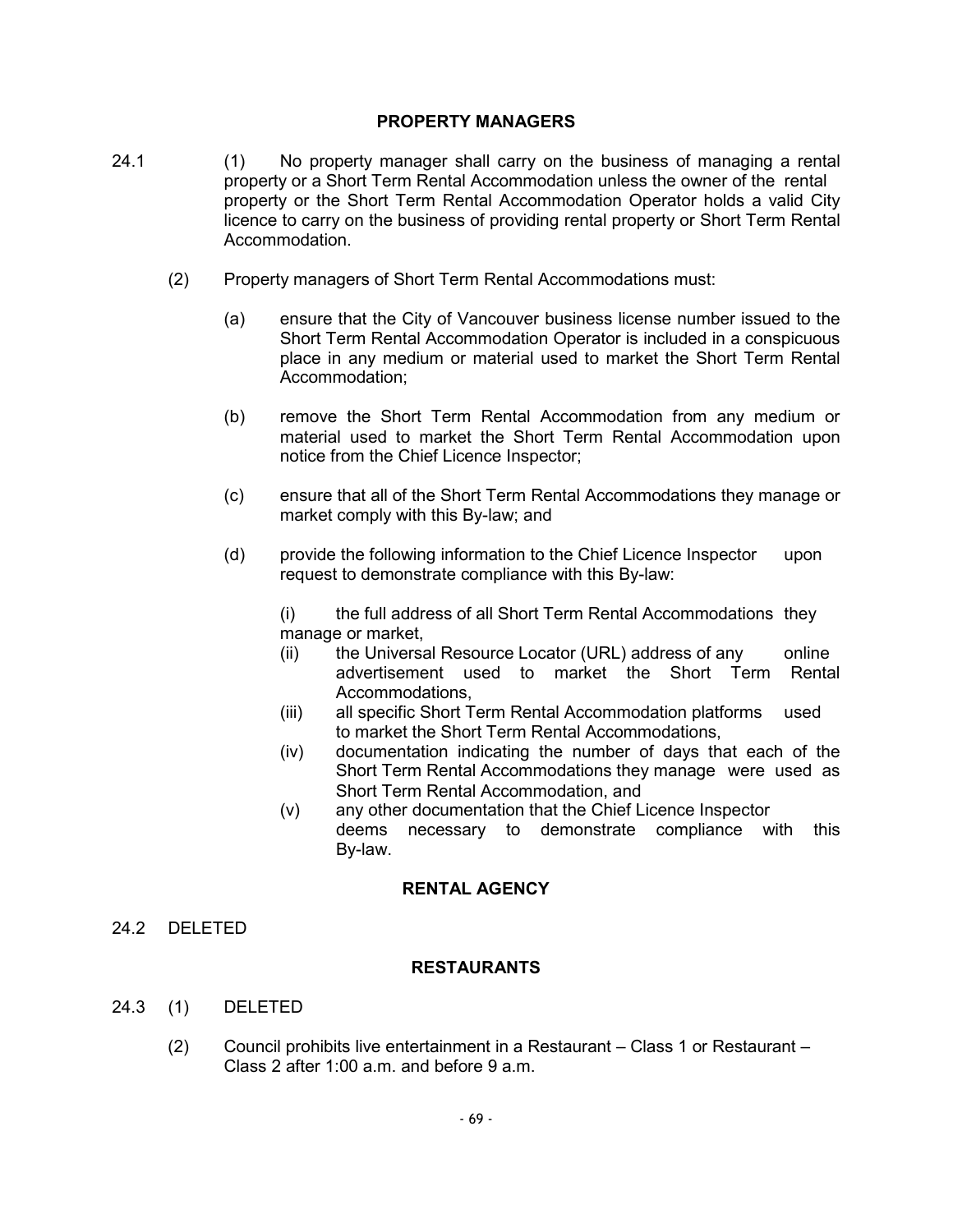- $(3)$  The owner or operator of a restaurant class 1 with liquor service or restaurant class 2 with liquor service must:
	- (a) not serve, or allow the serving of, liquor to any customer between:
		- $(i)$  1 a.m. and 9 a.m. on Monday to Friday, and
		- (ii) 2 a.m. and 9 a.m. on Saturday or Sunday;
	- (b) not allow liquor on tables between:
		- $(i)$  1:30 a.m. and 9 a.m. on Monday to Friday, and
		- (ii) 2:30 a.m. and 9 a.m. on Saturday or Sunday;
	- (c) during all hours of allowable liquor service, offer the full restaurant menu to customers;
	- (d) ensure that a list is available to customers that provides the standard drink size, or the size in fluid ounces or millilitres and the percentage of alcohol per volume, for all beer, wine and spirits sold, and that customers are made aware that such list is available.
	- (e) have financial records, and a ratio of receipts from food sales to liquor sales, that are consistent with a restaurant use;
	- (f) keep the records and receipts referred to in subsection (d) for at least one year, and show them to the Inspector upon request; and
	- (g) keep sales receipts for all sales of food and liquor for at least one year, and show them to the Inspector upon request.

### **RETAIL - DISPLAY OF KNIVES**

- 24.4 (1) No person carrying on business as a retail dealer, a pawnbroker or a transient trader shall display or permit to be displayed on a street or in any window facing a street, or elsewhere where it can be seen by a person outside the premises, any of the following:
	- (a) throwing knife;
	- (b) combat knife;
	- (c) any knife possessing a stiletto blade;
	- (d) any other knife designed primarily as a weapon.
	- (2) No person carrying on business as a retail dealer, a pawnbroker or transient dealer shall display or permit to be displayed a knife in the immediate or close context with a weapon of any kind.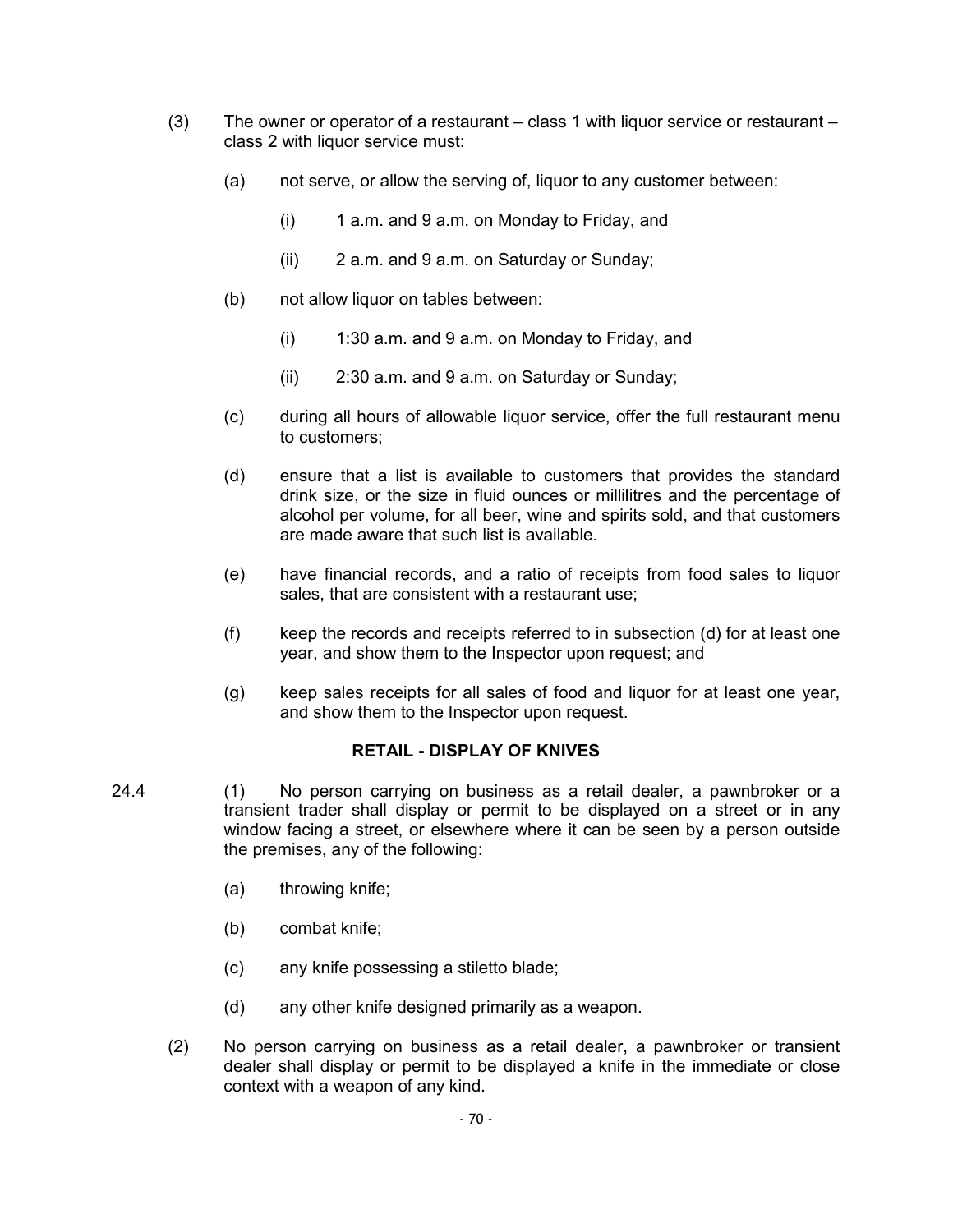### **SHORT TERM RENTAL ACCOMMODATION**

- 25.1 (1) No person shall carry on business as a Short Term Rental Accommodation Operator without having first obtained a licence to do so from the Chief Licence Inspector.
	- (2) No person shall Market any Short Term Rental Accommodation unless they hold a license as a Short Term Rental Accommodation Operator for that Short Term Rental Accommodation.
	- (3) No person shall carry on business as a Short Term Rental Accommodation Operator unless the Short Term Rental Accommodation being provided is the Principal Residence Unit of that person.
	- (4) No person shall carry on business as a Short Term Rental Accommodation Operator in an accessory building, a vehicle or an unlawful dwelling unit.
	- (5) No person may hold more than one licence as a Short Term Rental Accommodation Operator.
	- (6) No corporation or society shall carry on the business of a Short Term Rental Accommodation Operator.
	- (7) Before applying for a business licence, a Short Term Rental Accommodation Operator shall:
		- (a) obtain strata council authorization if the Short Term Rental Accommodation is or is in a strata lot; and
		- (b) obtain authorization from the owner or landlord if the Short Term Rental Accommodation Operator is a tenant.
	- (8) A Short Term Rental Accommodation Operator shall not Market the Short Term Rental Accommodation they are licensed to provide without including their City of Vancouver business licence number in a conspicuous place in any medium or material used to Market the Short Term Rental Accommodation.
	- (9) A Short Term Rental Accommodation Operator shall provide an emergency contact name and number to all guests.
	- (10) A Short Term Rental Accommodation Operator shall:
		- (a) post a fire safety plan by all entrances and exits to the Short Term Rental Accommodation;
		- (b) have or install interconnected smoke alarms on each floor and in each bedroom of the Short Term Rental Accommodation;
		- (c) have or install an accessible fire extinguisher on each floor of the Short Term Rental Accommodation;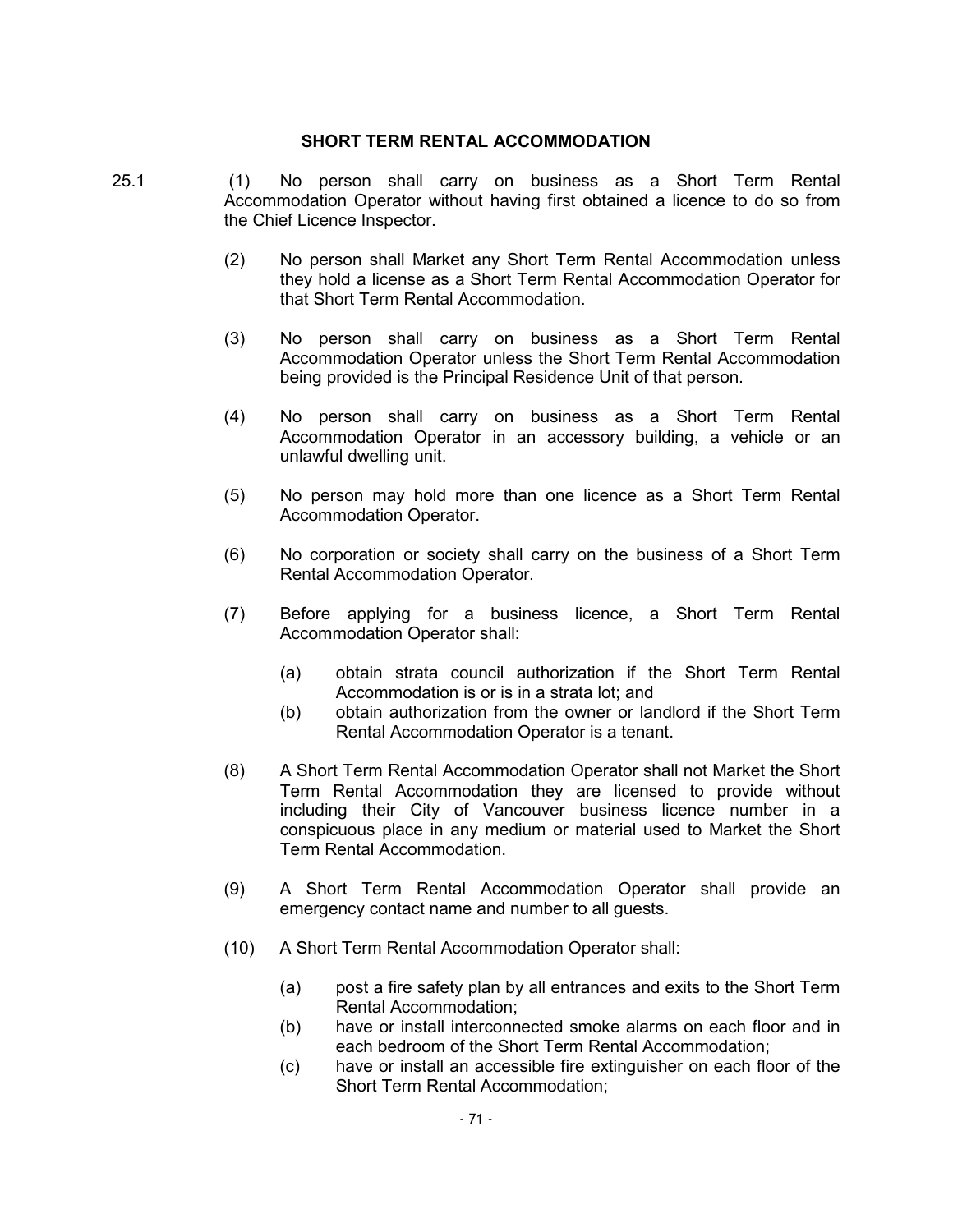- (d) have or install carbon monoxide detectors on each floor of the Short Term Rental Accommodation that contains one or more gas appliances.
- (e) have all smoke alarms, fire extinguishers and carbon monoxide detectors in the dwelling unit inspected and tested annually, and keep a written record of such inspections and tests;
- (f) maintain all smoke alarms, fire extinguishers and carbon monoxide detectors in the dwelling unit in working order; and
- (g) produce inspection, testing and maintenance records to the Chief Licence Inspector or Fire Chief upon request.
- (11) A Short Term Rental Accommodation Operator shall not:
	- (a) provide Short Term Rental Accommodation in a building that has more than three dwelling units, unless the building is equipped with a fire alarm system that is inspected and maintained annually;
	- (b) provide Short Term Rental Accommodation in a building that has more than ten occupants, unless the building is equipped with a fire alarm system that is inspected and maintained annually; and
	- (c) after January 1, 2023, provide Short Term Rental Accommodation in a dwelling unit that is attached to another dwelling unit, unless there is a fire separation with at least a 45 minute fire resistance rating, unless a higher resistance rating is required for the building type by the Building By-law or the Fire By-law, or an automated sprinkler system.
- (12) A Short Term Rental Accommodation Operator shall produce inspection, maintenance and construction records regarding the fire alarm system and fire separations, and any other records related to the business licence conditions of the Short Term Rental Accommodation to the Chief Licence Inspector or Fire Chief upon request.
- (13) A Short Term Rental Accommodation Operator shall give the Fire Chief or the Chief Licence Inspector, or any member of staff authorized by the Fire Chief or the Chief Licence Inspector, access to the Short Term Rental Accommodation at any reasonable hour.
- (14) A Short Term Rental Accommodation Operator shall provide documentation or records that demonstrate compliance with this By-law to the Chief Licence Inspector upon request, including but not limited to:
	- (a) documents demonstrating that the Short Term Rental Accommodation is their principal residence unit, including but not limited to documentation related to billing, identification, taxation and insurance purposes, which may include income tax returns, Medical Services Plan documentation, driver's licenses, personal identification, vehicle registration and utility bills;
	- (b) proof of strata authorization if the Short Term Rental Accommodation is or is in a strata lot;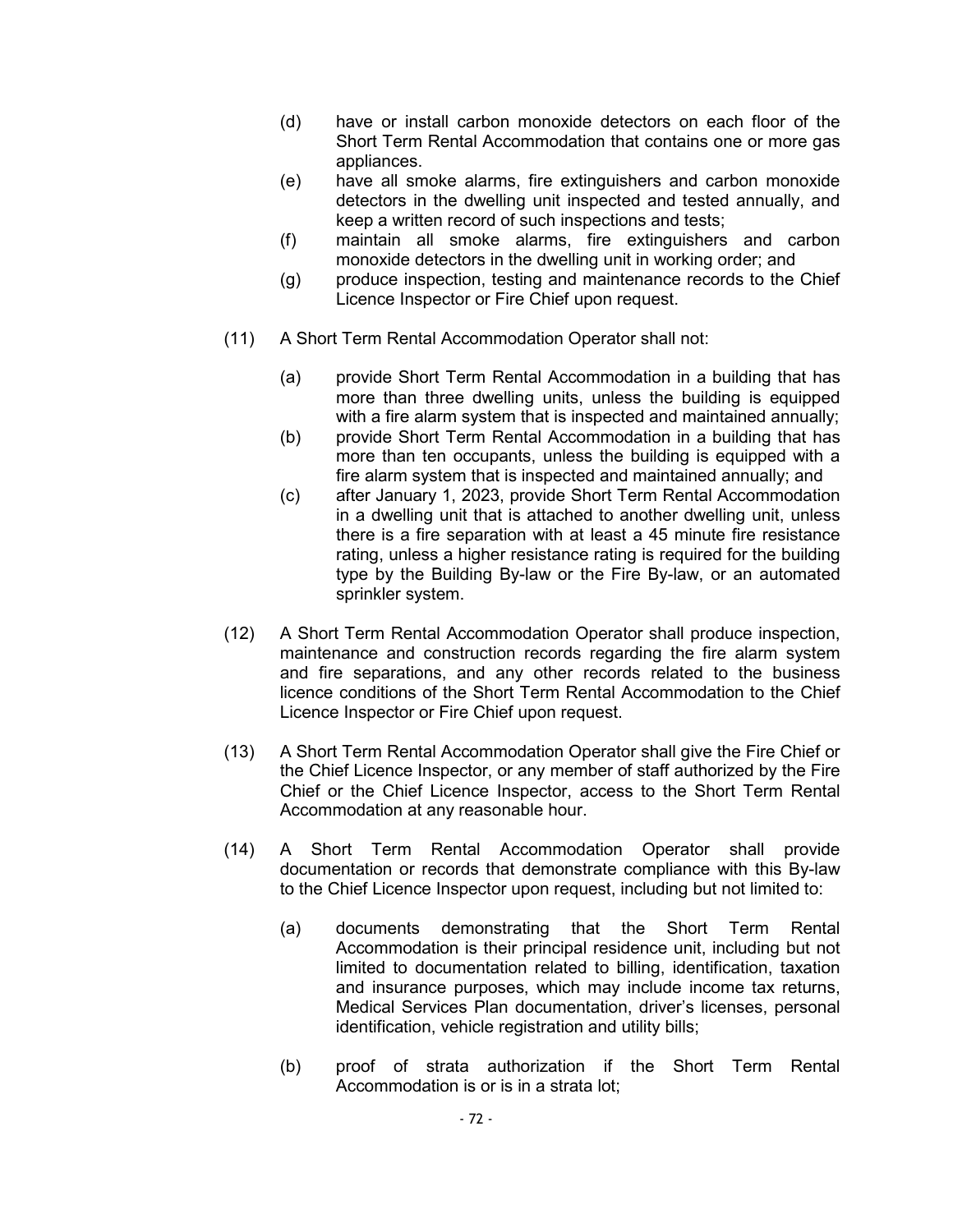- (c) proof of owner or landlord authorization if the Short Term Rental Accommodation Operator is a tenant;
- (d) if the Short Term Rental Accommodation is managed or marketed by a property manager, the name and contact details of the property manager;
- (e) the Universal Resource Locator (URL) address of any online advertisements used to market the Short Term Rental Accommodation;
- (f) all specific Short Term Rental Accommodation platforms used to market the Short Term Rental Accommodation;
- (g) documentation indicating the number of days that the dwelling unit, or bedroom or bedrooms in a dwelling unit, was used as a Short Term Rental Accommodation; and
- (h) any other documentation that the Chief Licence Inspector deems necessary to demonstrate compliance with this By-law.

### **Single Room Accommodation Operators**

- 25.1A (1) Every single room accommodation operator, other than the government, its agencies or government owned corporations, is deemed to hold a single room accommodation operator licence pursuant to this By-law for any designated room it rents to tenants.
	- (2) After a period of vacancy for a designated room, every single room accommodation operator may cause, permit or allow the rent charged for a designated room to be increased to no more than the base rent plus an increase equal to the inflation rate, unless a tenant who vacated the designated room during the previous 12 months was subject to an annual rent increase in the previous 12 months, in which case no further rent increase is permitted by this subsection.
	- (3) Despite subsection (2):
		- (a) if the base rent for a designated room is below \$500 per month at the time of a period of vacancy, and no tenant of the designated room was subject to an annual rent increase during the previous 12 months, then a single room accommodation operator may only increase the rent by 5% plus the inflation rate, but once the increased rent for the designated room reaches \$500 per month, rent may only increase by the inflation rate; or
		- (b) if the base rent for a designated room is below \$500 per month at the time of a period of vacancy, and a tenant of the designated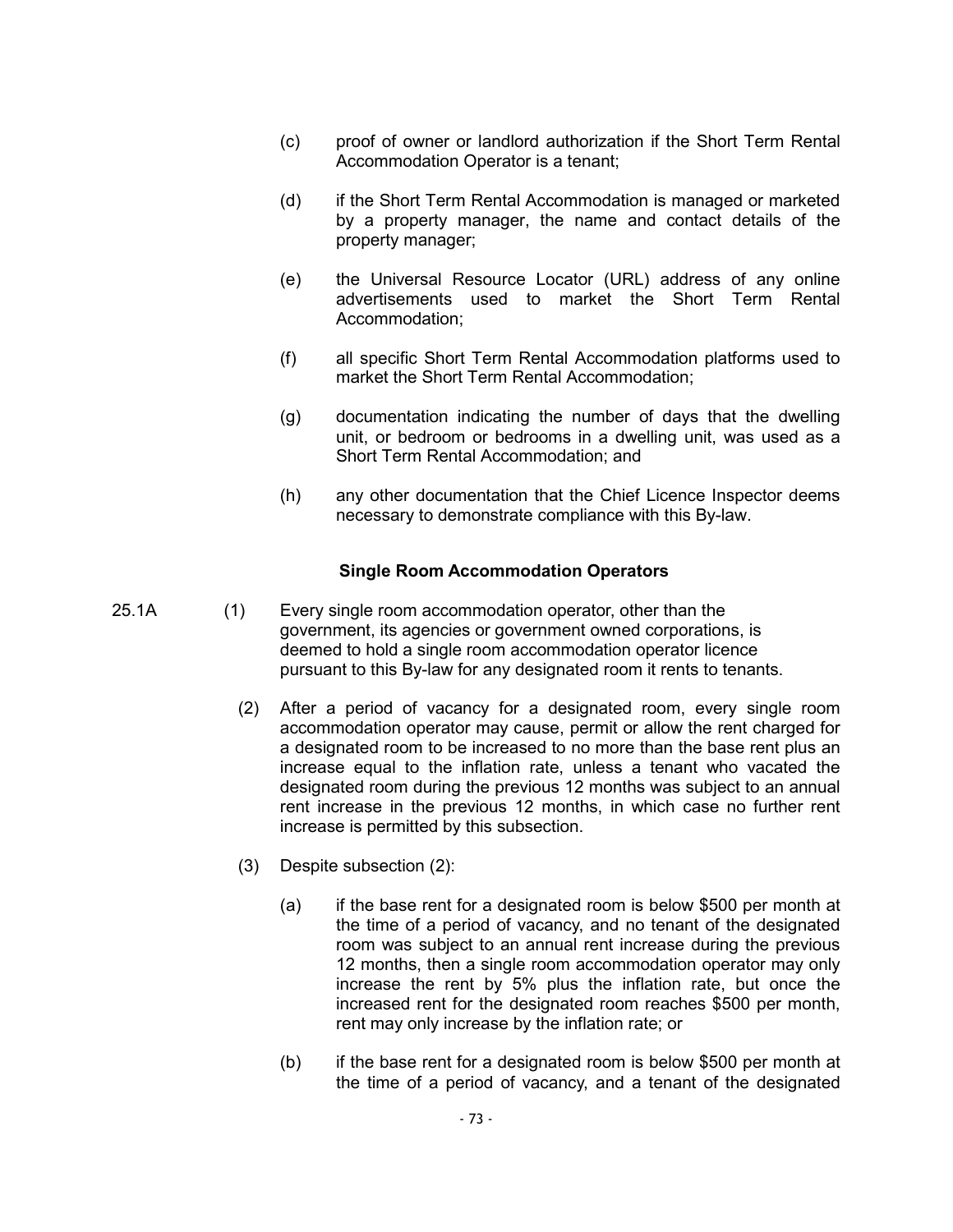room was subject to an annual rent increase during the previous 12 months, then a single room accommodation operator may only increase the rent by 5%, but once the increased rent for the designated room reaches \$500 per month, rent may only increase by the inflation rate; or

- (c) if the base rent for a designated room is below \$375 per month at the time of a period of vacancy, then a single room accommodation operator may increase the rent to \$375 per month, but once the increased rent for the designated room reaches \$375 per month, rent may only increase in accordance with (3)(a) or (3)(b), until the rent reaches \$500 per month and is governed by (2).
- (4) Subsections (2) and (3) only allow one rent increase following a period of vacancy in any 12-month period, regardless of how many times a period of vacancy may occur.
- (5) If, after the date of enactment of this section, Council enacts a housing agreement that governs the rent payable for a designated room, then the new base rent for the designated room after the agreement is in force shall be the initial rent for the designated room that is set out in the housing agreement.
- (6) If occupied designated rooms are eligible for a rent increase, other than an annual rent increase, authorized by the Director pursuant to Part 4 of the Residential Tenancy Regulation, then the single room accommodation operator may apply to the Chief Licence Inspector for an increase on any vacant designated rooms in rent equal to the amount that would otherwise be foregone as a result of this By-law. The Chief Licence Inspector may, after consulting with the GM Arts, Culture and Community Service, approve such an increase if the increase was otherwise approved by the Director, and the applicant submits the following for review by the Chief Licence Inspector:
	- (a) all documents submitted to the Director seeking its approval of the rent increase for occupied rooms in the building, and details of the Director's decision;
	- (b) documents demonstrating how the designated rooms came to be untenanted and how the applicant complied with the Single Room Accommodation By-law Tenant Relocation Policy; and
	- (c) copies of all necessary City permits required for the eligible capital improvement approved by the Director.
- (7) If no rent roll or record of rent paid is available for a designated room after a period of vacancy, then the initial rent paid by a tenant for that designated room is to be the most recent average rent of all designated rooms as published annually by the City.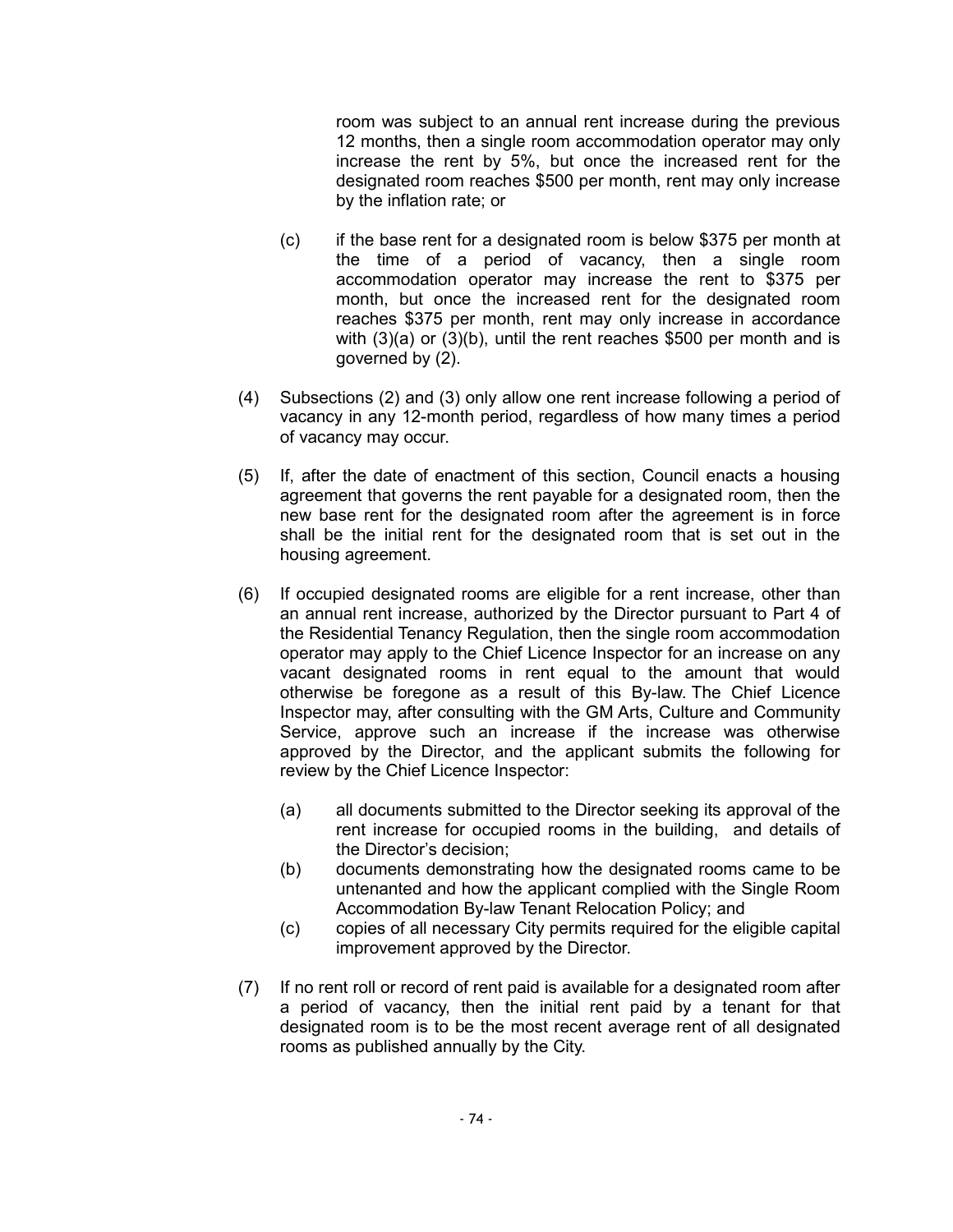- (8) Except as otherwise restricted by this By-law, a single room accommodation operator may increase the rent payable by existing tenants during the term of their tenancy as authorized by the Residential Tenancy Act and its regulations.
- (9) Every single room accommodation operator must submit to the Chief Licence Inspector by January 31 of each year, in writing:
	- (a) the name and address of the single room accommodation operator;
	- (b) the address of each designated room, including unit numbers ;
	- (c) whether each designated room is occupied, empty, or permanently closed;
	- (d) the monthly rent for each designated room; and
	- (e) the reason for any rent increase since the previous report in writing.
- (10) If requested by the Chief Licence Inspector, every single room accommodation operator must, within 7 days of the written request, provide the Chief Licence Inspector with a copy of any lease, or rent receipt that relates to any designated room.
- (11) No single room accommodation operator shall:
	- (a) fail to submit the information; or
	- (b) submit false or misleading information;

required by subsection (9) or (10).

(12) No single room accommodation operator shall charge a tenant in a designated room more than the maximum rent allowed under this By-law.

#### **SKATING RINK**

25.2 No person who carries on the business of operating a skating rink shall permit any person to skate therein between the hour of midnight and the hour of six o'clock in the following morning.

### **SOCIAL ESCORT SERVICE**

- 25.3 (1) Every applicant for a license to operate as a Social Escort Service shall include in the application the trade name or names under which such business will operate and advertise.
	- (2) Every person who intends to operate or advertise a Social Escort Service under a trade name other than that specified in the application for a license shall notify the Inspector in writing of the intended trade name at least 14 days prior to its use.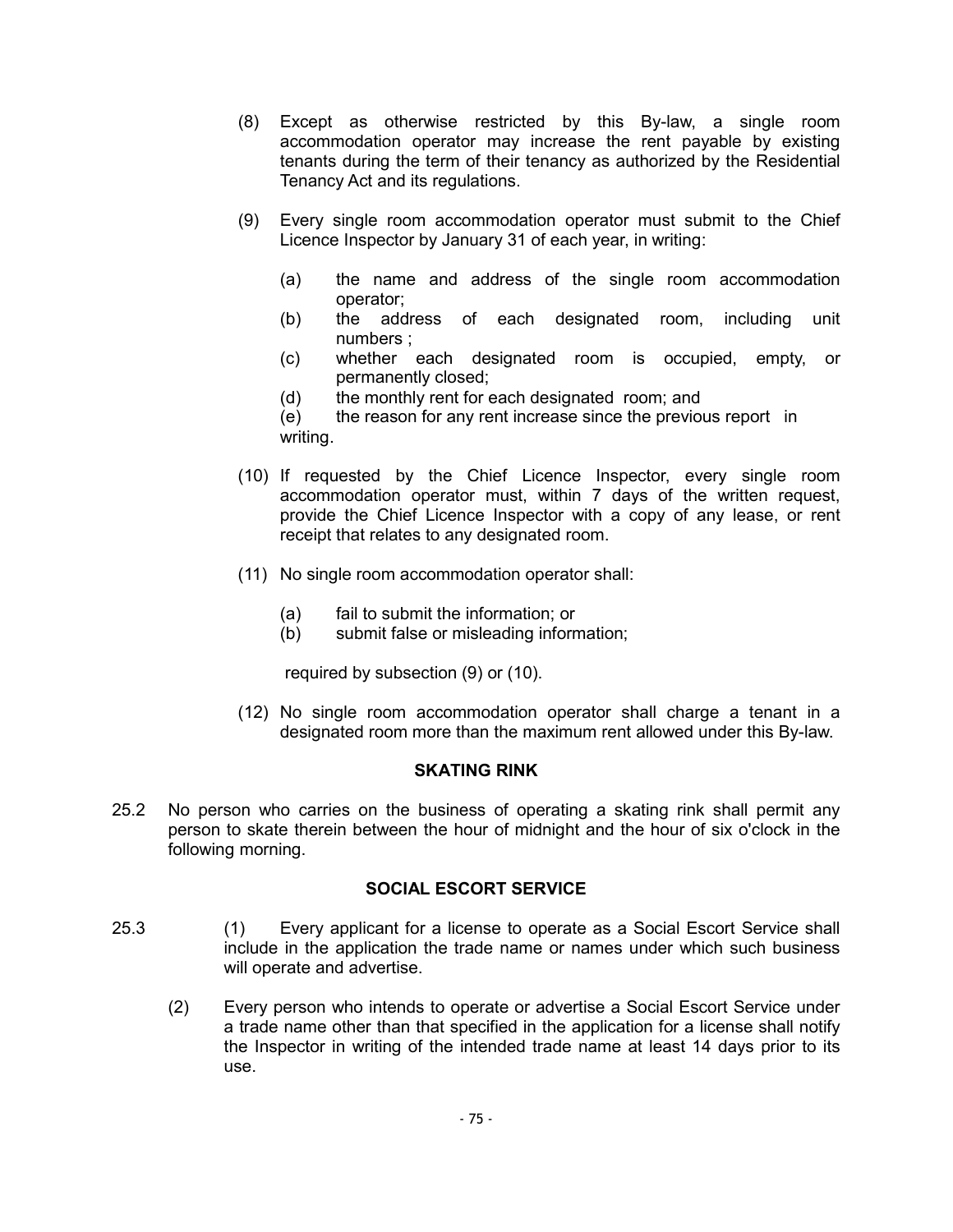- (3) No person carrying on the business of a Social Escort Service shall offer the services or name of any Social Escort, or introduce customers or potential customers to any Social Escort, unless that escort is at least 19 years old.
- (4) No person carrying on the business of a Social Escort Service shall offer the services or name of any person required to be licensed pursuant to this By-law unless that person is so licensed.
- (5) At all times during which the premises specified in the license application as the place of business of the Social Escort Service are open for business the operator or a licensee or employee shall be present on the premises.
- (6) Every person carrying on the business of a Social Escort Service shall:
	- (a) maintain on the premises a list of all current employees and all persons being handled on an agency basis; and
	- (b) upon request make such list available for inspection by the Inspector or the Chief Constable.

### **SOLICITING FOR CHARITY**

- 25.4 (1) No person shall carry on any soliciting for charity without first obtaining or being the holder of a license for the specific or particular object or purpose for which the soliciting is to be done.
	- (2) The provision of subsection (1) shall not apply to appeals made by church organizations, religious denominations or other bona fide societies where such appeals are made solely and exclusively to members of such organizations or societies.
	- (3) Notwithstanding any other provision of this By-law, a license to permit soliciting for charity on a street may only be issued by Council.

### **SOUND AMPLIFICATION EQUIPMENT**

- 25.5 Where any sound amplification equipment is used for musical reproduction on any premises licensed under this By-law, all components of such equipment shall be contained within the building.
- 25.5A DELETED

#### **STEAMBATH AND MASSAGE PARLOUR**

25.6 (1) No person owning, keeping, maintaining or operating any bath, steam bath, or massage parlour shall allow or permit any person of the male sex to act therein as an attendant or employee in respect of any person, customer or patron of the female sex; or allow or permit any person of the female sex to act as an attendant or employee therein in respect of any person, customer or patron of the male sex; nor shall any person so owning, keeping, maintaining or operating any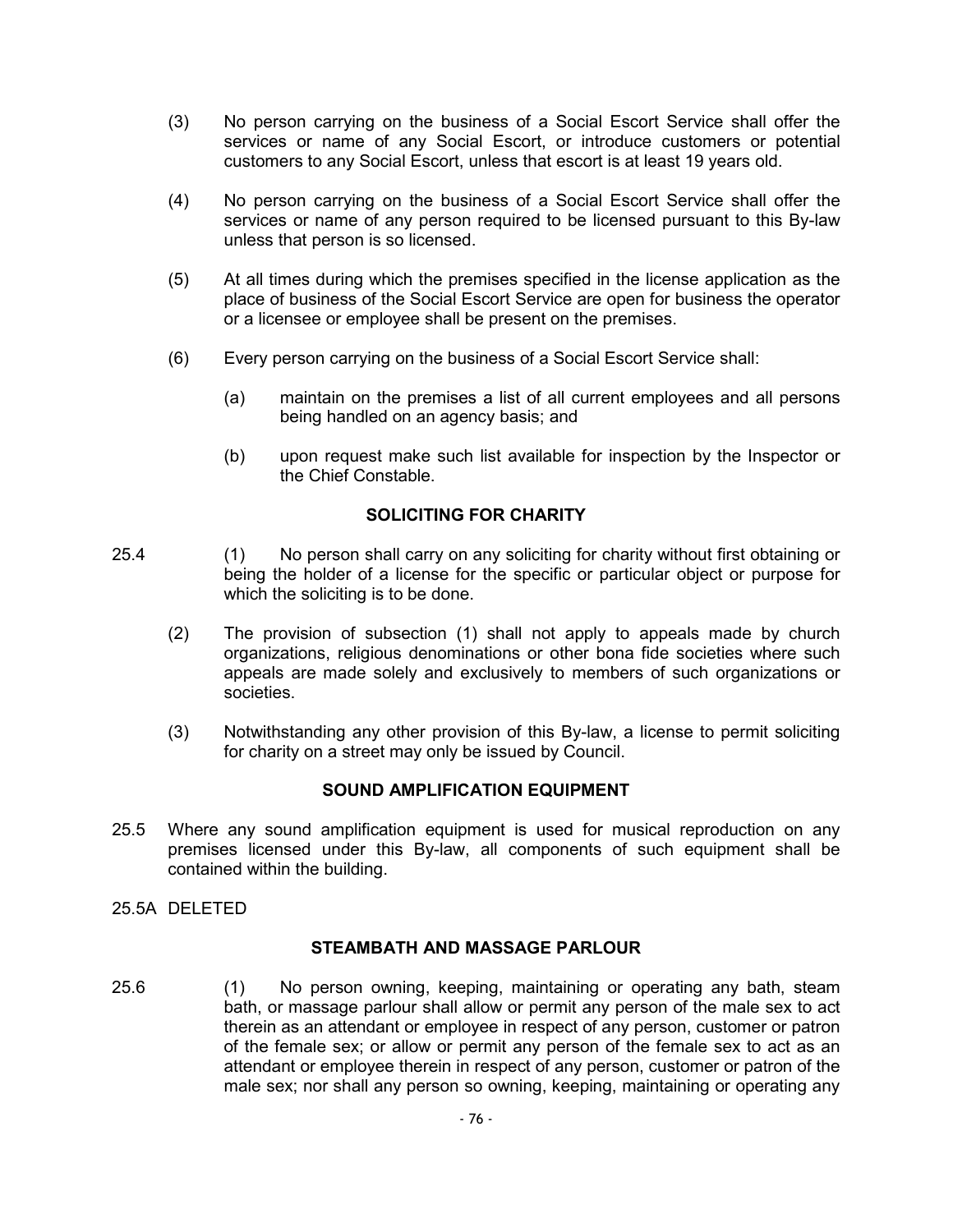bath, steam bath, or massage parlour attend, treat or serve any person, customer or patron thereof of the opposite sex.

- (2) Every person owning, keeping, maintaining or operating any bath, steam bath, or massage parlour shall provide and keep therein a written and legible record in journal form of all persons using the facilities of the said bath, steam bath, or massage parlour, and shall require every such person upon entering the bath, steam bath, or massage parlour to record his or her name and home address together with the date and time of registration in such register.
- (3) No person owning, keeping, maintaining or operating any steam bath shall allow persons of the opposite sex to occupy the same room or adjoining rooms with an inter-communicating door or which have doors opening into a common steam room. PROVIDED, however, that a person may maintain a steam bath having a family room intended to be occupied and occupied by members of the same family, if such room is closed off from the rest of the steam bath by a door.
- (4) Every person owning, keeping, maintaining or operating any bath, steam bath, or massage parlour shall ensure that the interior of the premises is at all times during business hours illuminated to a minimum of ten foot candles in every part thereof.

### **TAXBUYER**

- 26.1 (1) Where any person assigns his or her right to an income tax refund to a Taxbuyer, the amount that such Taxbuyer shall pay to such person in return for the assignment of such refund shall not be less than eighty-five per cent thereof where such refund exceeds One Hundred Dollars or where such refund is less than One Hundred Dollars, the amount of the refund less Fifteen Dollars.
	- (2) When a Taxbuyer receives such income tax refund and the amount exceeds the amount assigned by the taxpayer, such excess shall be remitted to the taxpayer.
	- (3) On or before the 30th day of September in each year, every Taxbuyer shall file a list of all income tax refunds where the sum actually refunded exceeded the amount assigned. Such filing shall state the name and address of the taxpayer, the amount actually refunded, the amount actually assigned, and the disposition of the excess.

### **TENANT LISTING SERVICE**

- 26.2 (1) No person carrying on the business of a Tenant Listing Service shall:
	- (a) accept information concerning a tenant unless the information is received in written form, and the source of the information is clearly identified;
	- (b) cause to be placed on their file any information about a person unless that person has been made aware of the information. In the event the person does not agree with the facts contained in the information, the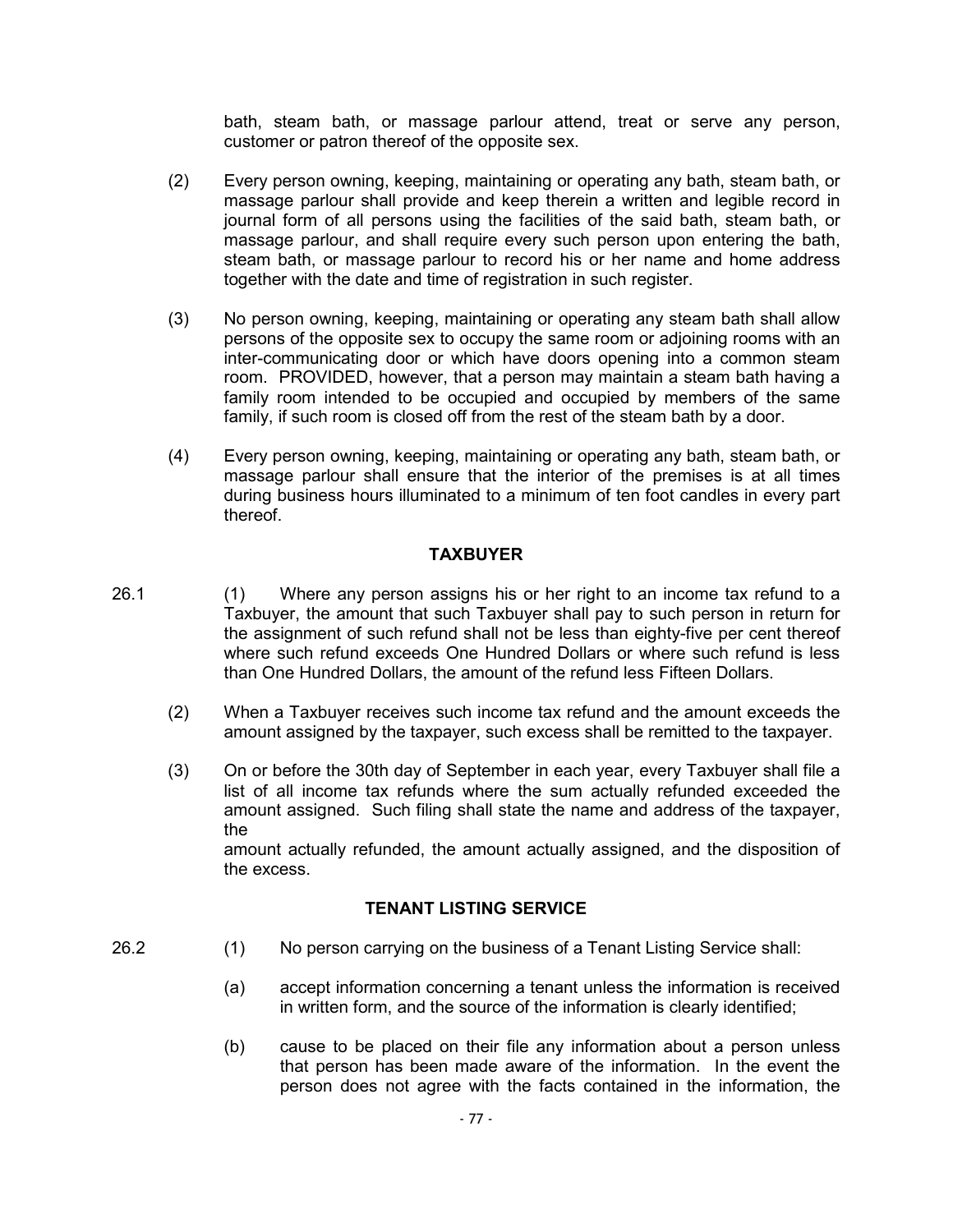Tenant Listing Service shall take the necessary steps to verify the information;

- (c) divulge information on their file to any landlord or other person without the written consent of the person to whom the information concerns;
- (d) charge a fee to any person wishing to be informed if their name is on the Tenant Listing file.
- (2) Clause (c) of subsection (1) shall not apply to the Chief License Inspector or Chief Constable and all records of a Tenant Listing Service shall be open at all reasonable times for their inspection.
- (3) Every person carrying on the business of a Tenant Listing Service shall cause to be removed from the Tenant Listing file, the name of any person who has not been subject of a report for a continuous period of one year.

#### **THEATRES**

- 26.3 (1) No person occupying or having control of a neighbourhood theatre located within 1000 feet of a school shall exhibit or permit to be exhibited an adult motion picture between the hours of 1:00 a.m. and 9:00 p.m.
	- (2) No person occupying or having control of a theatre other than a neighbourhood theatre, which is located within 1000 feet of a school, shall exhibit or permit to be exhibited an adult motion picture between the hours of 1:00 a.m. and 9:00 p.m.

#### **URBAN FARMING**

- 26.4 (1) Every parcel operated as an Urban Farm ― Class A or Urban Farm ― Class B or as part of an Urban Farm  $-$  Class A or Urban Farm  $-$  Class B, requires a separate business license.
	- (2) An Urban Farm Class A or Urban Farm Class B may only operate on more than one parcel if all the licenses are issued to the same person.
	- (3) A licence holder may not operate an Urban Farm Class A that exceeds a combined planting area of  $7,000$ m<sup>2</sup>.
	- (4) A licence holder may not operate an Urban Farm Class B that exceeds a combined planting area of  $7,000m^2$ , unless approved under section 11.37.1 of the Zoning and Development By-law.
	- (5) No activities associated with an Urban Farm Class A may take place outside the hours of 8 am to 9 pm.
	- (6) If located within 30 m of a residential use, no activities associated with an Urban Farm – Class B may be carried on outside the hours of 8am to 9 pm.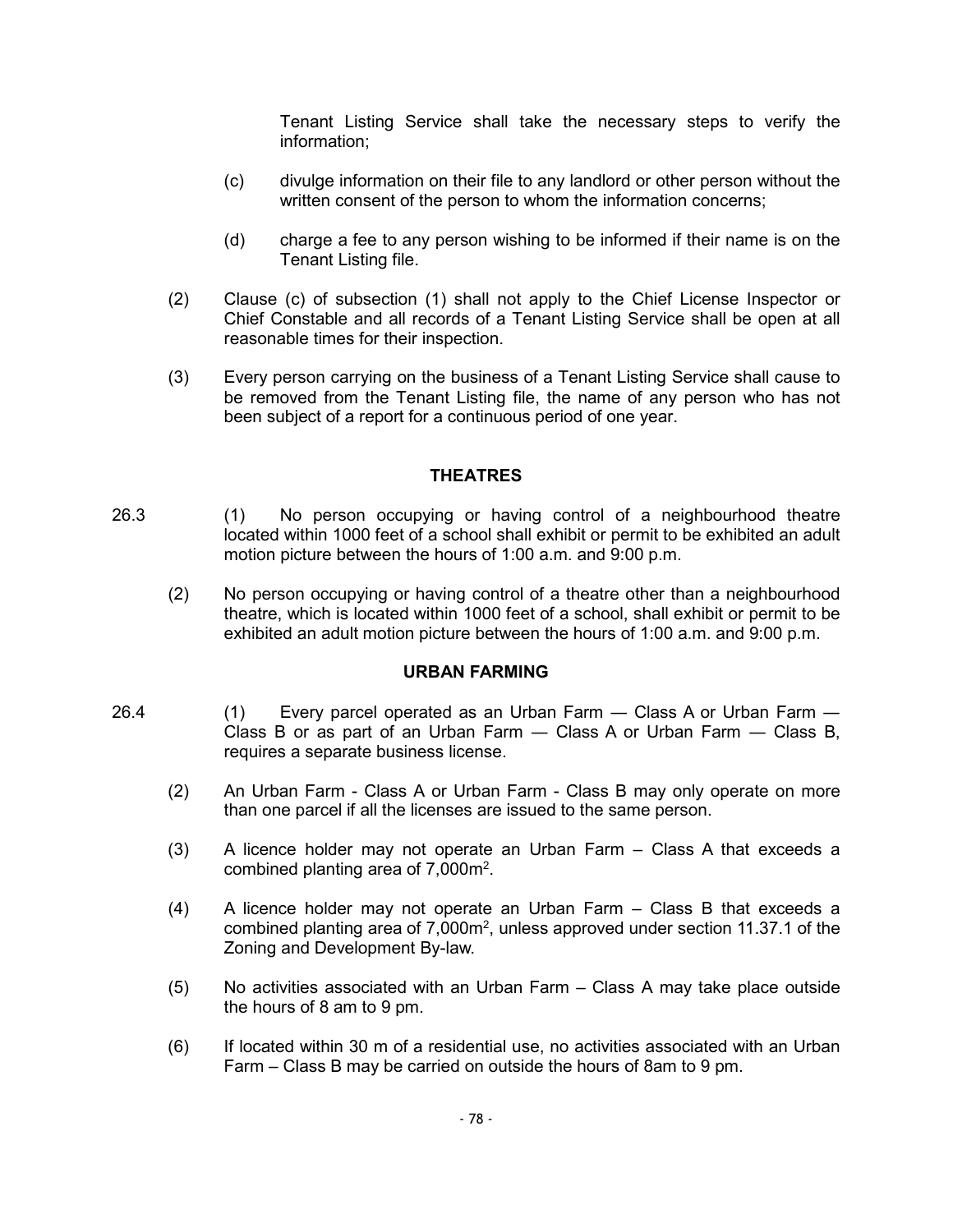- (7) If the holder of a license for an Urban Farm Class A or an Urban Farm Class B applies for farm class tax status under the BC Assessment Act, the applicant must inform the Chief License Inspector at the time the application is made.
- (8) If part of the planting area of an Urban Farm Class A or Urban Farm Class B is subject to a lease, the lease must be provided to the City License Inspector.

### **PASSENGER DIRECTED VEHICLE SERVICES**

- 26.5 (1) The provisions of this section apply to all persons carrying on the business of providing passenger directed vehicle services.
	- (2) Every person providing passenger directed vehicle services must provide the Inspector with the number of passenger directed vehicles operating under the authority of that passenger directed vehicle services provider, including the number of accessible passenger directed vehicles and zero emission vehicles, as well as any supporting documentation that the Inspector may require.
	- (3) Every person providing transportation network services under an inter-municipal TNS business licence must provide the Inspector with the number of pick-ups and drop-offs made in each of the municipalities participating in the intermunicipal licensing scheme, as well as any supporting documentation that the Inspector may require.
	- (4) All information and data that the Inspector requires must be submitted on a monthly basis, within 5 business days of the end of each month.
	- (5) If additional passenger directed vehicles begin operating under the authority of a passenger directed vehicle services provider after the annual license fee is paid, the passenger directed vehicle services provider shall:
		- (a) report the additional vehicles to the Inspector, indicating the total number of vehicles added, and the number of accessible passenger directed vehicles and zero emission vehicles added, within 5 business days of the end of the month in which the vehicles were added; and
		- (b) shall pay the additional per vehicle fee set out in Schedule "A", pro-rated by dividing the applicable annual license fee for each vehicle by 12 and multiplying the resulting number by the number of whole or partial months remaining in that calendar year.
	- (6) Every passenger directed vehicle services provider must ensure that the drivers of passenger directed vehicles operating under their authority comply with all City by-laws.

### **VENDING MACHINES**

27.1 (1) No person owning or occupying any building or premises shall keep or permit to be kept therein or thereon any vending machine or bank machine unless such machine is licensed under the provisions of this By-law.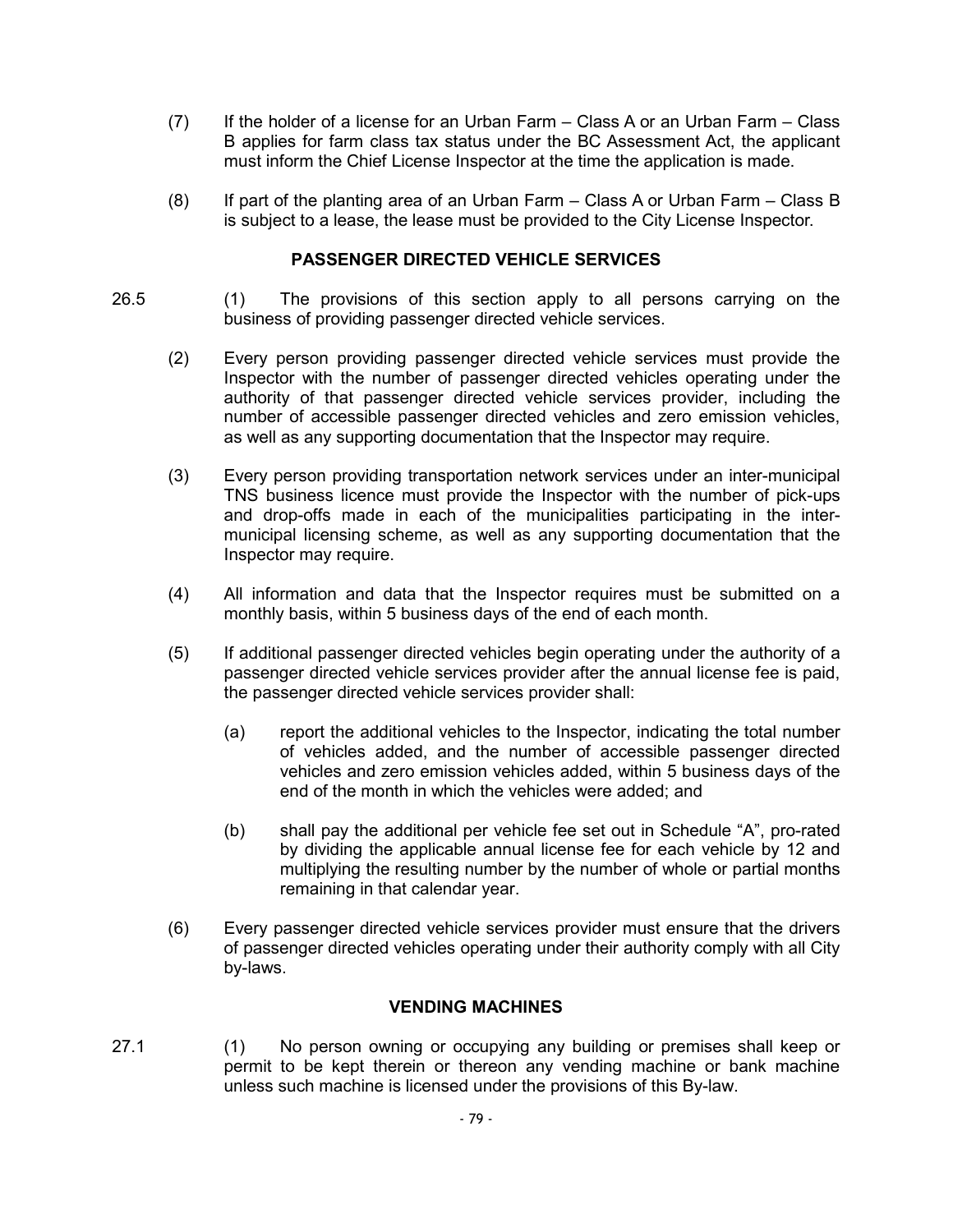- (2) DELETED
- (3) No person shall install or permit the installation of, nor shall any person maintain a tobacco or cigarette machine in or upon any premises that are not under the supervision or control of an adult person.
- (4) No owner or occupier of any premises shall permit the number of vending machines or bank machines owned or kept upon the premises to be increased without first notifying the Inspector in writing of the increase in number.

### **VENUES**

27.1A The licensee of a venue must ensure that a list is available to customers that provides the standard drink size, or the size in fluid ounces or millilitres and the percentage of alcohol per volume, for all beer, wine and spirits sold, and that customers are made aware that such list is available.

### **VIDEO LOTTERY TERMINALS**

27.2 [Declared Void - Order, Supreme Court of British Columbia. A963907(VR) - Dec. 18, 1996]

### **GENERAL**

28. No person holding or required to hold a license for the carrying on of any trade, business or occupation under the provisions of any by-law of the City of Vancouver shall refuse to sell any goods or furnish any service, or supply any accommodation, to a person by reason

only of such person's race, creed, colour, religion, sex, marital status, physical or mental disability, nationality, ancestry, place of origin or political beliefs.

### **PAYMENT OF FEES**

- 29. (1) Every person required to be licensed under the provisions of this By-law shall pay the prescribed license fee on or before the date fixed for payment.
	- (2) The date fixed for payment shall be:
		- (a) in the case of a person required to be licensed by January 1 in any year, on or before the January 15 in that year; and
		- (b) in every other case, 30 days after the date of the notice billing a person for a license.
	- (3) Every person who has failed to pay the prescribed license fee on or before the date fixed for payment shall pay to the City an additional amount as set out in Schedule A.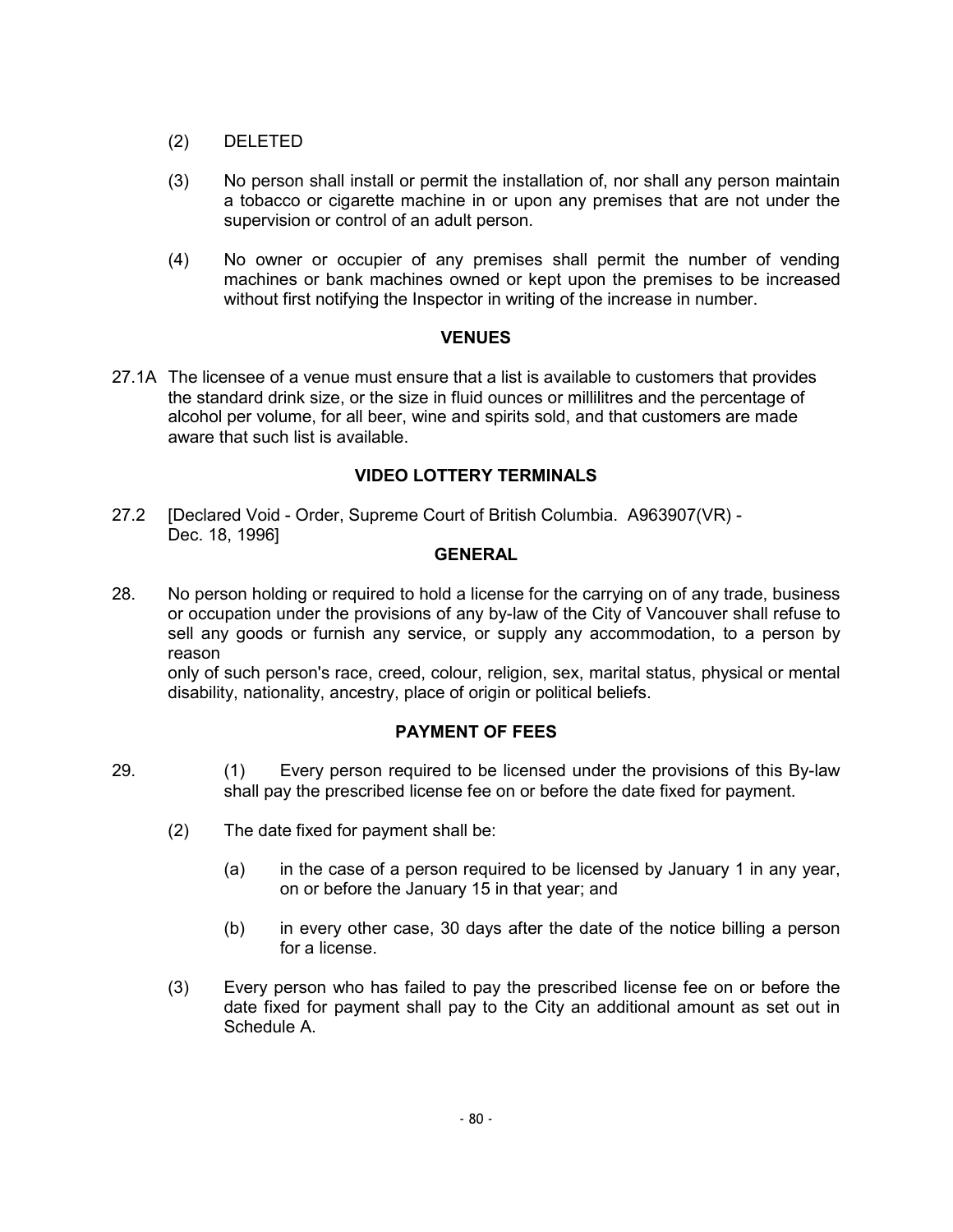- (4) In the event that City Hall is closed on the date fixed for the payment of any license fee, such license fee may be paid without penalty on the next day on which the City Hall is open for business.
- (5) Notwithstanding the provisions of this section no penalty shall be payable for late payment of a fee for a vending machine license.

#### **ENFORCEMENT**

- 29A. (1) The Chief Licence Inspector may issue in writing such notices or orders as may be necessary to inform a person of a contravention of this By-law, in the manner set out in this By-law.
	- (2) The Chief Licence Inspector may order a person who contravenes this By-law to comply with the By-law within a specified time.
	- (2A) No person shall fail to comply with an Order issued pursuant to this section.
	- (3) A notice or order issued under this By-law shall be sufficiently served:
		- (a) in the case of a contravention of this By-law by an owner of the premises, by mailing it by registered mail to the owner at the owner's address as it appears on the records of the Assessment Authority of British Columbia;
		- (b) by sending it by electronic mail to the electronic mail address of the person who contravened this By-law; or
		- (c) by delivery by hand to the person who contravened this By-law.

## **OFFENCES AND PENALTIES**

- 30. (1) Every person who violates any of the provisions of this By-law or who suffers or permits any act or thing to be done in contravention or in violation of any of the provisions of this By-law or who neglects to do or refrains from doing anything required to be done by any of the provisions of this By-law or who does any act which violates any of the provisions of this By-law, shall be deemed to be guilty of an offence against this By-law and liable to the penalties hereby imposed.
	- (2) Every person who fails to comply with a condition of a business licence commits an offence against this by-law that is punishable on conviction by a fine of not less than \$250.00 and not more than \$10,000.00 for each offence.
	- (3) Every person who commits an offence against this by-law is punishable on conviction by a fine of not less than \$250.00 and not more than \$10,000.00 for each offence.
	- (4) Every person who commits an offence of a continuing nature against this By-law is liable to a fine not less than \$250.00 and not more than \$10,000.00 for each day such offence continues.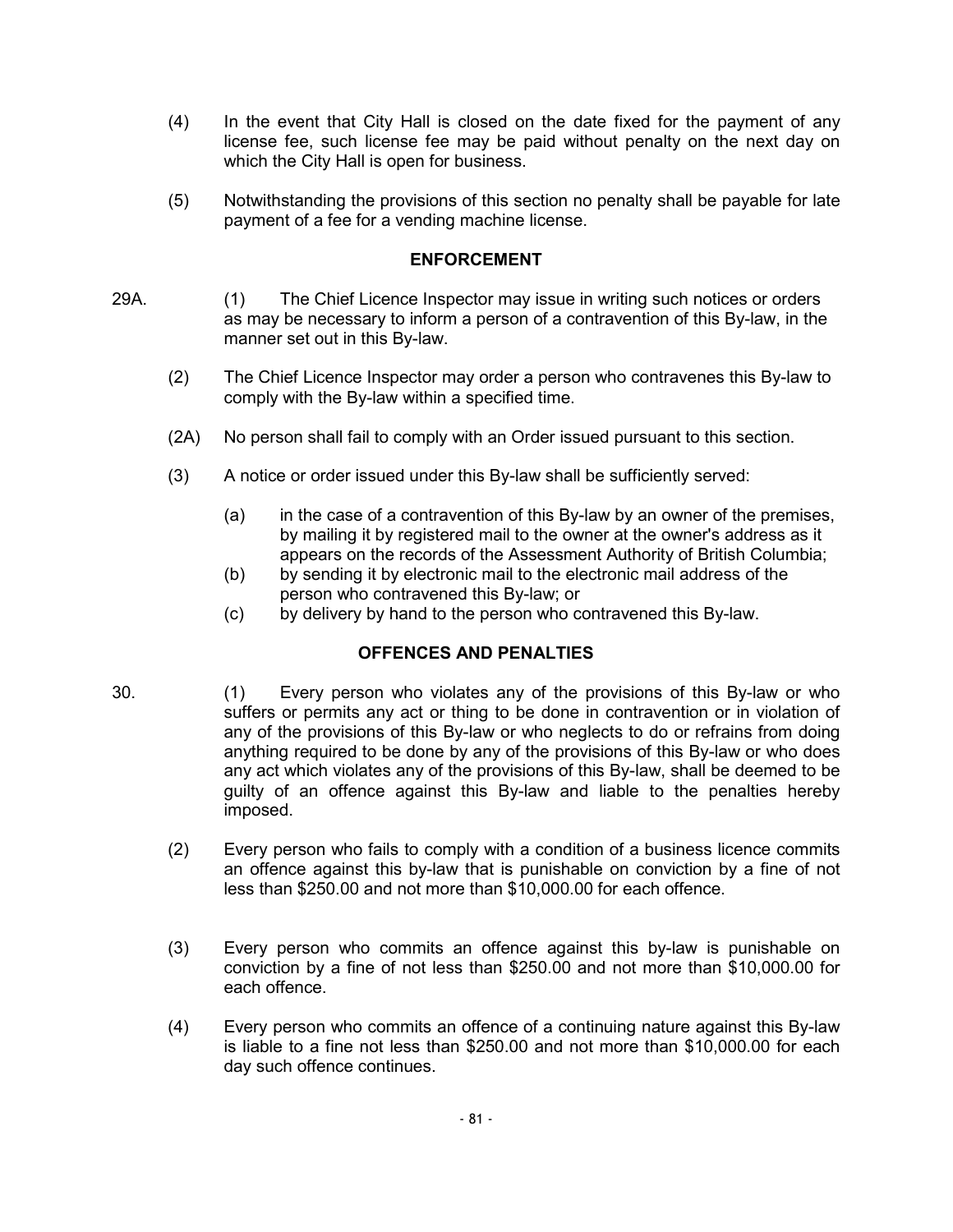(5) Despite the minimum fine referred to in subsection (3) and (4), every person who commits an offence against section 17.1 or section 29A. (2A) is liable to a fine of not less than \$500.00 for each offence, and every person who commits an offence against sections 24.5, 25.1, or 25.3 is liable to a fine of not less than \$1,000.00 for each offence.

### **REPEAL CLAUSE**

31. By-laws Numbers 1421, 1436, 2308, 2944, 3608, 3653, 3846, 4025, and 4082, and amendments thereto, are hereby repealed, but not so as to revive any provision not contained herein.

This by-law shall come into force and take effect on the 1st day of January, 1970.

DONE AND PASSED in open Council this 23rd day of September, 1969.

(Signed) "Thomas J. Campbell" Mayor

(Signed) "R. Thompson" City Clerk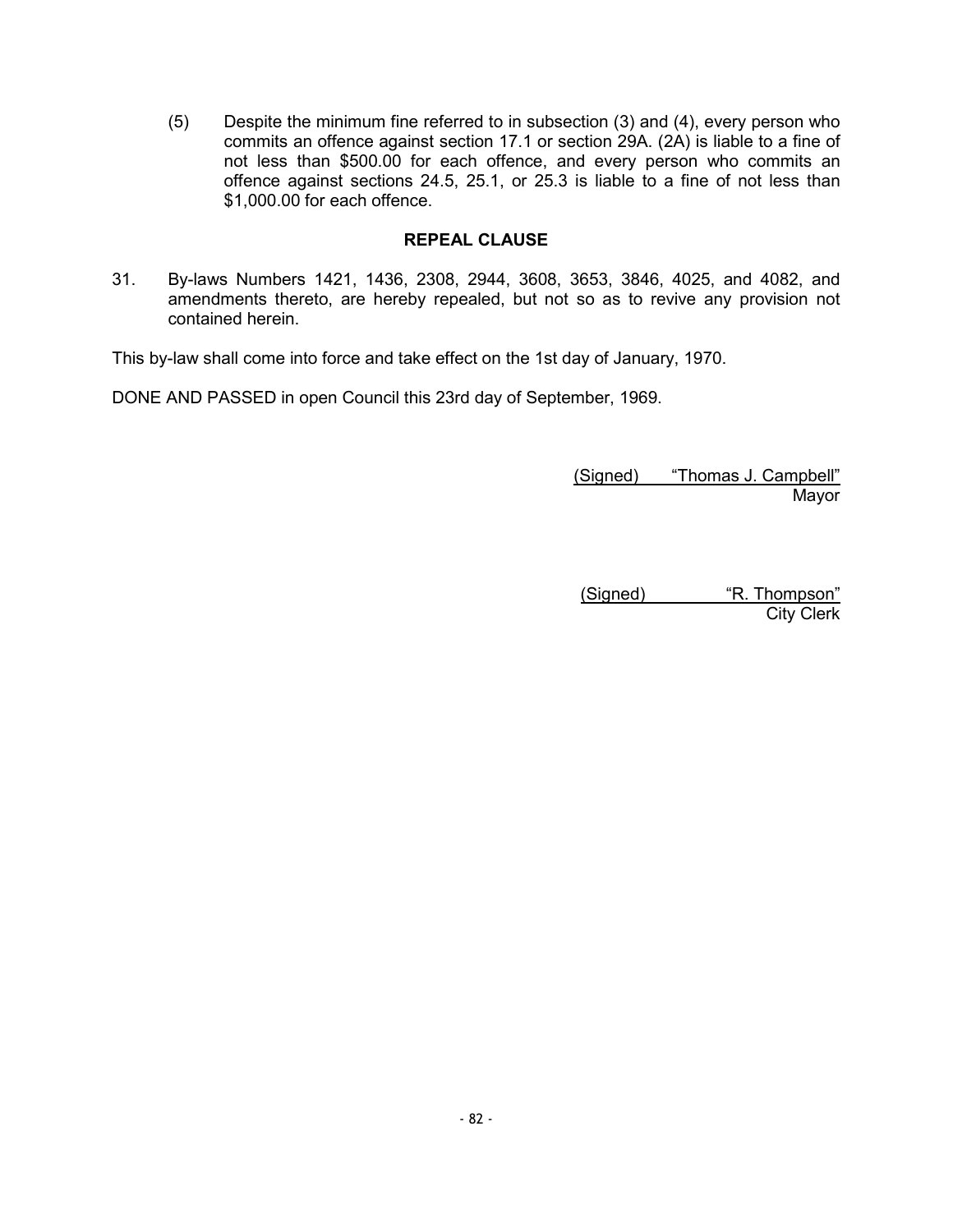# SCHEDULE A

#### Year 2022 Business License Fees

# BUSINESS LICENSE FEES

|                                |                                      | Licence Term                                                                                                                                                                                                                                                                                                                                                                                       | Licence Fee |
|--------------------------------|--------------------------------------|----------------------------------------------------------------------------------------------------------------------------------------------------------------------------------------------------------------------------------------------------------------------------------------------------------------------------------------------------------------------------------------------------|-------------|
|                                | <b>Adult Entertainment Store</b>     | Per annum                                                                                                                                                                                                                                                                                                                                                                                          | \$404.00    |
| Amusement Park                 |                                      | Per annum                                                                                                                                                                                                                                                                                                                                                                                          | \$5,972.00  |
|                                | Animal/Veterinary Hospital           | Per annum                                                                                                                                                                                                                                                                                                                                                                                          | \$300.00    |
| <b>Antique Dealer</b>          |                                      | Per annum                                                                                                                                                                                                                                                                                                                                                                                          | \$163.00    |
| <b>Apartment Building</b>      |                                      | Per annum per dwelling<br>unit (EXCEPT that<br>a<br>dwelling unit<br>that<br>is<br>actually occupied by the<br>owner of the premises, or<br>a dwelling unit that is<br>leased for 99 years or<br>more and the lessee is<br>eligible for<br>and has<br>received the Provincial<br>Home Owner Grant for<br>the preceding year, shall<br>not be included in the<br>calculation of the fee<br>payable) | \$80.00     |
|                                | Arcade, Exhibit or Shooting Gallery  | Per annum                                                                                                                                                                                                                                                                                                                                                                                          | \$404.00    |
| <b>Artist Live/Work Studio</b> |                                      | Per annum                                                                                                                                                                                                                                                                                                                                                                                          | \$163.00    |
|                                | <b>Arts and Culture Indoor Event</b> |                                                                                                                                                                                                                                                                                                                                                                                                    |             |
| (a)                            | 31 to 60 persons                     | Per event or series of up<br>to 3 events in a 30-day<br>period                                                                                                                                                                                                                                                                                                                                     | \$29.00     |
| (b)                            | 61 to 150 persons                    | Per event or series of up<br>to 3 events in a 30-day<br>period                                                                                                                                                                                                                                                                                                                                     | \$117.00    |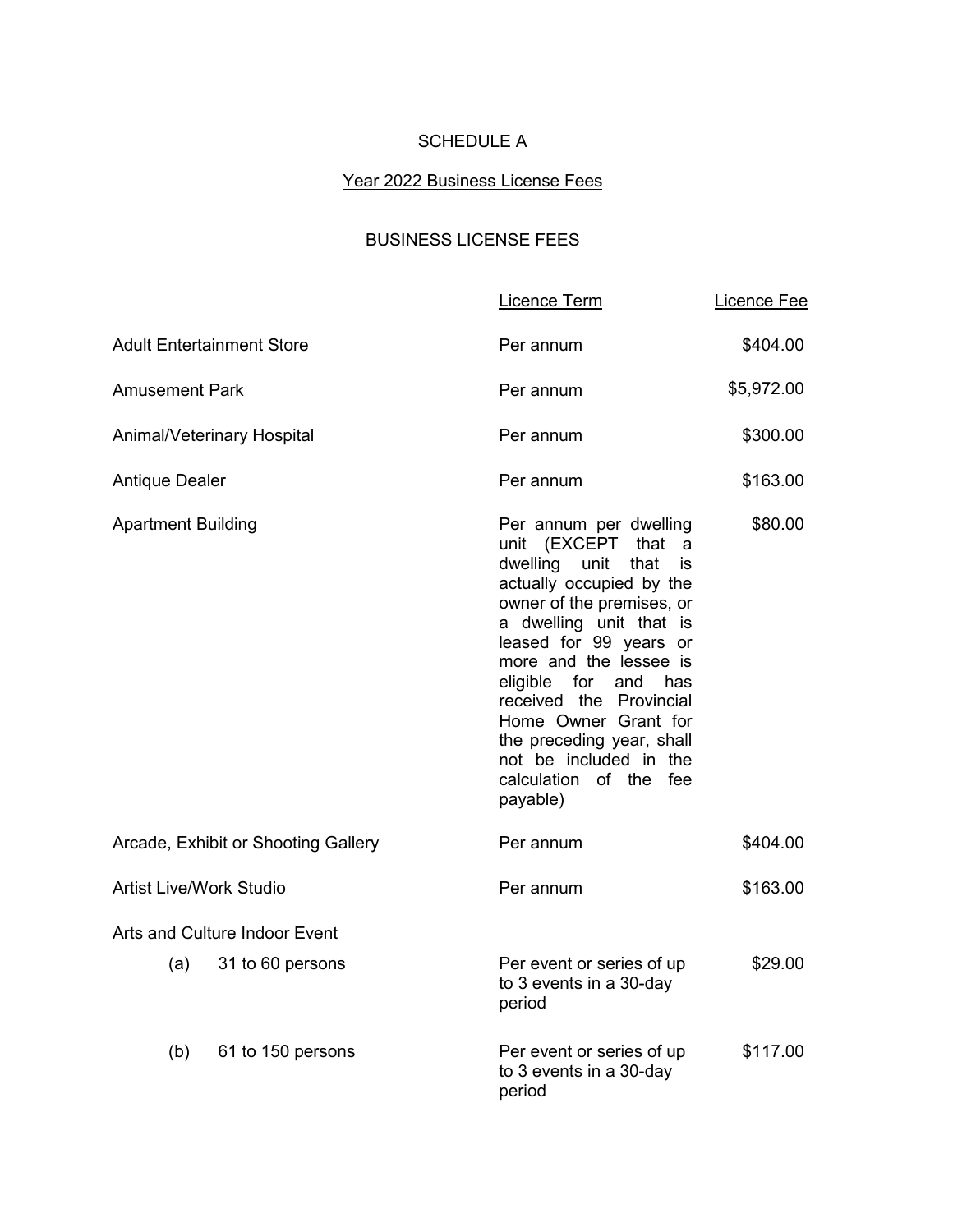|                                                                 | Licence Term                                                   | Licence Fee |
|-----------------------------------------------------------------|----------------------------------------------------------------|-------------|
| (c)<br>151 to 250 persons                                       | Per event or series of up<br>to 3 events in a 30-day<br>period | \$174.00    |
| <b>Auto Dealer</b>                                              | Per annum                                                      | \$196.00    |
| Auto Paint/Body Shop                                            | Per annum                                                      | \$163.00    |
| <b>Auto Parking</b>                                             | Per annum                                                      | \$163.00    |
| Auto Washing                                                    | Per annum                                                      | \$163.00    |
| <b>Backyard Pay Parking</b>                                     | Per annum for the first 2<br>spaces, and:                      | \$150.00    |
|                                                                 | For each additional<br>space                                   | \$65.00     |
| <b>Bank Machine</b>                                             | Per annum                                                      | \$65.00     |
| Barber Shop or Beauty Salon                                     | Per annum                                                      | \$297.00    |
| <b>Beauty and Wellness Centre</b>                               | Per annum                                                      | \$382.00    |
| <b>Bed and Breakfast Accommodation</b>                          | Per annum                                                      | \$55.00     |
| <b>Billiard-Room Keeper</b>                                     | Per annum                                                      | \$326.00    |
| Body-Rub Parlour, Body-Painting Studio &<br><b>Model Studio</b> | Per annum                                                      | \$12,350.00 |
| <b>Book Agent</b>                                               | Per annum                                                      | \$196.00    |
| <b>Bottle Depot</b>                                             | Per annum                                                      | \$196.00    |
| <b>Bowling Alley</b>                                            | Per annum                                                      | \$300.00    |
| C.N.I.B. Concession Stand                                       | Per annum                                                      | \$1.00      |
| Canvasser                                                       | Per annum                                                      | \$163.00    |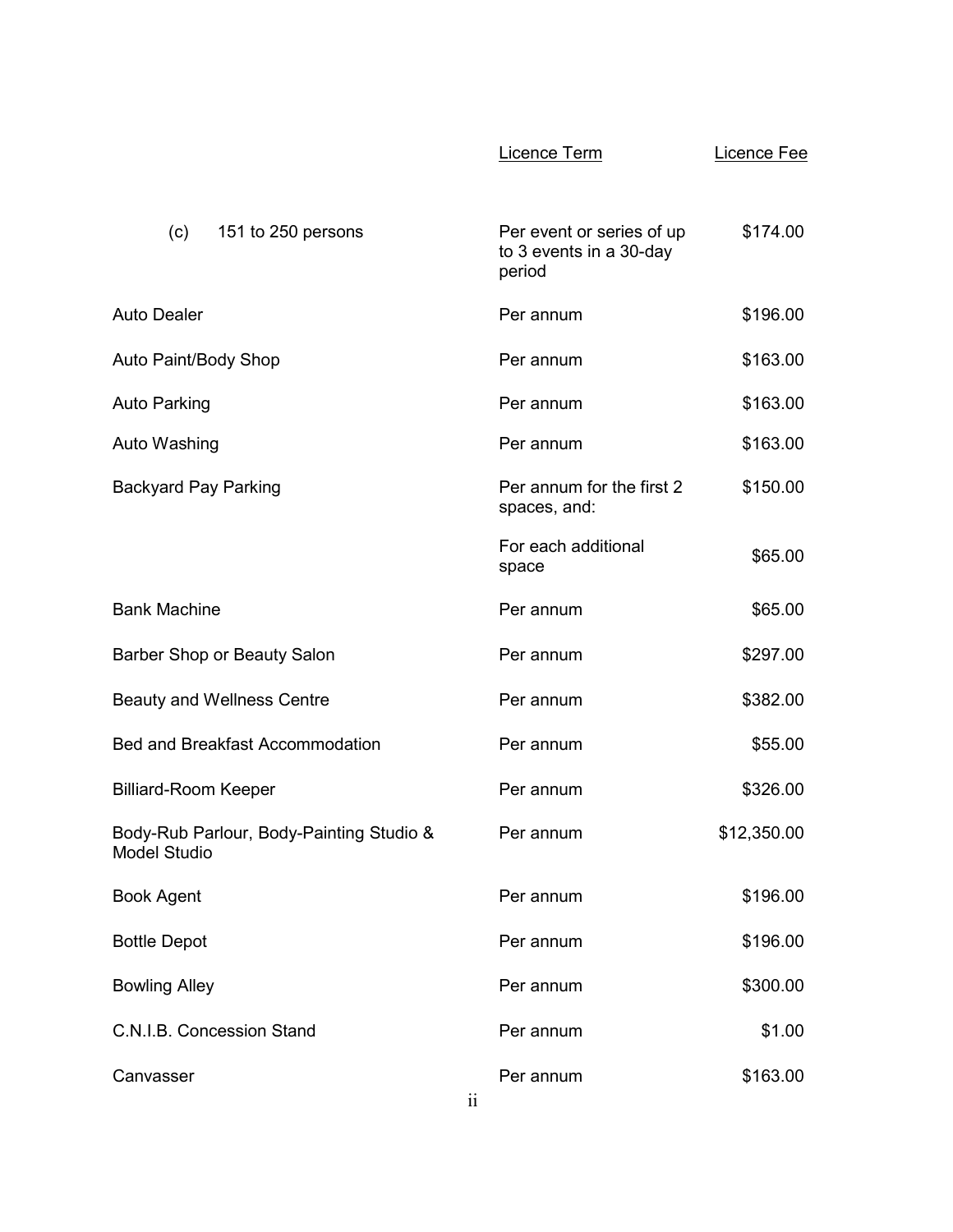|                                | Licence Term | Licence Fee |
|--------------------------------|--------------|-------------|
| Carpet/Upholstery Cleaner      | Per annum    | \$196.00    |
| Casino- Class 1                | Per annum    | \$315.00    |
| Casino - Class 2               | Per annum    | \$14,137.00 |
| Caterer                        | Per annum    | \$432.00    |
| <b>Chimney Sweep</b>           | Per annum    | \$196.00    |
| Club                           | Per annum    | \$11.00     |
| Club Manager                   | Per annum    | \$163.00    |
| <b>Coin-Operated Services</b>  | Per annum    | \$432.00    |
| <b>Community Association</b>   | Per annum    | \$2.00      |
| <b>Compassion Club</b>         | Per annum    | \$1,189.00  |
| Contractor                     | Per annum    | \$196.00    |
| Courier/Messenger              | Per annum    | \$163.00    |
| <b>Dairy Delivery Services</b> | Per annum    | \$432.00    |
| <b>Dance Hall</b>              | Per annum    | \$326.00    |
| Dancing Academy                | Per annum    | \$196.00    |
| <b>Dating Service</b>          | Per annum    | \$196.00    |
| <b>Donation Bin</b>            | Per annum    | \$163.00    |
| Dry Cleaner                    | Per annum    | \$163.00    |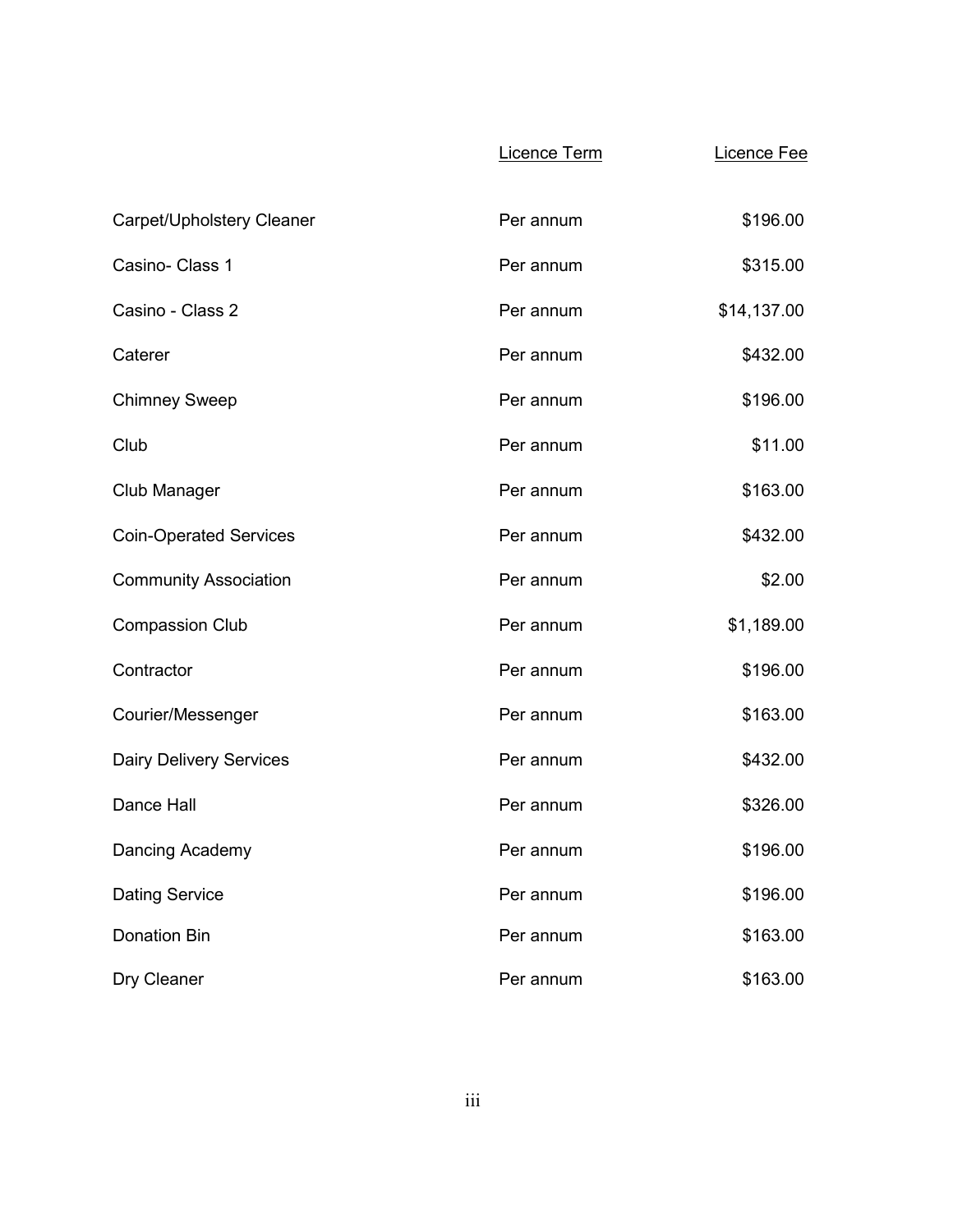|        |                   |                                                                                                                                                                                           | Licence Term                                                                                                                                                                                  | <u>Licence Fee</u>                 |
|--------|-------------------|-------------------------------------------------------------------------------------------------------------------------------------------------------------------------------------------|-----------------------------------------------------------------------------------------------------------------------------------------------------------------------------------------------|------------------------------------|
| Duplex |                   |                                                                                                                                                                                           | Per<br>annum<br>for<br>each<br>dwelling unit (EXCEPT<br>that<br>licence<br>no<br>İS<br>required for a dwelling<br>that<br>actually<br>unit<br>is<br>occupied by the owner of<br>the premises) | \$78.00                            |
|        |                   | Dwelling Unit that a person rents, intends to<br>rent, or customarily rents to a tenant except<br>for a dwelling unit for which a fee is payable<br>under another part of this Schedule A | Per annum                                                                                                                                                                                     | \$78.00                            |
|        | Electrician       |                                                                                                                                                                                           | Per annum                                                                                                                                                                                     | \$163.00                           |
|        | <b>Exhibition</b> |                                                                                                                                                                                           |                                                                                                                                                                                               |                                    |
| (a)    | be                | Circus or Rodeo EXCEPT that where the<br>Circus or Rodeo is to be held entirely<br>within a permanent building, the fee shall                                                             | Per day<br>Per week<br>Per annum                                                                                                                                                              | \$184.00<br>\$371.00<br>\$3,479.00 |
| (b)    |                   | Horse Racing                                                                                                                                                                              | Per annum                                                                                                                                                                                     | \$14,137.00                        |
| (c)    |                   | Automobile or Motorcycle Racing                                                                                                                                                           | Per day<br>Per week<br>Per annum                                                                                                                                                              | \$184.00<br>\$371.00<br>\$1,415.00 |
| (d)    |                   | Concert, lecture or a musical or theatrical<br>performance staged or promoted by a<br>person not holding a licence, where the<br>capacity of the facility:                                |                                                                                                                                                                                               |                                    |
|        |                   | (A) does not exceed 500 seats                                                                                                                                                             | Per day<br>Per week<br>Per annum                                                                                                                                                              | \$163.00<br>\$318.00<br>\$3,479.00 |
|        | (B)               | is greater than 500 seats but does<br>not exceed 1000 seats                                                                                                                               | Per day<br>Per week<br>Per annum                                                                                                                                                              | \$184.00<br>\$371.00<br>\$3,260.00 |
|        | (C)               | is greater than 1000 seats but does<br>not exceed 2000 seats                                                                                                                              | Per day<br>Per week<br>Per annum                                                                                                                                                              | \$217.00<br>\$432.00<br>\$4,347.00 |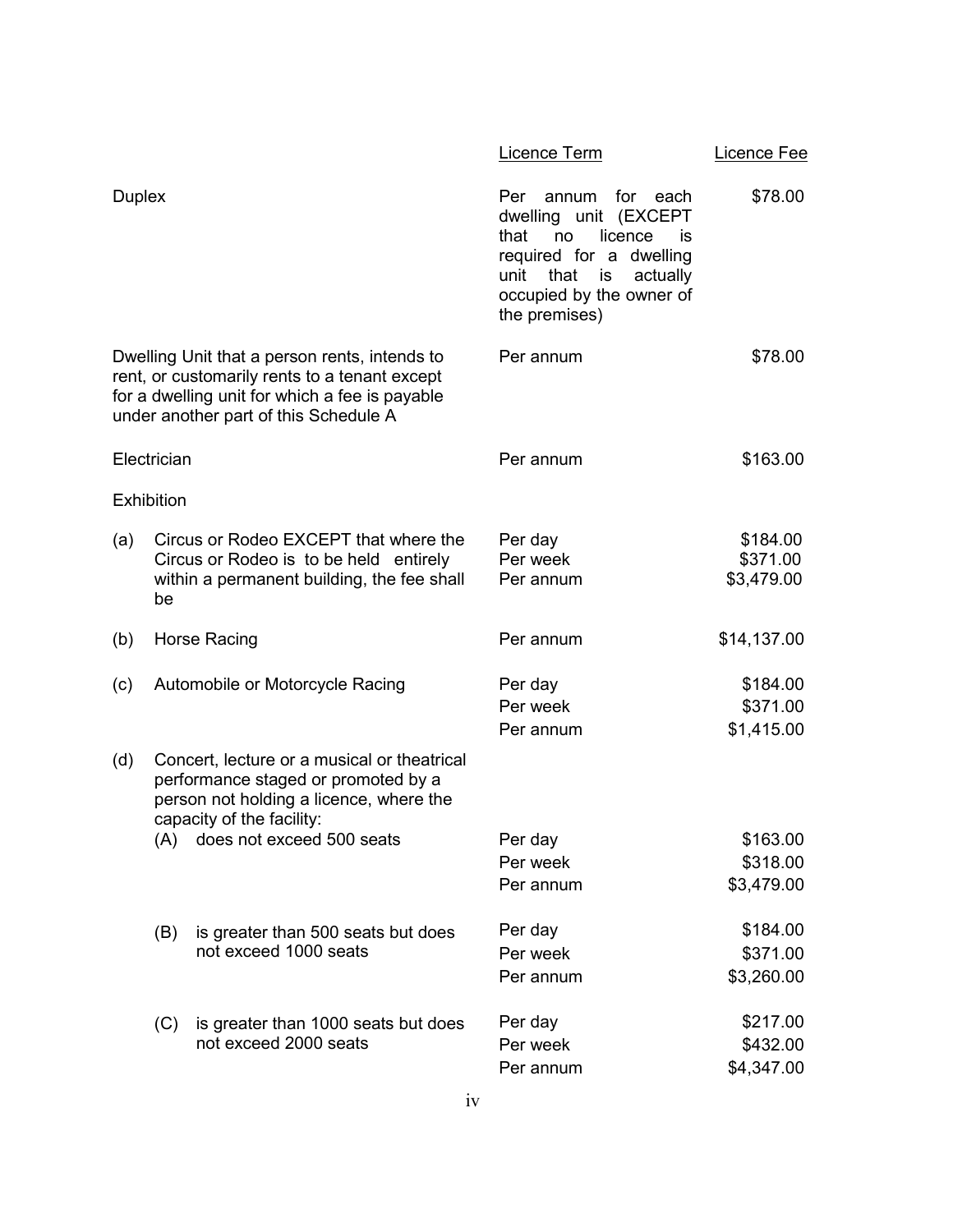|     |                                                                                                                                                                                                                                                                                                  | Licence Term                                                                                                                                                                        | <b>Licence Fee</b>                 |
|-----|--------------------------------------------------------------------------------------------------------------------------------------------------------------------------------------------------------------------------------------------------------------------------------------------------|-------------------------------------------------------------------------------------------------------------------------------------------------------------------------------------|------------------------------------|
|     | (D)<br>exceeds 2000 seats                                                                                                                                                                                                                                                                        | Per day<br>Per week<br>Per annum                                                                                                                                                    | \$250.00<br>\$491.00<br>\$5,006.00 |
|     | EXCEPT that where no part of the proceeds<br>from any event listed in $(c)$ or $(d)$ enures to<br>the benefit or private gain of any person or<br>proprietor or member thereof or shareholder<br>therein, or to the person or persons<br>organizing or managing such event, the fee<br>shall be: | Per day<br>Per week<br>Per annum                                                                                                                                                    | \$45.00<br>\$55.00<br>\$2,175.00   |
| (e) | Boxing, wrestling, game, show, contest or<br>any other exhibit, performance or device<br>not hereinbefore specifically mentioned                                                                                                                                                                 | Per day<br>Per week<br>Per annum                                                                                                                                                    | \$185.00<br>\$371.00<br>\$3,260.00 |
|     | Extended Hours Liquor Establishment                                                                                                                                                                                                                                                              | Per annum per person<br>based on the person<br>capacity set out on the<br>Provincial liquor licence<br>for the establishment,<br>except that despite the<br>number of persons, the: | \$18.30                            |
|     |                                                                                                                                                                                                                                                                                                  | Minimum fee will be:<br>and the                                                                                                                                                     | \$163.00                           |
|     | <b>Family Sports and Entertainment Centre</b>                                                                                                                                                                                                                                                    | Maximum fee will be<br>Per annum                                                                                                                                                    | \$24,701.00<br>\$387.00            |
|     | <b>Farmers' Market</b>                                                                                                                                                                                                                                                                           | Per annum                                                                                                                                                                           | \$11.00                            |
|     | <b>Financial Institution</b>                                                                                                                                                                                                                                                                     | Per annum                                                                                                                                                                           | \$1,654.00                         |
|     | Fitness Centre - Class 1                                                                                                                                                                                                                                                                         | Per annum                                                                                                                                                                           | \$163.00                           |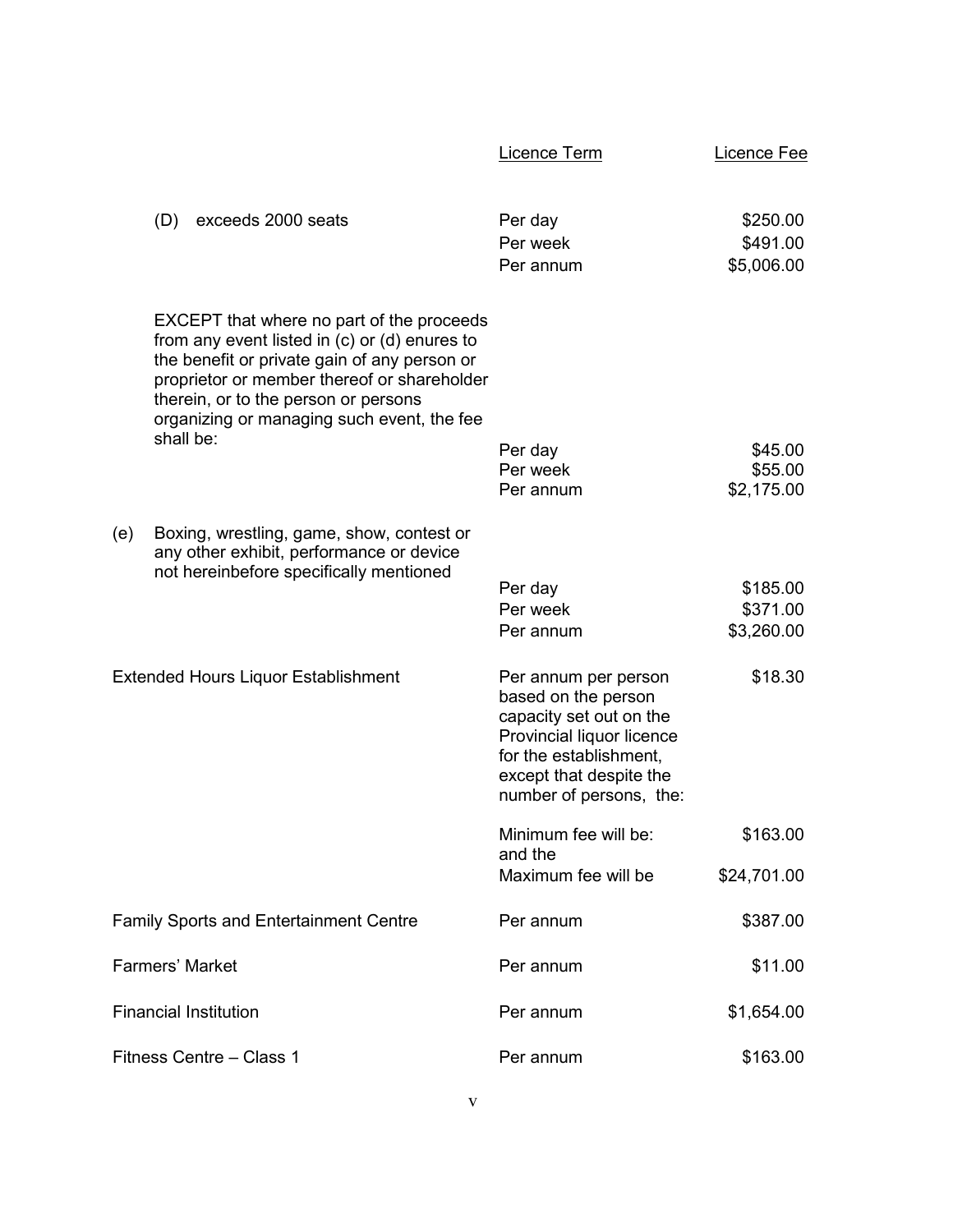|                                      | Licence Term                                                                                                    | <b>Licence Fee</b> |
|--------------------------------------|-----------------------------------------------------------------------------------------------------------------|--------------------|
| Fitness Centre - Class 2             | Per annum                                                                                                       | \$300.00           |
| <b>Fund Raiser</b>                   | Per annum                                                                                                       | \$196.00           |
| <b>Gasoline Station</b>              | Per annum                                                                                                       | \$243.00           |
| <b>Hair Stylist</b>                  | Per annum per chair                                                                                             | \$163.00           |
| Hairdresser                          | Per annum per chair                                                                                             | \$163.00           |
| <b>Health Care Office</b>            | Per annum                                                                                                       | \$163.00           |
| <b>Health Enhancement Centre</b>     | Per annum                                                                                                       | \$301.00           |
| Homecraft                            | Per annum                                                                                                       | \$82.00            |
| Hotel                                | Per annum, plus                                                                                                 | \$82.00            |
|                                      | Per annum per dwelling<br>unit                                                                                  | \$78.00            |
|                                      | Per annum per<br>housekeeping unit                                                                              | \$57.00            |
|                                      | Per annum per sleeping<br>unit                                                                                  | \$38.00            |
| Inter-municipal Business Licence     | Per annum                                                                                                       | \$250.00           |
| Inter-municipal TNS Business Licence | Per annum, plus                                                                                                 | \$155.00           |
|                                      | For each vehicle except<br>for accessible passenger<br>directed vehicles and<br>zero emission vehicles,<br>plus | \$150.00           |
|                                      | For each zero emission<br>vehicle                                                                               | \$30.00            |
| <b>Janitor Service</b>               | Per annum                                                                                                       | \$196.00           |
| Junk Dealer, Mobile                  | Per annum                                                                                                       | \$163.00           |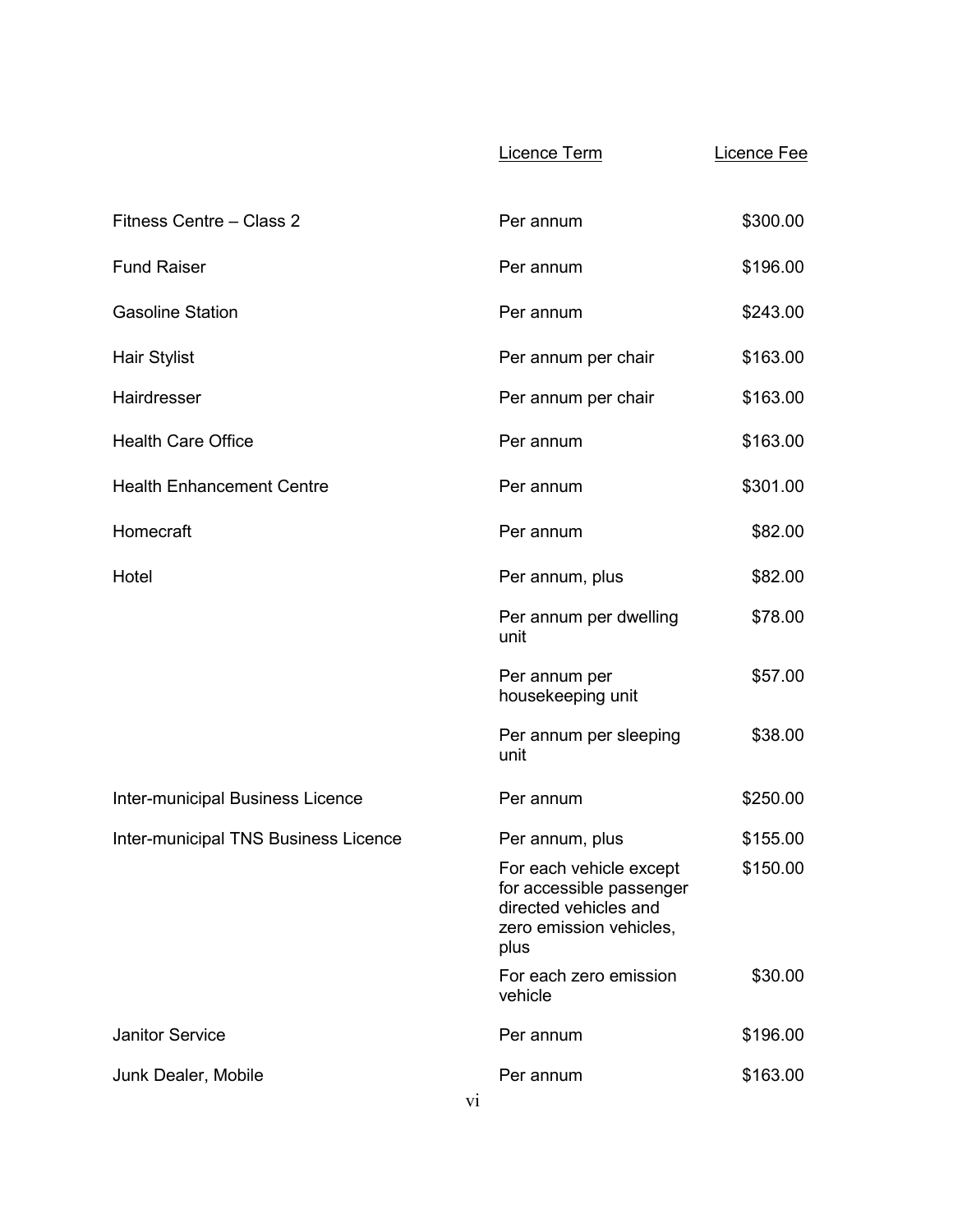|                                                               | Licence Term                                                                                                 | Licence Fee |
|---------------------------------------------------------------|--------------------------------------------------------------------------------------------------------------|-------------|
| Kennel                                                        | Per annum                                                                                                    | \$163.00    |
| Late Night Dance Event                                        |                                                                                                              |             |
| (a) with patron capacity of less than 350                     | Per event                                                                                                    | \$354.00    |
| (b) with patron capacity of 350 or more but<br>less than 750  | Per event                                                                                                    | \$621.00    |
| (c) with patron capacity of 750 or more but<br>less than 2000 | Per event                                                                                                    | \$1,063.00  |
| (d) with patron capacity of 2000 or more                      | Per event                                                                                                    | \$1,415.00  |
| Laundry (with equipment)                                      | Per annum                                                                                                    | \$300.00    |
| <b>Limited Service Food Establishment</b>                     | Per annum                                                                                                    | \$586.00    |
| <b>Liquor Delivery Service</b>                                | Per annum                                                                                                    | \$196.00    |
| <b>Liquor Retail Store</b>                                    | Per annum                                                                                                    | \$450.00    |
| <b>Livery and Feed Stables</b>                                | Per annum                                                                                                    | \$300.00    |
| Locksmith                                                     | Per annum                                                                                                    | \$196.00    |
| Manufacturer                                                  | Per annum                                                                                                    | \$163.00    |
| Manufacturer - Food                                           | Per annum                                                                                                    | \$847.00    |
| Marina Operator                                               | Per annum, plus                                                                                              | \$324.00    |
|                                                               | For each occupied live-<br>aboard boat 21 feet or<br>less in length, at water<br>line, plus                  | \$1,521.00  |
|                                                               | For each occupied live-<br>aboard boat more than<br>21 feet but not more than<br>26 feet in length, at water | \$1,841.00  |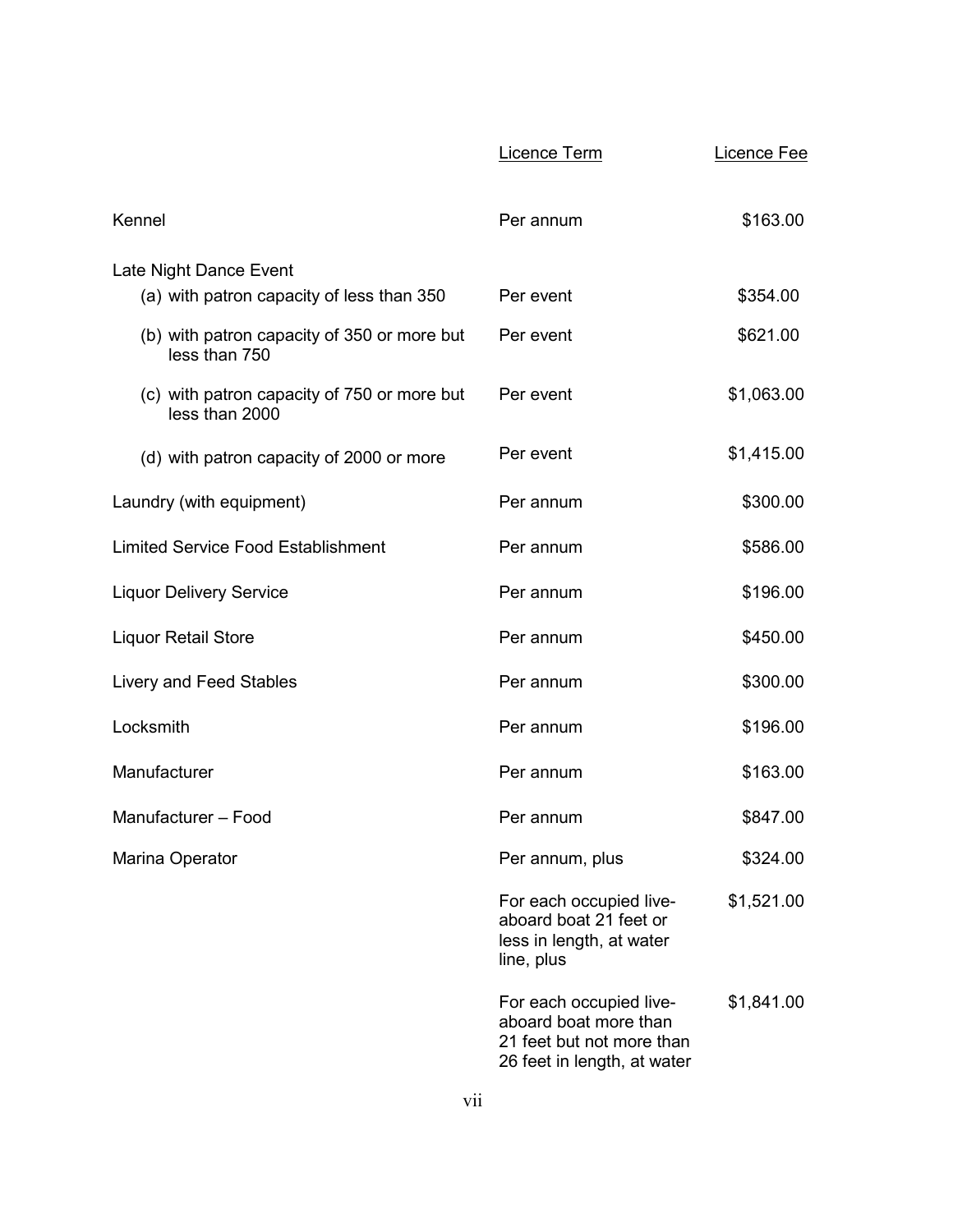|                                     | Licence Term                                                                                                                                                                                                                                | Licence Fee              |
|-------------------------------------|---------------------------------------------------------------------------------------------------------------------------------------------------------------------------------------------------------------------------------------------|--------------------------|
|                                     | line, plus                                                                                                                                                                                                                                  |                          |
|                                     | For each occupied live-<br>aboard boat more than<br>26 feet but not more than<br>31 feet in length, at water<br>line, plus                                                                                                                  | \$2,074.00               |
|                                     | For each occupied live-<br>aboard boat more than<br>31 feet but not more than<br>37 feet in length, at water<br>line, plus<br>For each occupied live-<br>aboard boat which is<br>more than 37 feet in                                       | \$2,364.00<br>\$2,608.00 |
|                                     | length at water line.                                                                                                                                                                                                                       |                          |
| <b>Milk Vendor</b>                  | Per annum                                                                                                                                                                                                                                   | \$300.00                 |
| <b>Moving Transfer Service</b>      | Per annum                                                                                                                                                                                                                                   | \$163.00                 |
| <b>Multiple Conversion Dwelling</b> | Per annum per dwelling<br>unit                                                                                                                                                                                                              | \$78.00                  |
|                                     | Per annum per<br>housekeeping unit                                                                                                                                                                                                          | \$57.00                  |
|                                     | Per annum per sleeping<br>unit (EXCEPT that a<br>dwelling unit, sleeping<br>unit or housekeeping unit<br>that is actually occupied<br>by the owner of the<br>premises shall not be<br>included in the<br>calculation of the fee<br>payable) | \$38.00                  |
| <b>Newspaper Vending Machine</b>    | Per annum per machine                                                                                                                                                                                                                       | \$43.00                  |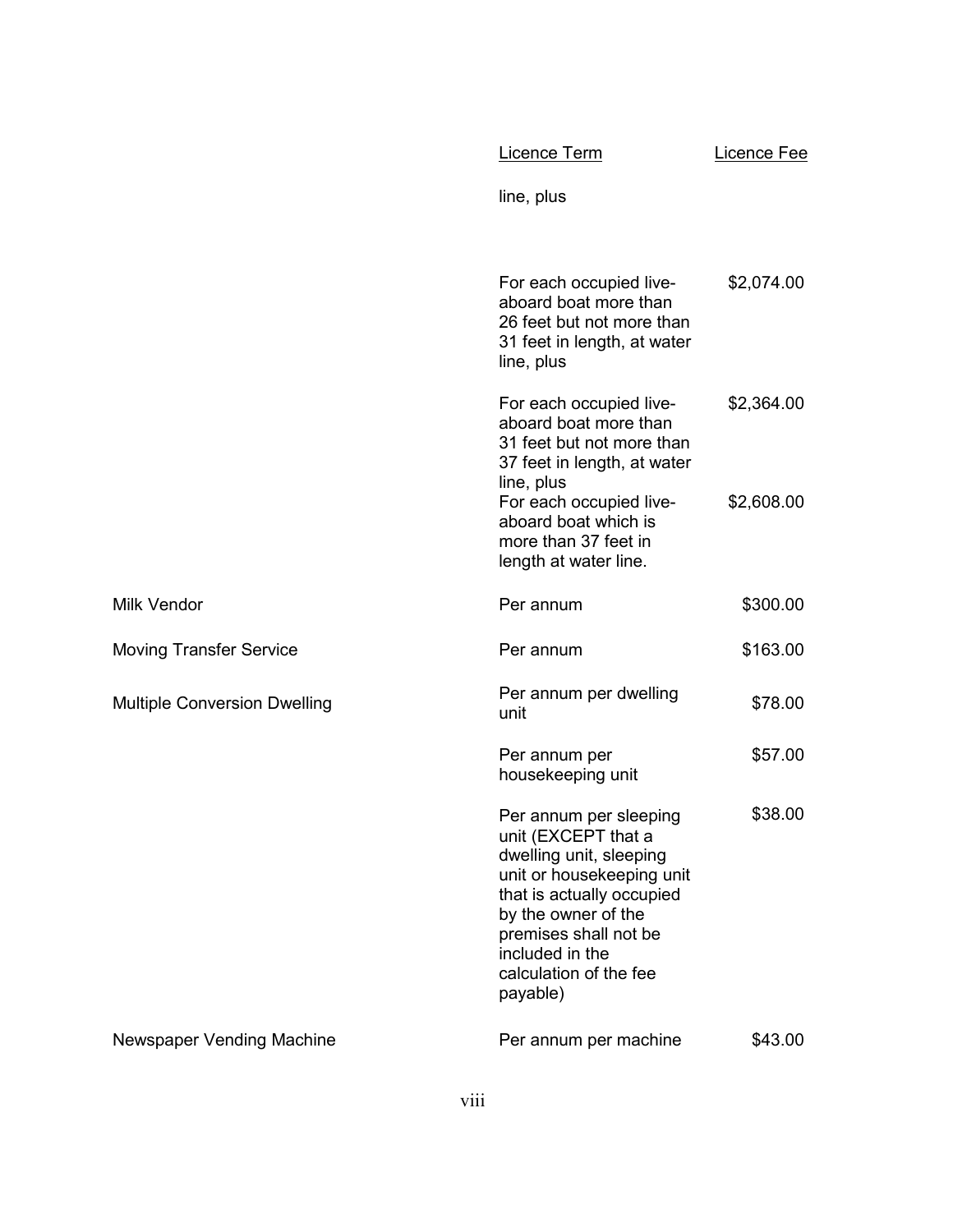|                                                                                                                                                                                                    | Licence Term                                                                                              | Licence Fee |
|----------------------------------------------------------------------------------------------------------------------------------------------------------------------------------------------------|-----------------------------------------------------------------------------------------------------------|-------------|
| Non-Profit Housing                                                                                                                                                                                 | Per annum                                                                                                 | \$163.00    |
| One-Family Dwelling which is leased to and<br>occupied by persons other than the building's<br>owner                                                                                               | Per annum                                                                                                 | \$78.00     |
| Pacific National Exhibition - Annual Fair                                                                                                                                                          | Per annum                                                                                                 | \$19,799.00 |
| Painter                                                                                                                                                                                            | Per annum                                                                                                 | \$163.00    |
| <b>Passenger Directed Vehicle Services</b><br>excluding transportation network services<br>providers providing transportation network<br>services under an inter-municipal TNS business<br>licence | Per annum, plus                                                                                           | \$163.00    |
|                                                                                                                                                                                                    | For each vehicle except<br>for accessible passenger<br>directed vehicles and<br>zero-emission<br>vehicles | \$105.00    |
| Pawnbroker                                                                                                                                                                                         | Per annum                                                                                                 | \$2,512.00  |
| Peddler                                                                                                                                                                                            | Per annum                                                                                                 | \$163.00    |
| Peddler-Food                                                                                                                                                                                       | Per annum                                                                                                 | \$300.00    |
| <b>Personal Care Home</b>                                                                                                                                                                          | Per annum per licenced<br>bed                                                                             | \$38.00     |
| Pet Store                                                                                                                                                                                          | Per annum                                                                                                 | \$300.00    |
| Plumber                                                                                                                                                                                            | Per annum                                                                                                 | \$163.00    |
| <b>Property Manager</b>                                                                                                                                                                            | Per annum                                                                                                 | \$163.00    |
| <b>Psychic or Astrological Service</b>                                                                                                                                                             | Per annum                                                                                                 | \$163.00    |
| <b>Public Bike Share</b>                                                                                                                                                                           | Per annum                                                                                                 | \$2,573.00  |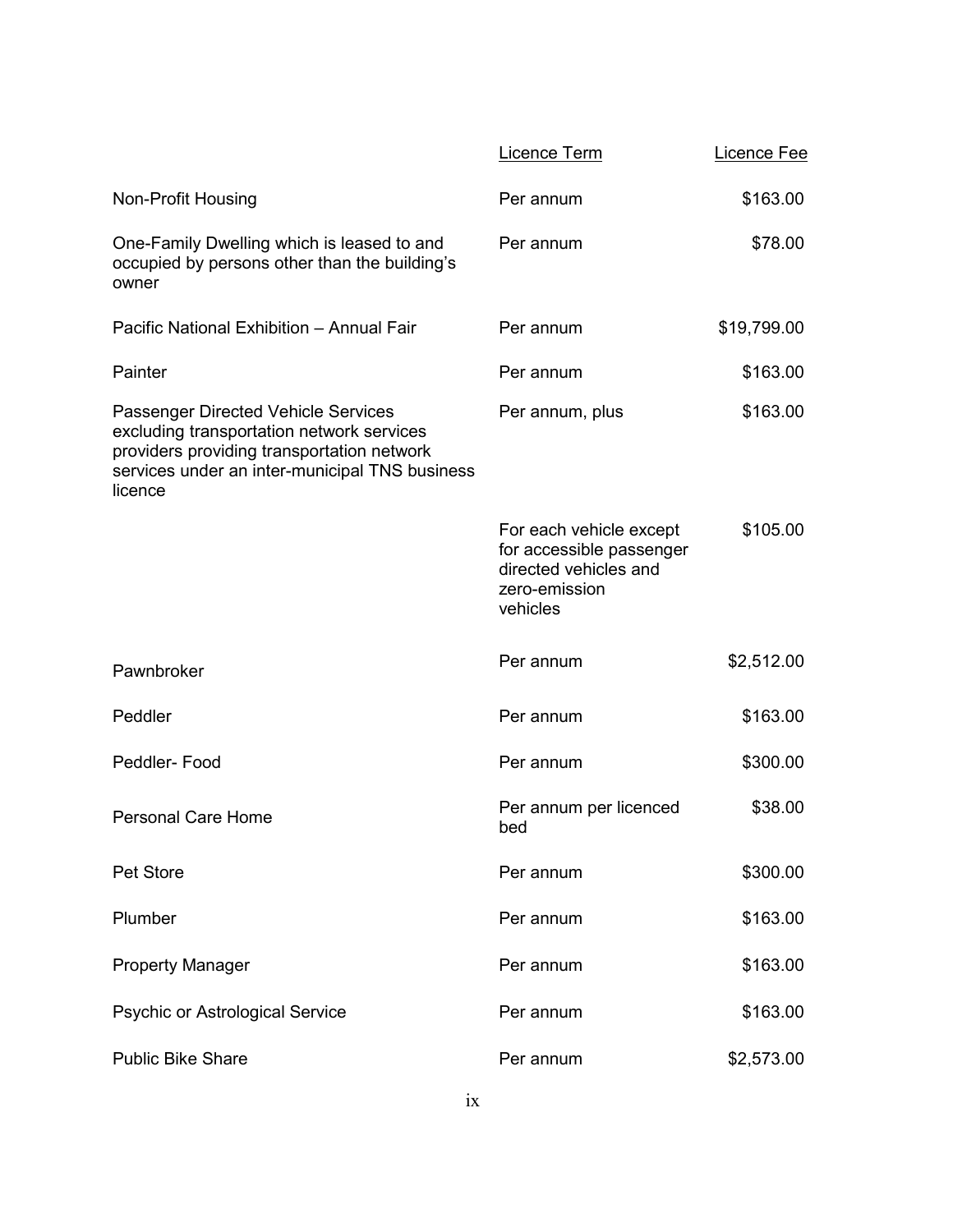|                                                                  | Licence Term                                                                                                               | Licence Fee |
|------------------------------------------------------------------|----------------------------------------------------------------------------------------------------------------------------|-------------|
|                                                                  |                                                                                                                            |             |
| <b>Public Market Operator</b>                                    | Per annum                                                                                                                  | \$1,673.00  |
| Public Market Operator who operates on a<br>temporary basis only | Per day                                                                                                                    | \$589.00    |
| <b>Rental Dealer</b>                                             | Per annum                                                                                                                  | \$163.00    |
| <b>Residential Rental Unit</b>                                   | Per annum                                                                                                                  | \$78.00     |
| <b>Restaurant - Class 1</b>                                      | Per annum                                                                                                                  | \$847.00    |
| Restaurant - Class 1 with Liquor Service                         | Per annum, plus                                                                                                            | \$847.00    |
|                                                                  | Per annum per person,<br>based on the person<br>capacity set out on the<br>Provincial liquor licence<br>for the restaurant | \$10.90     |
| <b>Restaurant - Class 2</b>                                      | Per annum                                                                                                                  | \$847.00    |
| Restaurant - Class 2 with Liquor Service                         | Per annum, plus                                                                                                            | \$847.00    |
|                                                                  | Per annum per person,<br>based on the person<br>capacity set out on the<br>Provincial liquor licence<br>for the restaurant | \$10.90     |
| <b>Retail Dealer</b>                                             | Per annum                                                                                                                  | \$163.00    |
| Retail Dealer - Food                                             | Per annum                                                                                                                  | \$300.00    |
| <b>Retail Dealer - Grocery</b>                                   | Per annum                                                                                                                  | \$965.00    |
| Retail Dealer - Market: 50,000 sq. ft. premises                  | Per annum                                                                                                                  | \$4,825.00  |
| Retail Dealer - Cannabis                                         | Per annum                                                                                                                  | \$13,500.00 |
| <b>Rooming House</b>                                             | Per annum per sleeping<br>unit (EXCEPT that a                                                                              | \$38.00     |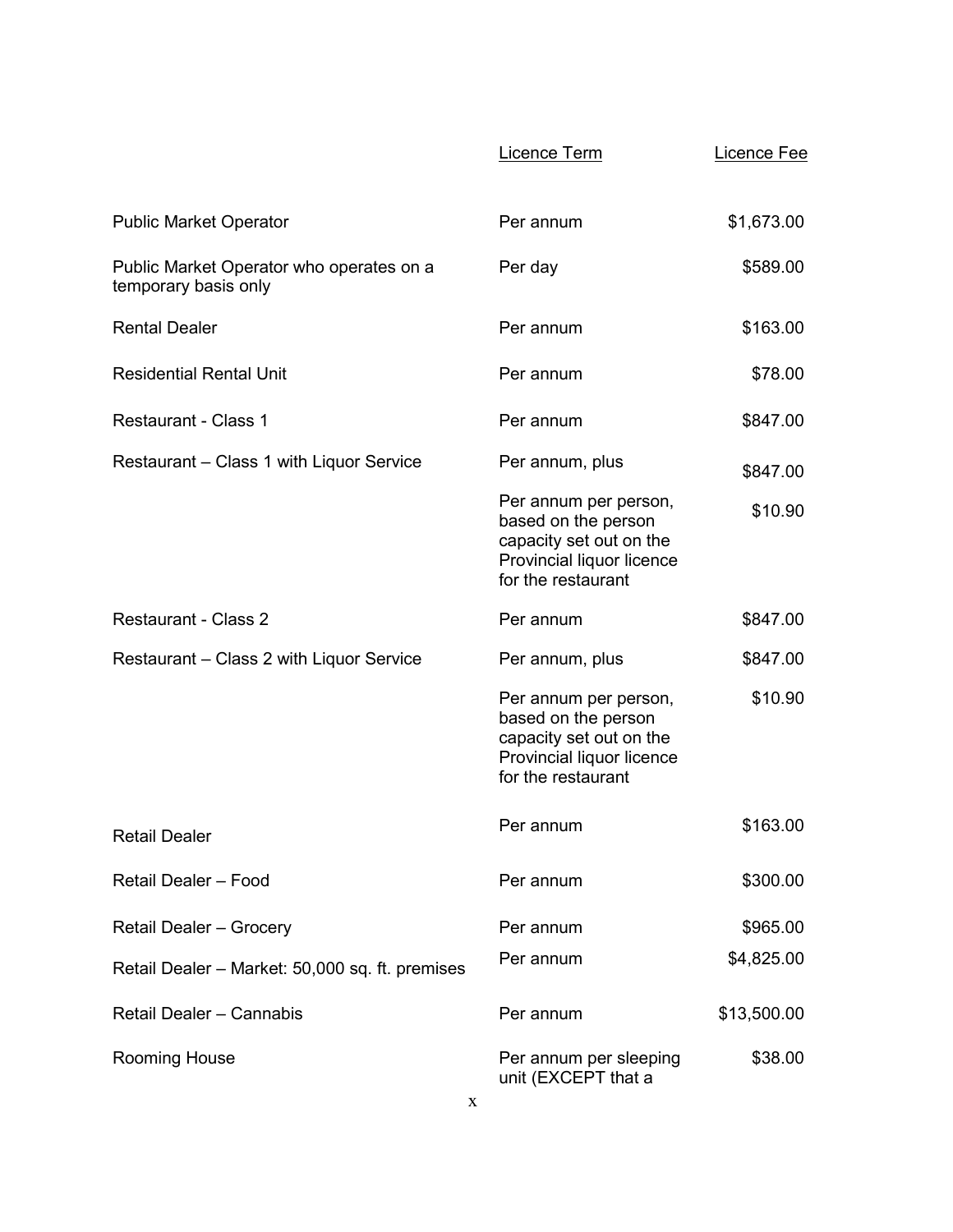|                                    | Licence Term                                                                                                                                     | Licence Fee |
|------------------------------------|--------------------------------------------------------------------------------------------------------------------------------------------------|-------------|
|                                    | sleeping unit that is<br>actually occupied by the<br>owner of the premises<br>shall not be included in<br>the calculation of the fee<br>payable) |             |
| Scavenger                          | Per annum                                                                                                                                        | \$326.00    |
| Schools - Business or Trade        | Per annum                                                                                                                                        | \$300.00    |
| Schools - Private                  | Per annum                                                                                                                                        | \$300.00    |
| <b>Scrap Metal Recycler</b>        | Per annum                                                                                                                                        | \$163.00    |
| Secondhand Dealer - Class 1        | Per annum                                                                                                                                        | \$2,512.00  |
| Secondhand Dealer - Class 2        | Per annum                                                                                                                                        | \$1,379.00  |
| Secondhand Dealer - Class 3        | Per annum                                                                                                                                        | \$952.00    |
| Secondhand Dealer - Class 4        | Per annum                                                                                                                                        | \$360.00    |
| Secondhand Dealer - Class 5        | Per annum                                                                                                                                        | \$360.00    |
| Secondhand Dealer - Class 6        | Per annum                                                                                                                                        | \$592.00    |
| <b>Short Term Rental Operator</b>  | Per annum                                                                                                                                        | \$104.00    |
| Single Room Accommodation Operator | Per annum                                                                                                                                        | deemed      |
| <b>Social Escort</b>               | Per annum                                                                                                                                        | \$196.00    |
| <b>Social Escort Service</b>       | Per annum                                                                                                                                        | \$1,460.00  |
| <b>Soliciting for Charity</b>      | Per annum                                                                                                                                        | \$11.00     |
| <b>Specialty Wine Store</b>        | Per annum                                                                                                                                        | \$300.00    |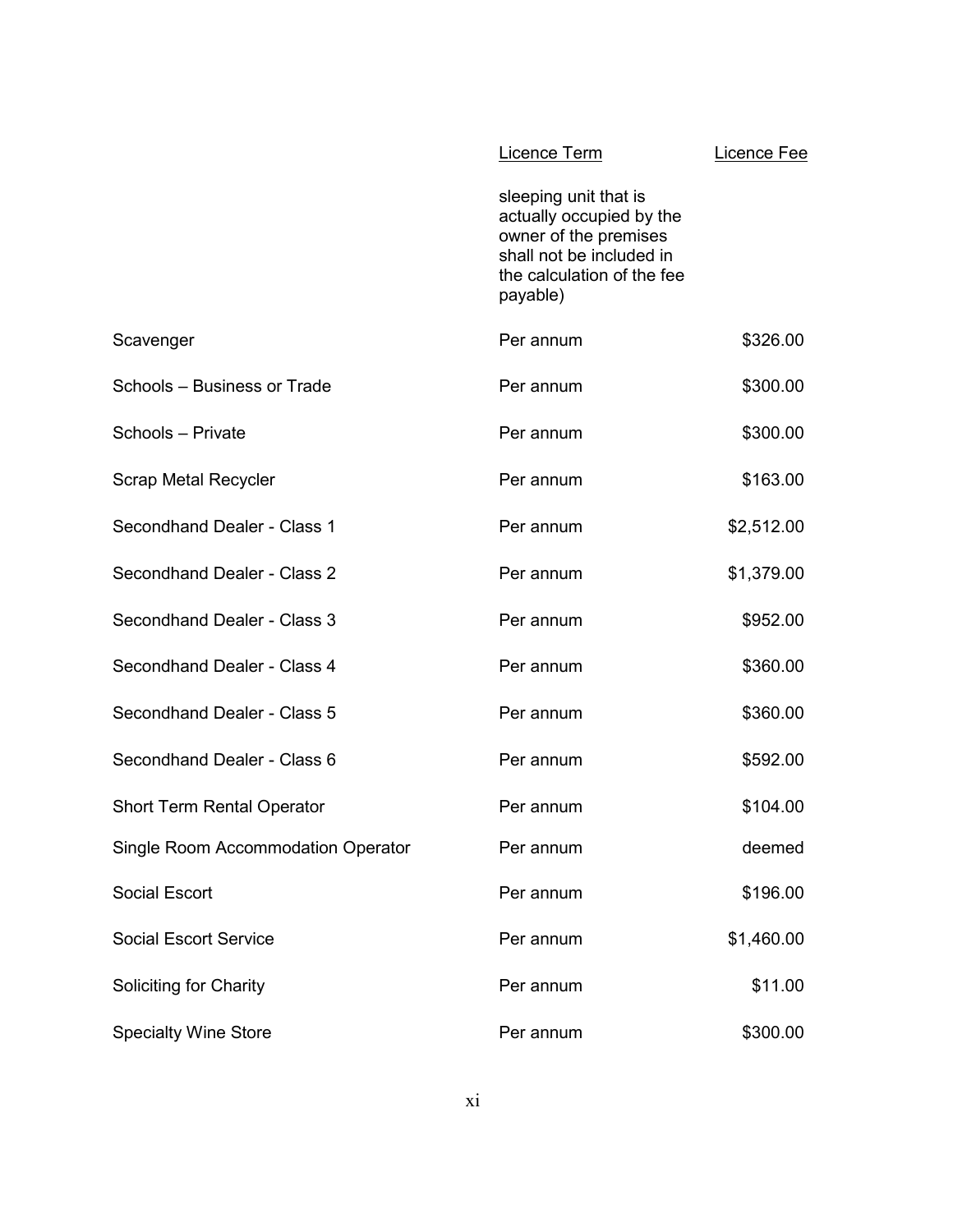|                                                                                                                                                                                                                                                                                                                | Licence Term                                                                                                                                                                      | Licence Fee |
|----------------------------------------------------------------------------------------------------------------------------------------------------------------------------------------------------------------------------------------------------------------------------------------------------------------|-----------------------------------------------------------------------------------------------------------------------------------------------------------------------------------|-------------|
| Standard Hours Liquor Establishment - Class 1;<br>Standard Hours Liquor Establishment - Class 2;<br>Standard Hours Liquor Establishment - Class 3;<br>Standard Hours Liquor Establishment - Class 4;<br>and<br>Standard Hours Liquor Establishment - Class 5<br>Standard Hours Liquor Establishment - Class 6; | Per annum per person<br>based on the person<br>capacity set out on the<br>Provincial liquor licence<br>for the establishment,<br>except that despite the<br>person capacity, the: | \$6.70      |
|                                                                                                                                                                                                                                                                                                                | Minimum fee will be:<br>and the                                                                                                                                                   | \$163.00    |
|                                                                                                                                                                                                                                                                                                                | Maximum fee will be:                                                                                                                                                              | \$3,380.00  |
| Standard Hours Liquor Establishment - Class 7;<br>and<br>Standard Hours Liquor Establishment - Class 8                                                                                                                                                                                                         | Per annum per person<br>based on the person<br>capacity set out on the<br>Provincial liquor licence<br>for the establishment,<br>except that despite the<br>person capacity, the: | \$6.70      |
|                                                                                                                                                                                                                                                                                                                | Minimum fee will be:<br>and the                                                                                                                                                   | \$163.00    |
|                                                                                                                                                                                                                                                                                                                | Maximum fee will be:                                                                                                                                                              | \$575.00    |
| Steam Bath/Massage Parlour                                                                                                                                                                                                                                                                                     | Per annum                                                                                                                                                                         | \$326.00    |
| <b>Street Vendor</b>                                                                                                                                                                                                                                                                                           | Per annum                                                                                                                                                                         | \$163.00    |
| Swimming Pool located in a hotel, apartment<br>building, club, health spa or other business<br>required to be licenced under this By-law                                                                                                                                                                       | Per annum                                                                                                                                                                         | \$869.00    |
| <b>Talent/Model Agency</b>                                                                                                                                                                                                                                                                                     | Per annum                                                                                                                                                                         | \$195.00    |
| Tanning/Skin Care Salon                                                                                                                                                                                                                                                                                        | Per annum                                                                                                                                                                         | \$300.00    |
| <b>Tattoo Parlour</b>                                                                                                                                                                                                                                                                                          | Per annum                                                                                                                                                                         | \$300.00    |
| <b>Taxicab Premises</b>                                                                                                                                                                                                                                                                                        | Per annum                                                                                                                                                                         | \$163.00    |
| <b>Theatre</b>                                                                                                                                                                                                                                                                                                 | Per annum                                                                                                                                                                         | \$300.00    |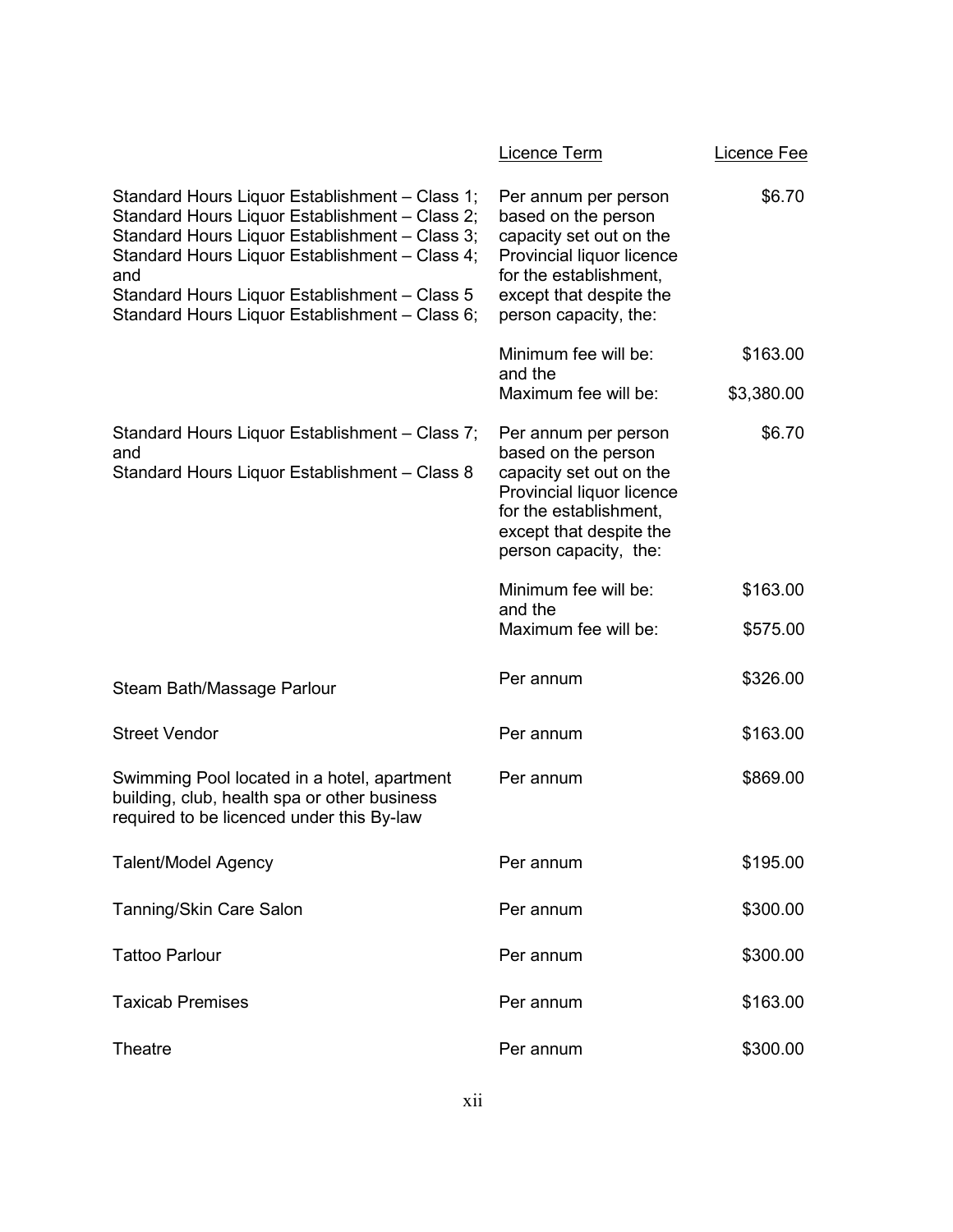|                                                                             | Licence Term                                                                                                                                                               | Licence Fee            |
|-----------------------------------------------------------------------------|----------------------------------------------------------------------------------------------------------------------------------------------------------------------------|------------------------|
| <b>Trailer Court</b>                                                        | Per annum per space                                                                                                                                                        | \$274.00               |
| <b>Transient Peddler or Transient Trader</b>                                | Per week, or<br>Per annum                                                                                                                                                  | \$804.00<br>\$3,913.00 |
| Undertaker                                                                  | Per annum                                                                                                                                                                  | \$300.00               |
| Urban Farm - Class A                                                        | Per annum                                                                                                                                                                  | \$11.00                |
| Urban Farm - Class B                                                        | Per annum                                                                                                                                                                  | \$163.00               |
| <b>Vending Machine</b>                                                      | Per annum per machine                                                                                                                                                      | \$20.00                |
| Venue                                                                       | Per annum per person,<br>based on the person<br>capacity set out on the<br>Provincial liquor licence<br>for the venue, except that<br>despite the person<br>capacity, the: | \$6.70                 |
|                                                                             | Minimum fee will be:<br>and the                                                                                                                                            | \$78.00                |
|                                                                             | Maximum fee will be:                                                                                                                                                       | \$522.00               |
| <b>Warehouse Operator</b>                                                   | Per annum                                                                                                                                                                  | \$163.00               |
| Warehouse Operator - Food                                                   | Per annum                                                                                                                                                                  | \$432.00               |
| <b>Wedding Chapel</b>                                                       | Per annum                                                                                                                                                                  | \$424.00               |
| <b>Wholesale Dealer</b>                                                     | Per annum                                                                                                                                                                  | \$163.00               |
| <b>Wholesale Dealer - Food</b>                                              | Per annum                                                                                                                                                                  | \$432.00               |
| <b>Window Cleaner</b>                                                       | Per annum                                                                                                                                                                  | \$163.00               |
| Any Business, Trade, Profession or other<br>occupation not specified herein | Per annum                                                                                                                                                                  | \$163.00               |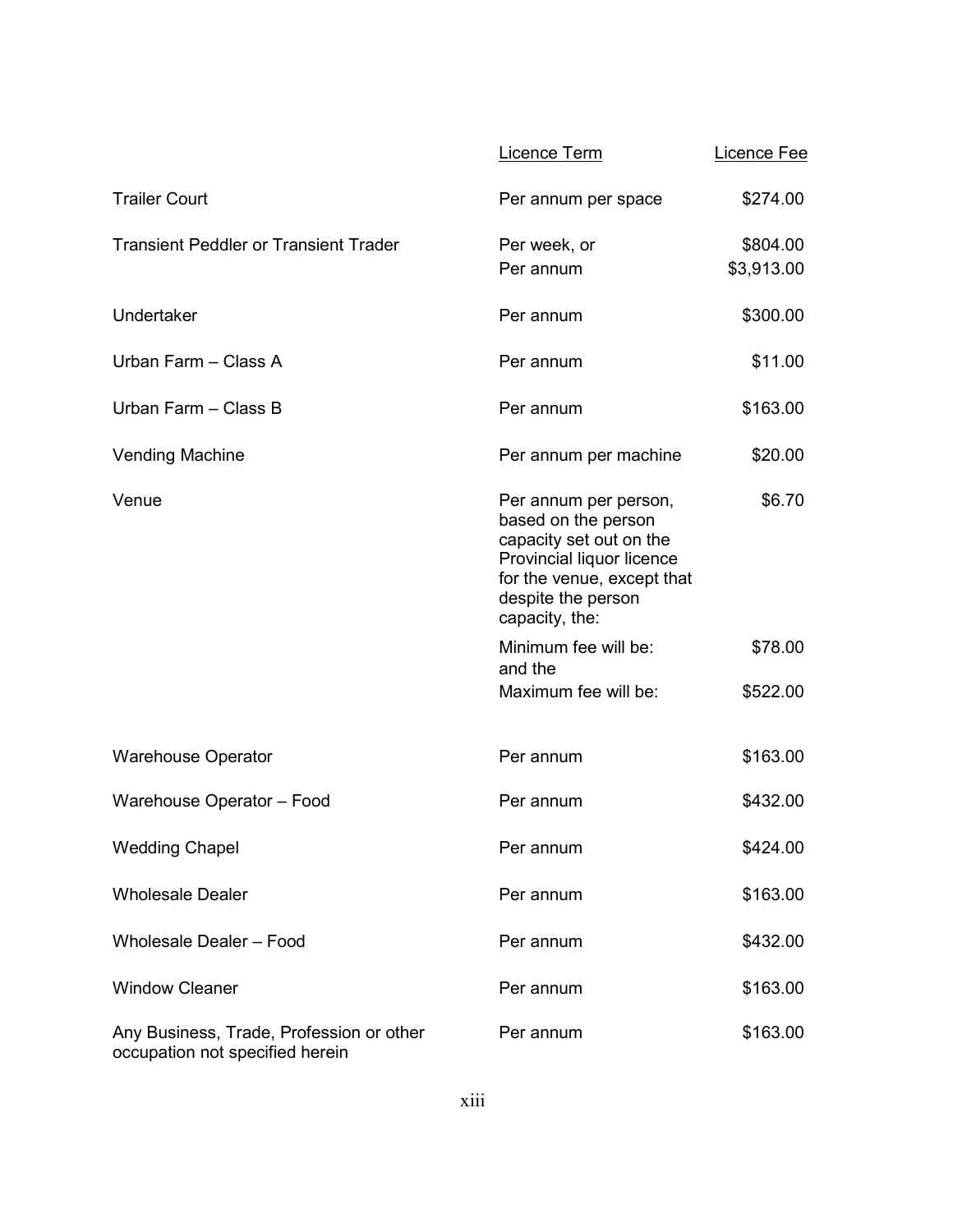|                               | Licence Term                                                       | Licence Fee                                                                        |
|-------------------------------|--------------------------------------------------------------------|------------------------------------------------------------------------------------|
| Transfer of a Licence         |                                                                    | \$163.00                                                                           |
| Non-Refundable Portion of Fee | Per licence where the<br>applicable fee is greater<br>than \$98.00 | \$98.00                                                                            |
| Late Payment Fee              |                                                                    | \$40.00 or<br>$10\%$ of the<br>original<br>license fee,<br>whichever is<br>greater |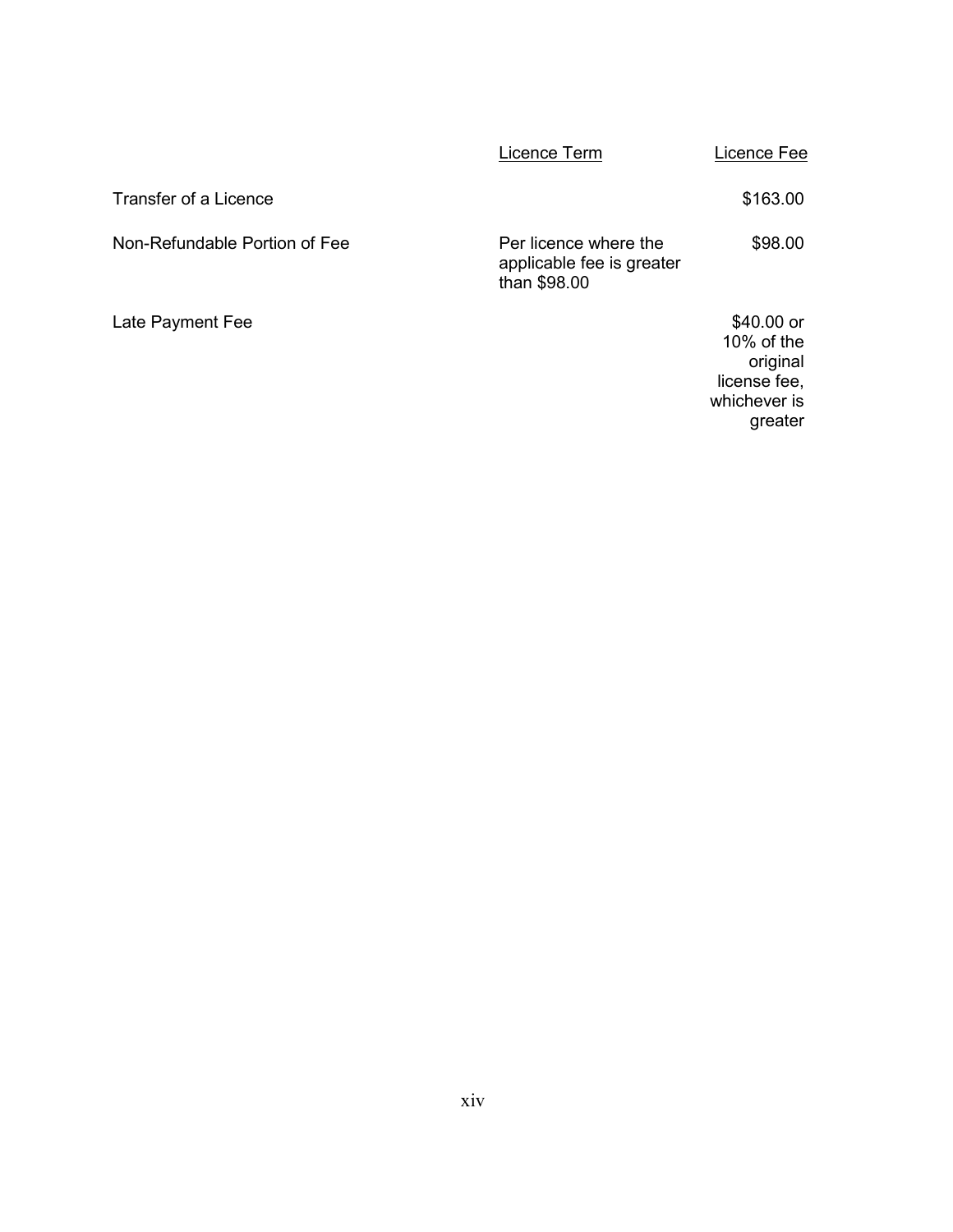# SCHEDULE B

# MISCELLANEOUS SERVICE FEES

## **PART 1**

Application fees for comments on a new liquor licence or a permanent amendment to a liquor licence:

|                                         | \$1,041.00 |
|-----------------------------------------|------------|
| Incremental Fees:                       |            |
| Neighbourhood notification              | \$1,251.00 |
| Staff-held neighbourhood public meeting | \$2,153.00 |
| Telephone survey                        | \$1,178.00 |
|                                         |            |

# **PART 2**

Application fees for comments on a temporary amendment to a liquor licence<u>:</u>

| Application fee for comments on a temporary<br>amendment to liquor licence requesting later<br>closing hours of operation                                                                           | Per night per seat<br>except that, despite the<br>number of seats or the<br>number of nights, the | \$0.50   |
|-----------------------------------------------------------------------------------------------------------------------------------------------------------------------------------------------------|---------------------------------------------------------------------------------------------------|----------|
|                                                                                                                                                                                                     | Minimum fee will be:<br>and the                                                                   | \$104.00 |
|                                                                                                                                                                                                     | Maximum fee will be:                                                                              | \$695.00 |
| Fee for assessing and providing comments on an<br>application for a temporary amendment to a liquor<br>license, other than a food primary license,<br>requesting earlier opening hours of operation |                                                                                                   | \$104.00 |
| Fee for assessing and providing comments on an                                                                                                                                                      |                                                                                                   | \$104.00 |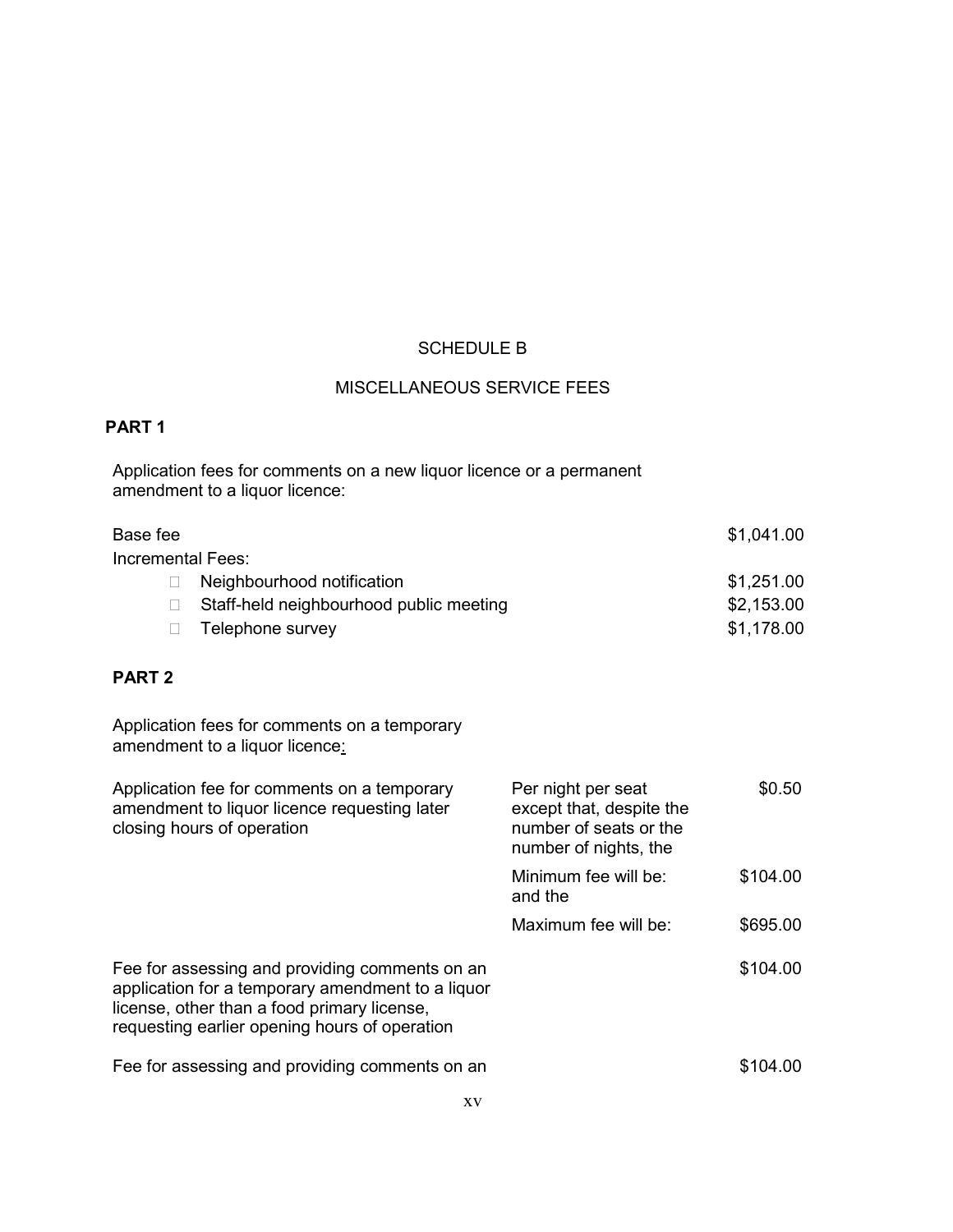| application for a temporary amendment to a liquor<br>license requesting any other change to a liquor<br>license, excluding applications to temporarily<br>expand an applicant's service area until October<br>31, 2021                                                                     |            |
|--------------------------------------------------------------------------------------------------------------------------------------------------------------------------------------------------------------------------------------------------------------------------------------------|------------|
| Fee for assessing and providing comments on an<br>application for a permanent or temporary<br>amendment to a food primary license requesting<br>liquor service hours past midnight, or a temporary<br>amendment to a food primary license requesting<br>patron participation entertainment | \$104.00   |
| Fee for assessing and providing comments on an<br>application to issue or amend a cannabis licence                                                                                                                                                                                         | \$2,500.00 |
| <b>PART3</b><br><b>Miscellaneous Fees and Charges</b>                                                                                                                                                                                                                                      |            |
| Application fee (s. 6.3)                                                                                                                                                                                                                                                                   | \$63.00    |
| Request for copy of licence (s. 7.1)                                                                                                                                                                                                                                                       | \$5.00     |
| Request for change of business name or business trade name (s. 7.2)                                                                                                                                                                                                                        | \$11.00    |
| Request for change of business address under licence (s. 7.3)                                                                                                                                                                                                                              | \$26.00    |
| Request for change in business licence category (s. 7.4)                                                                                                                                                                                                                                   | \$11.00    |
| Temporary licence fee for standard hours liquor establishment (s. 19.2A)                                                                                                                                                                                                                   | \$104.00   |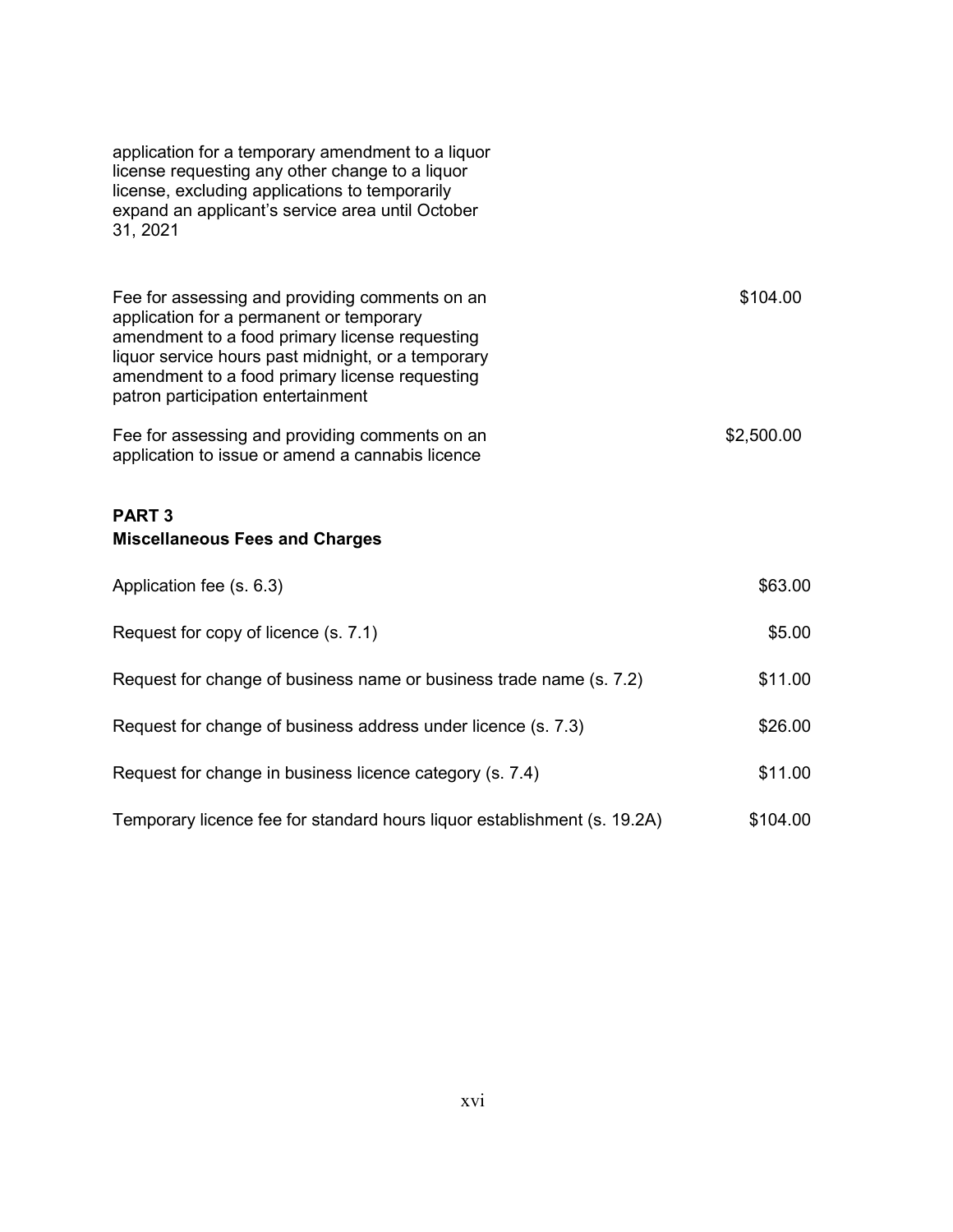**SCHEDULE "C"**

REPEALED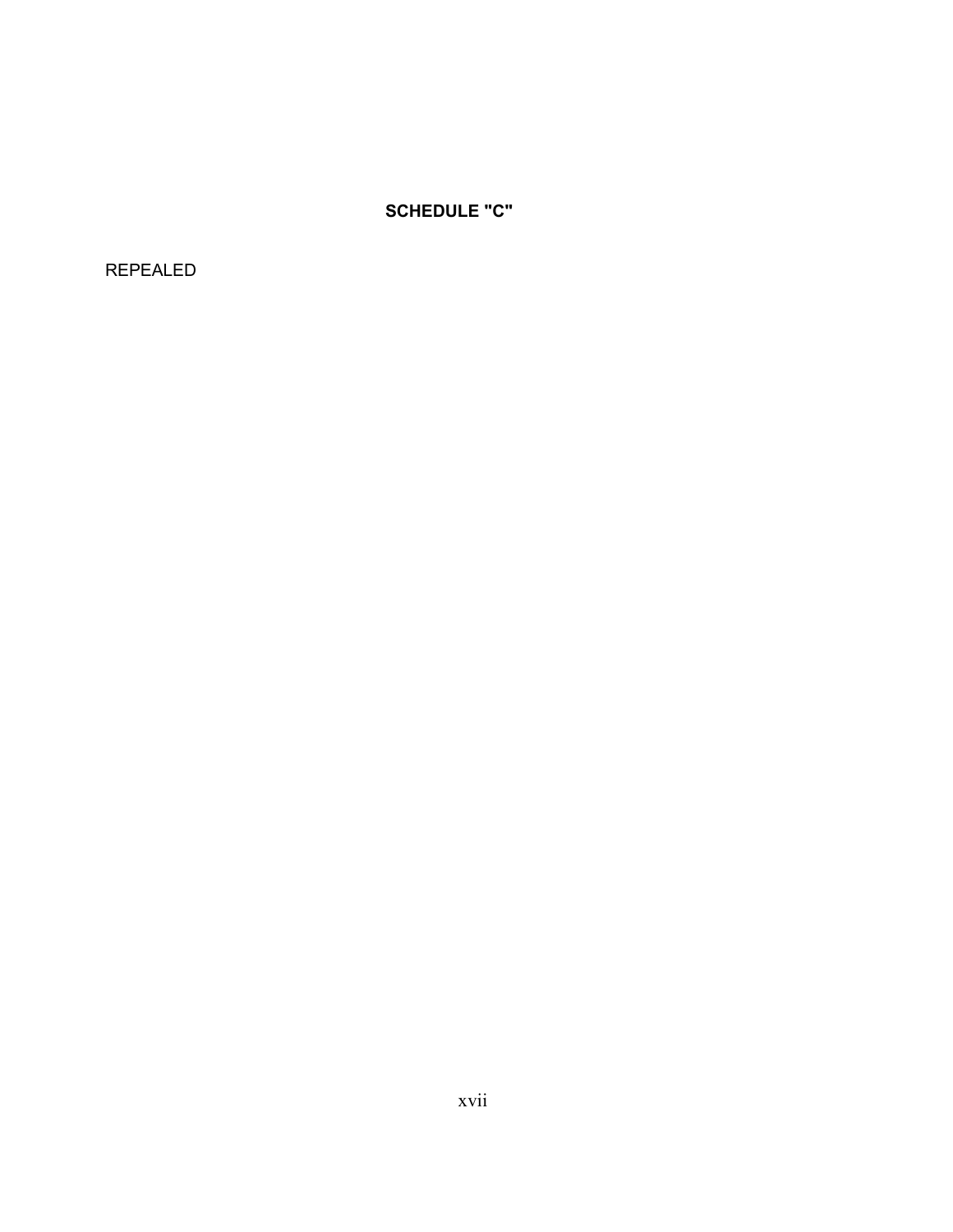### **SCHEDULE "D" TOW-AWAY NOTICE FORM AND REGULATIONS**

|                                                                                            |                                                                                                                 | <b>PARTA</b>                                                                                                           |                                   |
|--------------------------------------------------------------------------------------------|-----------------------------------------------------------------------------------------------------------------|------------------------------------------------------------------------------------------------------------------------|-----------------------------------|
| TO.<br>(Name and Address of Towing Company).<br>--------                                   |                                                                                                                 |                                                                                                                        |                                   |
|                                                                                            | (Plone Nendser)                                                                                                 |                                                                                                                        |                                   |
|                                                                                            |                                                                                                                 | This is your authority to remove the vehicle described below from the parking lot/area                                 |                                   |
| located at $\frac{1}{2}$ . The set of $\frac{1}{2}$                                        | $1000 - 1000$<br>(Street Address)                                                                               |                                                                                                                        |                                   |
| Vancouver, B.C.                                                                            |                                                                                                                 |                                                                                                                        |                                   |
|                                                                                            | $\frac{1}{2}$ Other ___ __ _ _ __ _ _ _ _ _ _ _                                                                 | Type of lot     Meter     Customer Only     Contract Reserved                                                          |                                   |
|                                                                                            |                                                                                                                 | Vehicle Description Make $\frac{1}{\sqrt{1-\frac{1}{2}}\sqrt{1-\frac{1}{2}}\sqrt{1-\frac{1}{2}}\sqrt{1-\frac{1}{2}}}}$ |                                   |
|                                                                                            |                                                                                                                 |                                                                                                                        | $\blacksquare$   Other $\ldots$ . |
|                                                                                            |                                                                                                                 | <b>EXAMPLE 2018</b> Time <b>CONSUMPTER 2019</b> Time <b>CONSUMPTER</b>                                                 |                                   |
|                                                                                            | [ ] No contract of occupancy<br>[ ] No meter ticket<br>[   Vehicle is a hazard<br>[ ] Vehicle is an obstruction | [ ] Meter ticket expired over two hours                                                                                |                                   |
|                                                                                            |                                                                                                                 | By-Law No. 4450 prohibits completion of any portion of Part B before completion of Part A.<br><b>PART B</b>            |                                   |
| This Towaway Notice is issued<br>by.                                                       |                                                                                                                 | Tow Truck Driver                                                                                                       |                                   |
| (Print Name)                                                                               |                                                                                                                 |                                                                                                                        |                                   |
| [ ] owner of lot<br>881<br>[ ] an operator<br>[ ] an occupier<br>[ ] an agent of [ ] owner |                                                                                                                 | Towaway Date ______<br>$Time$ <sub>1111</sub>                                                                          |                                   |
|                                                                                            |                                                                                                                 |                                                                                                                        | (Driver's Initial).               |
| [   occupier<br>[ ] operator                                                               |                                                                                                                 |                                                                                                                        |                                   |

- 1. Every Tow-away Notice shall be in the style and form shown above, and shall be approximately 8 inches long by 4 2 inches wide except that additional information, including diagrams, may be added below part B.
- 2. The form shall be printed in triplicate and each page shall bear the notation described below at the foot of each page:
	- i. "Original to be left on vehicle for tow truck driver"
	- ii. "Duplicate to be left on vehicle for owner"<br>iii. "Triplicate to be retained by issuer".
	- "Triplicate to be retained by issuer".